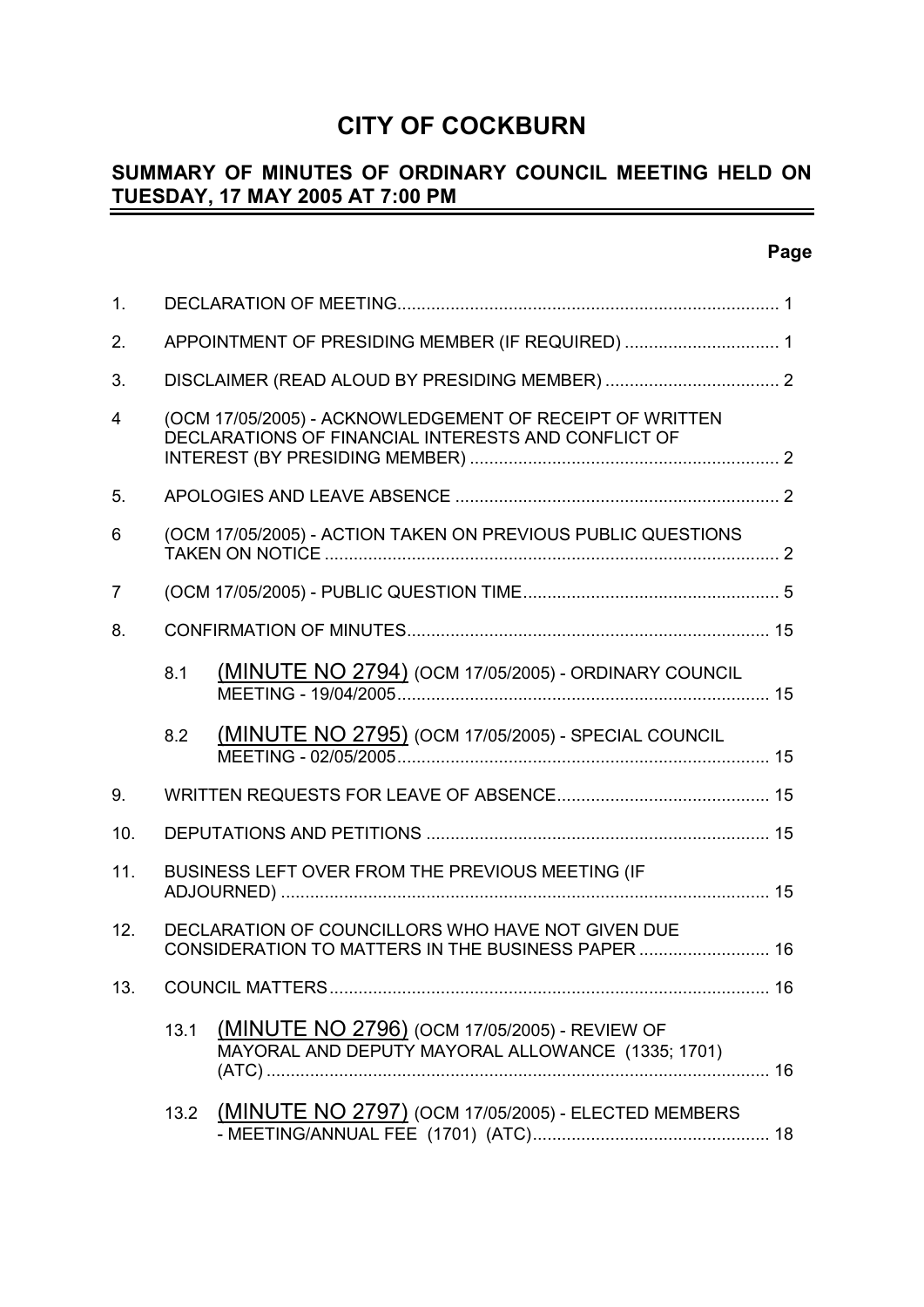# **Page**

| 14.1 | (MINUTE NO 2799) (OCM 17/05/2005) - DEDICATION OF<br>LAND AS ROAD RESERVE PURSUANT TO SECTION 56(1) OF<br>THE LAND ADMINISTRATION ACT 1997 - PORTION OF JAA LOT       |                                                                                                                                                                                                                               |
|------|-----------------------------------------------------------------------------------------------------------------------------------------------------------------------|-------------------------------------------------------------------------------------------------------------------------------------------------------------------------------------------------------------------------------|
|      | CHANGE OF USE - INFORMATION AND SALES CENTRE - LOT 1;<br>3A JULIET ROAD, COOLBELLUP - OWNER: DEPARTMENT OF<br>HOUSING AND WORKS - APPLICANT: MIRVAC FINI (1114559)    |                                                                                                                                                                                                                               |
| 14.3 | STORE - LOT 2; 64 COOLBELLUP AVENUE, COOLBELLUP -<br>OWNER: A & R KUMAR - APPLICANT: NIGHTVIEW PTY LTD                                                                |                                                                                                                                                                                                                               |
| 14.4 | (MINUTE NO 2802) (OCM 17/05/2005) - PETITION TO HALT<br>THE CLOSURE OF PORTION OF ROAD RESERVE BETWEEN 31<br>AND 32 HARING GREEN, ATWELL - USED AS PEDESTRIAN         |                                                                                                                                                                                                                               |
| 14.5 | (MINUTE NO 2803) (OCM 17/05/2005) - REQUEST TO CLOSE<br>PEDESTRIAN ACCESSWAY ELDERBERRY DRIVE TO<br>TREVALLYN GARDENS, SOUTH LAKE (450421) (KJS) (ATTACH) 43          |                                                                                                                                                                                                                               |
| 14.6 | (MINUTE NO 2804) (OCM 17/05/2005) - SINGLE HOUSE<br>CODES APPROVAL - RETROSPECTIVE APPLICATION - LOT 812;<br>4 KEPPEL PLACE, COOGEE - OWNER/APPLICANT: M & R          |                                                                                                                                                                                                                               |
|      | HARVEST LAKES STRUCTURE PLAN - PORTION OF LOT 9014<br>LYON ROAD, ATWELL - OWNER: LANDCORP - APPLICANT:                                                                |                                                                                                                                                                                                                               |
|      |                                                                                                                                                                       |                                                                                                                                                                                                                               |
| 14.8 | <u>(MINUTE NO 2807)</u> (OCM 17/05/2005) - SINGLE (R-CODE)<br>DWELLING CODES APPROVAL - PATIO EXTENSION - LOT 37; 7<br>AUMERLE WAY, SPEARWOOD - OWNER/APPLICANT: BRAD |                                                                                                                                                                                                                               |
|      |                                                                                                                                                                       | 13.3 (MINUTE NO 2798) (OCM 17/05/2005) - MAYORAL<br>14.2 (MINUTE NO 2800) (OCM 17/05/2005) - RETROSPECTIVE<br>(MINUTE NO 2801) (OCM 17/05/2005) - PROPOSED LIQUOR<br>14.7 (MINUTE NO 2805) (OCM 17/05/2005) - MODIFICATION TO |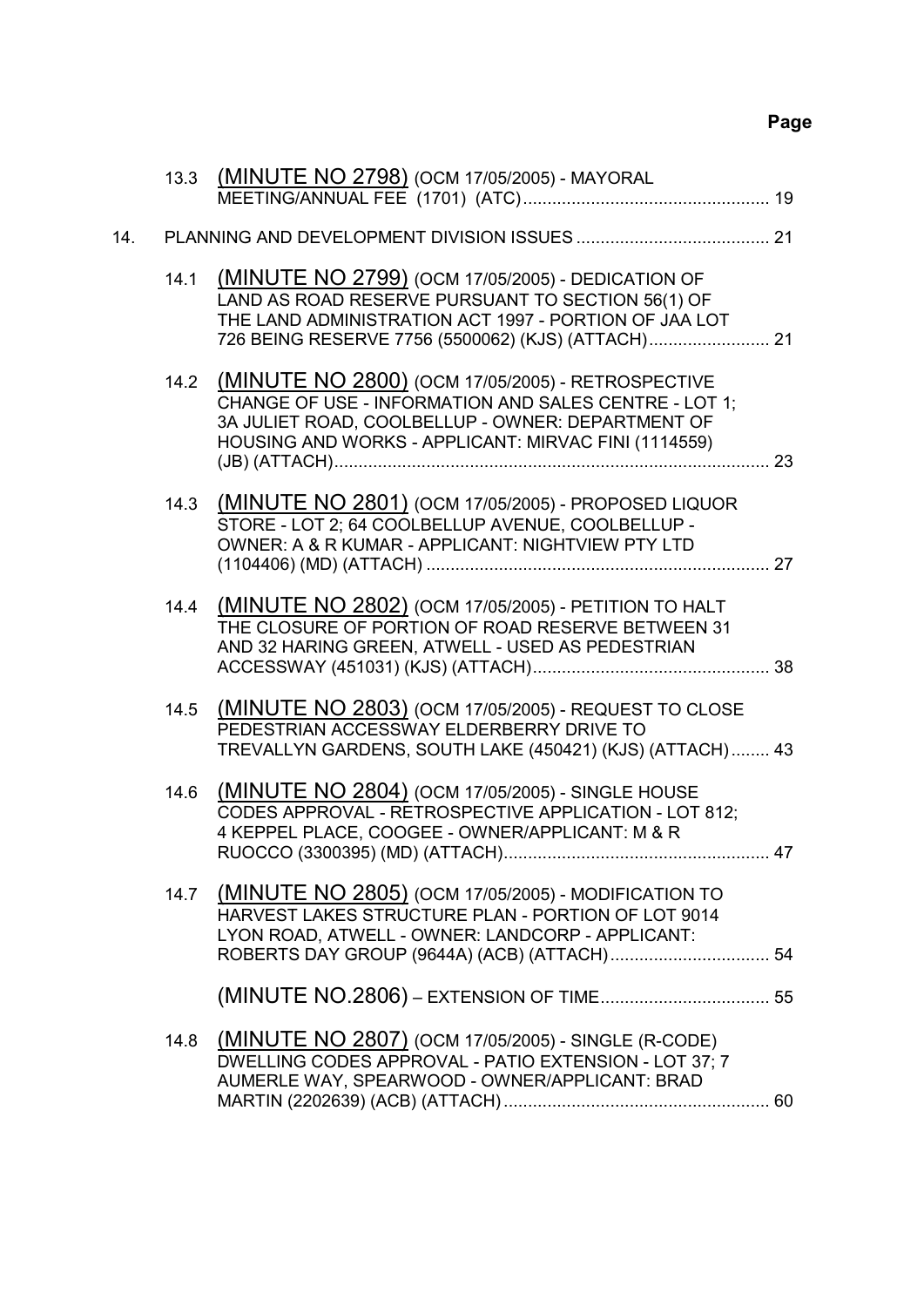|     | 14.9 | (MINUTE NO 2808) (OCM 17/05/2005) - OVERSIZE SHED<br>WITHIN THE RESOURCE ZONE - LOT 514 HEBBLE LOOP.<br>BANJUP - OWNER/APPLICANT: P & P SPITTLE (5513571) (ACB)                |  |
|-----|------|--------------------------------------------------------------------------------------------------------------------------------------------------------------------------------|--|
|     |      | 14.10 (MINUTE NO 2809) (OCM 17/05/2005) - MUNSTER STAGE 1<br>STRUCTURE PLAN - LOTS 3, 13, 9001, 15, 16, 17 ROCKINGHAM<br>ROAD AND LOTS 12, 51 WEST CHURCHILL AVENUE, MUNSTER - |  |
| 15. |      |                                                                                                                                                                                |  |
|     | 15.1 | <b>(MINUTE NO 2810)</b> (OCM 17/05/2005) - LIST OF CREDITORS                                                                                                                   |  |
| 16. |      |                                                                                                                                                                                |  |
|     | 16.1 | (MINUTE NO 2811) (OCM 17/05/2005) - DEDICATION OF<br>LAND AS ROAD RESERVE PURSUANT TO SECTION 56 OF THE<br>LAND ADMINISTRATION ACT 1997 - COCKBURN ROAD                        |  |
|     | 16.2 | (MINUTE NO 2812) (OCM 17/05/2005) - ROCKINGHAM ROAD<br>BETWEEN PHOENIX ROAD AND SPEARWOOD AVENUE -                                                                             |  |
| 17. |      |                                                                                                                                                                                |  |
| 18. |      |                                                                                                                                                                                |  |
| 19. |      | MOTIONS OF WHICH PREVIOUS NOTICE HAS BEEN GIVEN  85                                                                                                                            |  |
|     | 19.1 | (MINUTE NO 2813) (OCM 17/05/2005) – ROTATION OF<br>POSITION OF DEPUTY MAYOR (1701) (DMG/CLR TILBURY)  85                                                                       |  |
| 20. |      | NOTICES OF MOTION GIVEN AT THE MEETING FOR CONSIDERATION                                                                                                                       |  |
| 21. |      | NEW BUSINESS OF AN URGENT NATURE INTRODUCED BY                                                                                                                                 |  |
|     | 21.1 | (MINUTE NO 2814) (OCM 17/05/2005) - DELEGATE - ALCOA<br>KWINANA ENVIRONMENTAL IMPROVEMENT PLAN REFINERY                                                                        |  |
|     | 21.2 | (MINUTE NO 2815) (OCM 17/05/2005) - APPROVAL TO<br>ATTEND JUNE 2005 COUNCIL MEETING BY INSTANTANEOUS                                                                           |  |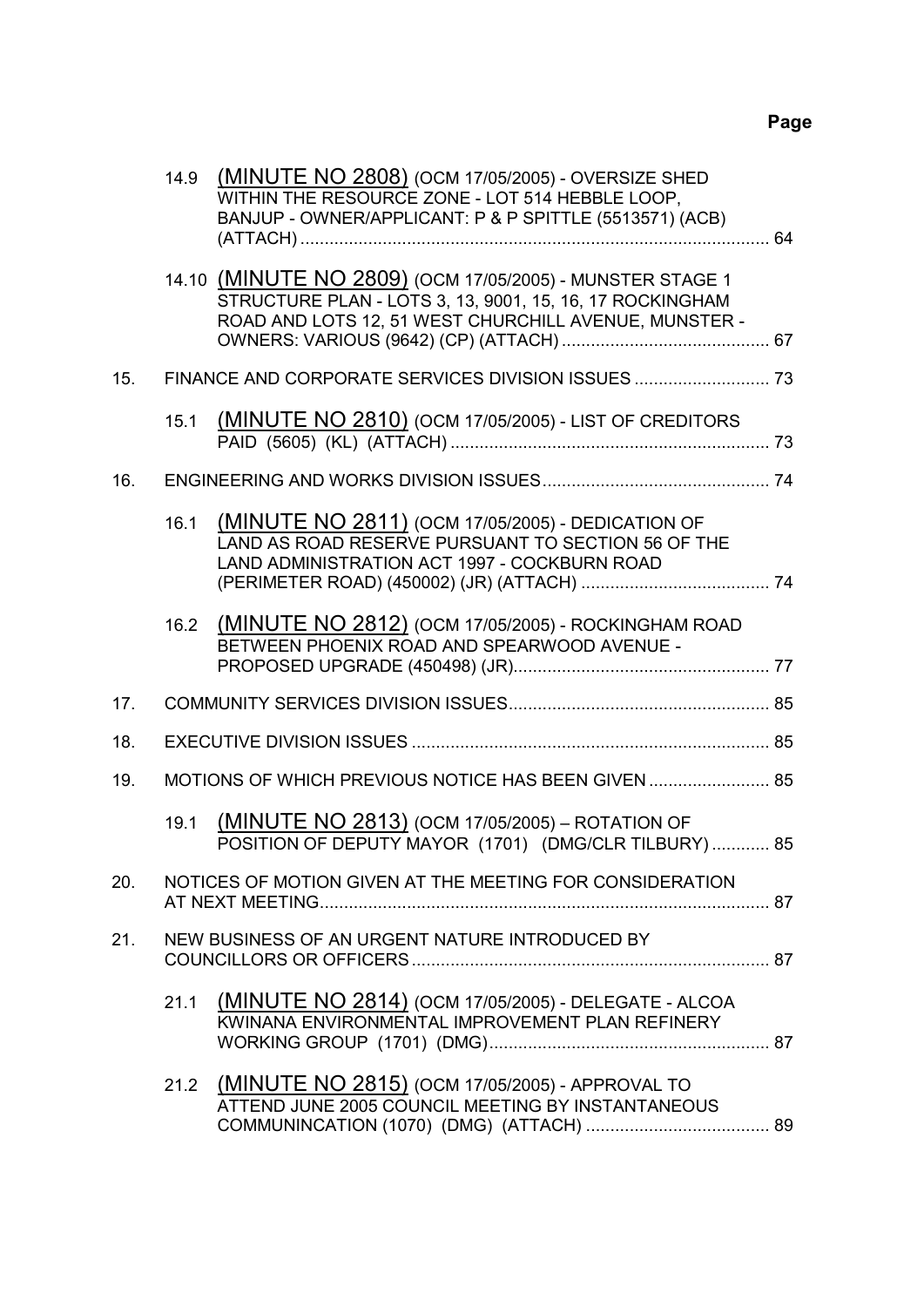# **Page**

|     | 21.3 (MINUTE NO 2816) (OCM 17/05/2005) - APPROVAL FOR<br>ELECTED MEMBERS TO ATTEND THE FUTURE OF LOCAL           |    |
|-----|------------------------------------------------------------------------------------------------------------------|----|
| 22  | (OCM 17/05/2005) - MATTERS TO BE NOTED FOR INVESTIGATION,                                                        | 92 |
| 23. |                                                                                                                  |    |
| 24. | (MINUTE NO 2817) (OCM 17/05/2005) - RESOLUTION OF<br>COMPLIANCE (SECTION 3.18(3), LOCAL GOVERNMENT ACT 1995)  93 |    |
| 25  |                                                                                                                  |    |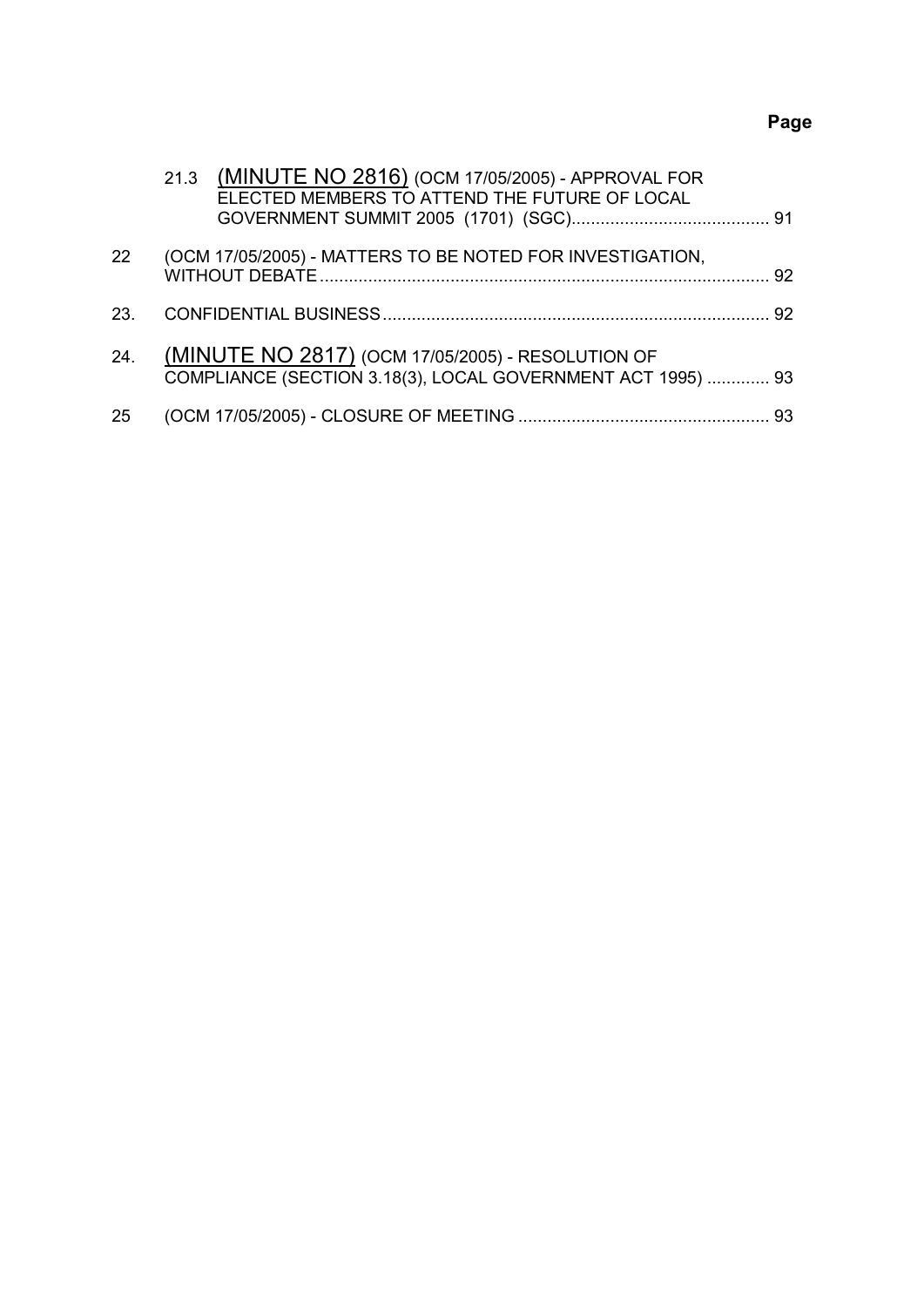# **CITY OF COCKBURN**

# **MINUTES OF ORDINARY COUNCIL MEETING HELD ON TUESDAY, 17 MAY 2005 AT 7:00 PM**

#### **PRESENT:**

### **ELECTED MEMBERS**

| Mayor        |
|--------------|
| Deputy Mayor |
| Councillor   |
| Councillor   |
| Councillor   |
| Councillor   |
| Councillor   |
| Councillor   |
| Councillor   |
| Councillor   |
|              |

#### **IN ATTENDANCE**

| Director, Administration & Community Services |
|-----------------------------------------------|
|                                               |
|                                               |
| Acting, Director, Planning & Development      |
| Secretary/PA, Finance & Corporate Services    |
|                                               |
|                                               |

### **1. DECLARATION OF MEETING**

The Presiding Member declared the meeting open at 7.00 pm.

Mayor Lee welcomed back Deputy Mayor Graham, Clrs Kevin Allen and Val Oliver. He also welcomed Clrs Julie Baker and Tony Romano and congratulated them on their election and was looking forward to working with them for the next four years.

### **2. APPOINTMENT OF PRESIDING MEMBER (If required)**

Nil.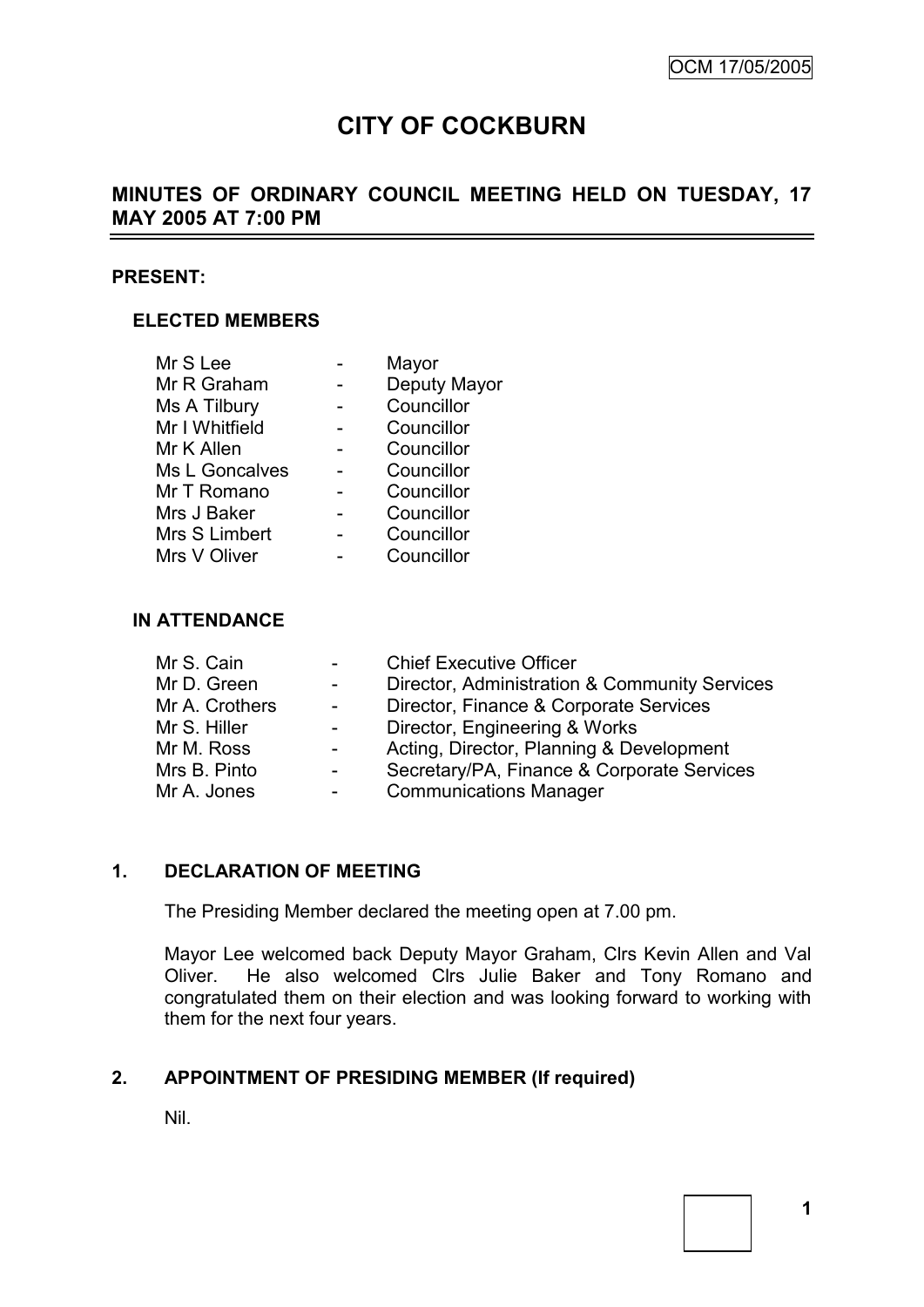### **3. DISCLAIMER (Read aloud by Presiding Member)**

Members of the public, who attend Council Meetings, should not act immediately on anything they hear at the Meetings, without first seeking clarification of Council's position. Persons are advised to wait for written advice from the Council prior to taking action on any matter that they may have before Council.

### **4 (OCM 17/05/2005) - ACKNOWLEDGEMENT OF RECEIPT OF WRITTEN DECLARATIONS OF FINANCIAL INTERESTS AND CONFLICT OF INTEREST (BY PRESIDING MEMBER)**

The Presiding Member advised the meeting that he had received two written declarations of interest from Deputy Mayor Graham and Clr Allen in relation to Item 14.3, which would be read at the appropriate time.

# **5. APOLOGIES AND LEAVE ABSENCE**

Nil

### **6 (OCM 17/05/2005) - ACTION TAKEN ON PREVIOUS PUBLIC QUESTIONS TAKEN ON NOTICE**

**Robyn O'Brien – Ordinary Council Meeting – 19 April 2005** raised concern in relation to two letters she had written to Council requesting an Amendment to the Town Planning Scheme to change the Rural Zoning to Parks and Recreation or Rural Living. In response to the above, the Acting Director, Planning and Development had since had a meeting with Ms O"Brien to address those concerns.

**Dan Scherr - Ordinary Council Meeting – 19 April 2005** asked a series of questions in relation to Port Coogee development on the Omeo shipwreck. Following was the response provided:

- *Q1. Will the Council, on behalf of the Cockburn community, now take steps to ensure that the Omeo dive wreck is not ruined by the Port Coogee Marina or the ongoing sand bypassing system required by that development?*
- *A1. There will be minimal impact on divers wanting to dive on the Omeo site in late winter and early spring when the sand bypassing operations would be conducted every 3 to 5 years. There will be no by-passing operations on Sunday and therefore are timed to ensure minimal impact on beach users. The frequency of operations is likely to vary with the number and intensity of storms during a particular year. The developers are currently investigating the development of an "Omeo Sanctuary"*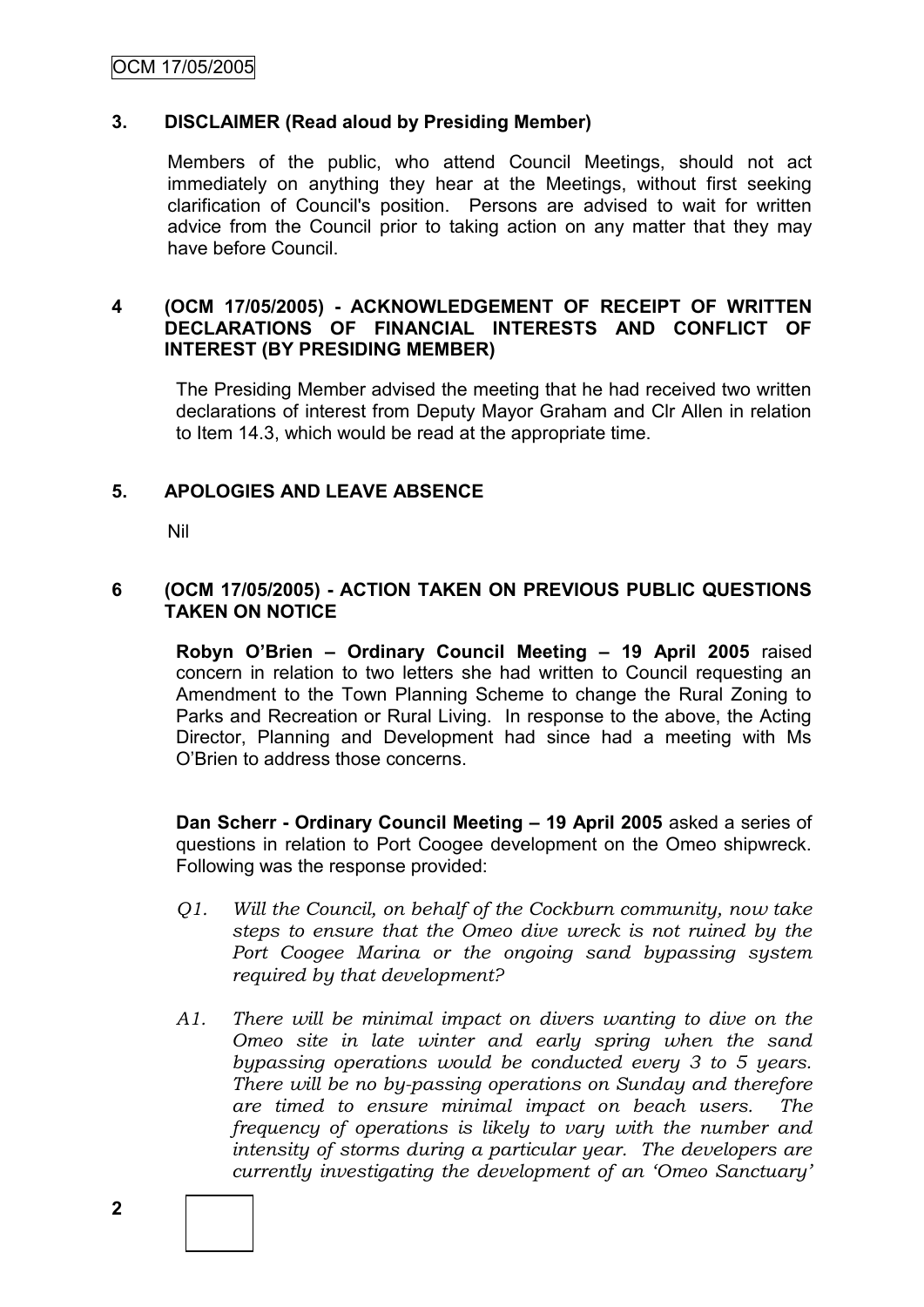*as part of the Maritime Museum"s "Wreck Access and Outreach Program." The proposal includes marking the wreck site to prevent fishing and boating activity, displaying anchors from the Omeo in an adjacent land based park (currently stored at the Museum) and placing interpretive signage underwater for divers to raise awareness of the wreck and WA"s maritime history.*

- *Q2. In particular, will the Mayor give a guarantee that the Omeo shipwreck will not be allowed to be affected by the Port Coogee development, and specifically guarantee that:-*
	- *(a) the water around the shipwreck will not be allowed to become more turbid than the natural background levels on any given day during either the construction or management phases of development;*
- *A2. This question is directed to the Mayor and therefore cannot be answered by the administration. Nevertheless, according to Bowman Bishaw Gorham turbidity in the vicinity of sand bypassing operations will increase during the six weeks operation every 3 to 5 years. On completion each day, turbidity is expected to return to background levels within hours.*
	- *(b) the beaches and waters adjacent to the shipwreck will not be closed during the construction of the marina or as a result of the sand bypassing operation;*

*This question is directed to the Council and therefore cannot be answered by the administration. Nevertheless, Public access to the land and waters not within the project area can be maintained. It is not possible however to construct the marina*  without controlling public access to the section of coastline that it *would occupy.*

*(c) sand will not be allowed to cover over the shipwreck during the summer months;*

*This question is directed to the Council and therefore cannot be answered by the administration. Nevertheless, sand by-passing seeks to maintain a "natural" sediment transport regime in a manner compatible with maintaining the heritage values of the Omeo Wreck. The proposal moves sand that would accumulate at the northern breakwater of the marina to the southern side of the breakwater to maintain a natural balance of sediment movement along the coast.*

*(d) the same bypassing operations will not be allowed to pump sand straight into the ocean adjacent to the shipwreck.*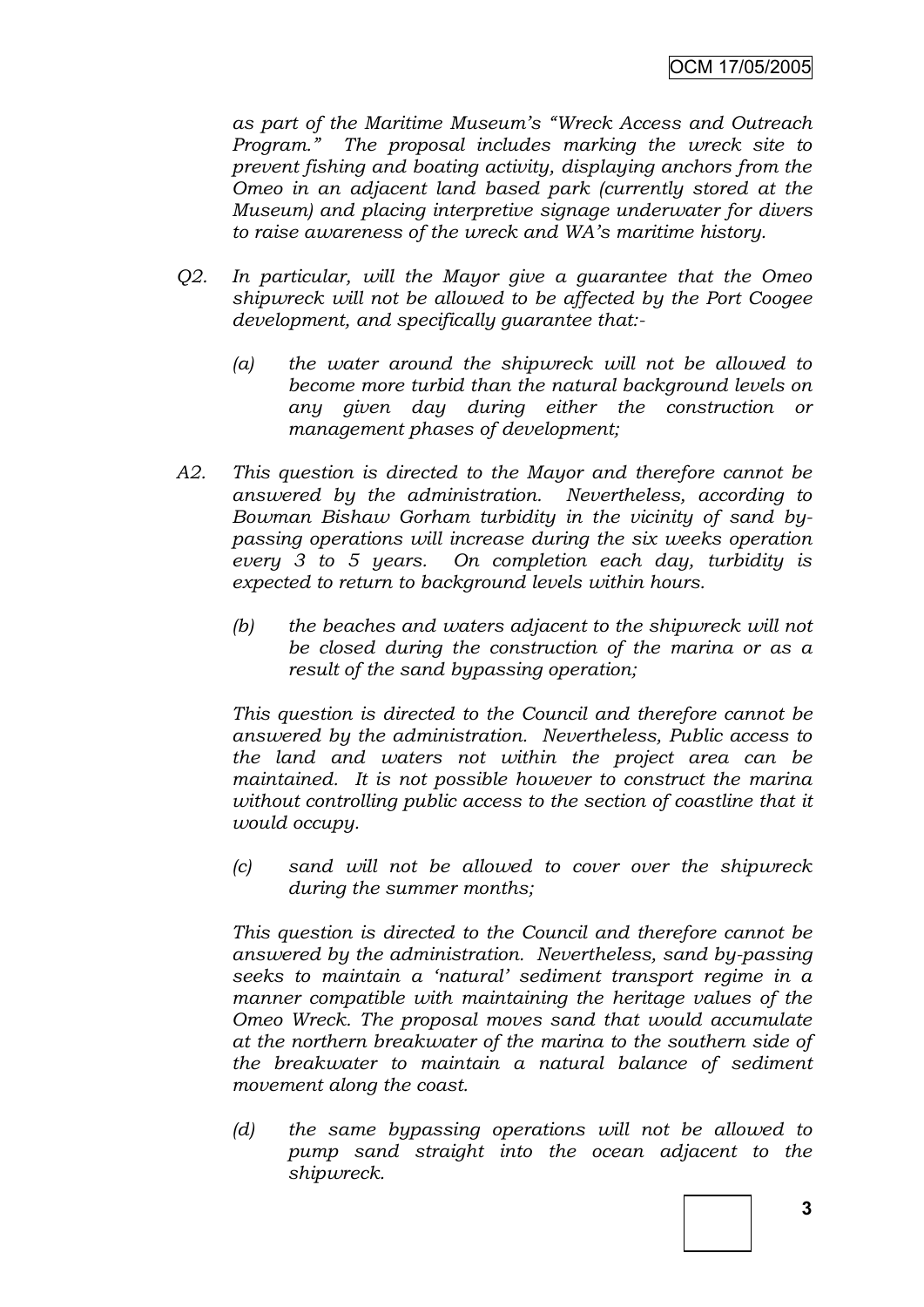*The impact of sediment discharge on the wreck will be managed through the number of discharge points. It is planned by the proponents to have up to five discharge points along the approximately 300m of seawall south of the breakwater. The flow from each of these discharge points can be adjusted or turned off to assist in dispersing sediments.*

- *Q3. Can the Mayor explain why the Council has not bothered to take all necessary steps to safeguard the Omeo shipwreck from the port Coogee development.*
- *A3. This question is directed to the Mayor and therefore cannot be answered by the administration. Nevertheless, the proponent is undertaking the necessary actions to minimise the impact on Omeo Wreck. Port Coogee in its modified form enables the conservation of the wreck for continued recreational use.*

**Pat Howlett – Ordinary Council Meeting – 19 April 2005** – raised an issue in relation to a sore throat and burning eyes experienced due to the quality of air in the Beeliar area. Following was the response that was provided by Council"s Principal Environmental Health Officer.

*I understand that the matter has already been referred to the Kwinana Unit of the Department of Environment (DoE) and that following an investigation, by the responsible Officer, they are unable to establish a cause for the problem you experienced.*

*It can be difficult to establish the cause of such problems where the source is not obvious from observations on site. In these circumstances it is important to make a report as soon as possible to allow for prompt follow up.* 

*You may be aware that there have been allegations made by residents in Beeliar that incidences such as these resulting in sore throats and burning eyes are as a result of emissions from Cockburn Cements Munster operations. While this has not been proven, odour and dust emissions from Cockburn Cement do occur.* 

*It is important to note that Cockburn Cement is not the only potential source of emissions in the area.*

*Cockburn Cement and the DoE have put in place a procedure to respond to complaints. Complaints may be made 24 hours a day to the company on 9411 1000. A company representative will attend to investigate the matter in order to try and identify the problem and seek a solution. The DoE has a 24hour hotline*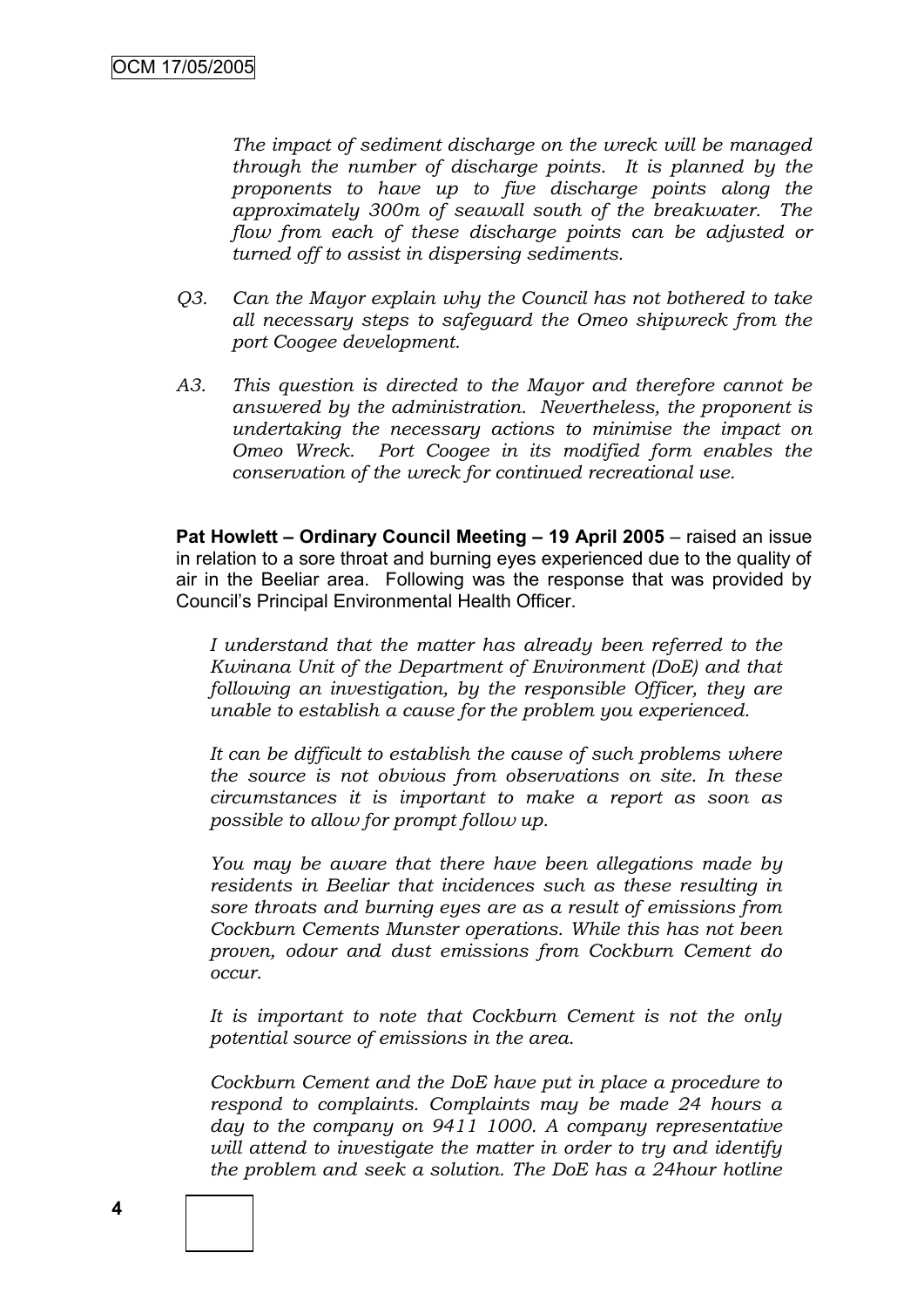*for pollution complaints on 0439 518 071: an officer may attend depending on the severity of the problem. During office hours the DoE Kwinana unit can be contacted on 9411 1777. Alternatively complaints can be made to the City"s Health Service on 9411 4589 for referral to the DoE.*

### **7 (OCM 17/05/2005) - PUBLIC QUESTION TIME**

**Colin Crook**, Spearwood tabled a letter which he read out regarding locality signs on Cockburn Road. He stated that this matter has come before Council previously and has been ignored. He once again requested Council to present this matter during Budget deliberations and that this be given a fair hearing. Mayor Lee thanked Mr Crook for his input and apologised for the manner in which he had been dealt with. Mayor Lee mentioned that he had spoken on this matter to the Director, Administration and Community Services, who said that there will be a report presented to Council very soon, which will involve consultation with residents. He also stated that Council will not be erecting any signs in the short term until the issue has been dealt with by Council.

**Kim Hinton**, Atwell presented a petition in relation to traffic signals at Tapper/Armadale Road, in order to reduce traffic flow and speed on Lydon Boulevard. She mentioned that current statistics need to be established before an informed decision is made by Council. Mayor Lee asked Director, Engineering and Works whether there was any intention for traffic counts in Lydon Boulevard to be carried out in the short term? In reply to the above he said, that the figures provided were the latest count available. Mayor Lee requested the Director, Engineering and Works to correspond with Ms Hinton in relation to this matter.

Mayor Lee thanked Ms Hinton.

**Norman Dale**, member of Yangebup Progress Association spoke relative to the introduction of a hydrotherapy pool in the area. He expressed the need for a hydrotherapy pool in the area, in light of the pending closure of the pool at Kaleeya Hospital. He requested Council and the community to support such a facility.

**Ken Hynes**, Yangebup spoke regarding the intersection of Spearwood Avenue and Yangebup Road. He raised concern that Council has still not accepted that this intersection is a "black-spot". He said that he has presented details and reports of accidents, together with photographs as to why this intersection has created so much concern. He requested Council to carry out further studies and acknowledge that this intersection is a cause for concern and to do something about it.

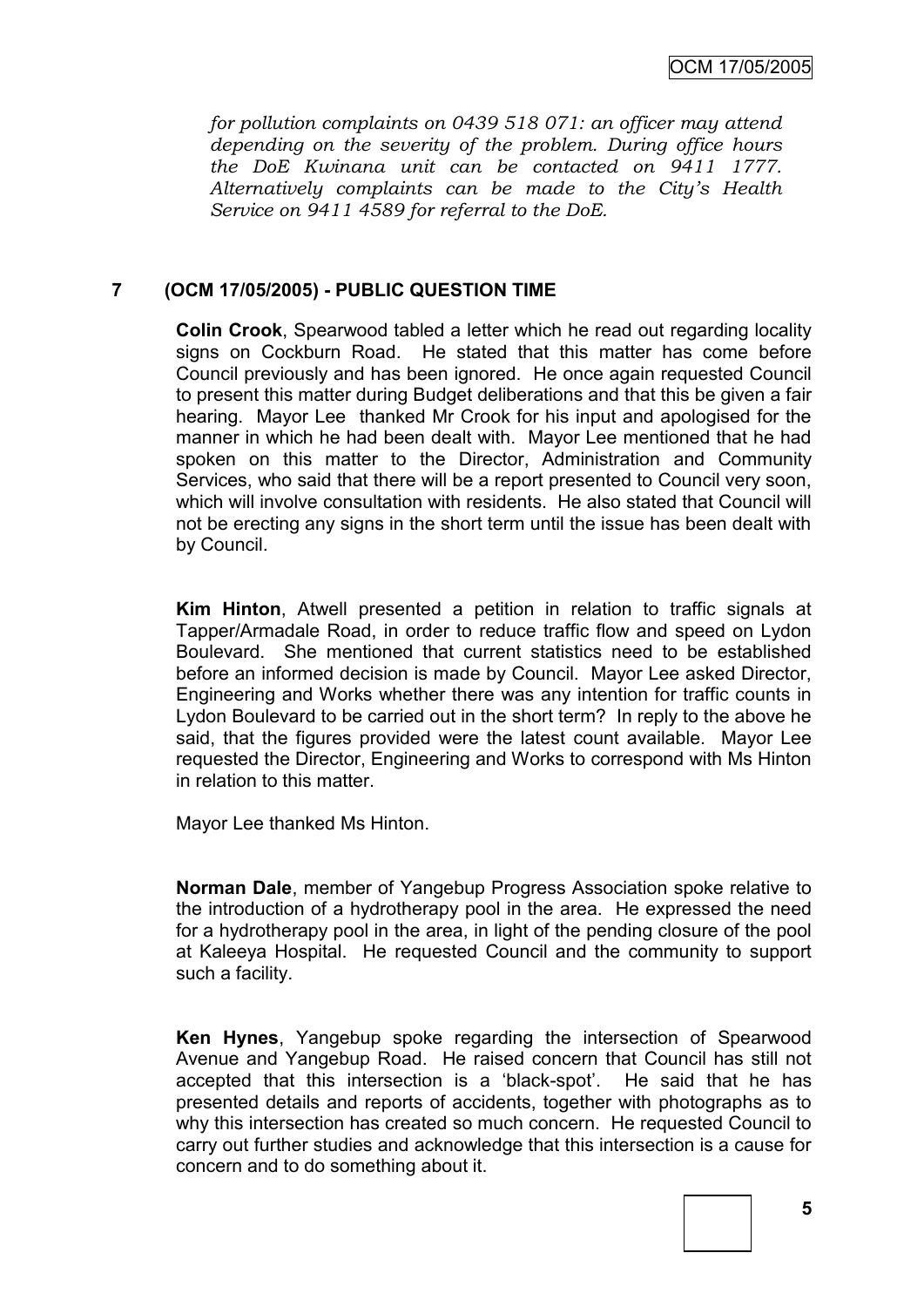Mayor Lee thanked Mr Hynes and requested the Director, Engineering and Works to clarify the issue. He stated that Council decided to closely look at black-spot applications and that some alternatives were being looked at, at the present time.

**Patrick Thompson**, Spearwood expressed dissatisfaction that although being a resident and ratepayer, he is ineligible to vote because he is not a citizen.

On another issue, Mr Thompson mentioned that he was promised statistics in relation to the success of the security patrols after a three month period. Mayor Lee consulted with the Chief Executive Officer whether he could provide any information on this, to which he replied that he was unable to recall any specific request. He stated that at this stage the support received from the operations showed that the majority of the community support the service. Unfortunately, there is no statistical reporting mechanism. Mayor Lee enquired when will there be a statistical reporting system? The Chief Executive Officer replied that Council will soon appoint a Law and Safety Officer, who will be responsible to oversee the conduct of the security patrols being delivered to Cockburn by the City of Melville. The Chief Executive Officer gave an undertaking that the data will be available early July.

Mr Thompson sought clarification on an article he read in the Cockburn Herald on the keeping of chickens. The article stated that chickens are not allowed in residential areas. Mayor Lee clarified the matter that it was roosters which were not allowed to be kept in residential areas. The Acting Director, Planning and Development confirmed what Mayor Lee had said.

Mayor Lee thanked Mr Thompson.

**Glen Diggins**, Coogee spoke in relation to the storm damage which recently occurred. He said that he spent much time cleaning up his place with broken branches of trees etc. There surely would be other residents faced with the similar situation. He asked whether Council gave any thought of having an additional green waste collection? Mayor Lee directed the question to Director, Engineering and Works, to which he replied that Council had not budgeted for this. Mayor Lee mentioned that it was rather expensive to have an additional collection done and requested Mr Diggins to use his tip passes to dispose of the green waste collected as a result of the storm.

**Robyn Scherr**, Coogee carrying on from the previous speaker, Ms Scherr asked what about the clean-up in the public park areas? Is Council going to clean up the trees in these parks and ensure the safety of the community? Mayor Lee directed the question to Director, Engineering and Works to which he replied that the works crew has been going around the district cleaning up, initially, things of a hazardous nature and then finally clean-up the parks.



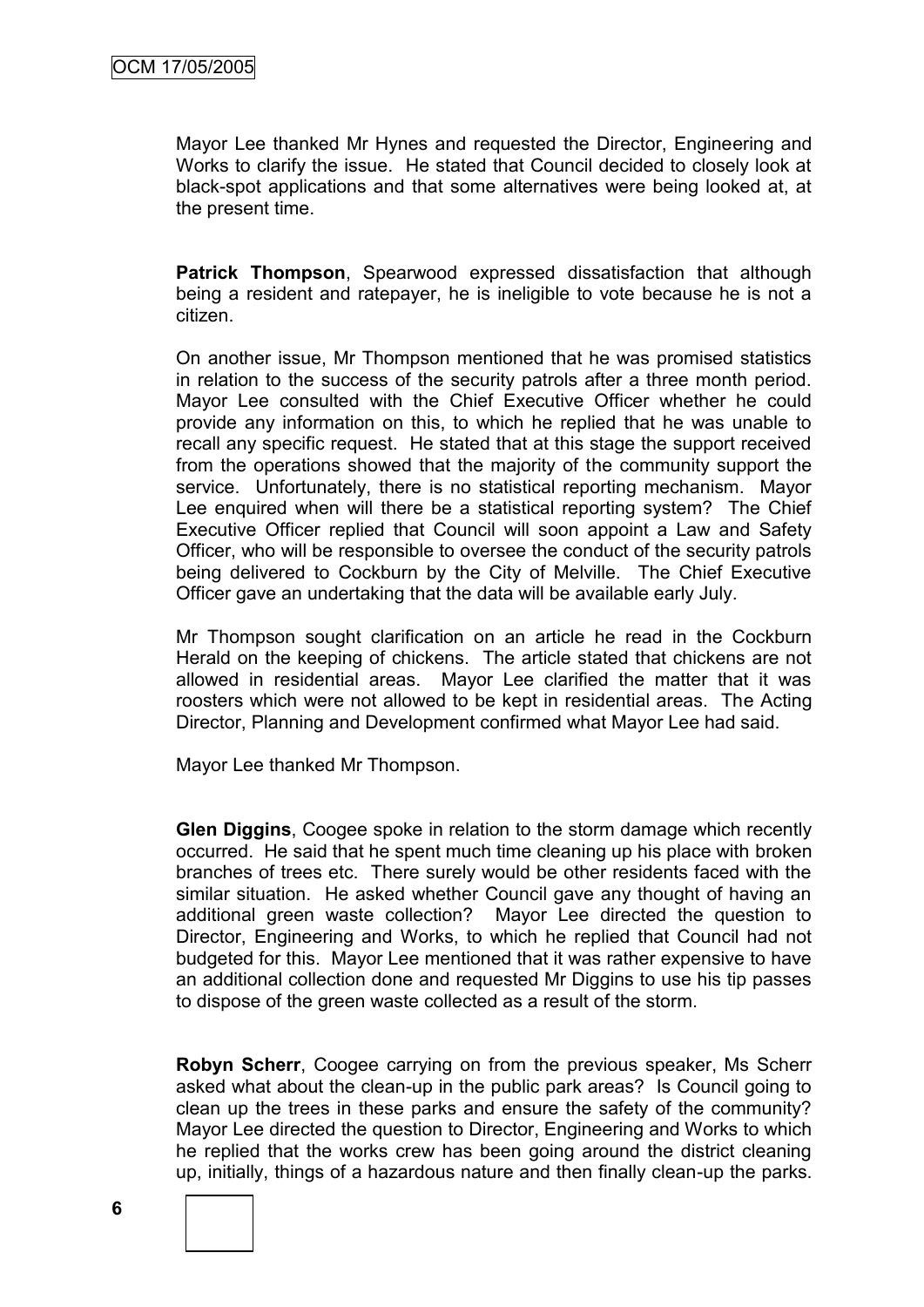Mayor Lee requested Ms Scherr to contact Council's Engineering Department should she come across any dangerous situations.

**Robyn O'Brien**, Munster spoke on the Proposed Structure Plan bordering West Churchill Avenue and Albion Avenue. It is out for public comment at the moment.

- Q1. Will the Council make available to the public who are considering putting in a submission on the latest odour modelling survey provided by the Water Corporation which was provided to the Community Reference Group Meeting last week, showing that their land is going to affected by odour?
- A1. Mayor Lee asked the Acting Director, Planning and Development if Council did have the document in question, to which he replied, that he did not have copy of the document. He said that it could be sourced from the Water Corporation. Mayor Lee asked since the document is the property of the Water Corporation, what ability does Council have to make that available. There would have to be an agreement with the Water Corporation to make that available. Mayor Lee requested Acting Director, Planning and Development to liaise with the Water Corporation to make that available.

It was Ms O"Brien"s understanding that when Council has put out a Structure Plan Council should notify people affected by odour according to the latest survey. She was requesting for further information being made available so that the public can make an informed submission.

Mayor Lee requested Acting Director, Planning and Development to respond to which he replied that the Structure Plan as it stands is being advertised. The land is zoned urban. It is not currently within the odour buffer of the waste water treatment plant. The purpose of the Water Corporation reporting is to do with a strategic environmental review of the plant and it is understood that this work has been ongoing for a number of years. The Water Corporation intends to use that document as part of what is referred to Section 16 Referral under the Environmental Protection Act, or for the Minister for Environment to EPA to look at the consequences of the issue of the buffer. Mayor Lee advised Ms O"Brien that the land in question is not within the odour buffer and Council can only consider things on current planning conditions.

**Lynn Brkusich**, Spearwood requested Council to postpone the Lake Coogee Structure Plan while odour problems exist with the Waste Water Treatment Plant, and while the Council is not demanding that the Water Corporation be made to fix the problem. Also that all correspondence of this development have a notation of the existing odour problem. I note that an existing buffer alignment has been extended. That this will not stop the odour from the prevailing winds, mainly westerly, south westerly. Fix the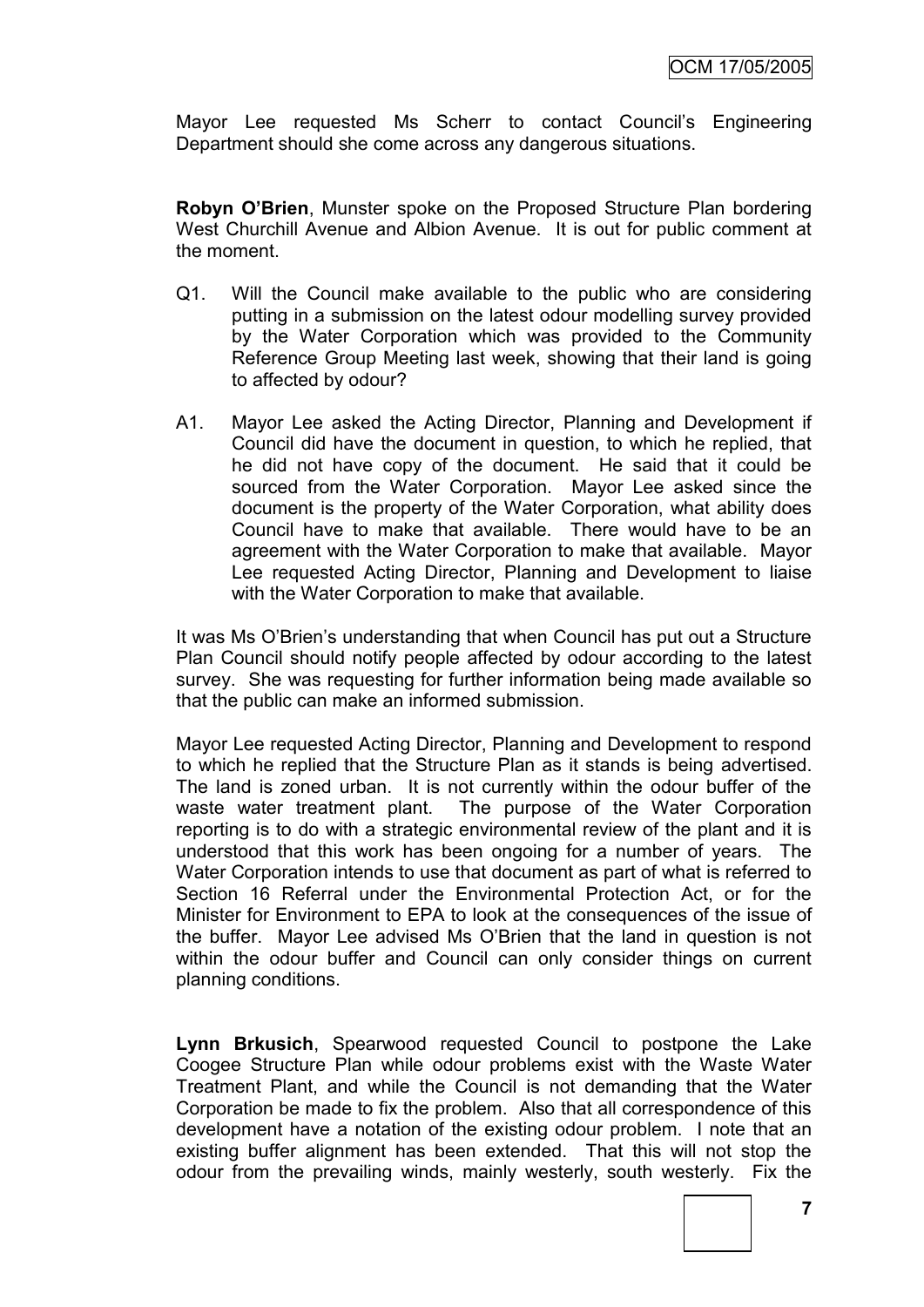problem and leave the buffer back to the edge of Lake Coogee. I would also like to add that usually when rezoning is done, things like odour usually have to do the modelling within the rezoning application which is carried out by the EPA. Mayor Lee directed the query to the Acting Director, Planning and Development, who stated that the land is already zoned urban in the Metropolitan Region Scheme, and the land is outside the current buffer. There is modelling that had been completed by the Water Corporation showing that based on the 5OU 99.9 percent the land all the way up to Stock Road around Munster is actually going to experience the issue of odour. But that is not EPA standard figures used by the Department of Environmental Protection which is understood to be based on the 99.5 percentile. The Water Corporation are committing to actually contain odour impacts. But they don"t believe it is possible to contain odour impacts back to the eastern edge of Lake Coogee. There are a couple of different odour management scenarios in relation to how much money Water Corporation is prepared to spend. One option is \$40M to do a certain amount of work. Another option which is a high cost option is \$90M. When the urban rezoning was done, wasn't an odour modelling passed by the EPA? Acting Director, Planning and Development replied that there were reports at the time which indicated that the generic buffer of 750 metres was appropriate that was dealt with in conjunction with the MRS amendment.

Mayor Lee thanked Ms Brkusich.

### **CLR TILBURY LEFT THE MEETING THE TIME BEING 7.28 PM**

**Robyn O'Brien**, Munster asked a series of questions in relation to Item 14.10. These were as follows:

- Q1. Will Council please defer the adoption of Munster Phase 1 structure Plan Agenda Item 14.10 to next month"s meeting so Councillors have a chance to see the latest Odour Modelling from the Water Corporation which shows that land within this Structure Plan is subjected to gross odours of between 10 and 5 OU at 99.9% and this is after the Corporation installs \$40M worth of odour control, an expenditure they have not committed to as yet?
- Q2. Will the Council advise those unfortunate people who have already purchased lots in this estate, or require the developers to put a memorial on the titles to indicate the lots are affected by odour currently and will be in the foreseeable future?
- Q3. Will the council ask Water Corporation to provide written assurances to the Council that specific odour measures will be built, when they will be built, and what are they exactly? Will they also ask for a modelling survey to be done showing that these measures will reduce the odour suffered by this new subdivision to 5OU?
- Q4. Will the Council please refuse to include the Section of Lot 51 West Churchill Rd that is currently zoned Urban Deferred and is in the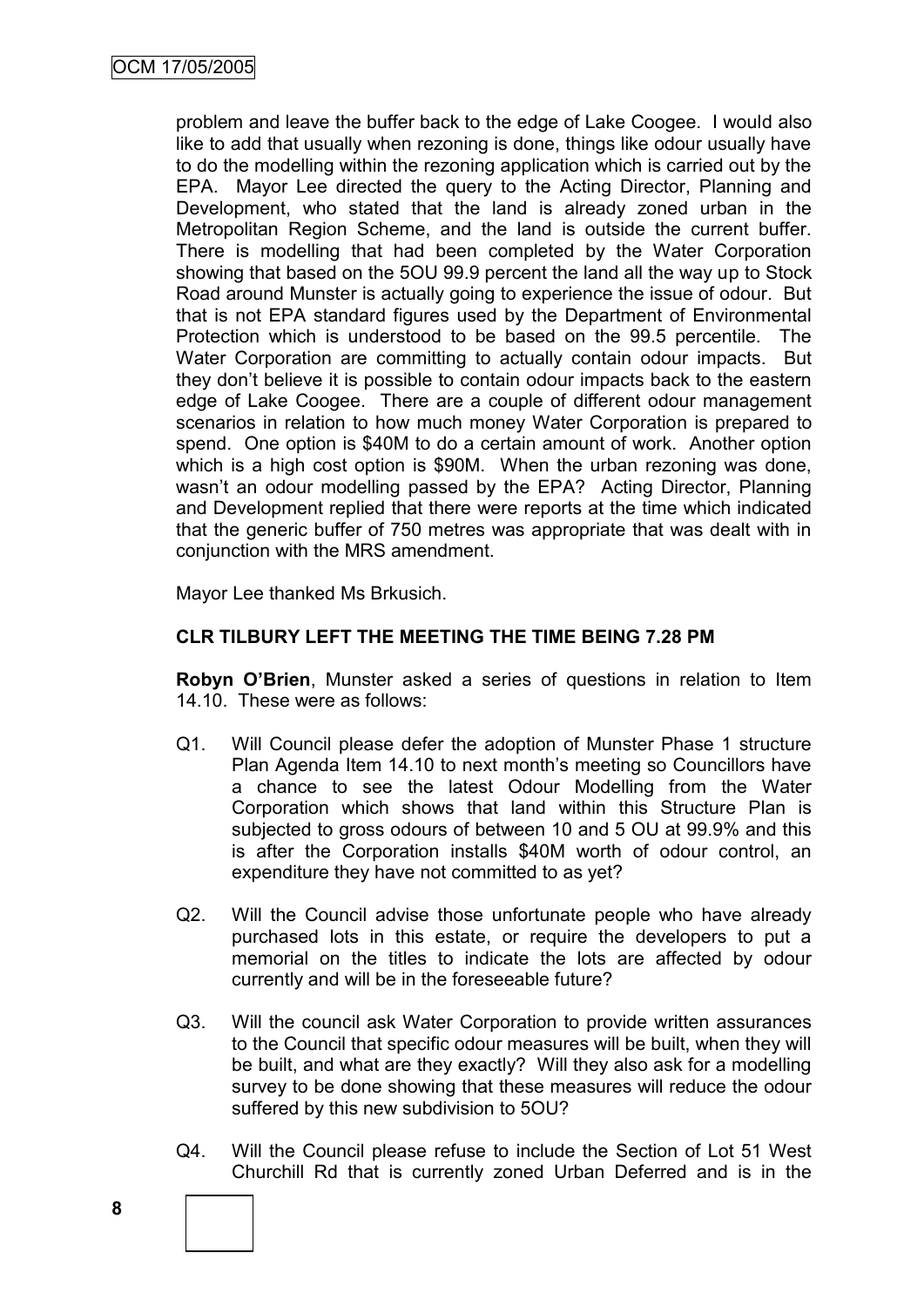proposed Odour Buffer being considered before the EPA and the Minister for the Environment, and a decision has not been made as yet as to where the buffer may be?

Q5. In a separate matter will the council disclose in the information out to public comment at the moment, closing date 24 May for land bordering West Churchill Avenue and Albion Street, that this land is currently grossly affected by odour from the Woodman Point plant and provide a copy to the public of the latest Water Corporation odour modelling?

Ms O"Brien urged Council to give serious consideration to the matter before voting on the item tonight. Mayor Lee replied in relation to the voting question tonight, Councillors have heard the request and are aware of this which is subject to Council deliberation tonight. In regard to the list of questions, the Acting Director, Planning and Development will respond to them in writing.

### **CLR TILBURY RETURNED TO THE MEETING AT THIS POINT THE TIME BEING 7.31 PM**

**Colin Crook**, Spearwood spoke regarding item 14.3. He emphasised retaining the current location of the bottle shop rather than granting approval for its relocation. He said that the present tavern offers the locals a form of "community centre".

Mayor Lee advised Mr Crook that Council has to consider the matter on planning grounds and not on competition, as his letter stated.

Mayor Lee thanked Mr Crook.

**Tonya Lamatoa**, Atwell raised concerns in relation to Item 14.4 to close the PAW between Haring Green and Empress Court. She made reference to some sections of the PAW closures Policy, which states, Section 2(a) that, community facilities including schools, shops, public open space areas, public transport routes and stopping points, and other facilities (libraries community centre, child care, churches, and recreation premises). Section 3(a) states, that closure is inappropriate when a PAW is within 800 metres of a community facility or service. She asked:

Q1. Why has the Planning Department failed to consider the park on Haring Green and the Deli on Lydon Boulevard as facilities, when they are both within 800 metres of the PAW?

She stated it was clear that the Council considered that the portion of the walkway off Haring Green although surveyed as road reserve, is being utilised as PAW.

Q2. Why did the Council not refer to Section 6(b) which states that the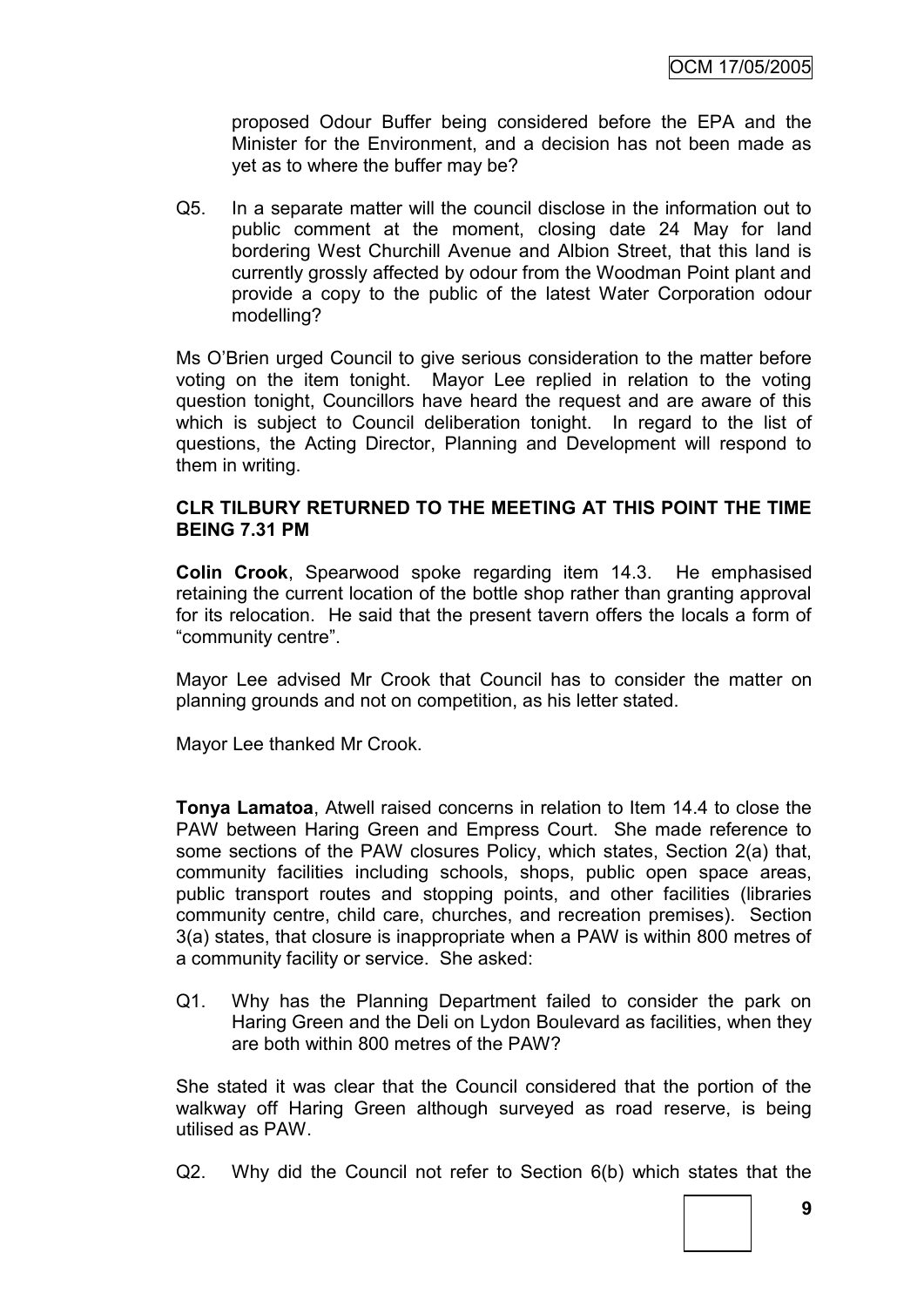public should be consulted by distributing letters to the homes of those likely to be affected by the closure, requesting comments on the closure proposal, and also Section 6(c) which states a sign should be erected advising of the proposal to close the walkway?

The only notification the community had was one notice in the Fremantle Herald, which is not even regularly delivered to Atwell residents.

- Q3. Why was the notice not posted also in the Cockburn Gazette , the most widely delivered and read paper in the area?
- Q4. Why is there a discrepancy in the figures of households mentioned in Item 14.4 supporting the closure of the walkway?
- Q5. Where is the proof of burglaries and antisocial behaviour in our walkway? Why has the Council not considered some of the alternative strategies listed in the PAW Policy Section 2 (f).

As Ms Lamatoa was short of time to present the rest of her questions, Mayor Lee requested that she table those questions, which will be responded to in writing.

**Ken Manolas**, Shop 1, 226 Rockingham Road expressed concern at the recommendation in relation to Item 16.2. Mr Manolas presented statistics obtained from Main Roads WA between the years 2001 and 2004. These statistics were accidents that occurred at intersections of Phoenix/Rockingham Roads and Lancaster Street/Rockingham Road and between Phoenix Road and Lancaster Street. His questions were:

- Q1. How will a median strip in Rockingham Road between Lancaster Street and Phoenix Road reduce the number of accidents?
- Q2. Isn't the median strip going to transfer the accidents to an intersection where there is currently a greater number of accidents and in turn create a greater chance of accidents and major accidents at the Lancaster Street intersection?

Mayor Lee requested the Director, Engineering and Works to reply. He advised that this issue had been ongoing since 1993. The Council had received advice on how to deal with this particular section of road because of the entries to and from those businesses that front onto it. In fact one of the conditions of approval of the businesses on either side of that road at that time required them to contribute funds towards an unbroken median. Those funds had been collected, but because the Council decided to defer putting in the barrier until such time as the driveway to the rear of the shops linking between Phoenix Road and Lancaster Street had been completed, this did not occur until 2004. Up until that time the Council deferred the works. One of the things that also arose was the outcome of the 1994 BP Service Station appeal, where a decision was made that one of the conditions was for the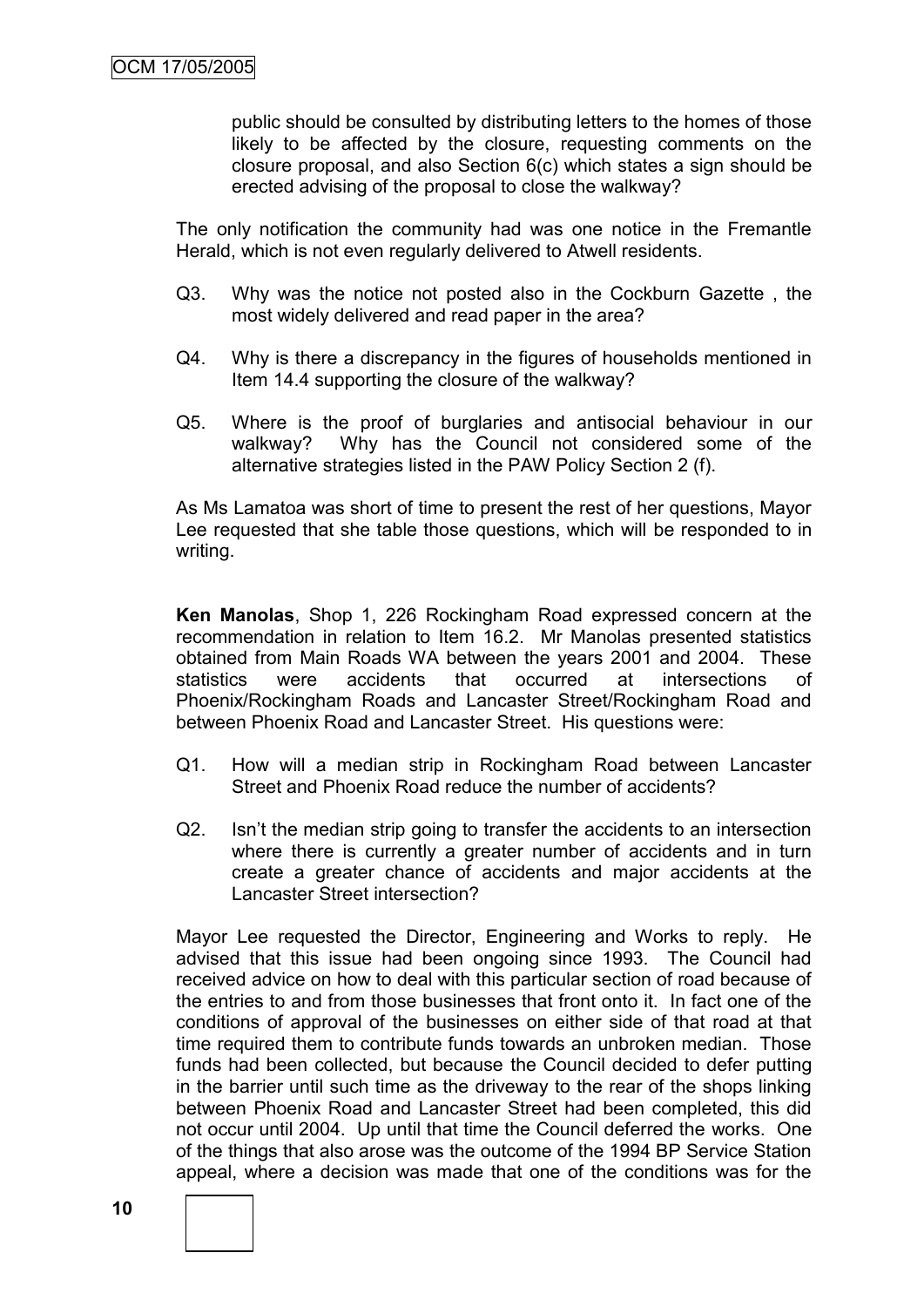Council to complete the barrier between the two intersections. At the same time there were plans being prepared for the full length of Rockingham Road between Phoenix Road and Spearwood Avenue which was a different form of treatment, but had not proceeded. Hence, the item presented to Council tonight is to complete the barrier kerbing that runs between the two traffic intersections, in accordance with earlier decisions.

Mayor Lee advised Mr Manolas that the matter will be deliberated at Council tonight and thanked Mr Manolas.

**Marcia Manolas** also spoke regarding Item 16.2. Her questions were as follows:

- Q1. (a) In the report it states there was consultation between affected parties – being businesses and owners – how were the owners and operators notified in relation to the consultation process?
	- (b) When did the consultation take place as to the best of my knowledge from information gathered from current owners and tenants, they have only been made aware of the issue since 12/13 May 2005? Most parties have only been made aware of the issues since 15 May.
- Q2. (a) Has Council sought permission or any plans to upgrade the privately owned carriage way at the rear of the property at the end of Lancaster Street to accommodate the influx of traffic which will be using that entrance after the changes to Rockingham Road?
	- (b) How will traffic enter the area safely when the current carriageway has uneven surfaces and has had traffic calming effects, eg. Bollards to narrow the access and humps in an attempt to restrict access?
- Q3. (a) If Lancaster and Rockingham Road traffic lights is to be the point of diverting the right-hand turning traffic to enter the commercial precinct, has administration costed a right-hand arrow and right-hand slip way in the overall budget?
	- (b) If Council proceeds with the median strip traffic it will be forced to turn at Lancaster Street to access the commercial precinct. At Lancaster Street traffic lights the line of sight is poor due to the crest in the hill. Will this not result in the transfer of the accidents from one section to another section and in turn, increase the right hand turn crashes which are more serious in nature?
- Q4. Is Council prepared to defer the Rockingham Road traffic island for consultation with the current owners and tenants affected and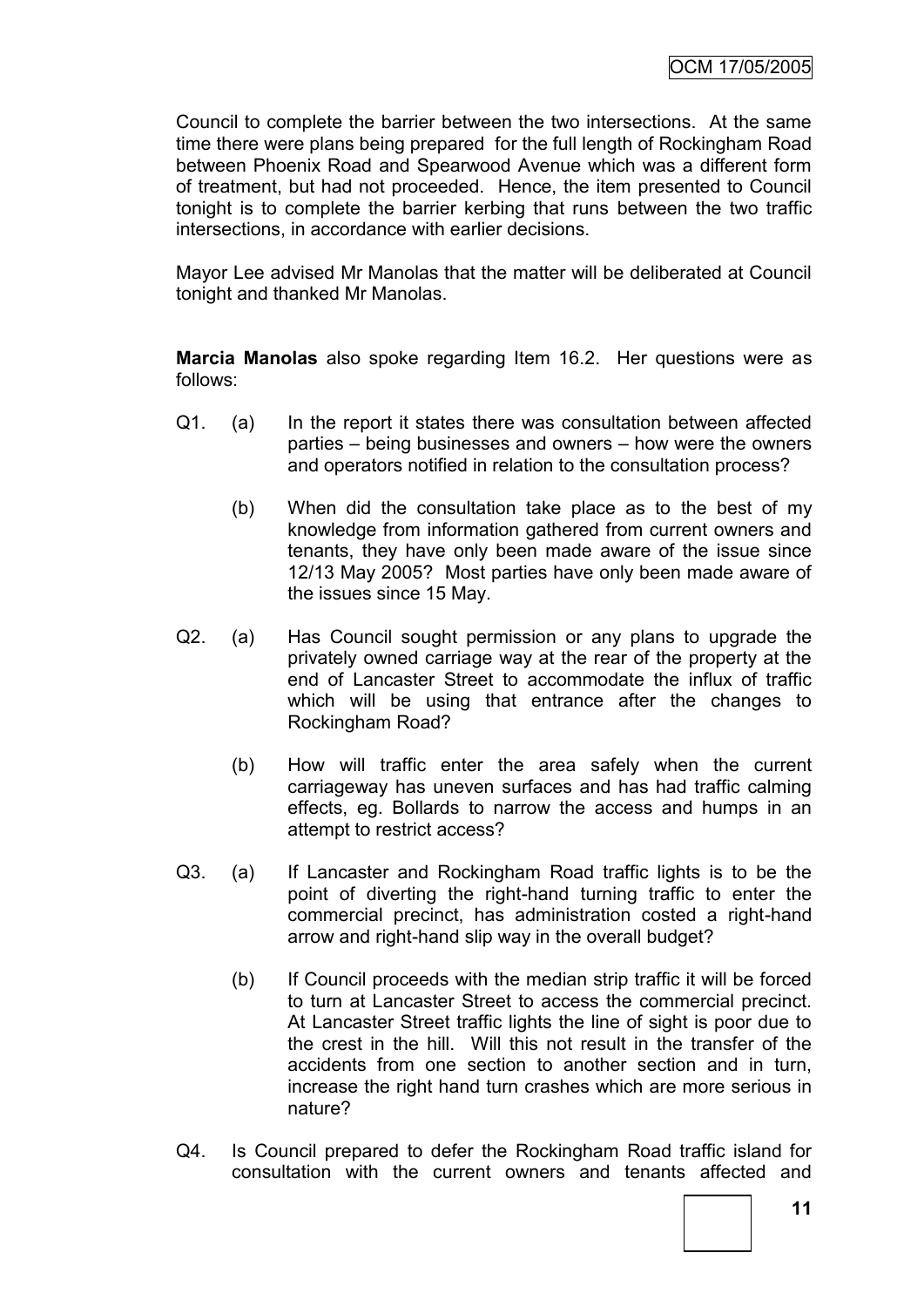undertake a feasibility and costing study of an overall traffic plan which may include the installation of a right-hand slip way in Rockingham Road to provide a long term safe solution for the area?

In the middle of October, Mrs Manolas visited the Administration Office and asked the Officer from Planning and Building if there were any pending items to the property in question and surrounding areas that she should be made aware of. The reply she received was 'no' and was not given a copy of any road plan even though this road plan had been before Council for many years. She asked if there was any reason why she was not informed of such information?

Mayor Lee thanked Ms Manolas. Mayor Lee requested the Acting Director, Planning and Development why Ms Manolas was not provided with such information. He replied, saying, that it would depend on the nature of the question asked. Mayor Lee advised Ms Manolas that the matter is before Council tonight.

**Bert Renner**, Spearwood spoke in support of the issues raised by the two previous speakers on Item 16.2. He requested Council to carefully give consideration before deliberating on the matter.

Mayor Lee thanked Mr Renner for his input.

**Ian Everett**, Principal of Lambert and Chappell Town Planning Consultants, representing Mr Reynolds in connection with Item 14.3. He spoke in opposition to the proposed liquor store within the old Ampol Service Station in the Coolbellup Town Centre. It was his view that approvals would be inconsistent with the broader community's expectations for a more comprehensive approach to the replanning of the centre and the outcome of the 2004 Coolbellup Enquiry By-Design exercise. He also felt that Condition No.22 would make the proponent relocate the liquor store once developed in order to comply with the outcome of the future Structure Plan process. He requested Council for deferral of the matter for reasons being that without a Structure Plan, without a stakeholder consultation and without an implementation program no one has the information necessary to make a sound judgement on the proposal at this time, nor understand the true long term impact on the Centre and its tenants.

Mayor Lee thanked Mr Everett for his comments.

**Greg Rowe**, Greg Rowe and Associates on behalf of the applicant/proponent in relation to Item 14.3. He stated that he did not disagree with the previous speakers views. He spoke in support of the application being made. He said that the matter was first brought to Council in February which was deferred and deferred after two advertising periods to seek legal advice on the ability to approve the application with the

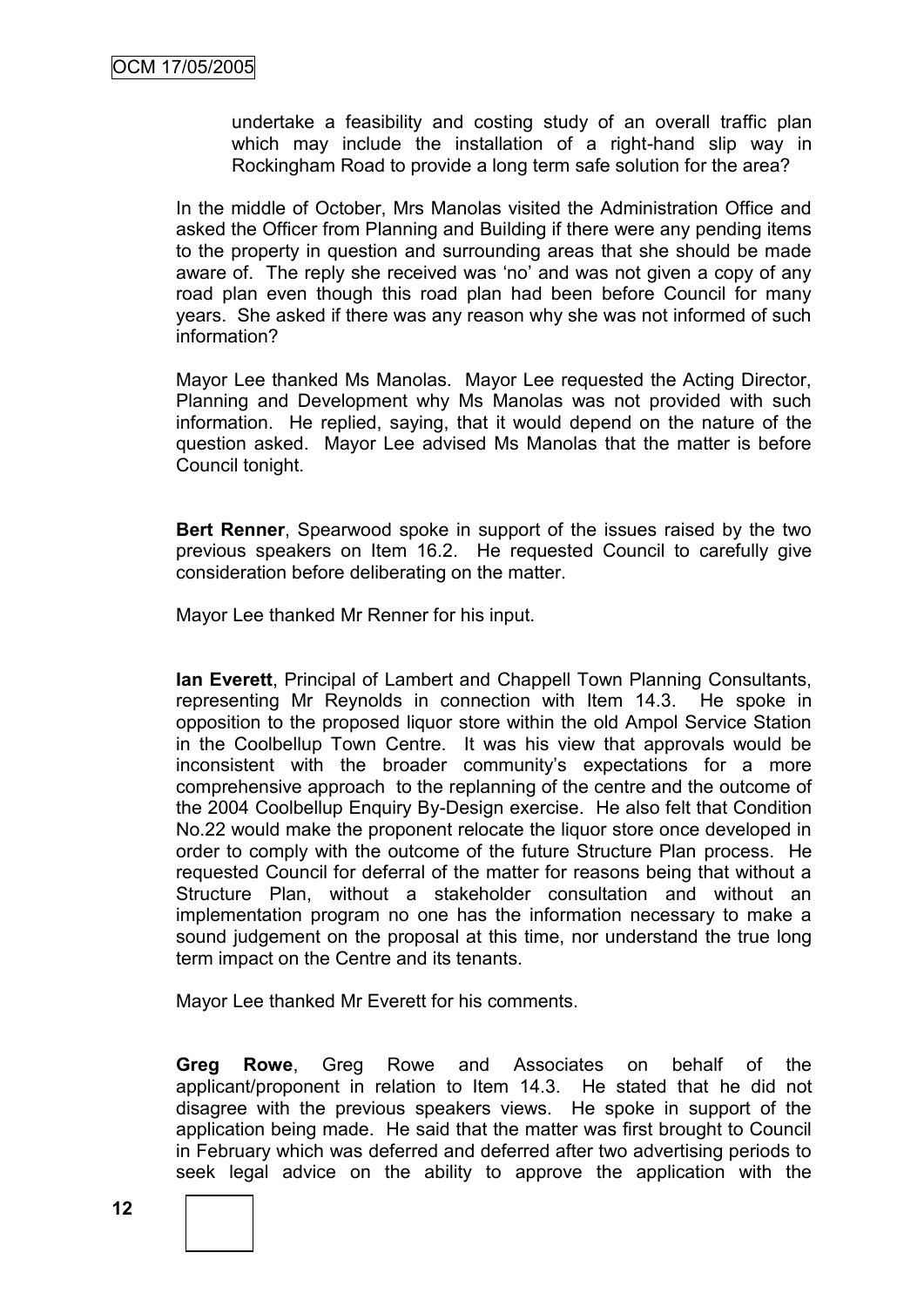appropriateness of the use and the potential for any approval to compromise Scenario 3. He emphasised that it is just a relocation within 100 metres of an existing land use, in better refurbished premises which will provide a better service to the community. He sees there are no Town Planning issues from a statutory point of view that the consultants don"t comply with. Mr Rowe requested Council to grant its approval in supporting the officer"s recommendation as the community needs the service.

Mayor Lee thanked Mr Rowe.

**Daniel Wong**, South Lake expressed concern regarding Item 14.5. He said that he noted some of the issues and solutions from the officer"s report in relation to improving the accessway. It was his opinion that improved lighting is not going to be the solution as vandalism will still continue. He felt that the only solution was a closure to alleviate any further problems, and urged Council to implement the closure.

Mayor Lee thanked Mr Wong.

**Clive Pellington**, South Lake also raised concern about the closure of the walkway relative to Item 14.5. He noted that the amount of money allocated for the construction of a masonry wall was too expensive, which in effect will not solve the problem. He said raising the walls will not prevent anyone from throwing syringes and bottles as is happening now. So this will not resolve the issue.

Mayor Lee thanked Mr Pellington.

**Brian Forster**, President of Harvest Lakes Residents Association. He expressed concern in relation to Item 14.7. He spoke generally about the modification to the Structure Plan. He sought clarification on the Railway Station being mentioned. It was his knowledge that this was not going to happen before 2012 and therefore requested Council to seek further clarification in relation to the plans mentioned as part of the Structure Plan.

He mentioned that a number of Awards were presented to Harvest Lakes and the entire subdivision. He asked if any of these Awards will be taken away from Landcorp, because they will be changing the original plans?

Mr Forster also stated that blocks of units were not in the original concept. If they are passed, will there be sufficient parking when people have social events etc..

Another issue Mr Forster raised was the laneways behind the blocks of units were not wide enough for the refuse trucks to pass through when bins are picked up.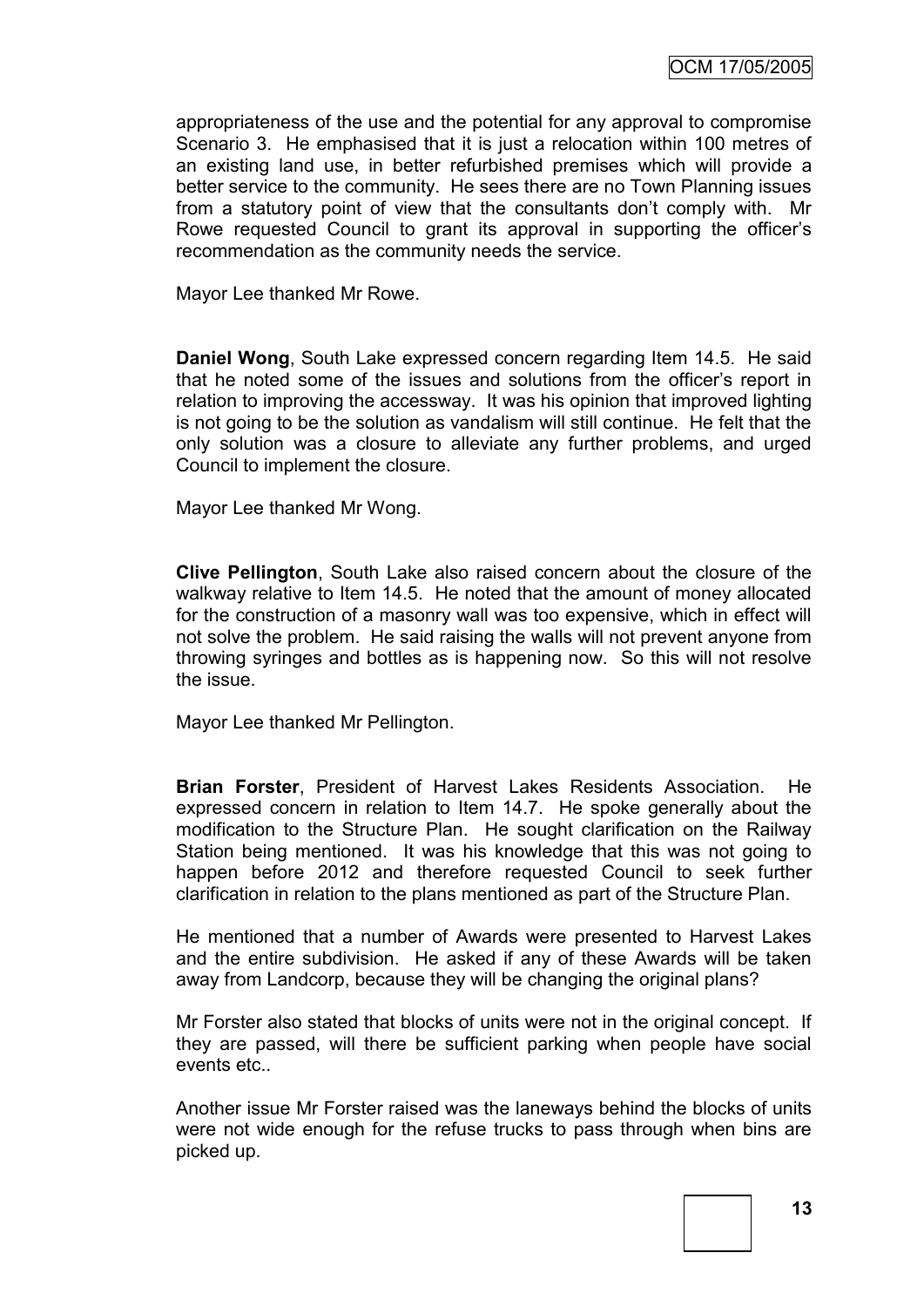Mayor Lee requested the Acting Director, Planning and Development to take note of the issues raised by Mr Forster and correspond with him accordingly.

**Leanne Smith**, South Lake also spoke about the PAW in South Lake – Item 14.5. She said on a previous occasion when a PAW was closed, this provided an opportunity for shelter. She also raised concern about the problems with youth in the South Lake area. She requested Council to support some of the community initiatives. One of the more recent initiatives is the community partnership with "Drug Arm". She requested Council to support this initiative during Budget deliberations. Mayor Lee advised Ms Smith that her email had received a positive response.

Ms Smith also mentioned that she read an article in the media which stated "New bid to boost Carefactor". She requested Council to boost the Carefactor to South Lake.

Mayor Lee thanked Ms Smith.

**Kevin Reynolds**, owner of Coolbellup Hotel raised some objections in relation to the relocation of the bottle shop. One of the objections being the access to and from the Shopping Centre to the Hotel. Another concern he raised was in relation to redeveloping the Shopping Centre. The businesses that Council seeks to redevelop have to be viable businesses. It is certainly no good having a situation where this particular proposal would create their business to become unviable and to that extent if it does become unviable, the hotel closes, as a result there is no facility for the community in that area.

Mayor Lee thanked Mr Reynolds.

A **resident** of Elderberry Drive, South Lake expressed concern about the accessway relative to item 14.5. She urged Council to close the laneway to resolve the problem.

Mayor Lee thanked her for her input.

**Dr Gallagher**, General Practitioner of the medical centre on Rockingham Road. He raised concern about patients visiting the medical centre and their ability to access the medical centre should the median strip be installed. He considered the only option would be for them to turn into Phoenix Road, which he perceives to be the most dangerous intersection in the proposed change. He requested Council to reconsider this proposal as he envisages a major accident to occur if the proposal goes ahead.

Mayor Lee thanked Dr Gallagher.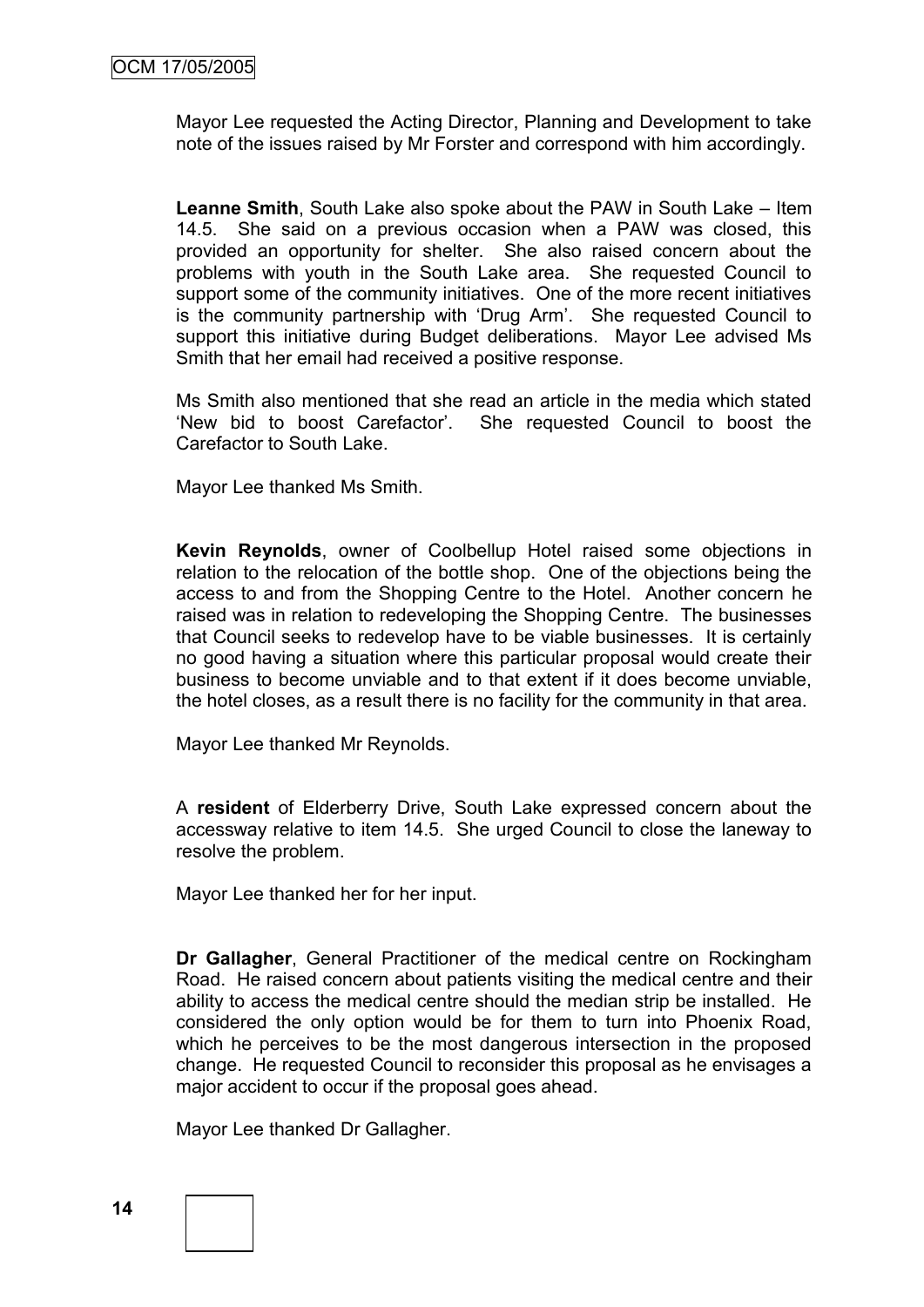### **8. CONFIRMATION OF MINUTES**

### **8.1 (MINUTE NO 2794) (OCM 17/05/2005) - ORDINARY COUNCIL MEETING - 19/04/2005**

### **RECOMMENDATION**

That the Minutes of the Ordinary Council Meeting held on Tuesday, 19 April 2005, be adopted as a true and accurate record.

### **COUNCIL DECISION**

MOVED Clr I Whitfield SECONDED Clr S Limbert that the recommendation be adopted.

**CARRIED 10/0**

### **8.2 (MINUTE NO 2795) (OCM 17/05/2005) - SPECIAL COUNCIL MEETING - 02/05/2005**

### **RECOMMENDATION**

That the Minutes of the Special Council Meeting held on Monday, 2 May 2005 be adopted as a true and accurate record.

### **COUNCIL DECISION**

MOVED Deputy Mayor R Graham SECONDED Clr S Limbert that the recommendation be adopted subject to deleting '(a) and' in line 2 of Minute No.2784.

**CARRIED 10/0**

# **9. WRITTEN REQUESTS FOR LEAVE OF ABSENCE**

Nil

# **10. DEPUTATIONS AND PETITIONS**

Nil

### **11. BUSINESS LEFT OVER FROM THE PREVIOUS MEETING (If adjourned)**

Nil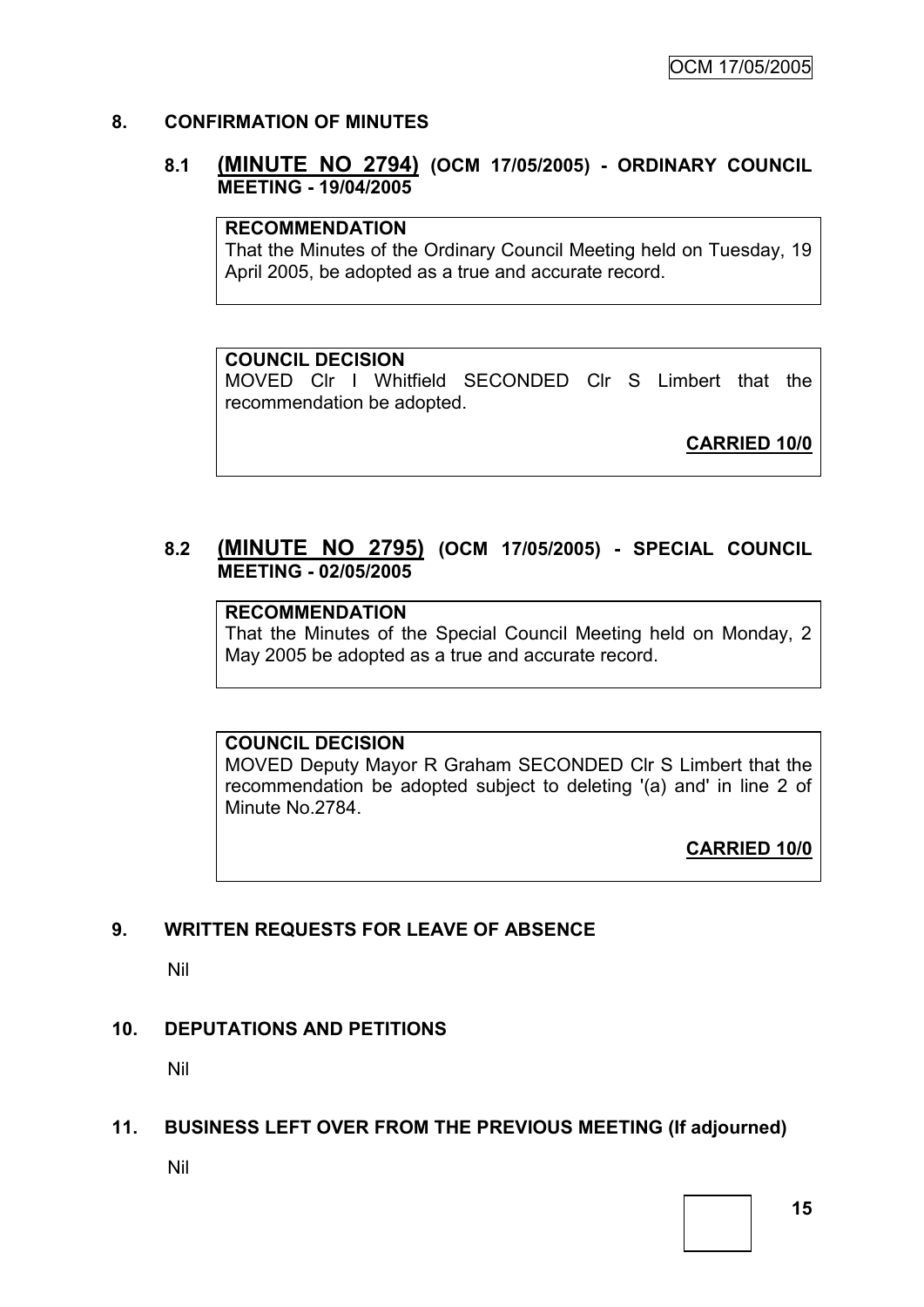### **12. DECLARATION OF COUNCILLORS WHO HAVE NOT GIVEN DUE CONSIDERATION TO MATTERS IN THE BUSINESS PAPER**

Nil

#### **13. COUNCIL MATTERS**

### **13.1 (MINUTE NO 2796) (OCM 17/05/2005) - REVIEW OF MAYORAL AND DEPUTY MAYORAL ALLOWANCE (1335; 1701) (ATC)**

# **RECOMMENDATION**

That Council set:

- (1) the Mayoral Allowance of \$60,000 per year, payable monthly in arrears; and
- (2) the Deputy Mayoral Allowance of \$8,000 per year, payable monthly in arrears.

**TO BE CARRIED BY AN ABSOLUTE MAJORITY OF COUNCIL**

#### **COUNCIL DECISION**

MOVED Clr S Limbert SECONDED Clr A Tilbury that the recommendation be adopted.

# **CARRIED BY ABSOLUTE MAJORITY OF COUNCIL 10/0**

### **Background**

Policy SC14 – "Mayoral and Deputy Mayoral Allowance" states that:

*In accordance with the provisions of Section 5.98(5) and 5.98A(1) of the Local Government Act, an "allowance" determined by Council at a meeting following the Elections each ordinary election year, shall be paid to the Mayor and Deputy Mayor payable in arrears each month.*

#### **Submission**

N/A

### **Report**

In May 2003 Council decided that the Mayoral Allowance should remain at \$60,000, payable monthly in arrears. This is the maximum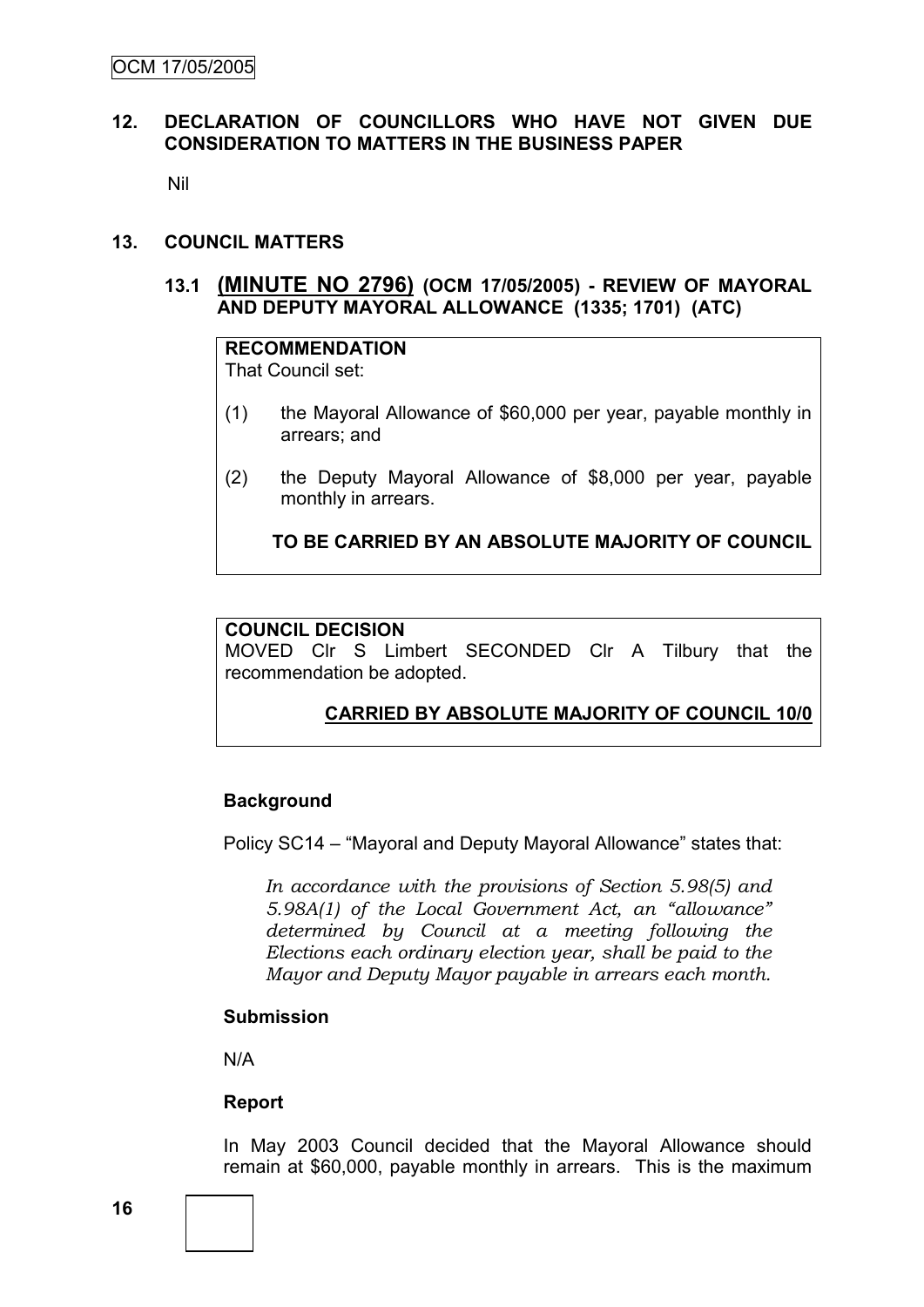amount allowed under the provisions of the Local Government Act 1995 and recent amendments to the Local Government (Administration) Regulations 1996 did not provide for any change to this amount.

Council Policy SC14, states that this allowance should be paid as a reimbursement of the time commitment to the position by the Mayor of the day.

As there are no known changes to the circumstance under which the allowance is provided, it is proposed that the Mayoral allowance remain at \$60,000.

In May 2003, Council decided that the Deputy Mayoral Allowance would remain at \$8,000 per year, paid monthly in arrears.

Council Policy SC14 states, that this allowance should be paid as a reimbursement of the time commitment to the position by the Mayor of the day.

As there are no known changes to the circumstance under which the allowance is provided, it is proposed that the Mayoral allowance remain at \$8,000.

#### **Strategic Plan/Policy Implications**

Council Policy SC14 - "Mayoral and Deputy Mayoral Allowance" and Local Government (Administration) Regulations 1996 refers.

### **Budget/Financial Implications**

Allowances are provided in the Budget for these payments.

#### **Legal Implications**

N/A

#### **Community Consultation**

N/A

### **Attachment(s)**

N/A

### **Advice to Proponent(s)/Applicant**

N/A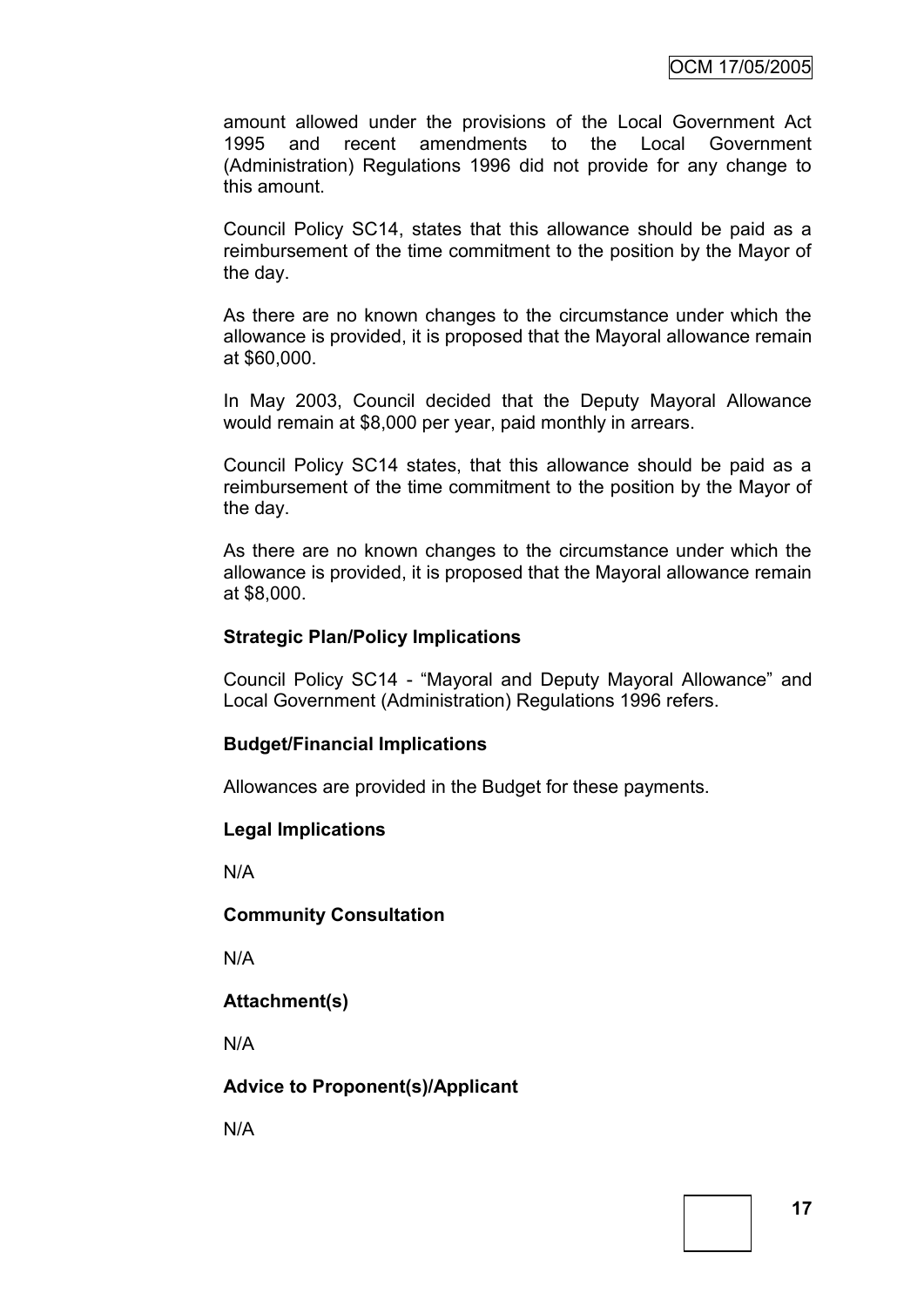### **Implications of Section 3.18(3) Local Government Act, 1995**

Nil.

### **13.2 (MINUTE NO 2797) (OCM 17/05/2005) - ELECTED MEMBERS - MEETING/ANNUAL FEE (1701) (ATC)**

### **RECOMMENDATION**

That Council pay an Annual Fee to the Elected Members in-lieu of a meeting fee of \$7,000 pa., payable monthly in arrears.

### **TO BE CARRIED BY AN ABSOLUTE MAJORITY OF COUNCIL**

#### **COUNCIL DECISION**

MOVED Clr S Limbert SECONDED Clr A Tilbury that the recommendation be adopted.

### **CARRIED BY ABSOLUTE MAJORITY OF COUNCIL 10/0**

#### **Background**

The Local Government Act 1995 provides that the Council may pay to Elected Members, a meeting fee or an annual amount.

#### **Submission**

N/A

#### **Report**

Council Policy SC1 – *Meeting Attendance Fees* provides for Elected Members to be paid the maximum annual fee prescribed by the Local Government (Administration) Regulations 1996 (WA) (as amended) inlieu of fees for attending meetings.

The Regulations were amended on 31 March 2005 and increased the maximum annual meeting attendance fee for an Elected Member other than the Mayor from \$6,000 per year to \$7,000 per year.

For voting purposes, Elected Members do not have a financial interest in the decision.

### **Strategic Plan/Policy Implications**

Key Result Area *Managing Your City* refers.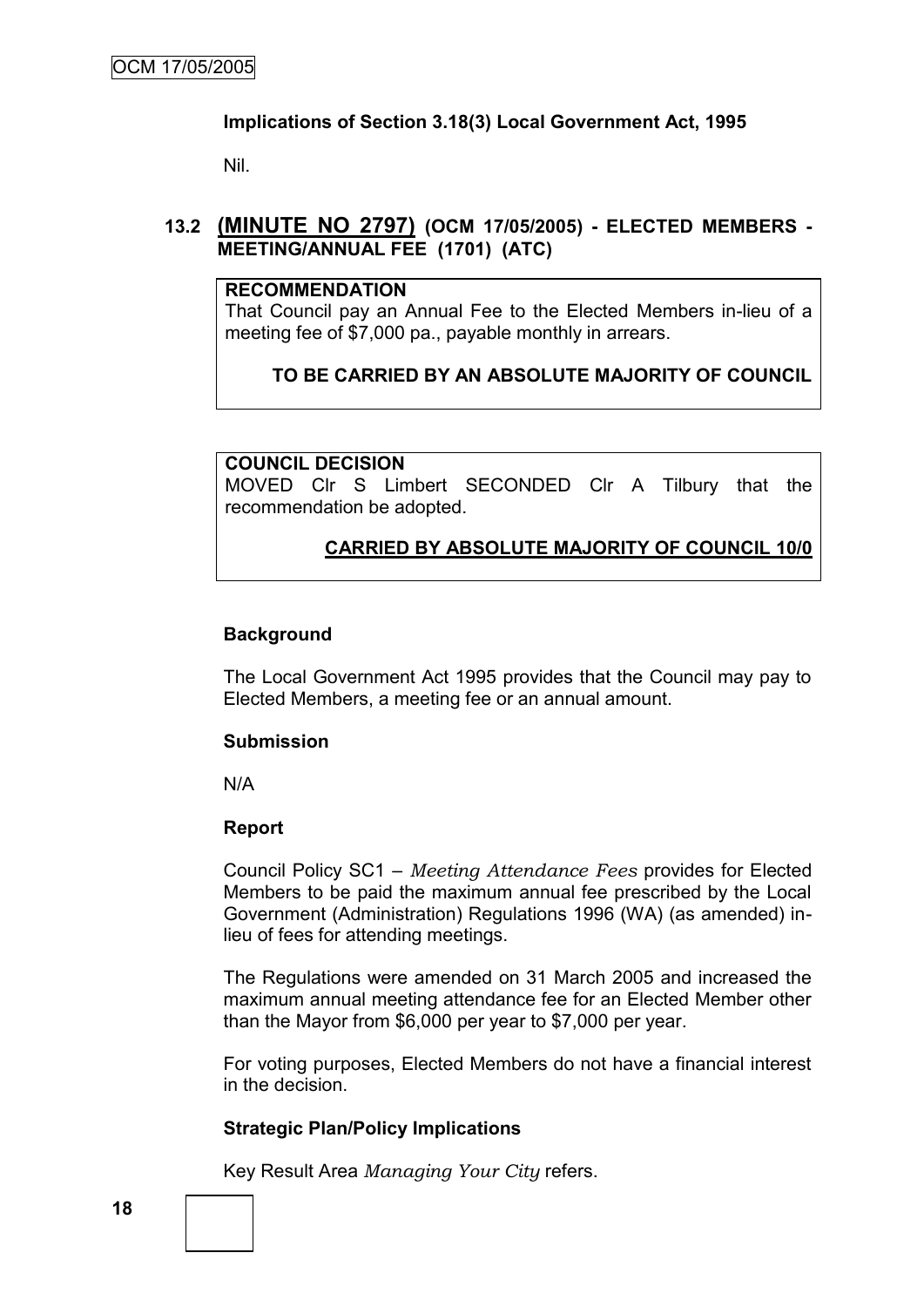# **Budget/Financial Implications**

Funds are available in the annual budget.

# **Legal Implications**

Local Government Regulations (Administration) 1996 is relevant.

### **Community Consultation**

N/A

# **Attachment(s)**

N/A

# **Advice to Proponent(s)/Applicant**

N/A

# **Implications of Section 3.18(3) Local Government Act, 1995**

Nil.

**Note**: It was acknowledged that the report in the following item contained incorrect reference to an "Elected Member" other than the Mayor, when it should have referred to the Mayor only.

# **13.3 (MINUTE NO 2798) (OCM 17/05/2005) - MAYORAL MEETING/ANNUAL FEE (1701) (ATC)**

# **RECOMMENDATION**

That Council pay an annual Fee to the Mayor, in-lieu of a meeting fee of \$14,000 pa., payable monthly in arrears.

# **TO BE CARRIED BY AN ABSOLUTE MAJORITY OF COUNCIL**

# **COUNCIL DECISION**

MOVED Clr S Limbert SECONDED Clr A Tilbury that the recommendation be adopted.

# **CARRIED BY ABSOLUTE MAJORITY OF COUNCIL 10/0**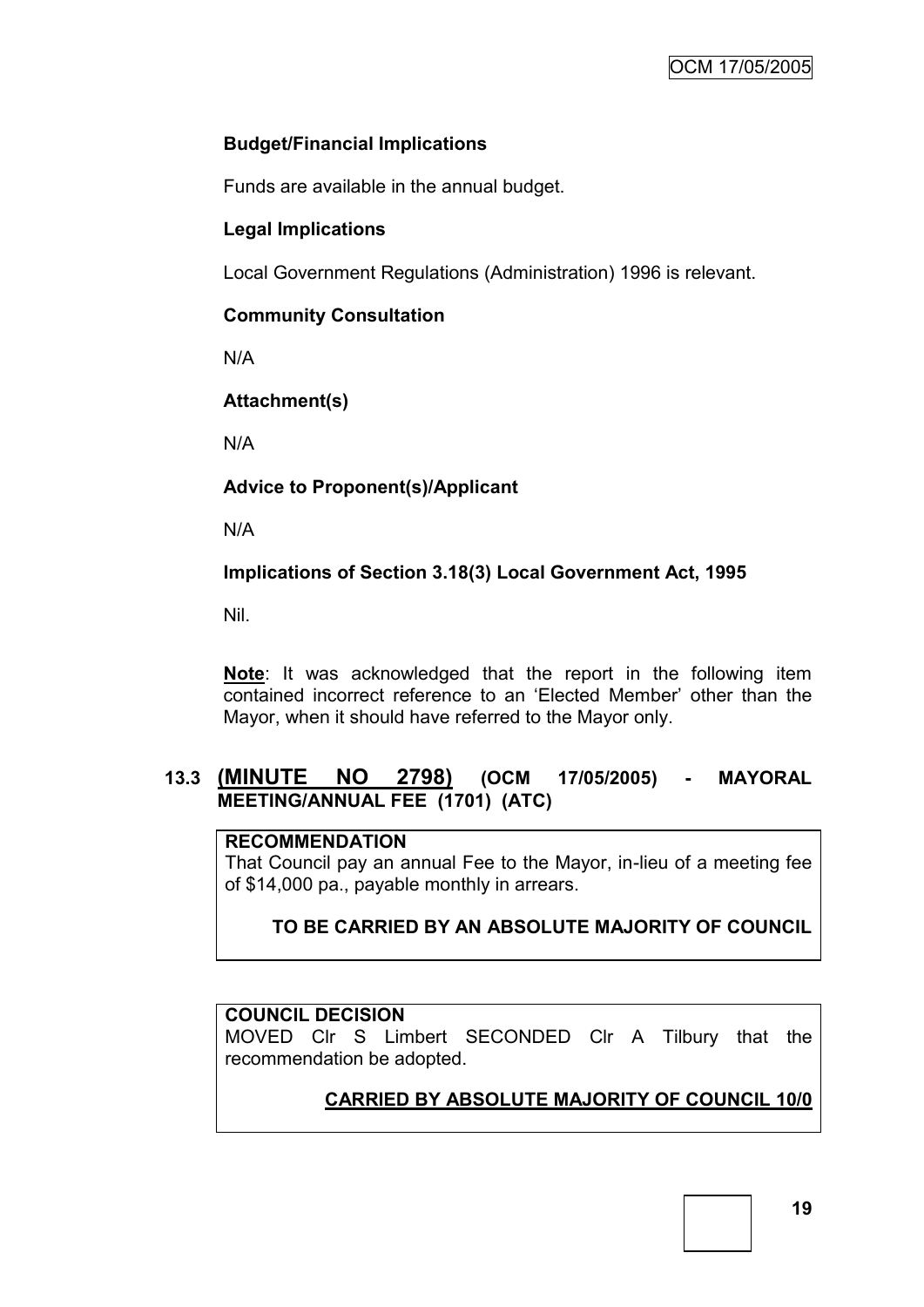### **Background**

The Local Government Act 1995, provides that Council may pay to the Mayor, a meeting fee or an annual amount.

### **Submission**

N/A

### **Report**

Council Policy SC1 – *Meeting Attendance Fees* provides for Elected members to be paid the maximum annual fee prescribed by the Local Government (Administration) Regulations 1996 (WA) (as amended) inlieu of fees for attending meetings.

The Regulations were amended on 31 March 2005 and increased the maximum annual meeting attendance fee for an Elected Member other than the Mayor from \$12,000 per year to \$14,000 per year.

For voting purposes, Elected Members do not have a financial interest in the decision.

### **Strategic Plan/Policy Implications**

Key Result Area *Managing Your City* refers.

Council Policy SC14 – *Mayoral and Deputy Mayoral Allowance* refers.

### **Budget/Financial Implications**

Funds are available in the Annual Budget.

### **Legal Implications**

Local Government Regulations (Administration) 1996 are relevant.

### **Community Consultation**

N/A

### **Attachment(s)**

N/A

# **Advice to Proponent(s)/Applicant**

N/A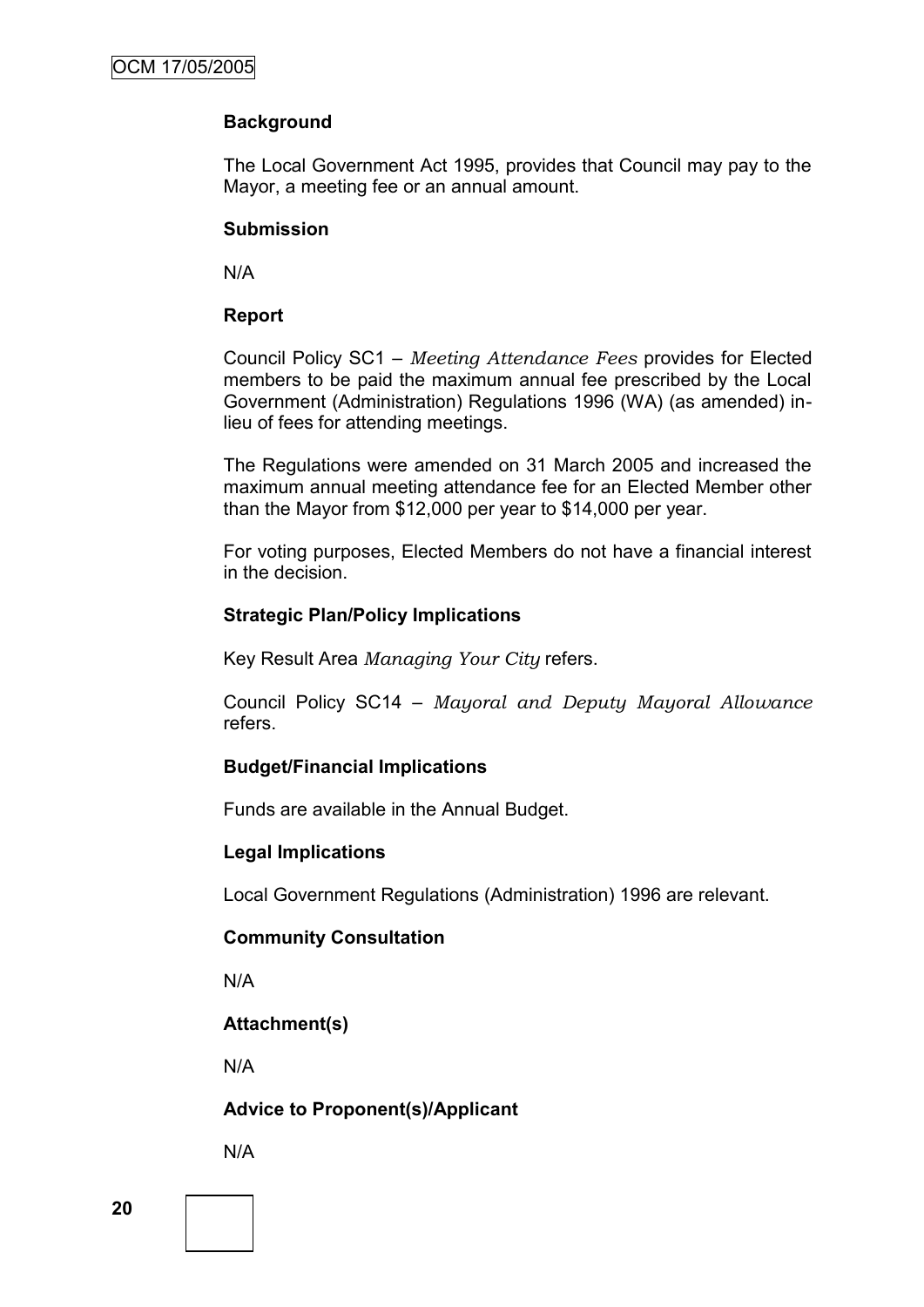# **Implications of Section 3.18(3) Local Government Act, 1995**

Nil.

### **14. PLANNING AND DEVELOPMENT DIVISION ISSUES**

**14.1 (MINUTE NO 2799) (OCM 17/05/2005) - DEDICATION OF LAND AS ROAD RESERVE PURSUANT TO SECTION 56(1) OF THE LAND ADMINISTRATION ACT 1997 - PORTION OF JAA LOT 726 BEING RESERVE 7756 (5500062) (KJS) (ATTACH)**

**RECOMMENDATION** That Council:

- (1) request that the Minister for Planning and Infrastructure dedicate a portion of JAA Lot 726 being Reserve 7756 Road Reserve pursuant to Section 56(1) of the Land Administration Act; and
- (2) indemnify the Minister for Planning and Infrastructure against reasonable costs incurred in considering and granting this request.

### **COUNCIL DECISION**

MOVED Clr S Limbert SECONDED Clr A Tilbury that the recommendation be adopted.

**CARRIED 10/0**

### **Background**

Reserve 7756 is managed by the City for the purpose of Drainage Recreation and Community Facility.

The dedication of land as a road reserve will facilitate the future upgrading of Hammond Road to a dual carriageway.

### **Submission**

N/A

### **Report**

The MRS classifies Hammond Road as "Other Regional Road". The extent of this classification is the existing road reserve plus a 12 metre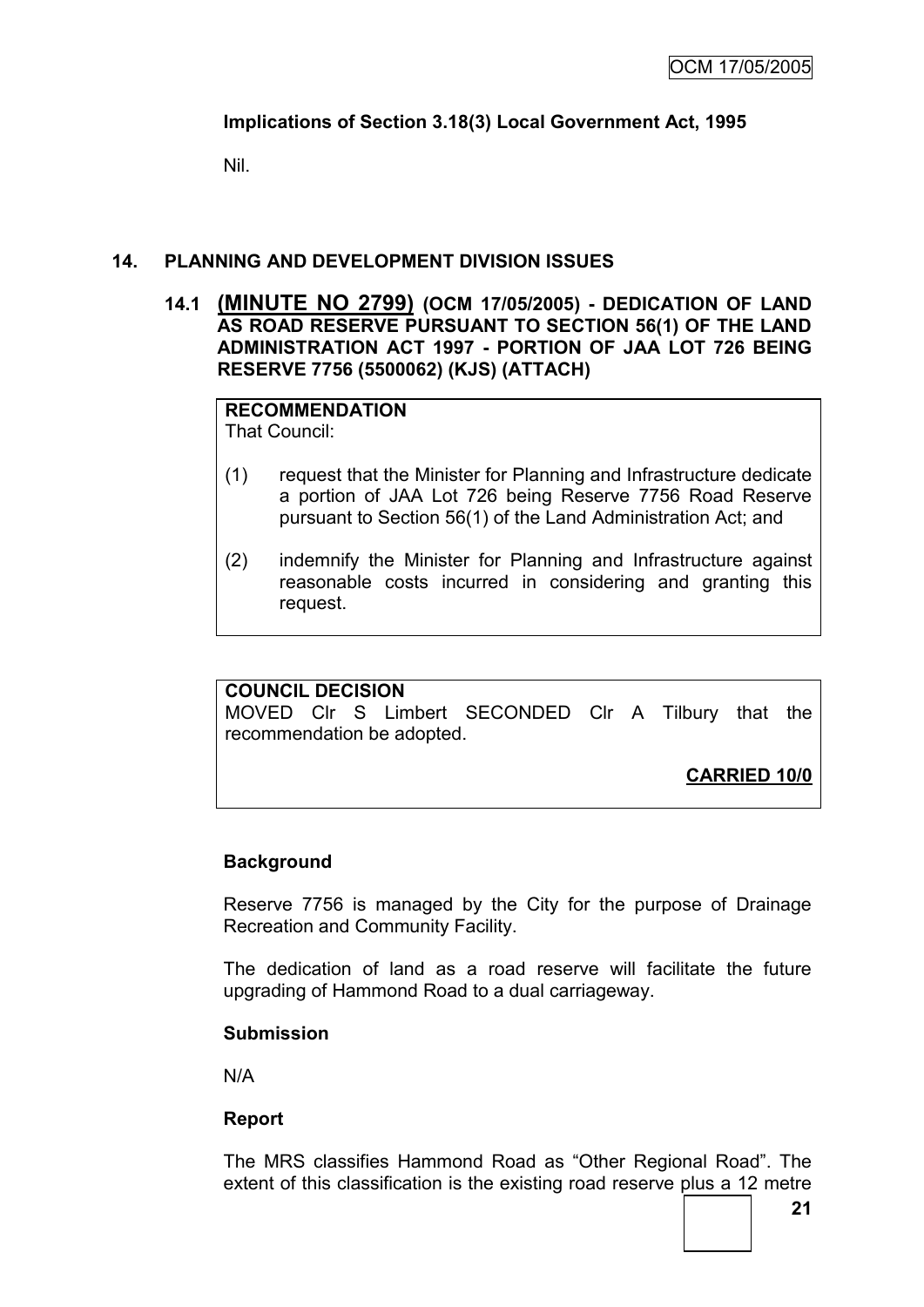wide strip on the east side. In the case of Crown Reserve's the 12 metre wide strip will have to be excised from the Reserve and revested as road reserve.

### **Strategic Plan/Policy Implications**

The Corporate Strategic Plan Key Result Areas which apply to this item are:-

- 2. Planning Your City
	- *"To ensure that the planning of the City is based on an approach which has the potential to achieve high levels of convenience for its citizens."*
	- *"To ensure that the development will enhance the levels of amenity currently enjoyed by the community."*
	- *"To foster a sense of community within the district generally and neighbourhoods in particular."*

### **Budget/Financial Implications**

Road construction is programmed to commence in the 2005-2006 budget.

### **Legal Implications**

N/A

### **Community Consultation**

N/A

# **Attachment(s)**

Location Plan

### **Advice to Proponent(s)/Applicant**

N/A

### **Implications of Section 3.18(3) Local Government Act, 1995**

Nil.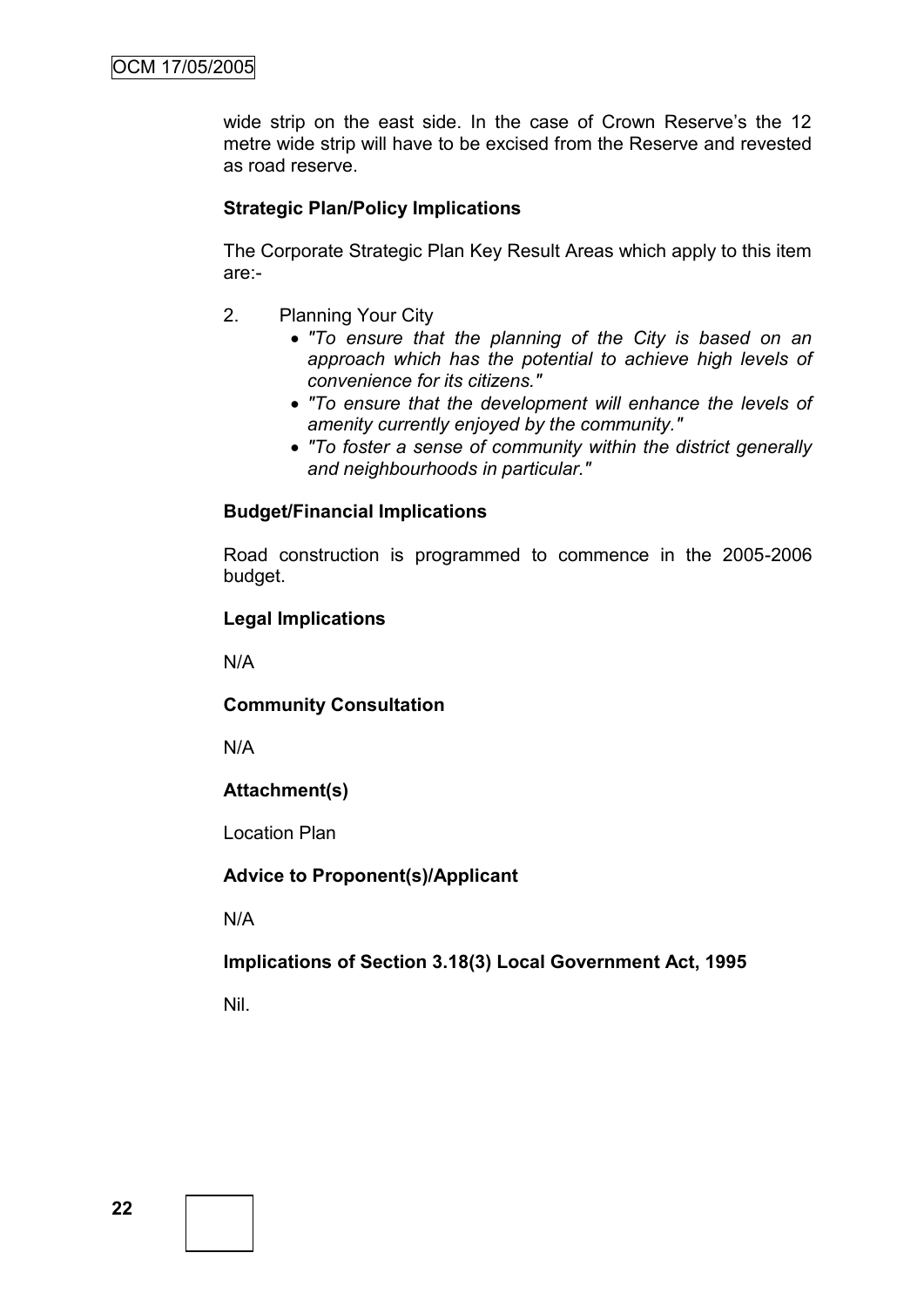**14.2 (MINUTE NO 2800) (OCM 17/05/2005) - RETROSPECTIVE CHANGE OF USE - INFORMATION AND SALES CENTRE - LOT 1; 3A JULIET ROAD, COOLBELLUP - OWNER: DEPARTMENT OF HOUSING AND WORKS - APPLICANT: MIRVAC FINI (1114559) (JB) (ATTACH)**

# **RECOMMENDATION**

That Council:

(1) grant retrospective approval for the change of use at Lot 1 (No. 3A) Juliet Road, Coolbellup, for the purpose of an information and sales centre subject to the following conditions:

### STANDARD CONDITIONS

- 1. Development may be carried out only in accordance with the terms of the application as approved herein and any approved plan.
- 2. Nothing in the approval or these conditions shall excuse compliance with all relevant written laws in the commencement and carrying out of the development.
- 3. The premises shall be kept in a neat and tidy condition at all times by the owner/occupier to the satisfaction of Council
- 4. No activities causing noise and/or inconvenience to neighbours being carried out after 7.00pm or before 7.00am, Monday to Saturday, and not at all on Sunday or Public Holidays.

### SPECIAL CONDITIONS

- 5. This approval is valid for twenty-four months (2 years) only, after which time the information and sales centre is to be converted back to a house lot.
- 6. No other advertising or information material is to be visible from outside the building.

# FOOTNOTES

- 1. The development is to comply with the requirements of the Building Code of Australia.
- 2. The approval is issued on a temporary basis as after the 2-year time frame the information and sales centre is to be removed and the site is to be developed as a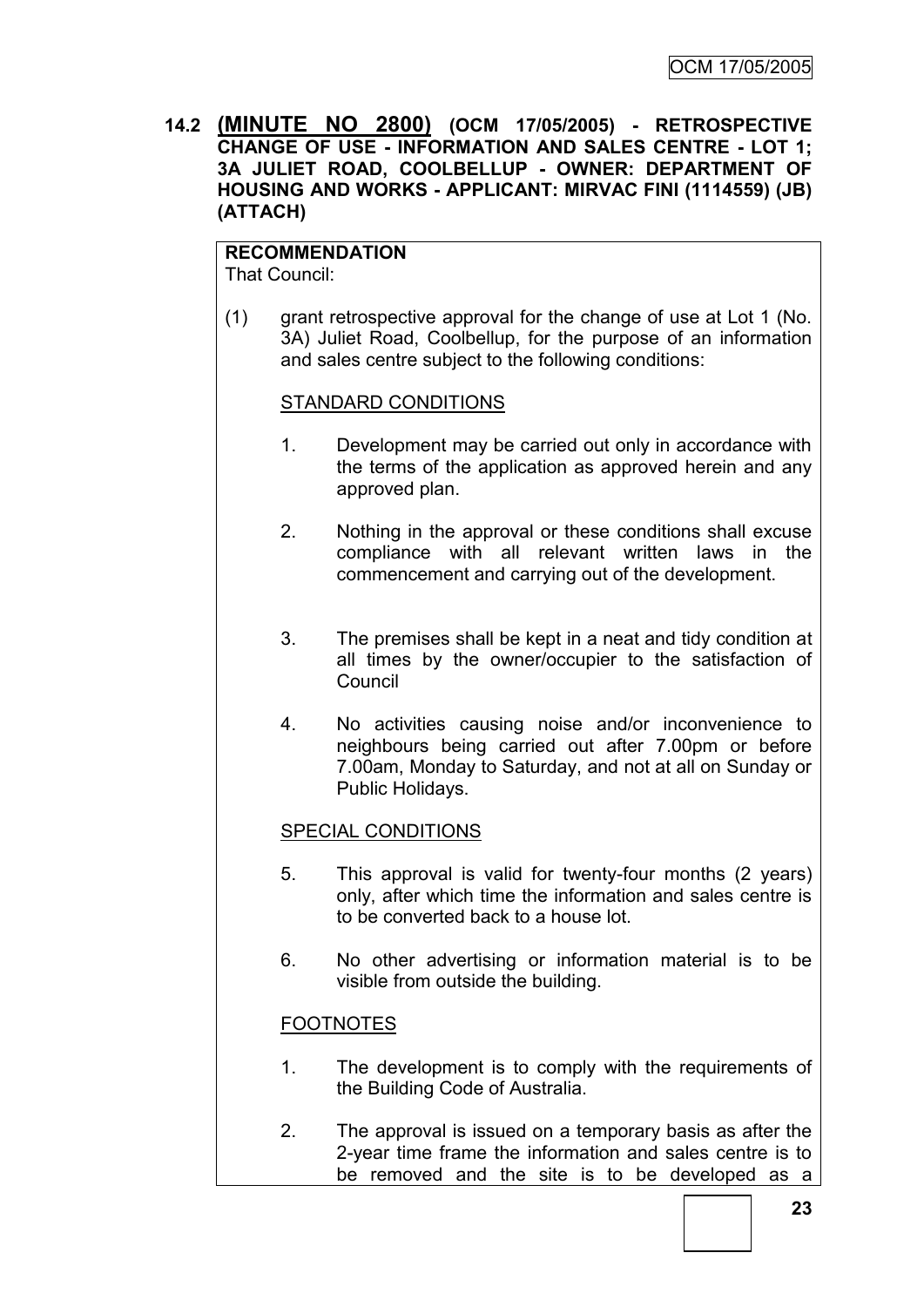residential property.

(2) advise the applicant of Council"s decision.

### **COUNCIL DECISION**

MOVED Clr S Limbert SECONDED Clr A Tilbury that the recommendation be adopted.

**CARRIED 10/0**

#### **Background**

| ZONING:           | MRS:                               | <b>URBAN</b>           |  |
|-------------------|------------------------------------|------------------------|--|
|                   | TPS:                               | <b>RESIDENTIAL R20</b> |  |
| LAND USE:         | Sales Office within existing house |                        |  |
| LOT SIZE:         | 392m <sup>2</sup>                  |                        |  |
| <b>USE CLASS:</b> | Office                             |                        |  |

The Department of Housing and Works contracted Mirvac Fini in 1999 as a part of the "New Living Programme" for the Coolbellup area. The New Living Programme has sought to rationalise (reduce) public housing levels, refurbish public housing marked for retention and improve the overall amenity of the area.

On the 14 September 1999 Council endorsed the Coolbellup Masterplan (see attachment), which indicates the staging and intended improvements for the area. One of the facets of the Coolbellup Master Plan was the intention to substantially refurbish an existing dwelling for the purpose of information and sales centre for the public.

In accordance with the adopted Coolbellup Master Plan, Mirvac Fini acquired a grouped dwelling at 3A & 3B Juliet Road Coolbellup for the purpose of a temporary information and sales centre. However, an oversight in this process is that a development approval has never been sought for the change of use from residential to temporary information and sales centre.

#### **Submission**

Mirvac Fini has lodged an application for a retrospective planning approval on behalf of the department of Housing and Works for an information and sales centre at Lot 1 (No. 3A) Juliet Road, Coolbellup.

Mirvac Fini believe the overall "New Living Project" will be completed towards the end of June 2006 at which time the information and sales centre would revert back to a purely residential use.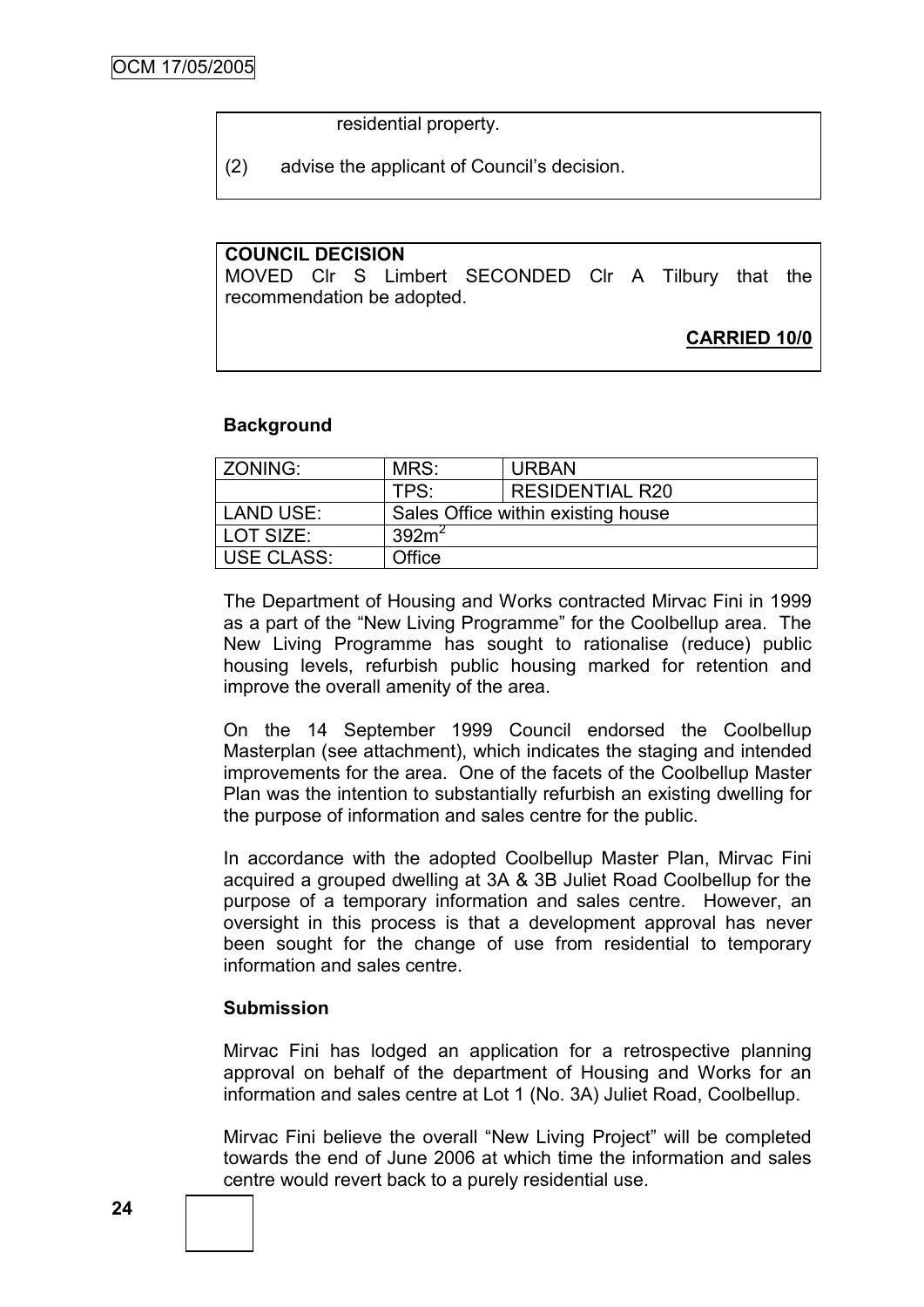#### **Report**

The office use for 3A Juliet Street, Coolbellup is defined in Town Planning Scheme No. 3 (TPS No.3) as:

*"premises used for administration, clerical, technical, professional or other like business activities".*

In the TPS No. 3 Zoning Table the proposal is listed as an "A" Use which means:

*"the use is not permitted unless the local government has exercised its discretion and has granted planning approval after giving special notice in accordance with clause 9.4".* 

The application was advertised in accordance with clause 9.4.3 (a) for public submissions.

No submissions were received during this advertising period, however two submissions relating to the Mirvac Fini "sales office" were received prior to the application being formally submitted for consideration.

The concerns raised in these submissions include:

- The Real Estate Office of Mirvac Fini in a residential area would give them an unfair advantage over existing real estate offices which need to locate in commercially zoned areas;
- The office contravenes the R.E.I.W.A code of conduct and the rules of the Real Estate Supervisory Board;

From a planning perspective, the moral and competitive advantage issues raised by Reimax and L.J.Hooker Real Estate Agents are not deemed to be matters of planning relevance.

A subsequent site investigation and meeting with Mirvac Fini has confirmed that the office is only utilised for those real estate listings directly released by the Department of Housing and Works for the Coolbellup Living Project, with additional real estate listings for the Coolbellup area being conducted from Mirvac Fini"s Head Office at 1002 Hay Street, Perth. Furthermore, it is understood that the "New Living Project" is nearing completion, which is expected to occur late June 2006 at which time the information and sales centre would revert back to a purely residential use.

From a streetscape and amenity perspective the information and sales centre is consistent with existing properties, supplies adequate onsite parking for visitors, presents as a residential dwelling and does not list any properties for sale in windows/on the dwelling.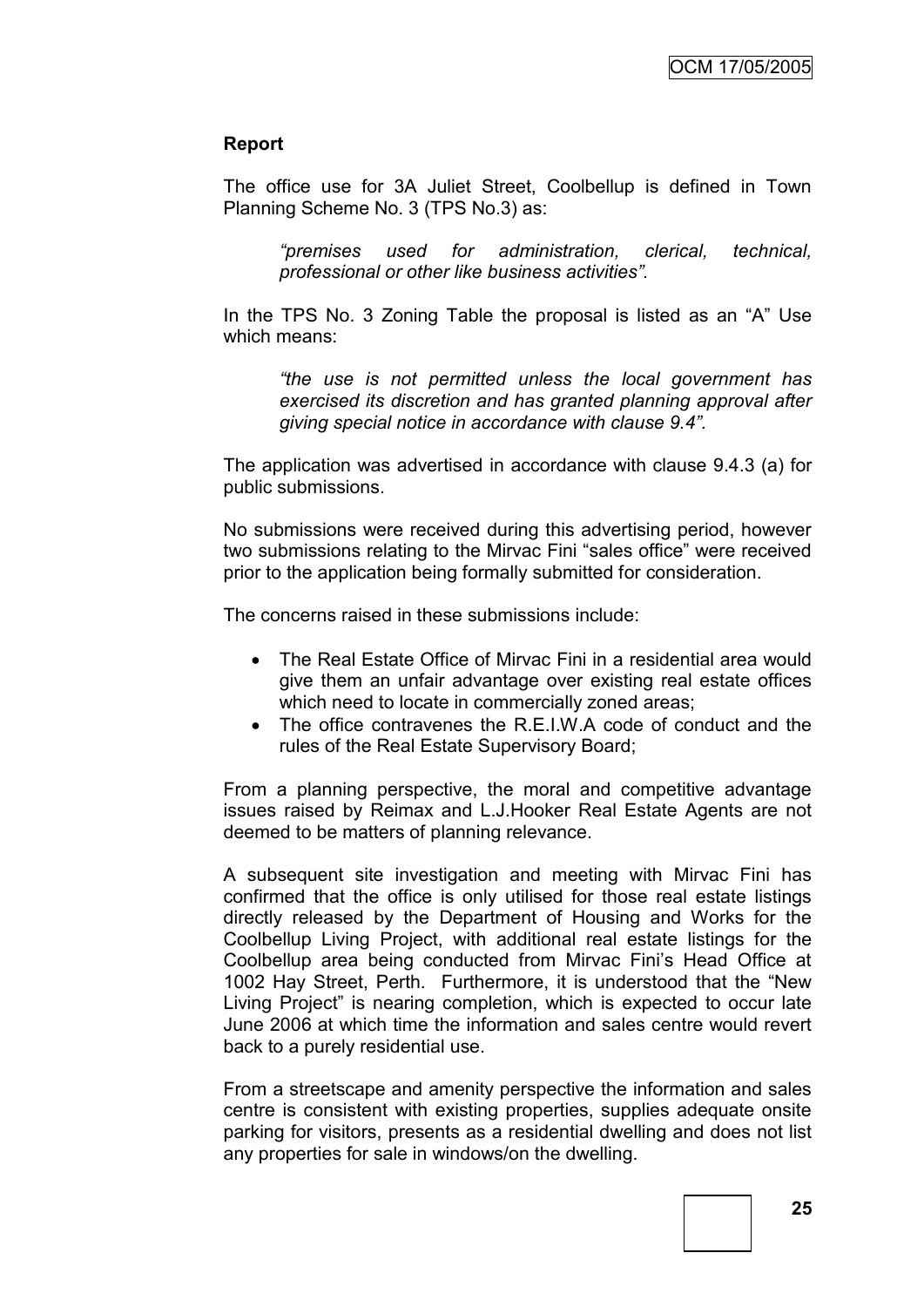In conclusion, the site and location of the Mirvac Fini information and sales centre are consistent with the adopted Coolbellup Masterplan and are expected to revert back to a purely residential use in June 2006. Accordingly, approval is recommended subject to the conditions listed above.

### **Strategic Plan/Policy Implications**

The Corporate Strategic Plan Key Result Areas which apply to this item are:-

- 1. Managing Your City
	- *"To conduct Council business in open public forums and to manage Council affairs by employing publicly accountable practices."*
	- *"To provide effective monitoring and regulatory services that administer relevant legislation and local laws in a fair and impartial way."*
- 2. Planning Your City
	- *"To ensure that the planning of the City is based on an approach which has the potential to achieve high levels of convenience for its citizens."*
	- *"To ensure that the development will enhance the levels of amenity currently enjoyed by the community."*
- 3. Conserving and Improving Your Environment
	- *"To ensure that the development of the district is undertaken in such a way that the balance between the natural and human environment is maintained."*

The Council Policies, which apply to this item, are:

APD17 STANDARD DEVELOPMENT CONDITIONS AND FOOTNOTES

### **Budget/Financial Implications**

N/A

#### **Legal Implications**

N/A

#### **Community Consultation**

Application was advertised with adjoining properties for submissions.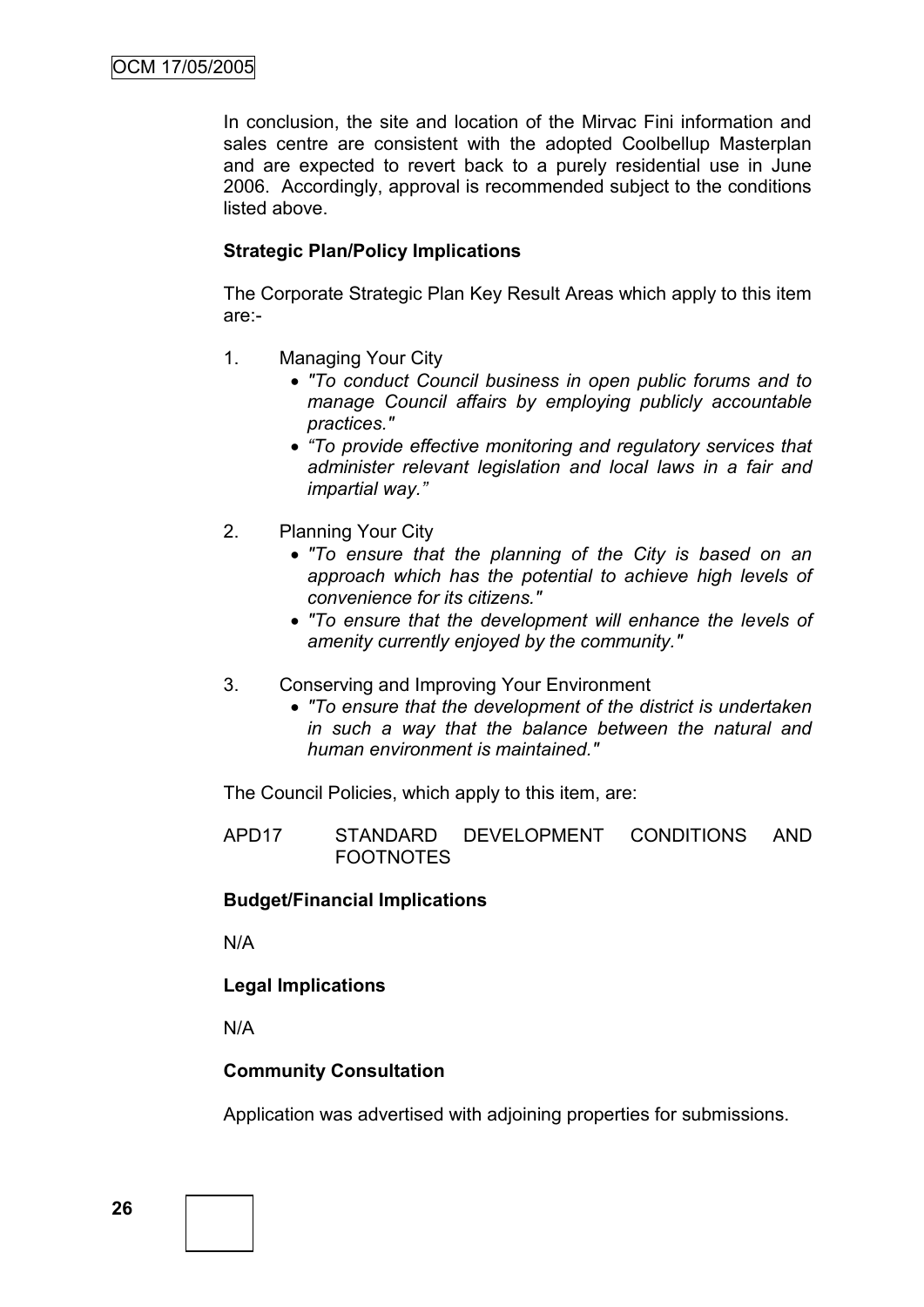# **Attachment(s)**

- (1) Location Plan
- (2) Coolbellup Master Plan
- (3) File Note
- (4) Submissions

# **Advice to Proponent(s)/Applicant**

The applicant and submissioners have been advised that the matter is to be considered at the May Meeting of Council.

# **Implications of Section 3.18(3) Local Government Act, 1995**

Nil.

### **DECLARATION OF FINANCIAL INTEREST**

Deputy Mayor Graham declared a financial interest in Item 14.3. The nature of the interest being, that he was a Legal Advisor to Greg Rowe and Associates during the last twelve months, the Town Planning Consultants to the Applicant.

Clr Allen declared a financial interest in Item 14.3. The nature of the interest being, that the organisation he works for has a professional relationship with the Applicant"s Agent, Greg Rowe and Associates.

DEPUTY MAYOR GRAHAM AND CLR ALLEN LEFT THE MEETING AT THIS STAGE THE TIME BEING 8.17 PM

### **14.3 (MINUTE NO 2801) (OCM 17/05/2005) - PROPOSED LIQUOR STORE - LOT 2; 64 COOLBELLUP AVENUE, COOLBELLUP - OWNER: A & R KUMAR - APPLICANT: NIGHTVIEW PTY LTD (1104406) (MD) (ATTACH)**

**RECOMMENDATION** That Council:

(1) grant approval to a Liquor Store on Lot 2 (No. 64) Coolbellup Avenue, Coolbellup in accordance with the approved plan subject to the following conditions:-

### STANDARD CONDITIONS

1. Development may be carried out only in accordance with the terms of the application as approved herein and any approved plan.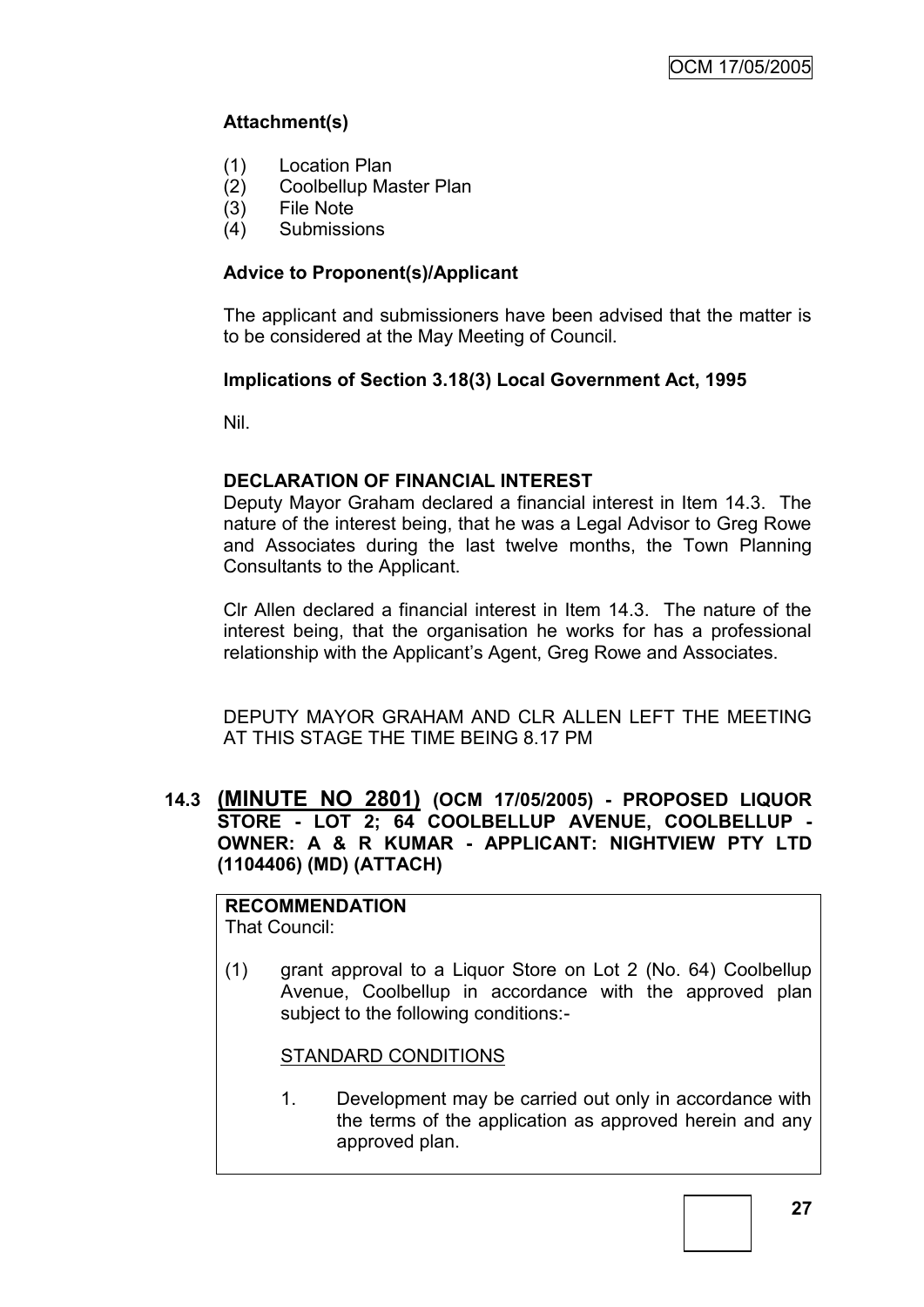- 2. Nothing in the approval or these conditions shall excuse compliance with all relevant written laws in the commencement and carrying out of development.
- 3. This approval relates to the attached revised plans marked in red.
- 4. The premises shall be kept in a neat and tidy condition at all times by the owner/occupier to the satisfaction of the Council.
- 5. A plan or description of all signs for the proposed development (including signs painted on a building) shall be submitted to and approved by the Council as a separate application. The application (including detailed plans) and appropriate fee for a sign licence must be submitted to the Council prior to the erection of any signage on the site/building.
- 6. No bunting is to be erected on the site. (Bunting includes streamers, streamer strips, banner strips or decorations of similar kind).
- 7. The landscaping installed in accordance with the approved detailed landscape plan, must be reticulated or irrigated and maintained to the satisfaction of the Council.
- 8. No wall, fence or landscaping greater than 0.75 metres in height measured from the natural ground level at the boundary, shall be constructed within 2.1 metres of a vehicular accessway unless the wall, fence or landscaping is constructed with a 3 metre truncation, as depicted on the approved plan.
- 9. All stormwater being contained and disposed of on-site to the satisfaction of the Council.
- 10. Refuse bins shall be provided adequate to service the development and the bins are to be screened from view to the satisfaction of the Council before the development is occupied or used.
- 11. The vehicle parking area shall be sealed, kerbed, drained and line marked in accordance with the specifications and approved revised plans marked in red certified by a suitably qualified practicing Engineer to the satisfaction of the Council.
- 12. Works depicted on the approved parking plan shall be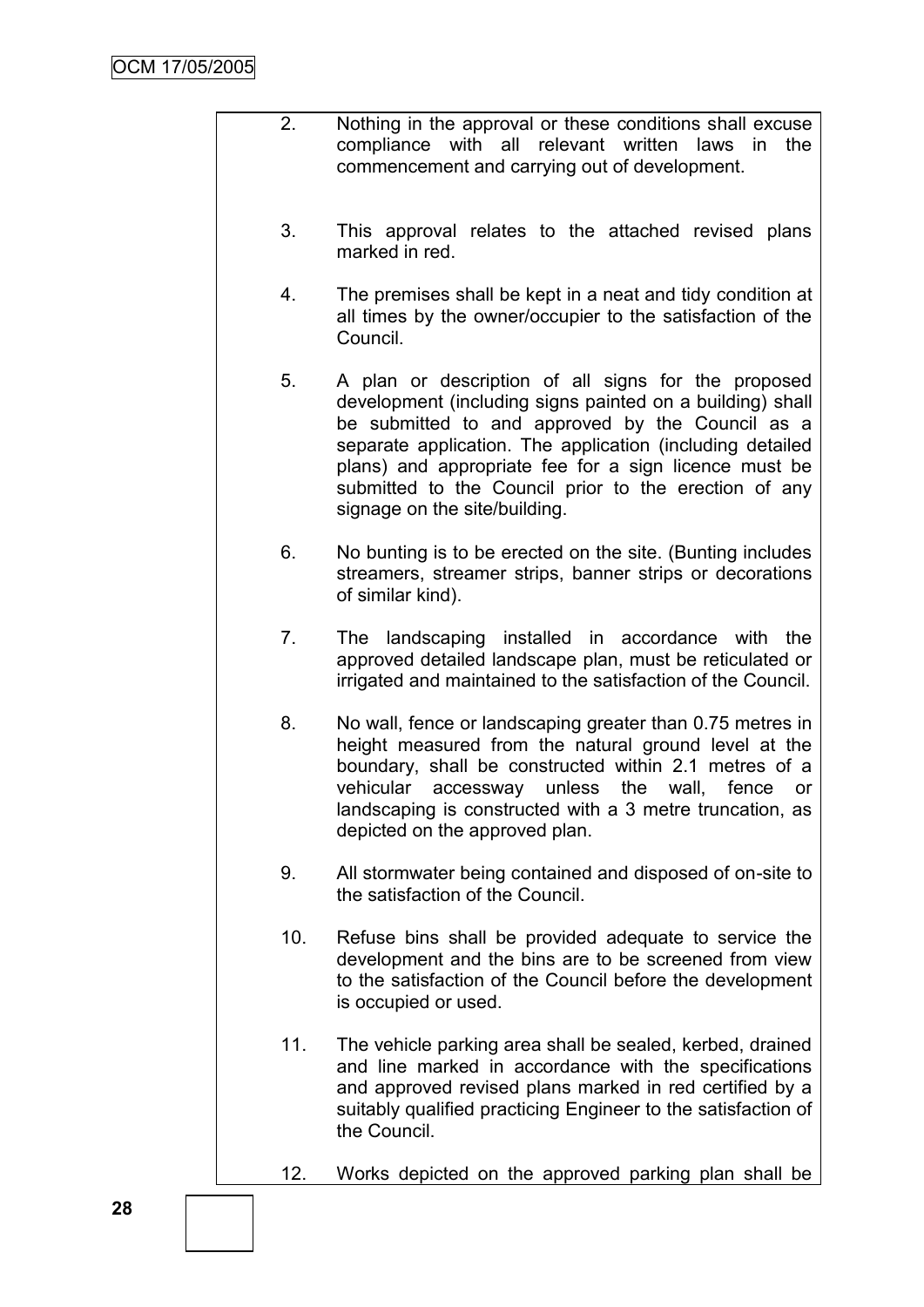maintained to the satisfaction of the Council.

13. Carbay grades are not to exceed 6% and disabled carbays are to have a maximum grade of 2.5%.

### PRIOR TO THE OCCUPATION OF THE BUILDING

- 14. A minimum of 1 disabled carbay designed in accordance with Australian Standard 2890.1 – 1993 is to be provided in a location convenient to, and connected to a continuous accessible path to the main entrance of the building or facility. Design and signage of the bay and path is to be in accordance with Australian Standard 1428.1 – 1993. Detailed plans and specifications illustrating the means of compliance with this condition are to be submitted in prior to the occupation of the site.
- 15. Notwithstanding the detailed specifications required to be submitted for a Building Licence approval, a separate schedule of the colour and texture of the building materials shall be submitted and approved to the satisfaction of the Council prior to the occupation of the site, and before the commencement or carrying out of any work or use authorised by this approval.
- 16. Landscaping and tree planting to be undertaken in accordance with the approved plan prior to the occupation of the site.
- 17. A landscape plan must be submitted to the Council and approved, prior to the occupation of the site and shall include the following:-
	- (a) The location, number and type of existing and proposed trees and shrubs, including calculations for the landscaping area being in conformity with the City of Cockburn Greening Plan;
	- (b) Any lawns to be established;
	- (c) Any natural landscape areas to be retained;
	- (d) Those areas to be reticulated or irrigated; and
	- (e) Verge treatments.
- 18. Landscaping is to be undertaken in the street verge adjacent to the Lot in accordance with the approved plans and be established prior to the occupation of the site; and thereafter maintained to Council's satisfaction.

### SPECIAL CONDITIONS

19. Prior to the commencement of development the developer shall prepare and have approved a "Soil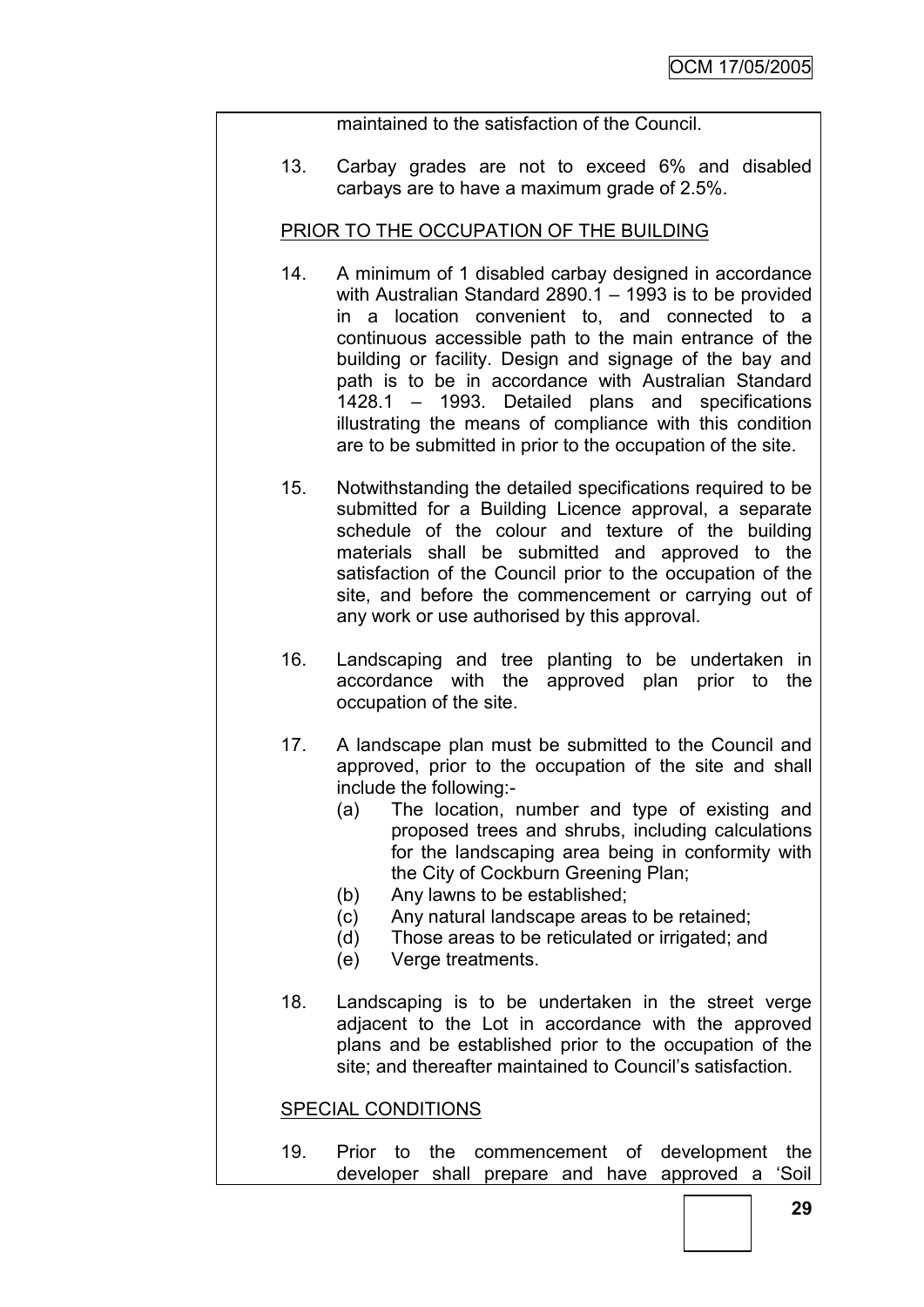Contamination Assessment" of the site, where any contamination must be identified, removed and validated as part of civil works in consultation with the Department of Environment – Contaminated Sites Branch to the satisfaction of the Council.

- 20. This approval relates to a liquor store only and does not include a drive-thru facility.
- 21. The owner of Lot 2 Coolbellup Avenue ("Lot A") shall enter into an agreement with the owner the adjoining lot(s) to the north ("Lot B") and the adjoining lot(s) to the east ("Lot C") by modifying an existing reciprocal right of carriageway easements over Lots A, B and C in accordance with the specifications of and to the satisfaction of the City of Cockburn ("the easements"). The easements must be registered over the certificates of title to Lots A, B and C prior to the issue of a building licence for the proposed development. The owner shall be responsible to pay for all costs of and incidental to the preparation of the easements including all stamping and registration fees.
- 22. The proponent entering into an agreement with Council to relocate the liquor store when a Structure Plan and landowner agreement can be secured to relocate the local centre as set out in the Coolbellup Enquiry By Design Workshop – prepared Scenario 3 Option.

# FOOTNOTES

- 1. The development is to comply with the Building Code of Australia.
- 2. The development site should be connected to the reticulated sewerage system of the Water Corporation before commencement of any use.
- 3. The applicant shall obtain the relevant Licences and Certificates under the Liquor Licensing Act 1988 prior to the operation of the use (ie Section 40).
- 4. The use of the premises must comply with the *Health (Food Hygiene) Regulations 1993* and Chapter 3 of the Australian New Zealand Food Standards Code (Australia Only).
- 5. Uncovered parking bays shall be a minimum of 5.5 x 2.5 metres, clearly marked on the ground and served by a 6 metre wide paved accessway.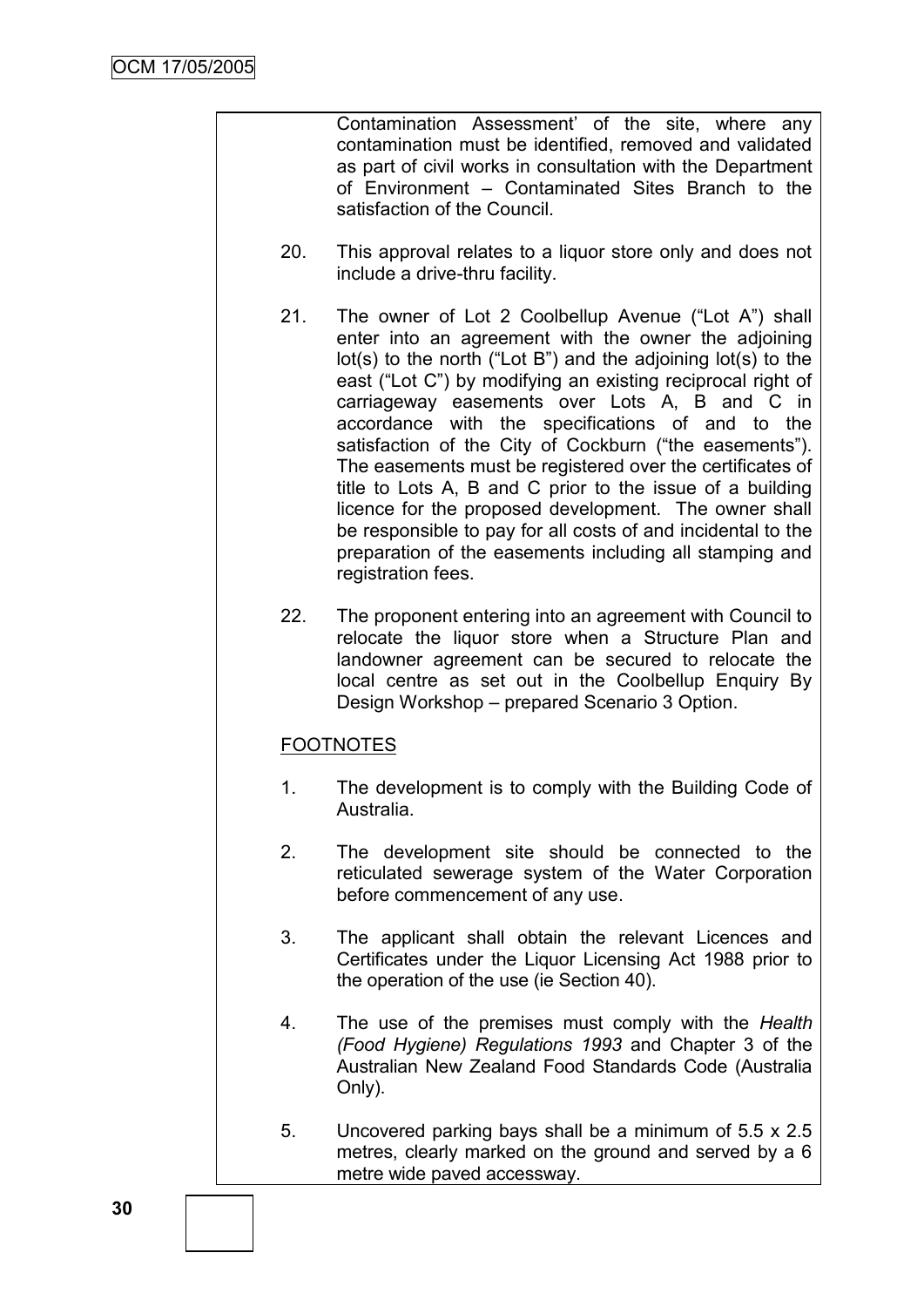- 6. The Council takes no responsibility or liability in respect to maintenance and reinstatement of any verge area landscaped as a condition of approval.
- 7. Access and facilities for disabled persons is to be provided in accordance with the requirements of the Building Code of Australia.
- (2) issue a Schedule 9 Notice of Determination on Application for Planning Approval – Approval (inclusive of MRS Form 2 Notice of Approval); and
- (3) advise those who made a submission of the Council"s decision.

### **COUNCIL DECISION**

MOVED Clr V Oliver SECONDED Clr I Whitfield that Council adopt the recommendation subject to Condition 21 being amended to exclude reference to an agreement being obtained with the owner of the adioining lot to the north ('Lot B").

# **MOTION LOST ON CASTING VOTE OF PRESIDING MEMBER 4/4**

MOVED Clr S Limbert SECONDED Clr L Goncalves that Council:

- (1) defer the application to enable the immediate preparation of a detailed Structure Plan in accordance with part 6 of the City of Cockburn Town Planning Scheme No.3 based upon the Council"s preference of Scenario 3 arising from the Coolbellup Enquiry By-Design consultation process; and
- (2) advise the applicant and submissioners accordingly.

# **CARRIED ON CASTING VOTE OF PRESIDING MEMBER 4/4**

### **Explanation**

A Structure Plan has not yet been prepared for the Coolbellup town Centre Precinct. It would be premature for Council to approve any adhoc, interim or piece-meal development at this stage.

Council needs to be satisfied that the planning for this area is in accordance with the preferred 'Scenario 3' option as previously recommended by Council and supported by the majority of attendees who attended the past Coolbellup Enquiry By-Design Workshop.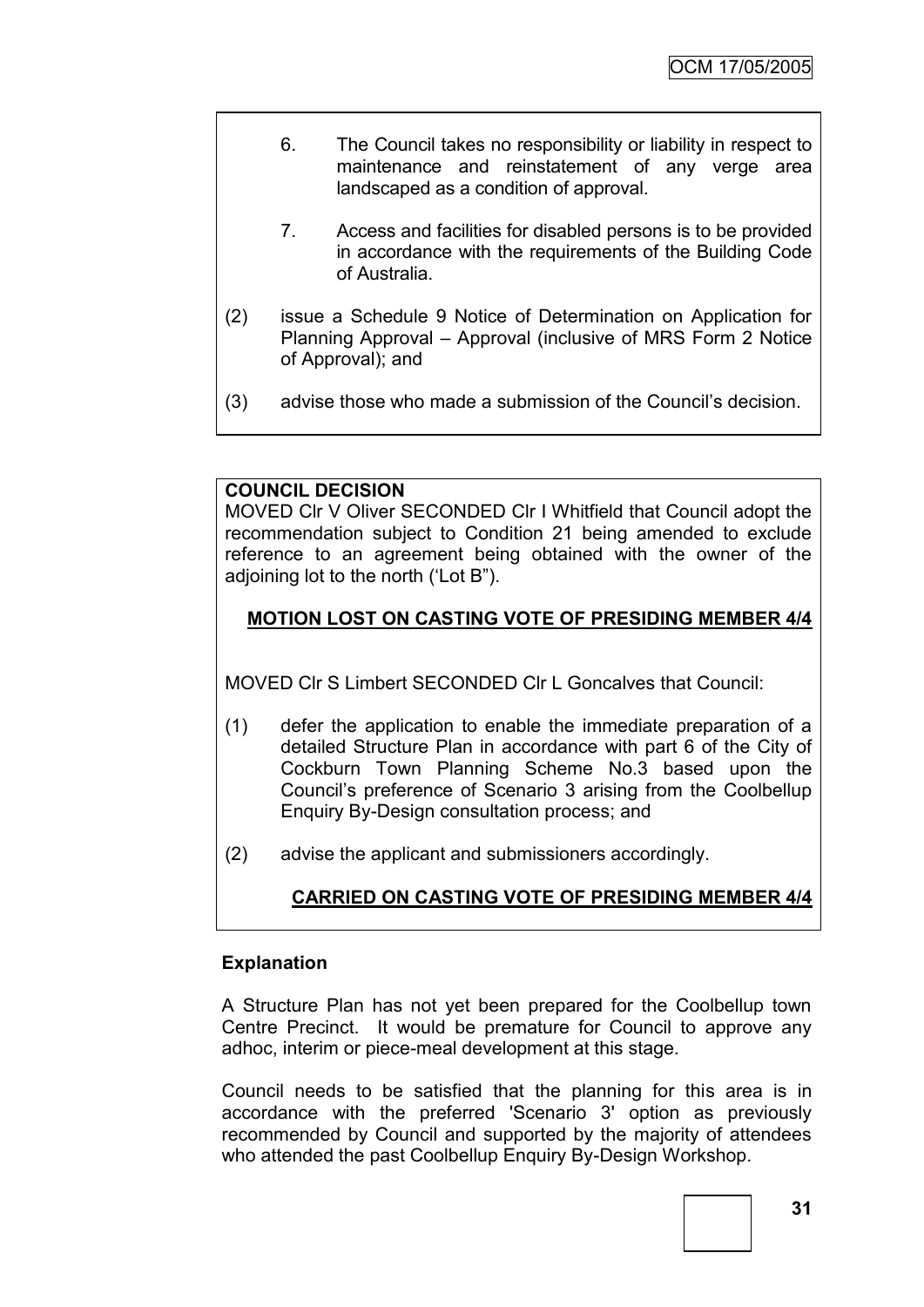In addition, all Elected Members had received a petition opposing the 'go ahead' for the liquor store.

#### **Background**

| l ZONING:                | MRS:                           | ∣ Urban                  |  |
|--------------------------|--------------------------------|--------------------------|--|
|                          |                                | TPS3: Development (DA 7) |  |
| LAND USE:                | <b>Petrol Station</b>          |                          |  |
| LOT SIZE:                | 1386 m2                        |                          |  |
| <b>AREA OF BUILDING:</b> | 275.4 m2                       |                          |  |
| USE CLASS:               | Use Not Listed - "Bottle Shop" |                          |  |

On 7 April 2005 Mr Kevin Reynolds, owner of the Coolbellup Hotel in the company of Mr Brian Bourke and his Planning Consultant and others attended a meeting with Mayor Lee, some Elected Members and staff, to discuss their concerns in relation to the application for the liquor store. Several concerns were raised regarding the proposal and in particular it was contested that Council did not have the ability to approve the proposal pursuant to its Town Planning Scheme and that the proposal was premature to the preparation of a Structure Plan and could prejudice the redevelopment intentions of Council for the site.

On 14 April 2005 Mr Tony Bahadja and his Planning Consultant met with Mayor Lee and the Acting Director, Planning and Development to discuss the merits of the proposal. In that meeting the most important consideration was discussed that Council must determine whether or not the proposal would prejudice the preparation of the Structure Plan based on Scenario 3. The applicant's Planning Consultant subsequently wrote a letter to the City dated 22 April 2005 which advised in part as follows:

*Nevertheless, and should the Town Centre be relocated, we confirm our Client would like to be part of the relocated Centre. To give the City same confidence that Scenario 3 can be achieved, we confirm our Client is prepared to enter into a conditional agreement with the City to relocate the liquor store to an equivalent prominent site, once the new Centre is created and operational.*

#### **Submission**

The application proposes to relocate a liquor store from the southern end of the Coolbellup shopping centre to the northern end of the centre on the site of a disused service station.

Refer plans with the agenda attachments.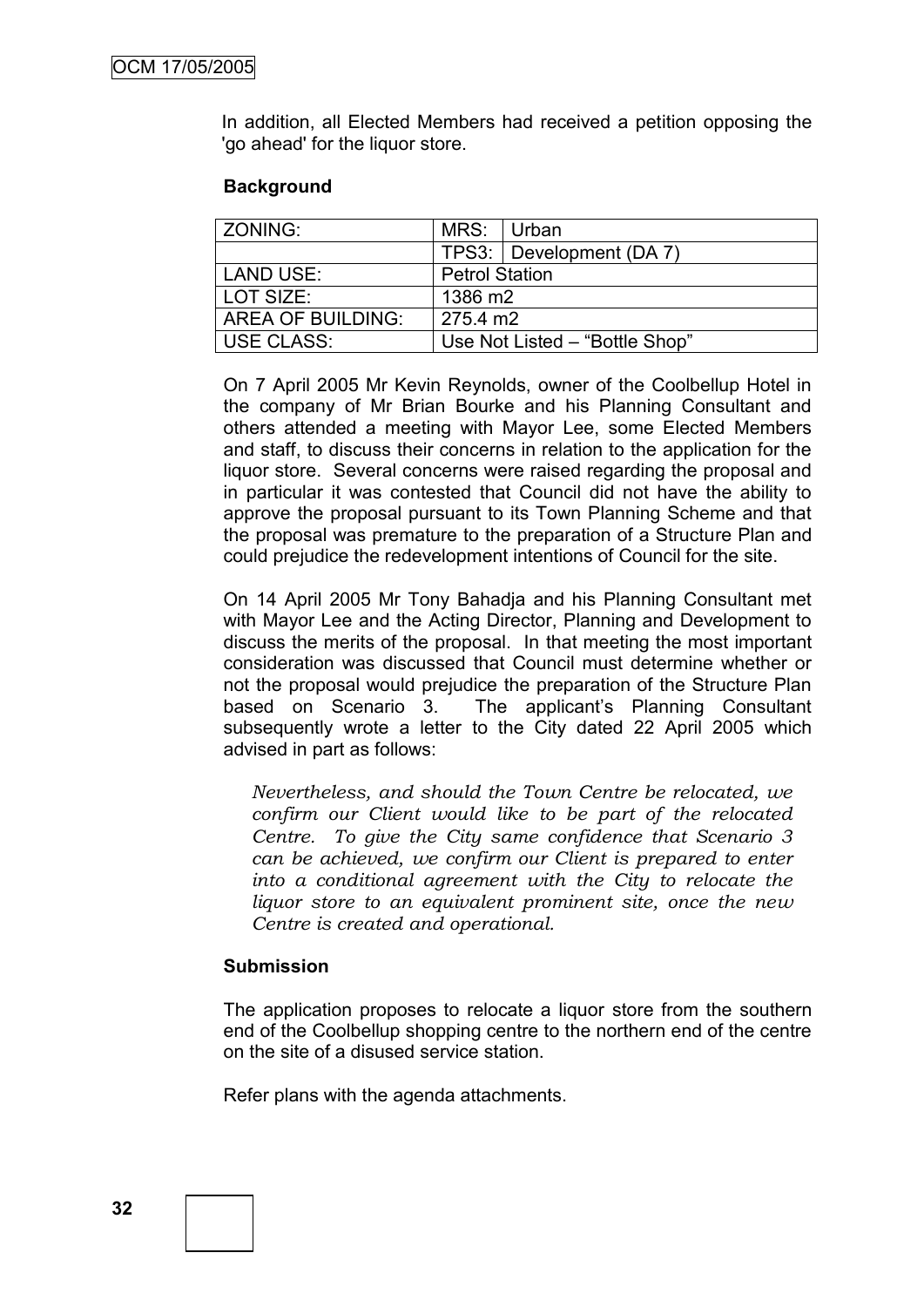### **Report**

The new site is in a prominent location at the front of the shopping centre and the applicant proposes to renovate the façade and external appearance of the building.

The application is a "use not listed" under the City's Town Planning Scheme No. 3. In accordance with Clause 4.4.2 of the City's Scheme, the Council may determine whether or not the use is consistent with the objectives of the Development Zone.

The objectives of the Development zone are as follows:-

*"To provide for future residential, industrial or commercial development in accordance with a comprehensive Structure Plan prepared under the Scheme".*

DA7 – Development Area 7 also states:

- "*1. An approved Structure Plan together with all approved amendments shall apply to the land in order to guide subdivision and development.*
- *2. To provide for an integrated town centre with a mix of residential, commercial, recreation, community and education facilities, in accordance with an approved Structure Plan."*

A structure plan has not been prepared for the Development Area (No. 7) precinct. In accordance with Clause 6.2.4.2 of the Scheme, the Council may grant approval to development within a Development Area without a structure plan being adopted if the Council is satisfied that the development will not prejudice the specific purposes and requirements of the Development Area.

The Coolbellup Enquiry-by-Design workshop Council preferred "Scenario 3" option for the Coolbellup Centre identifies the subject site as being future medium density residential development with the existing shopping centre being moved south of Cordelia Avenue. Scenario 3 was identified as the preferred option by respondents for the following reasons:

- Traders within the centre will be able to continue trading while the new shopping centre is being constructed;
- Scenario 3 is supported by the majority of shop owners;
- Scenario will produce the best long-term outcome for Coolbellup.

This concept plan presents a scenario that subject to agreement between landowners, may be implemented in the medium to long term given that the multiple ownership of the properties and the requirement for land swap agreements makes the rationalisation and upgrading of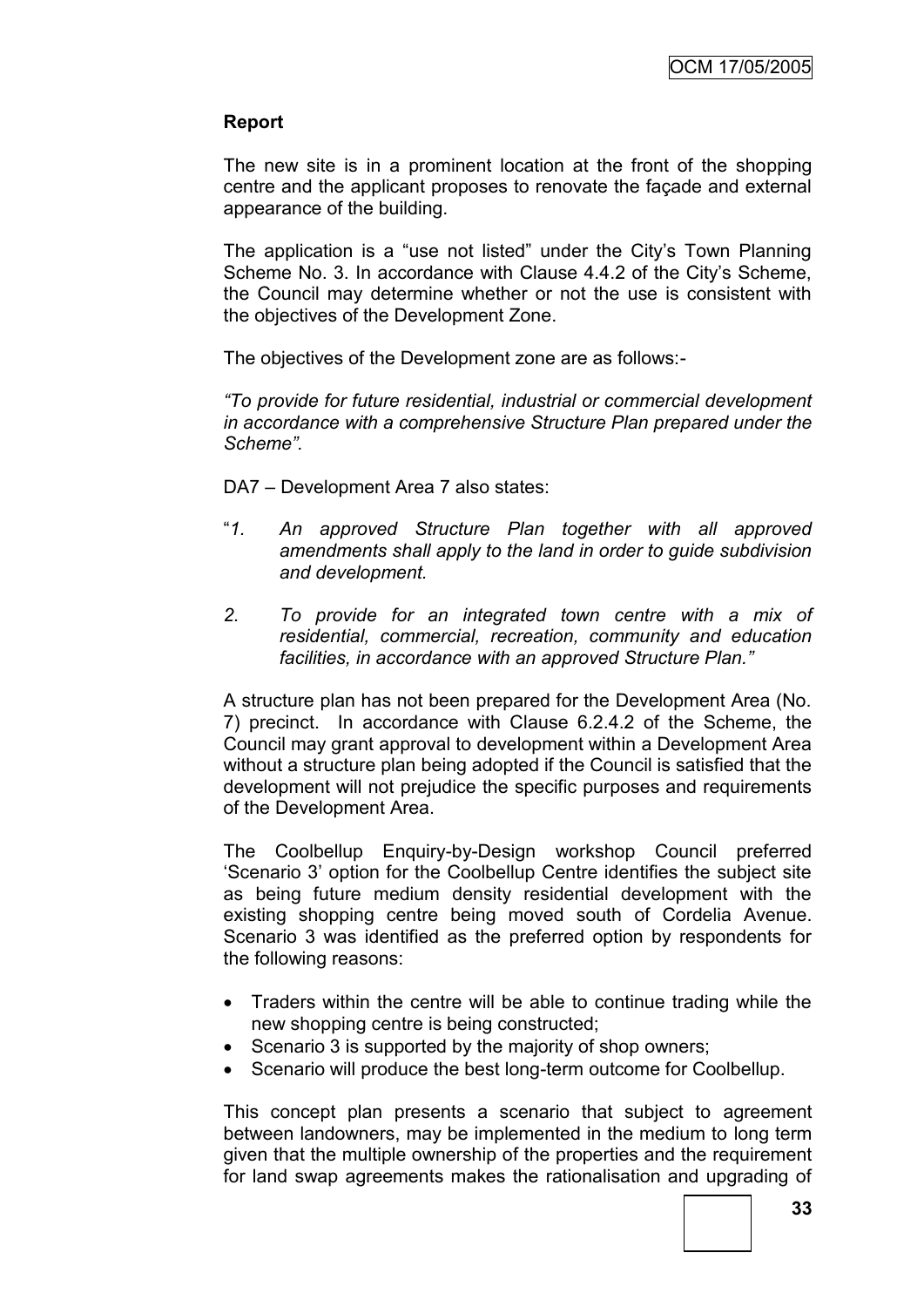the commercial/retail area a very involved and complex process. For this reason, it is difficult to put a timeframe on how long a Structure Plan could take to prepare and implement.

Council has already initiated steps towards facilitating the redevelopment of the Coolbellup Centre consistent with Scenario 3 by rezoning the subject land from Commercial to a Development Zone and Development Area 7 provisions were also included. This was undertaken by Amendment No.7 to Town Planning Scheme No.3 that was gazetted on 6 April 2004. In order for a Structure Plan to be prepared, the Minister for Lands must authorise the use of Len Packham Reserve for school purposes which has not yet occurred.

Given that the service station is currently vacant and derelict and that the preparation and implementation of a structure plan is a long-term vision for the area, it is preferable to have the building occupied by a commercial activity such as the proposed liquor store in the meantime.

The application proposes to upgrade the façade and appearance of the derelict building and by having a use occupy the building will provide surveillance to the front entrance to the shopping centre and will set a new standard that will lift the profile and appearance of the centre.

If the shopping centre were ever to move south of Cordelia Avenue as per "Scenario 3" of the Enquiry-by-Design workshop, the proponent has offered to move the liquor store to the new location to operate in conjunction with the new shopping centre and is prepared to enter into an agreement to this effect.

Given that the proposal is for a change of use to an unoccupied service station site only and does not propose any major redevelopment of the site, it is considered that the proposal will not compromise the future structure planning of the shopping centre site.

Furthermore, an existing right of carriageway easement over adjoining land needs to be modified, subject to landowner agreement, to facilitate rights of access to side and rear car parking bays.

#### Legal Advice

In response to Chappell & Lambert's submission (acting on behalf of the Coolbellup Tavern), which raised the issue of the legality of approving development within a Development Area prior to a structure plan, Council officer's sought advice from Council's Solicitor's McLeod's. McLeod's advice is summarised as follows:

 Council retains the discretion to approve a development or to recommend approval of a subdivision, in the absence of a structure plan, pursuant to Clause 6.2.4.2;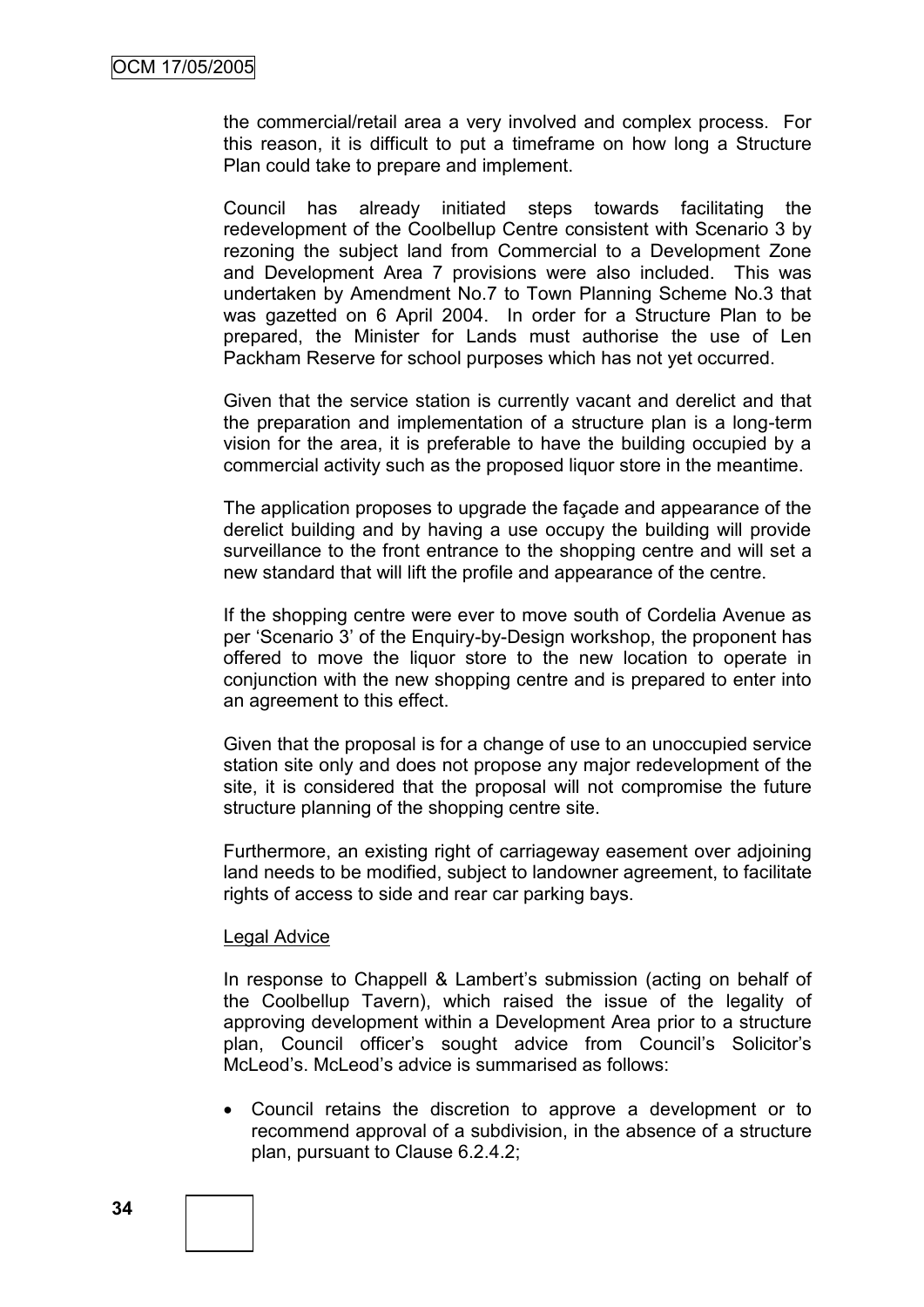- The development of a liquor store could not reasonably said to be inconsistent with the objectives of Development Area 7 which are to provide for an integrated town centre with a mix of residential, commercial, recreation, community and education facilities;
- In McLeod's view, there is no substance to the argument raised by the objector on this point.

On the advice of McLeod"s solicitors it is apparent that the Council does have the discretion to approve the subject application in this instance.

#### Site Remediation

The site was previously operated as a petrol station. The petrol tanks have not been decommissioned or removed and may have the potential to leach contaminates into the soil. The owners are required to remove the tanks and carry out necessary site remediation works as a condition of sale of the property.

Planning consultants acting on behalf of the Coolbellup Tavern raised concern that the site may be contaminated as a result of the prior use of the site as a service station and referred the application to the Department of Environment (DoE). The DoE advised Council in writing that the proposal is a planning matter over which the DoE has no jurisdiction. Further, the DoE has produced a draft guideline - "Contaminated Sites and the Landuse Planning Process". The draft guidelines are not a statutory document. The guidelines state that contamination issues can often be addressed by way of placing an appropriate condition on the planning approval. The draft guidelines stresses that any potential contamination issue(s) must be investigated and addressed prior to any construction occurring on site. The draft guidelines supports the recommendation to Council with respect to site contamination.

It is recommended that a condition be placed on the approval that requires the proponent to prepare a report on possible contamination of the site and implement any site works required to remediate the site prior to any construction being undertaken.

#### Community Consultation

An advertising sign was erected on site advising of an application proposing "*additions and alterations to the service station*".

A public submission indicated that the initial sign did not specify clearly that the application proposes to change the use of the subject land to a liquor store, so the application was advertised as a liquor store for a further 14 day period.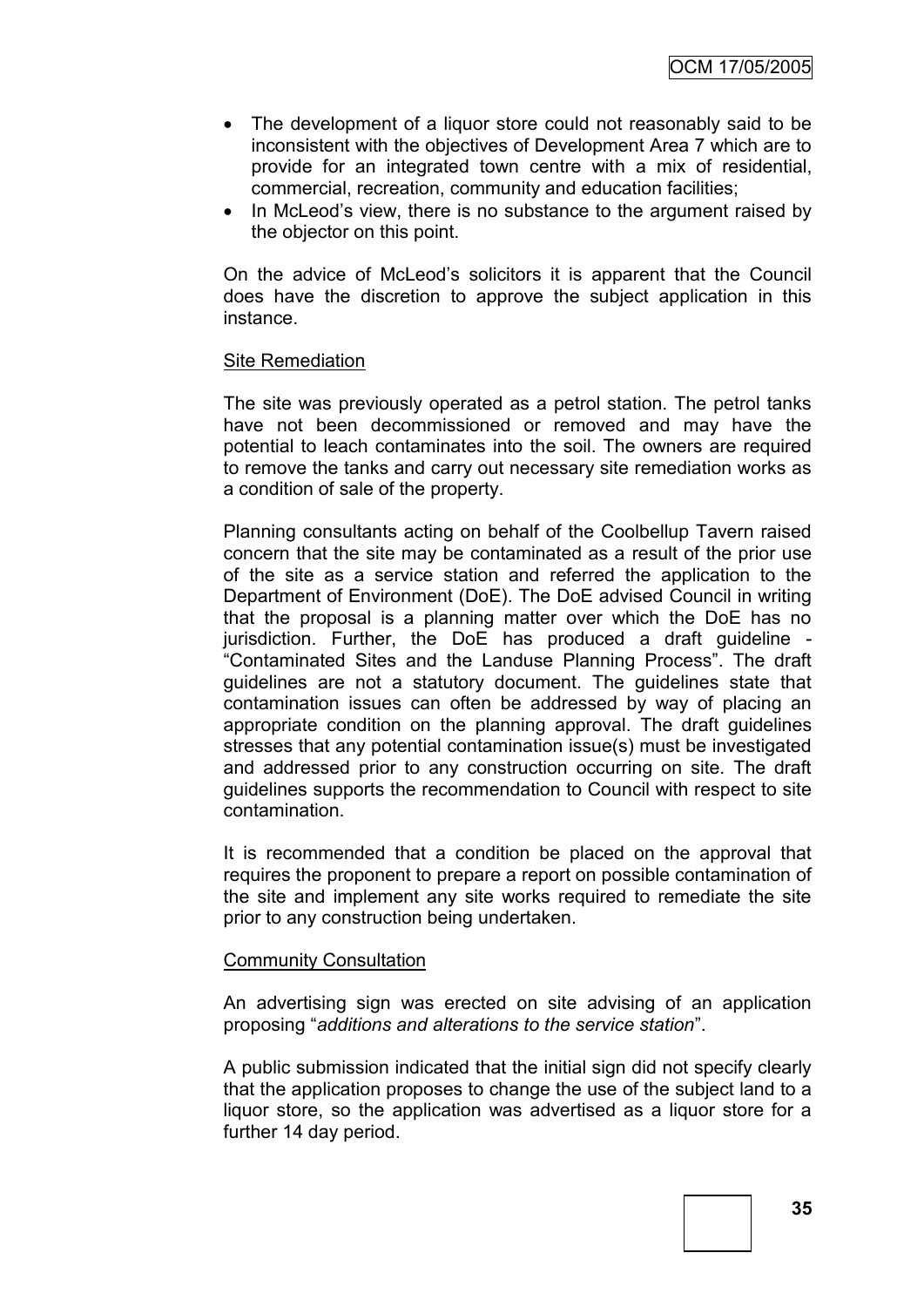During the term of the second advertising period and upon request from the owner of the Coolbellup Tavern an additional sign was placed at the front of the premises facing Coolbellup Avenue.

Three (3) letters of objection were received at the initial stage of community consultation, which included one letter from Chappell & Lambert planning consultants acting on behalf of the Coolbellup Tavern.

An additional letter from Chappell & Lambert planning consultants was received in the second round of advertising providing additional comments.

Ten (10) letters of support for the application from shop tenants within the Coolbellup shopping centre were received after the close of advertising.

In addition, 77 letters of objection and a petition with 174 signatories were received after the close of the advertising period and are considered "late submissions".

Most of the late submissions raised concerns in relation to the close proximity of the site to the Coolbellup Hotel and the number of bottle shops in the area, along with a variety of other issues. On the question of competition, the former Town Planning Appeal Tribunal has subsequently dealt with the matter in numerous appeals, consistently finding that economic competition arguments did not justify refusal of appeals. Claims of adverse impact on the commercial viability of existing businesses have been dismissed in many past appeals. Perceived impact on commercial viability is not a relevant planning consideration for the purpose of assessing the proposed liquor store. The new State Administrative Tribunal now has authority to award costs where a decision making authority determined a proposal based on irrelevant planning considerations.

The concerns raised in the submissions are summarised and addressed in the Schedule of Submissions. Refer to Schedule of Submissions with the attachments.

#### **Conclusion**

The proposed liquor store is supported for the following reasons:-

- (i) The liquor store already occupies nearby commercial premises at the southern end of the adjoining property. This proposal involves the relocation of an existing nearby land use to a more prominent location.
- (ii) The liquor store will occupy the site of a disused service station and will facilitate the physical improvement of the building and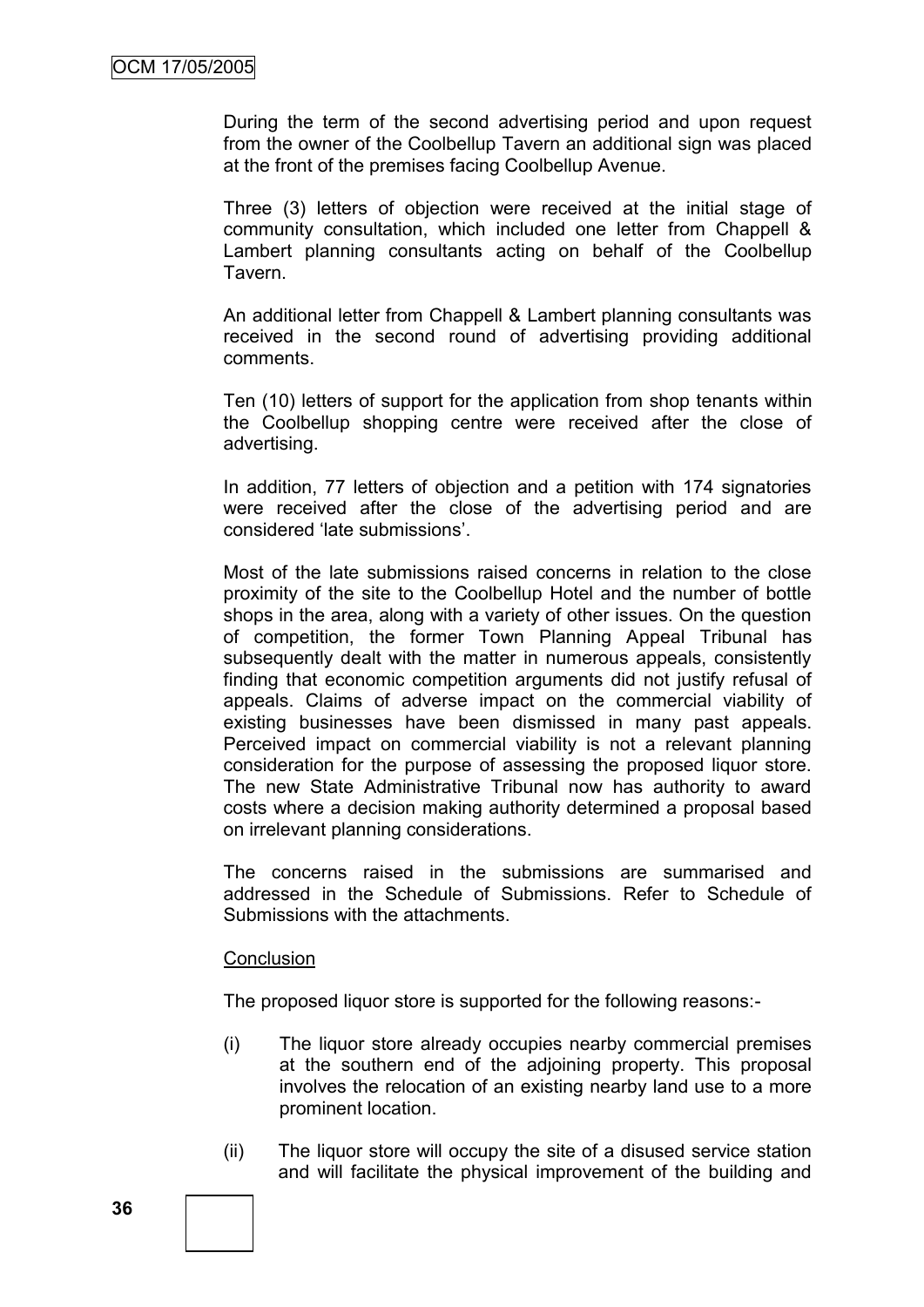remediation of the site which includes the decommissioning of the fuel tanks.

- (iii) The proposal will not compromise the preparation of a future structure plan for the shopping centre and adjoining commercial land, due to the limited scope of building extensions proposed, location of the existing building and the minor car parking changes. The proposal is a suitable, interim use of an existing commercial building and does not prejudice future options.
- (iv) The proponent is prepared to enter into a legally binding agreement to relocate the liquor store when a Structure Plan and landowner agreement can be secured from Shopping Centre Strata Owners to relocate the local centre to the Koorilla Primary School which is to be decommissioned by the Department of Education.
- (v) Operational aspects of the proposal such as car parking and access are satisfactory.
- (vi) The perceived objections received in late submissions about the potential impact on the viability of the Coolbellup Hotel is not a relevant planning consideration.

### **Strategic Plan/Policy Implications**

The Corporate Strategic Plan Key Result Areas which apply to this item are:-

- 2. Planning Your City
	- *"To ensure that the development will enhance the levels of amenity currently enjoyed by the community."*

### **Budget/Financial Implications**

Possibility of an appeal to the State Administrative Tribunal and the need to defend the Council decision.

### **Legal Implications**

Town Planning Scheme No. 3

### **Community Consultation**

The application was advertised to the community by way of placing a sign on site in accordance with Clause 9.4 of the City's Town Planning Scheme No. 3.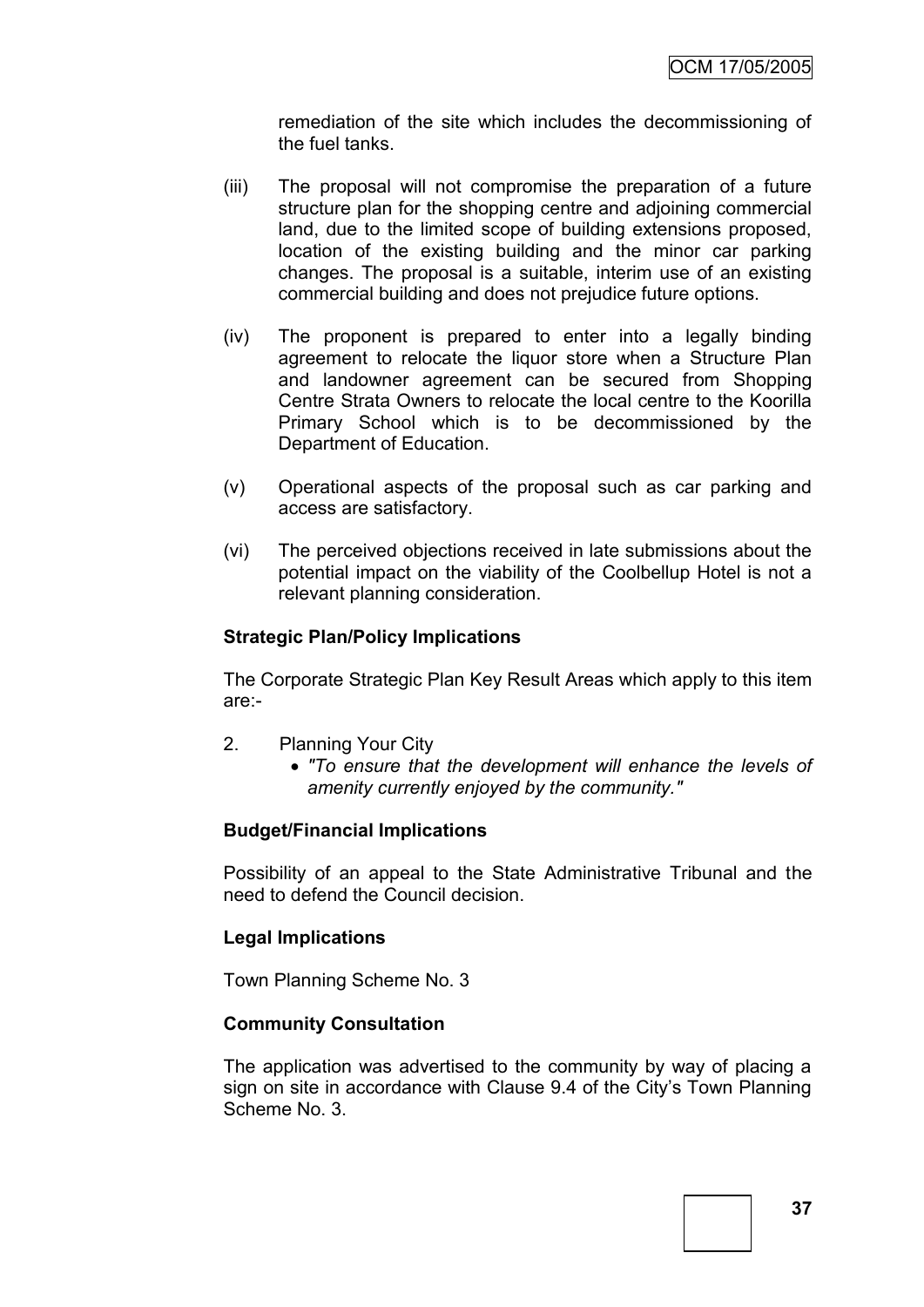### **Attachment(s)**

- (1) Location Plan
- (2) Schedule of Submissions
- (3) Revised site plan
- (4) Internal floor plan
- (5) South elevation
- (6) West elevation
- (7) North elevation
- (8) East elevation

### **Advice to Proponent(s)/Applicant**

The applicant and the submissioners have been advised that the matter is to be considered at the May Meeting of Council.

### **Implications of Section 3.18(3) Local Government Act, 1995**

Nil.

DEPUTY MAYOR GRAHAM AND CLR ALLEN RETURNED TO THE MEETING AT THIS POINT THE TIME BEING 8.46 pm

THE PRESIDING MEMBER ADVISED DEPUTY MAYOR GRAHAM AND CLR ALLEN OF THE DECISION OF COUNCIL WHILST THEY WERE ABSENT FROM THE MEETING.

**14.4 (MINUTE NO 2802) (OCM 17/05/2005) - PETITION TO HALT THE CLOSURE OF PORTION OF ROAD RESERVE BETWEEN 31 AND 32 HARING GREEN, ATWELL - USED AS PEDESTRIAN ACCESSWAY (451031) (KJS) (ATTACH)**

# **RECOMMENDATION**

That Council:

- (1) receive the petition;
- (2) re-affirm Council"s decision at its Ordinary Meeting of 15 June 2004 to close portion of Haring Green because the accessway is not part of a continuous access route, the walkability of the catchment will not be significantly affected given that there are alternative routes available and for the problems experienced by residents living near the Public Accessway;
- (3) approach the owners adjoining the PAW between Empress Court and Haring Green to reconsider the purchase of the public accessway; and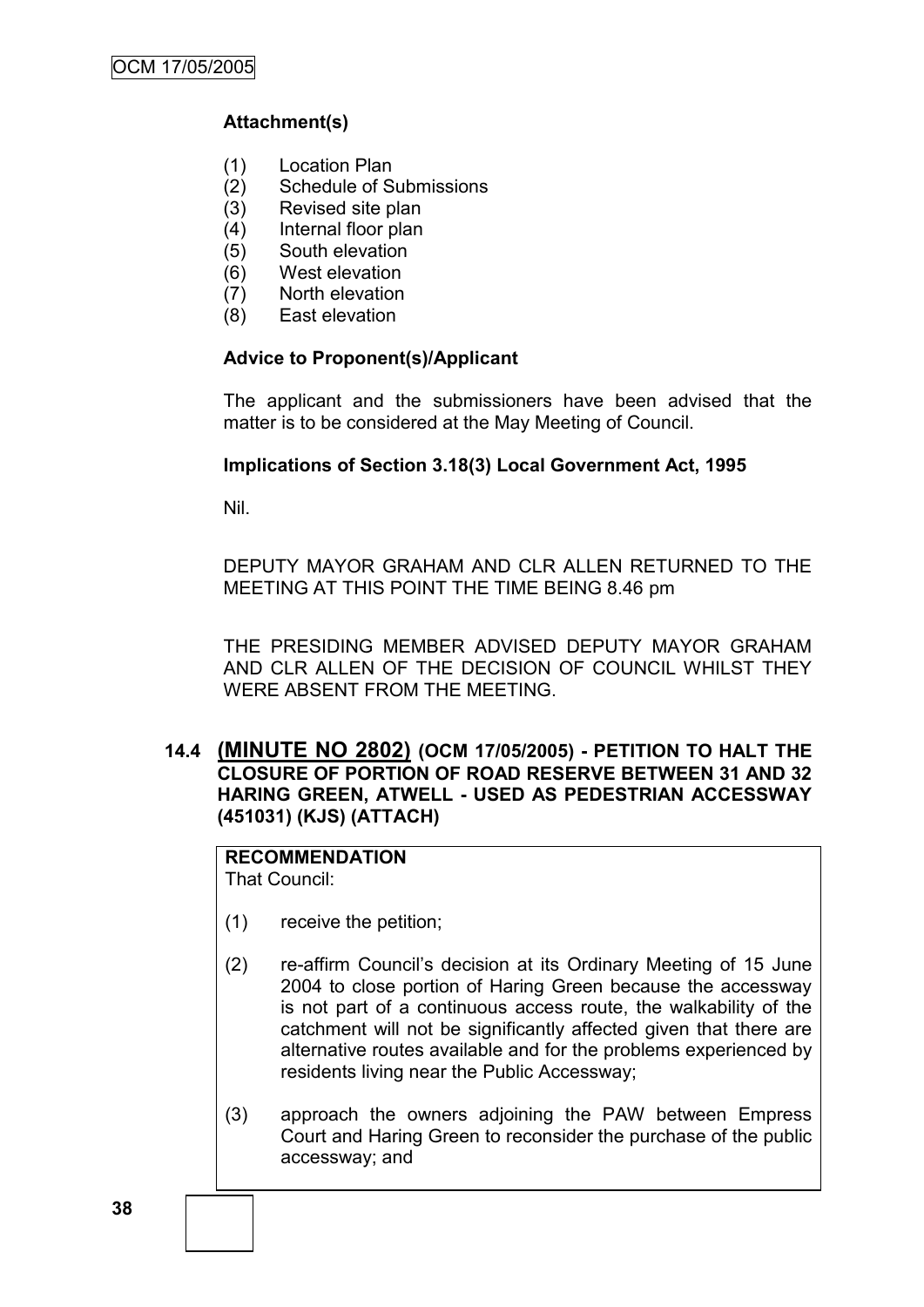(4) advise the petitioner of Council"s decision.

### **COUNCIL DECISION**

MOVED Deputy Mayor R Graham SECONDED Clr A Tilbury that Council:

- (1) negotiate a delay of proceedings and re-examine Council"s decision to close a portion of the accessway;
- (2) authorise the Chief Executive Officer to negotiate with the owners of 31 and 32 Haring Green, Atwell for a delay in the transfer of portion of Haring Green Road Reserve;
- (3) if a delay of transfer of proceedings referred above is achieved, request that Council Officers prepare a report that re-examines the decision of the Council Meeting of 15 June 2004 to close portion of Haring Green; and
- (4) advise the instigator of the petition of Council"s decision.

**CARRIED 10/0**

### **Explanation**

Clause 6 of Council Policy APD 21, which requires that Council seek comments from 'homes likely to be affected' when a PAW is to be closed, was not followed when Council previously considered this matter. This was because the walkway was technically a road reserve rather than a PAW. However, it serves the same purpose as a PAW. Therefore, Council should reconsider the matter, and ensure that affected members of the public are consulted.

### **Background**

Council at its meeting held on 15 June 2004 resolved to request the Minister for Planning and Infrastructure to close portion of Haring Green, Atwell, between No. 31 and No. 32, pursuant to Section 58 of the Land Administration Act 1997.

### **Submission**

A petition containing 98 signatures has been received.

The petition *objects to the Cockburn City Council"s lack of consultation with our community in regards the closure of the Haring Green-Empress Court walkway. We demand that all*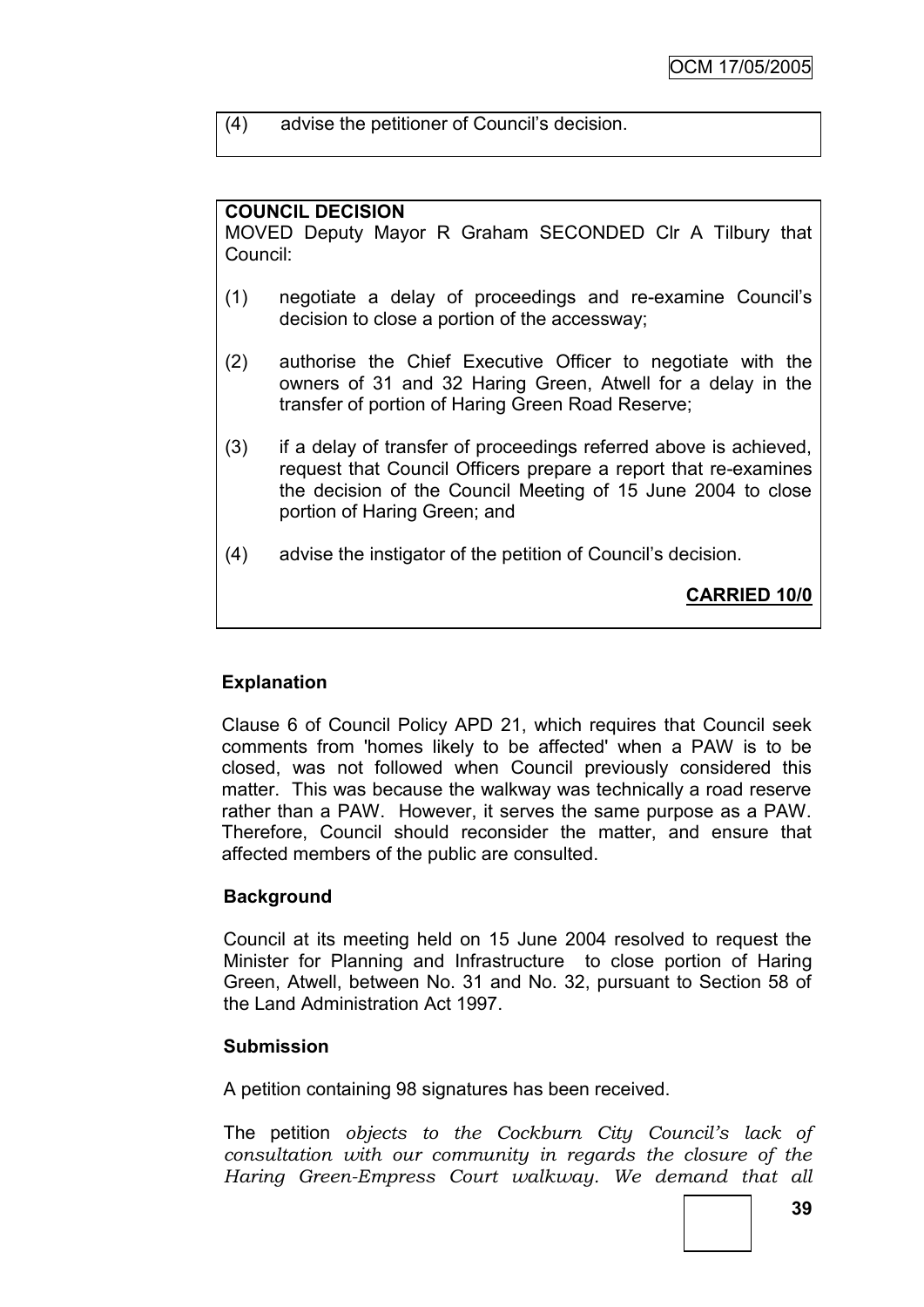*proceedings are immediately halted so a proper consultation process can occur.*

A comparison of petitions based on household responses rather than actual number of people who signed the petition, revealed as follows:

| Support for closure  | 51 households | 43% |
|----------------------|---------------|-----|
| Against closure      | 66 households | 57% |
| Duplicated responses | 18 households |     |

There has been a shift by 18 previous households who supported the closure who now are against the closure of the accessway. More households (57%) are against closure than are in support of closure (43%).

#### **Report**

Following the Council decision of 15 June 2004, the closure request was sent to the Department for Planning and Infrastructure Land Asset Management (DPI LAMS).

DPI LAMS manage crown land throughout the State. Road reserves with the City are managed by the City, but the asset value of the road reserve land belongs to the State of Western Australia. Once closed as in this case, the land reverts to freehold land in the ownership of the State of Western Australia and can be sold to the owners of the adjoining lots.

DPI LAMS have informed the City of Cockburn that they have made offers of purchase have been made to the owners of 31 and 32 Haring Green and are legally binding contracts.

The only way for the process to be delayed long enough for a reexamination of Council"s decision to close the portion of Haring Green is to prevail upon the owners to delay the finalisation of the land purchase.

If this delay could be achieved then the proposed closure could be reconsidered. If after the re-examination Council decided that closure was not appropriate, then it would be necessary for Council to convince the owners of 31 and 32 to break their purchase contract with the State of Western Australia. This could take the form of an ex gratia payment.

If the owners of 31 and 32 Haring Green were not convinced to not purchase the land, then Council"s only recourse would be to compulsorily acquire the land pursuant to the Land Administration Act.

The petition questions whether proper processes were undertaken following the initial request to close the walkway. In March 2003 a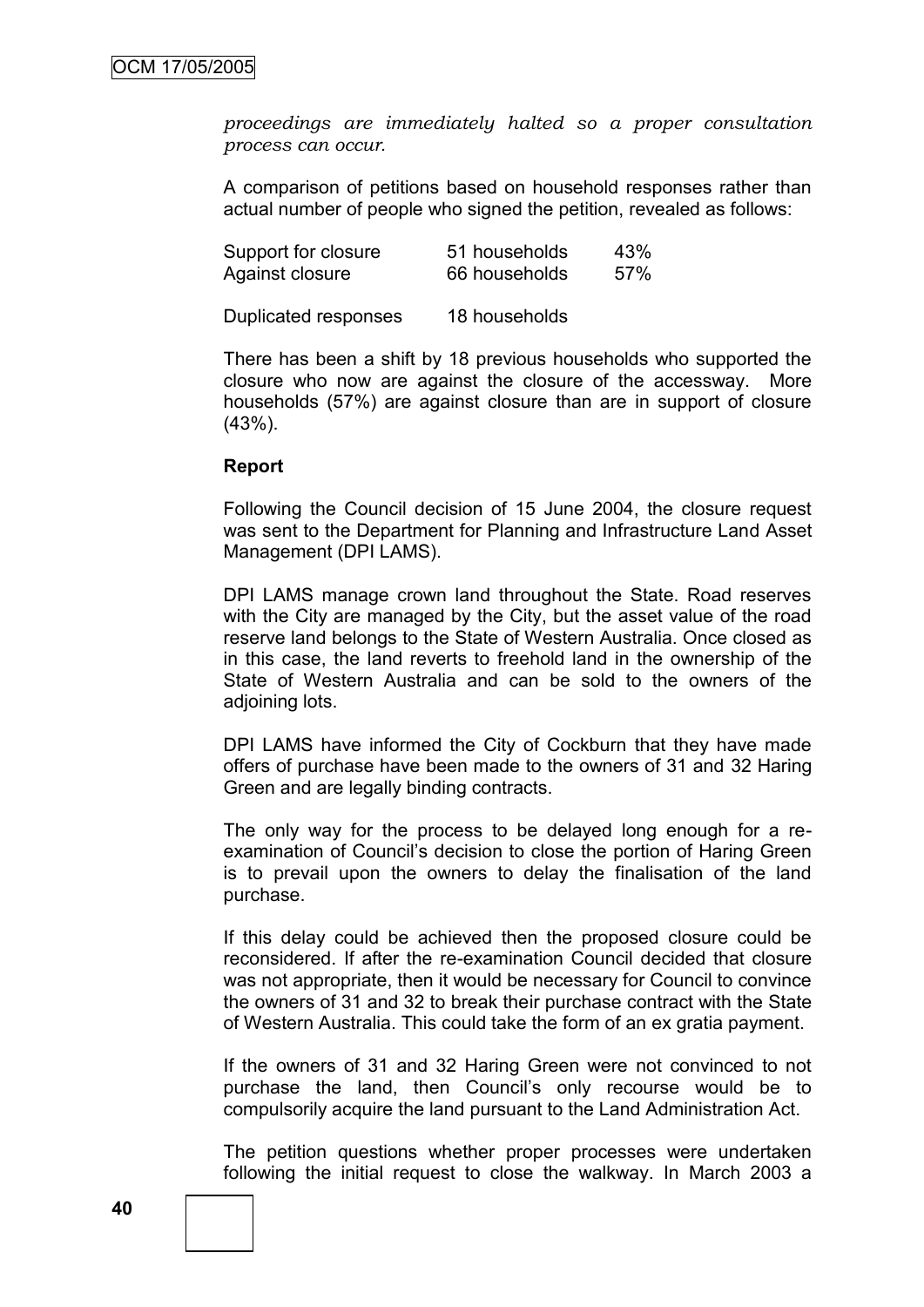petition containing 76 signatures was received requesting that the walkway between Haring Green and Empress Court be closed. The petition cited robberies and unlawful use of the accessways as the reason for closure.

Another recourse for the City is to compulsorily acquire the land, if the offer to purchase does not proceed, pursuant to the Land Administration Act.

Council officers then prepared a report pursuant to Council Policy APD21 which examined the accessway in relation to community facilities such as schools, shops, public open space, public transport and the implications of closure of the accessway on the walkable catchment. The accessway is a single access link and does not form part of an essential continuous access route.

The owners of the adjoining properties were contacted to ensure that they would be willing to purchase the land if the accessway was closed.

The owners of number 7 and 9 Empress Crescent decided that in the event of a closure they would not be prepared to purchase the land. The owners of 31 and 32 Haring Green indicated that they would be willing to purchase the land adjoining their property.

Examination of the survey plans then revealed that the area separating 7 and 9 Empress Crescent was technically a Pedestrian Accessway, whilst the area separating 31 and 32 Haring Green was classified as Road Reserve.

Council Policy APD21 relates to the closure of Pedestrian Accessways and due to the fact that the adjoining houses had not undertaken to purchase the land this was not proceeded with.

Closure of Road Reserves is undertaken pursuant to Section 58 of the Land Administration Act 1997. Procedures pursuant to this Act were then followed including an advertisement placed in the Cockburn City Herald on 2 April 2004. There were no objections as a result of the advertising.

The proposal was also sent to the Department for Planning and Infrastructure Metropolitan South. DPI in a letter dated 3 September 2004 raised no objection to the closure.

The following are two options detailed below to assist in the consideration of this matter:

Option One – Re-affirm Council"s decision to proceed with the closure of a portion of the accessway for the reasons summarised in the report:-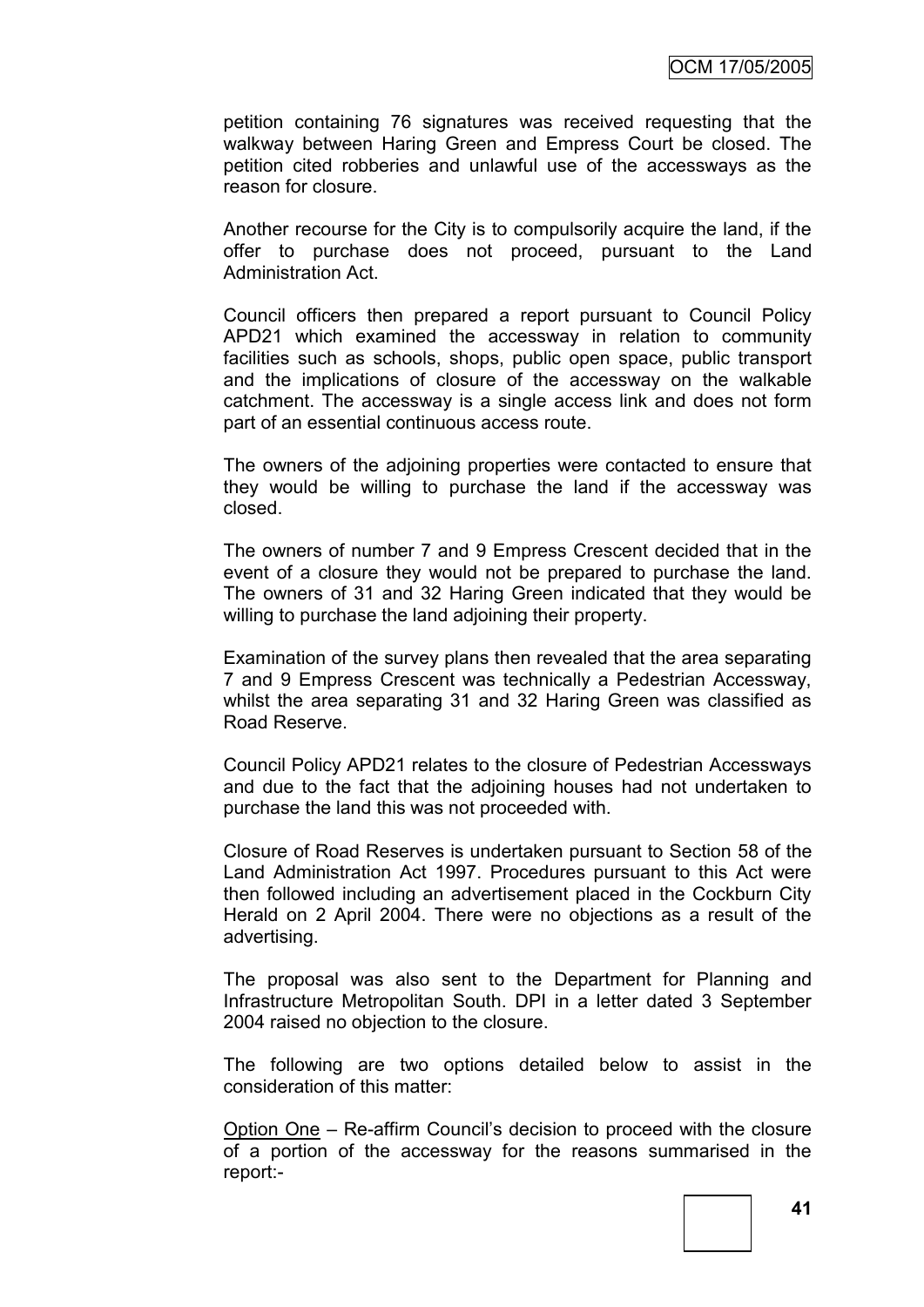- The primary school and community centre are located outside 800 metres walkable catchment area. The closure of the PAW will not affect people"s accessibility to these facilities.
- If the PAW is open or closed, bus stops will still be within walkable distance for local residents.
- For approximately 40 residences, the closure of the PAW will result in an increased walking distance to Hoult Mews Garden. However this is not considered as a substantial impact given that Freshwater Parade POS Reserve is still within a walkable distance from those properties, and many of those potentially affected residents signed the petition.
- Whilst Council should do everything that can promote efficient walkable access to the future Jandakot transit station, the residences that would be most affected by closure of the PAW are already in excess of a 10 minutes walk to the station.
- The PAW is not part of a continuous access route.

Option Two – Negotiate delay of proceedings and re-examine Council"s decision to close a portion of the accessway.

- Authorise the Chief Executive Officer to negotiate with the owners of 31 and 32 Haring Green, Atwell for a delay in the transfer of portion of Haring Green Road Reserve;
- If a delay of transfer of proceedings referred above is achieved, request that Council Officers prepare a report that re-examines the decision of the Council Meeting of 15 June 2004 to close portion of Haring Green;
- Advise the petitioner of the petition of Council's decision.

It is the City"s recommendation for Council to pursue Option 1 to proceed with the closure of a portion of the accessway.

#### **Strategic Plan/Policy Implications**

The Corporate Strategic Plan Key Result Areas which apply to this item are:-

- 2. Planning Your City
	- *"To ensure that the development will enhance the levels of amenity currently enjoyed by the community."*

#### **Budget/Financial Implications**

If Council pursues Option 1 a gate may be needed in future at the entrance to the PAW which would cost approximately \$3,000.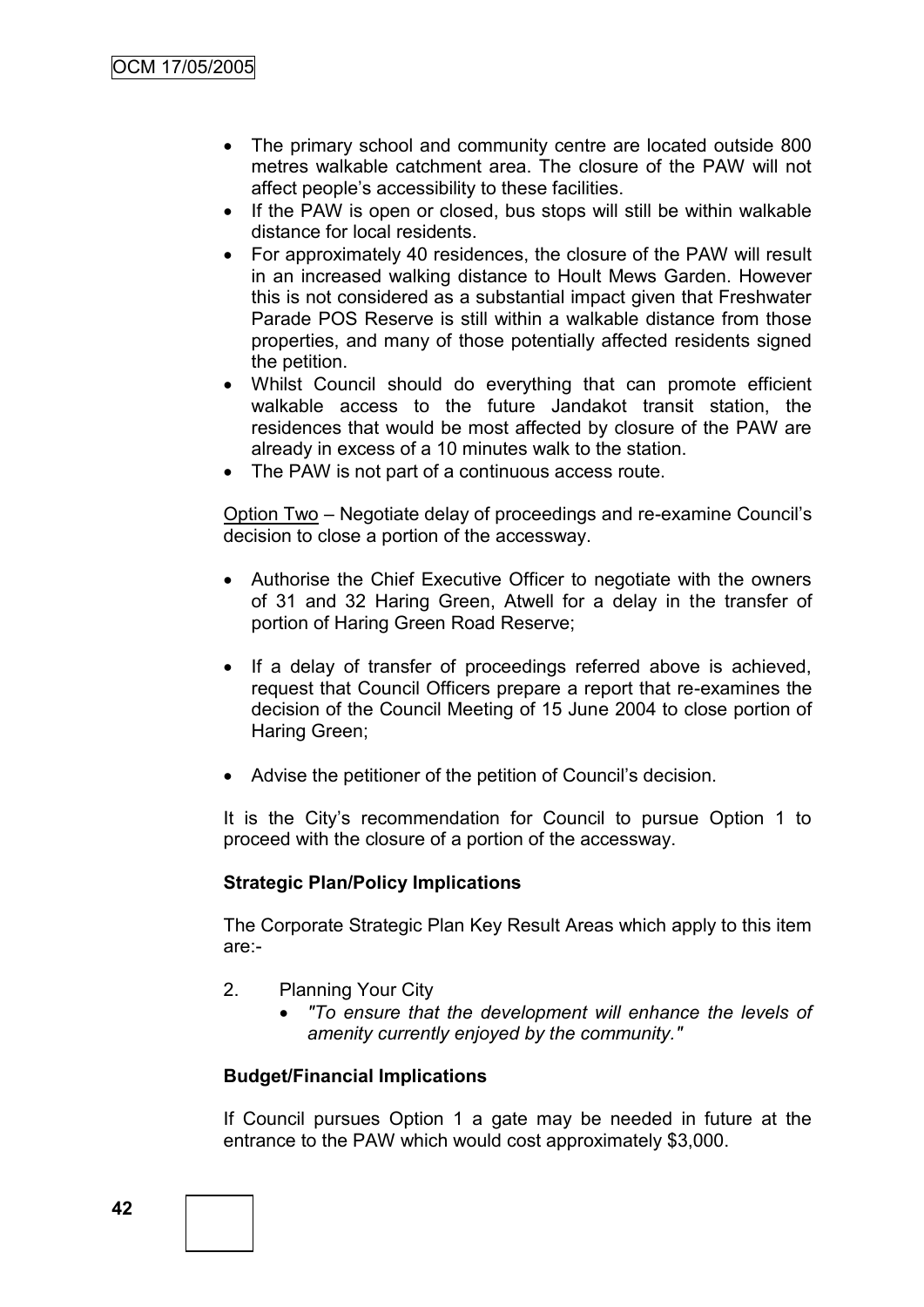Option 2 may require Council to consider making an ex-gratia payment to the owners of 31 and 32 Haring Green, Atwell, subject to their agreement to maintain the accessways.

### **Legal Implications**

N/A

### **Community Consultation**

As outlined in report to Council

### **Attachment(s)**

Location Plan

### **Advice to Proponent(s)/Applicant**

The petitioner has been advised that the matter will be considered at the May 2005 Meeting of Council.

### **Implications of Section 3.18(3) Local Government Act, 1995**

Nil.

### **14.5 (MINUTE NO 2803) (OCM 17/05/2005) - REQUEST TO CLOSE PEDESTRIAN ACCESSWAY ELDERBERRY DRIVE TO TREVALLYN GARDENS, SOUTH LAKE (450421) (KJS) (ATTACH)**

# **RECOMMENDATION**

That Council:

- (1) place \$45,000 on the 2005/06 Budget Estimates for additional lighting and the construction of a 2.4 metre high masonry and metal fence along the common boundary of the pedestrian accessway from Elderberry Drive to Trevallyn Gardens, South Lake, and 14 and 16 Elderberry Drive and 31 Trevallyn Gardens and 32 Corringle Grove, South Lake, with the height of the fencing being set in conjuction with the owners; and
- (2) directs security patrols to closely monitor the PAW and report to Council accordingly.

| <b>COUNCIL DECISION</b><br>MOVED CIr A Tilbury SECONDED CIr S Limbert that Council: |  |  |  |  |  |  |                                                     |  |
|-------------------------------------------------------------------------------------|--|--|--|--|--|--|-----------------------------------------------------|--|
| (1)                                                                                 |  |  |  |  |  |  | request approval from the Minister for Planning and |  |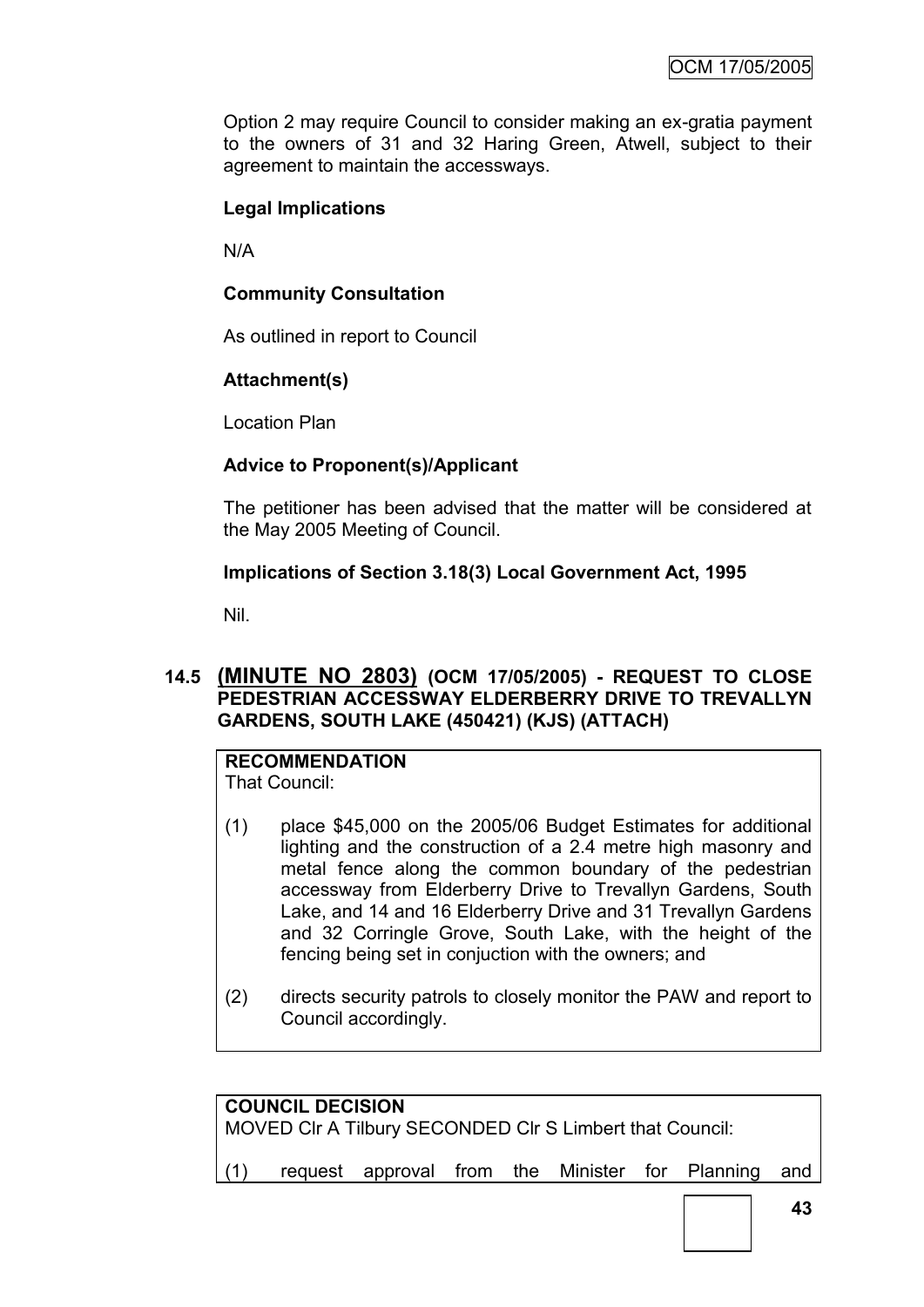Infrastructure to close of the Pedestrian Accessway (PAW) between Elderberry Drive and Trevallyn Gardens, South Lake subject to owners adjoining or abutting the PAW agreeing in writing that they would be prepared to purchase the land at a cost established by the Department of Land Information together with all costs associated with its closure, including a Council administration fee of \$250; and

(2) notify the submissioners and the Water Corporation accordingly.

**CARRIED 10/0**

### **Explanation**

The cost associated with constructing the masonary wall is expensive and will only partially address the social issues experienced in the PAW. The Security Patrol Service had been called out several times already, and the anti-social behaviour has continued to occur.

### **Background**

Council at its meeting held on 19 April 2005 revolved to:

- *(1) note the officer"s report;*
- *(2) defer a decision on the neighbours" request to close the pedestrian accessway between Elderberry Drive and Trevallyn Gardens, South Lake;*
- *(3) investigate measures outlined in Council"s Pedestrian Accessway Closures Policy APD21 that can be introduced to help mitigate against anti-social behaviour occurring within the pedestrian accessway, such as improved lighting, fence heights, bollards, enclosure, security patrol inspections and for a report to be presented to the next meeting of Council with details on cost estimates;*
- *(4) maintain options to close the pedestrian accessway if following the introduction of management measures, to be determined by Council, that the problems associated with anti-social behaviour have not been reduced to the satisfaction of Council; and*
- *(5) advise the owners of 14 and 16 Elderberry Drive, South Lake accordingly.*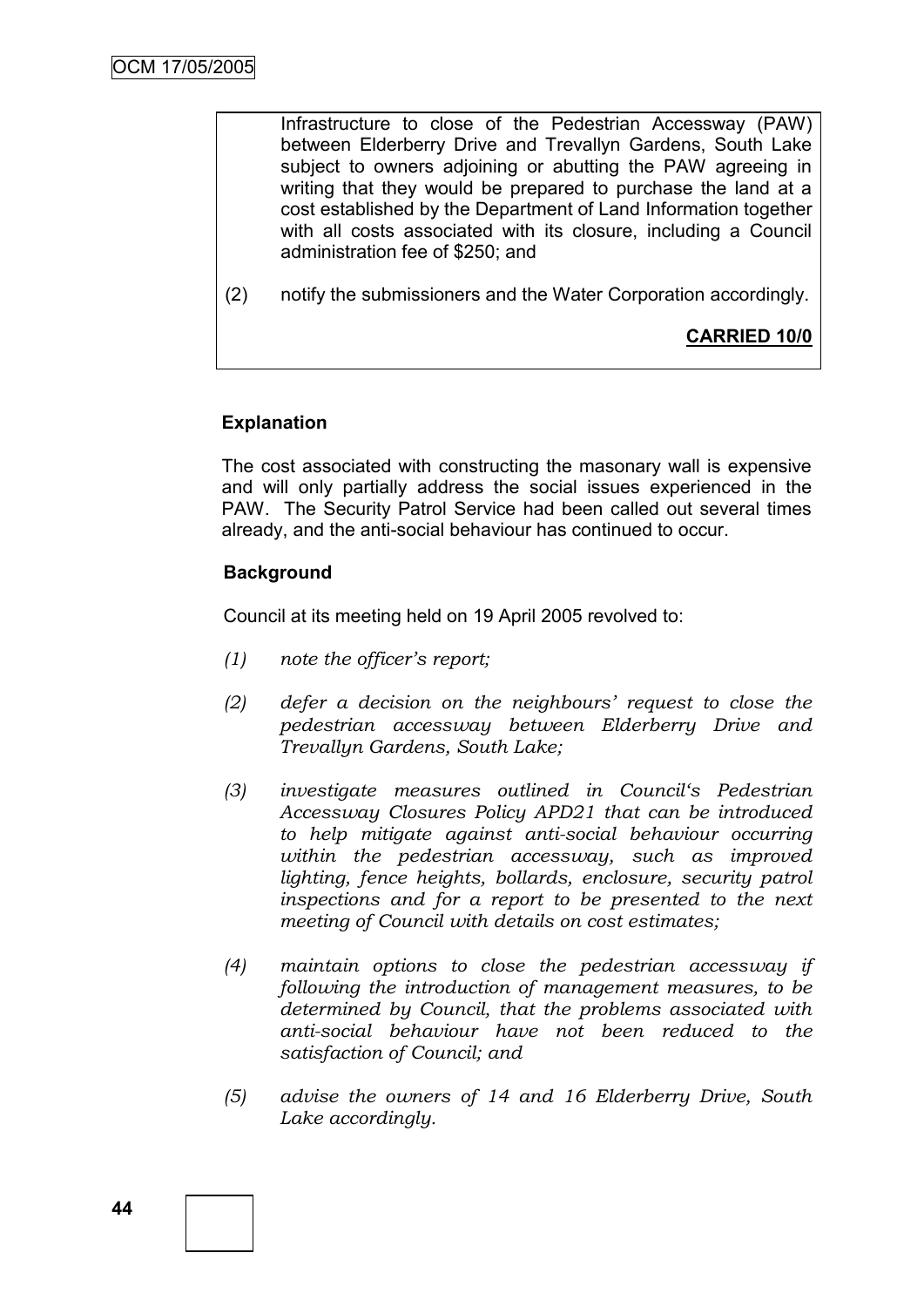### **Submission**

N/A

### **Report**

Council Policy APD21 draws upon information contained in a publication on the Closure of Pedestrian Accessways prepared by the Western Australian Planning Commission. In this publication alternatives to PAW closure include:

- "*temporary closure, where practical;*
- *improvements to safety and security, eg lighting, active graffiti removal where funding is available;*
- *the use of gates to restrict access at night;*
- *the consideration of longer term redevelopment opportunities such as the redesign of adjacent lots to essential PAW's and their upcoding, conditional on widening of PAW's, to laneways and new frontage developments.*

In this case temporary closure is not practicable because the residents are using the accessway on a daily basis.

### Alternatives to Closure

- The recommendation of 2.4 metre high masonry and metal fences will act as a deterrent to people damaging the fences and will deter people from scaling the fences to gain access to the adjoining properties.
- An additional street light on the existing pole in Elderberry Drive as recommended will direct light into the walkway.
- The use of gates to restrict access at night is not practicable. Gates need to be locked at night then unlocked in the morning. While the adjoining owners have an interest in locking the gates in the evening, there is no one available who has an interest in unlocking the gates in the morning. An alternative would be for the Security Service to open and close the gates. Costings will need to be obtained from the service provider.
- Up-coding the lots fronting Elderberry Drive to allow additional units at the rear incorporating the conversion of the walkway to a laneway is not practicable. One house has a fully developed rear section with swimming pool, whilst the units at the rear off Trevallyn Gardens are already developed. An up-coded scheme with associated redevelopment would be difficult to manage, given the separate ownerships of the houses affected.

Of the alternatives only the upgrading of the fences and the addition of better lighting have immediate appeal. The fence is envisaged to be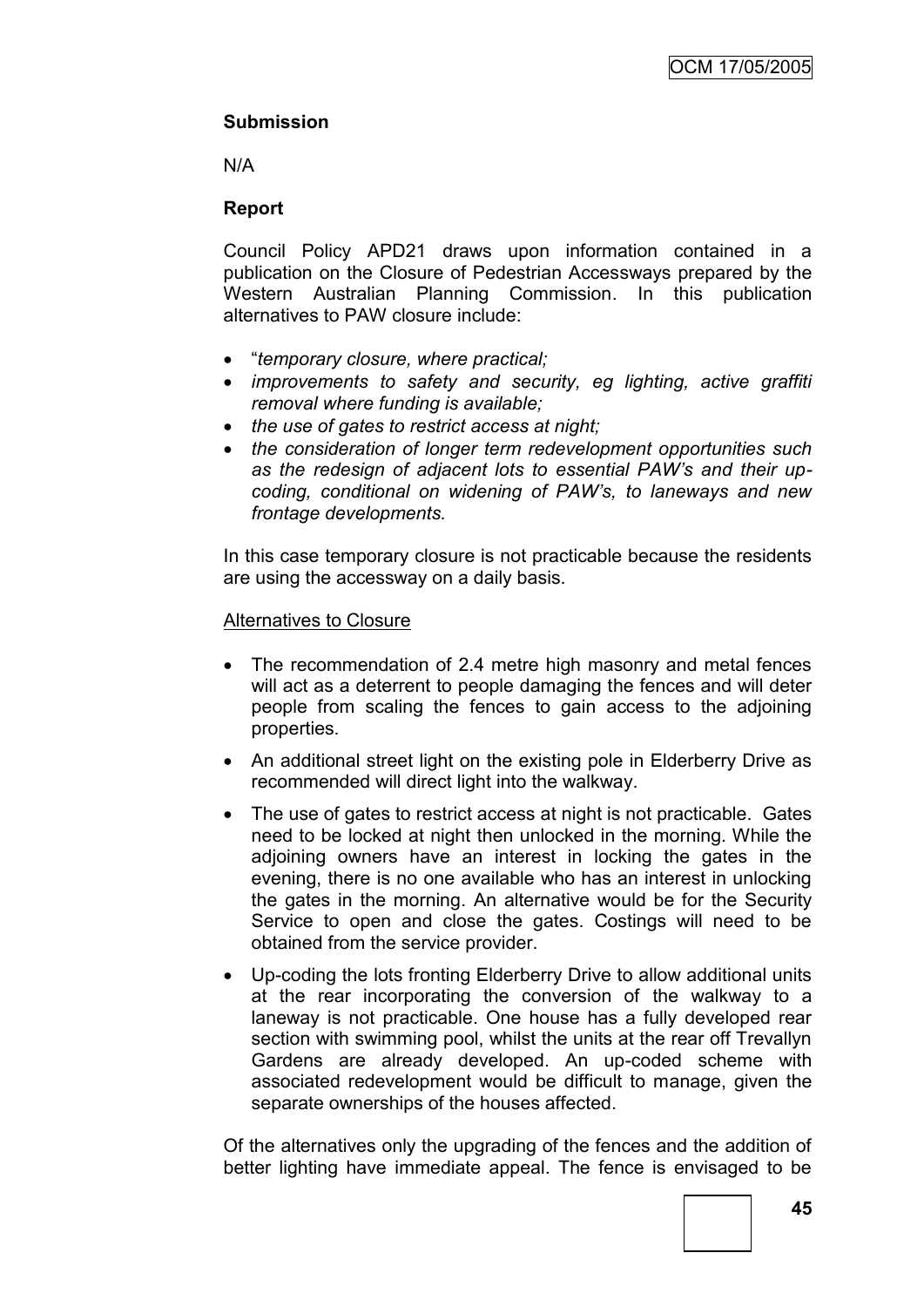approximately 2 metres of brick construction topped with a metal deck material supported by brick pillars. The brick will minimise the noise generated from the walkway and will not be subject to the same damage as the current fencing material (fibrous cement fencing). The total height of 2.4 metres should deter the incidence of break-ins that can occur from the walkway.

The Security Patrol have been closely monitoring this location. They have reported many instances where the owners of numbers 14 and 16 Elderberry Drive have sought attendance due to property damage and anti social behaviour coming from the walkway. The contractual arrangements with the Security Patrol have not yet been finalised, but once done there would appear to be some scope for the patrol to open and lock gates on this accessway. It is anticipated that such work would be additional to the normal work undertaken by the Security Patrol.

The downside of this recommendation is that it sets a precedent for other PAW"s in the City where anti social behaviour occurs and where closure is not an option.

### **Strategic Plan/Policy Implications**

The Corporate Strategic Plan Key Result Areas which apply to this item are:-

- 1. Managing Your City
	- *"To deliver services and to manage resources in a way that is cost effective without compromising quality."*
	- *"To conduct Council business in open public forums and to manage Council affairs by employing publicly accountable practices."*
- 2. Planning Your City
	- *"To ensure that the planning of the City is based on an approach which has the potential to achieve high levels of convenience for its citizens."*
	- *"To ensure that the development will enhance the levels of amenity currently enjoyed by the community."*
	- *"To foster a sense of community within the district generally and neighbourhoods in particular."*

### **Budget/Financial Implications**

Place for consideration \$45,000 on the 2005/06 Budget estimates.

### **Legal Implications**

N/A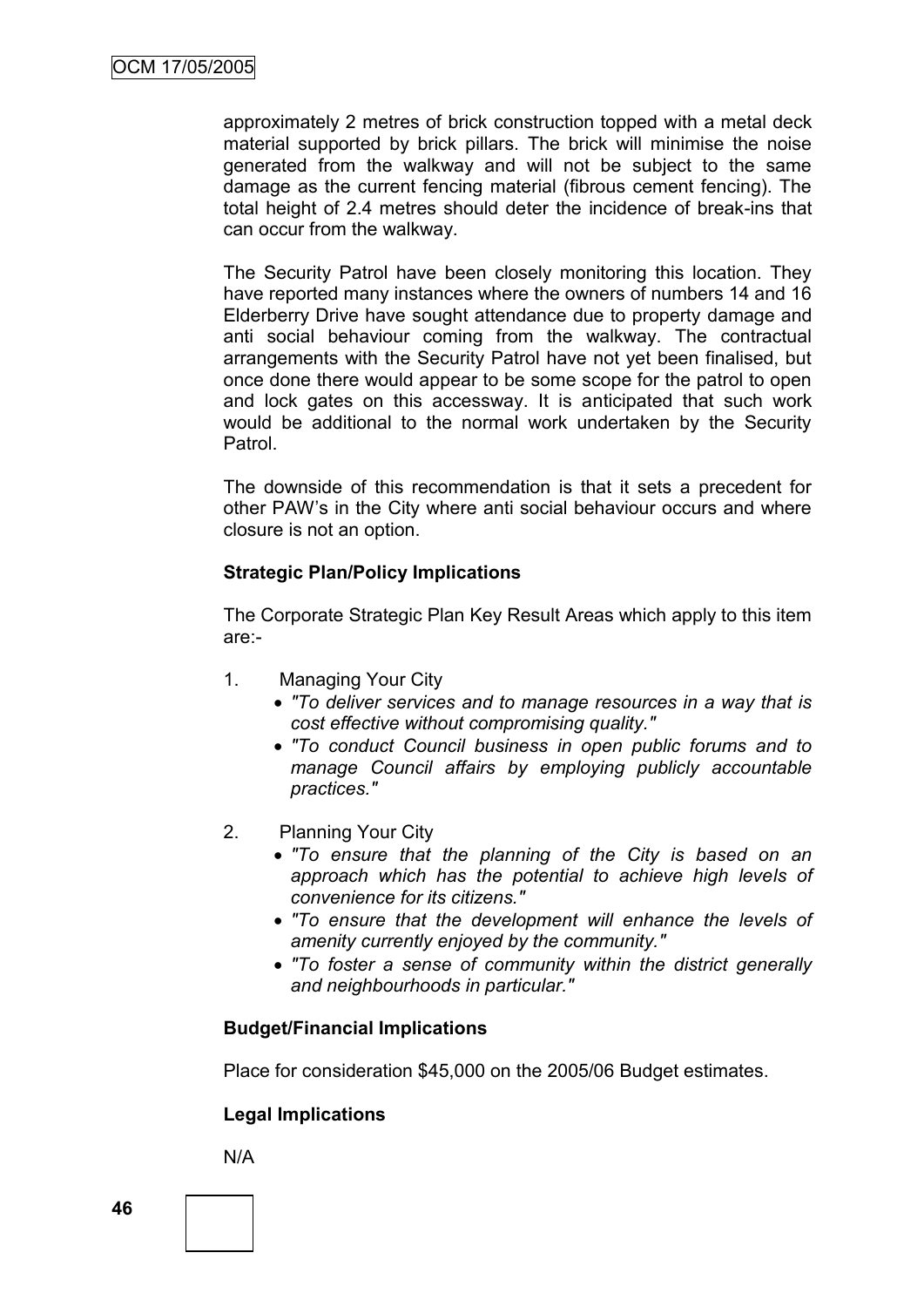### **Community Consultation**

Letter and survey with replied paid envelope was undertaken in February/March 2005.

### **Attachment(s)**

Location Plan

### **Advice to Proponent(s)/Applicant**

The owners have been notified that this matter is being further considered at the May 2005 Council meeting.

### **Implications of Section 3.18(3) Local Government Act, 1995**

Nil.

### **14.6 (MINUTE NO 2804) (OCM 17/05/2005) - SINGLE HOUSE CODES APPROVAL - RETROSPECTIVE APPLICATION - LOT 812; 4 KEPPEL PLACE, COOGEE - OWNER/APPLICANT: M & R RUOCCO (3300395) (MD) (ATTACH)**

## **RECOMMENDATION**

That Council:

(1) grant its approval to a retrospective application for an existing single house on Lot 812 (No. 4) Keppel Place, Coogee in accordance with the approved plan subject to the following conditions:

### STANDARD CONDITIONS

- 1. Development may be carried out only in accordance with the terms of the application as approved herein and any approved plan.
- 2. Nothing in the approval or these conditions shall excuse compliance with all relevant written laws in the commencement and carrying out of the development.
- 3. This approval relates to the revised attached plan received by Council on 17 February 2005.
- 4. No activities causing noise and/or inconvenience to neighbours being carried out after 7.00pm or before 7.00am, Monday to Saturday, and not at all on Sunday or Public Holidays.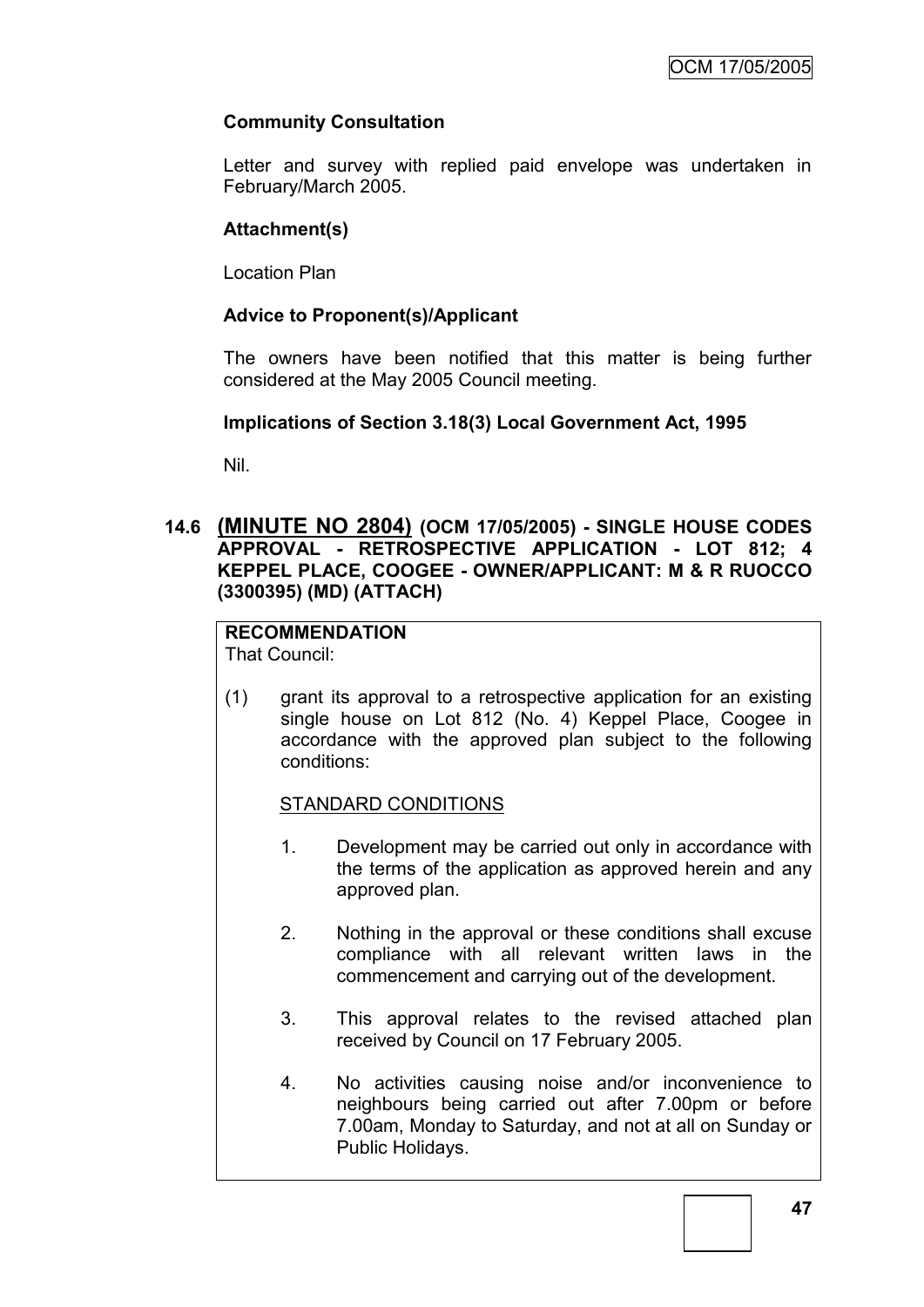- 5. All stormwater being contained and disposed of on-site to the satisfaction of the Council.
- 6. The premises shall be kept in a neat and tidy condition at all times by the owner/occupier to the satisfaction of the Council.

#### SPECIAL CONDITIONS

- 7. The application being amended to either include a permanent 1.8m high screen wall (marked A on the attached plan) or returning the balcony to that as shown on the original building licence plans issued on 8 March 1999 (marked B on the attached plan) in accordance with the attached approved plans marked in red prior to the 17 August 2005 and to the satisfaction of the Council.
- 8. The application being amended to include obscure glazing to lounge room 2 window in accordance with the attached approved plans marked in red prior to the 17 August 2005 and to the satisfaction of the Council.
- 9. Construction of permanent 13 course (1.11m) high walls on the roof top terrace to prevent access to areas as shown in red on the attached approved plans prior to the 17 August 2005 to the satisfaction of the Council.
- 10. The application being amended to include a permanent 1.8m high screen wall along the southern boundary in accordance with the attached approved plans marked in red prior to the occupation of the building and the satisfaction of the Council.

### FOOTNOTES

- 1. The development is to comply with the requirements of the Building Code of Australia.
- (2) issue a Schedule 9 Notice of Determination on Application for Planning Approval – Approval (inclusive of MRS Form 2 Notice of Approval); and
- (3) advise those people who made a submission of Council"s decision.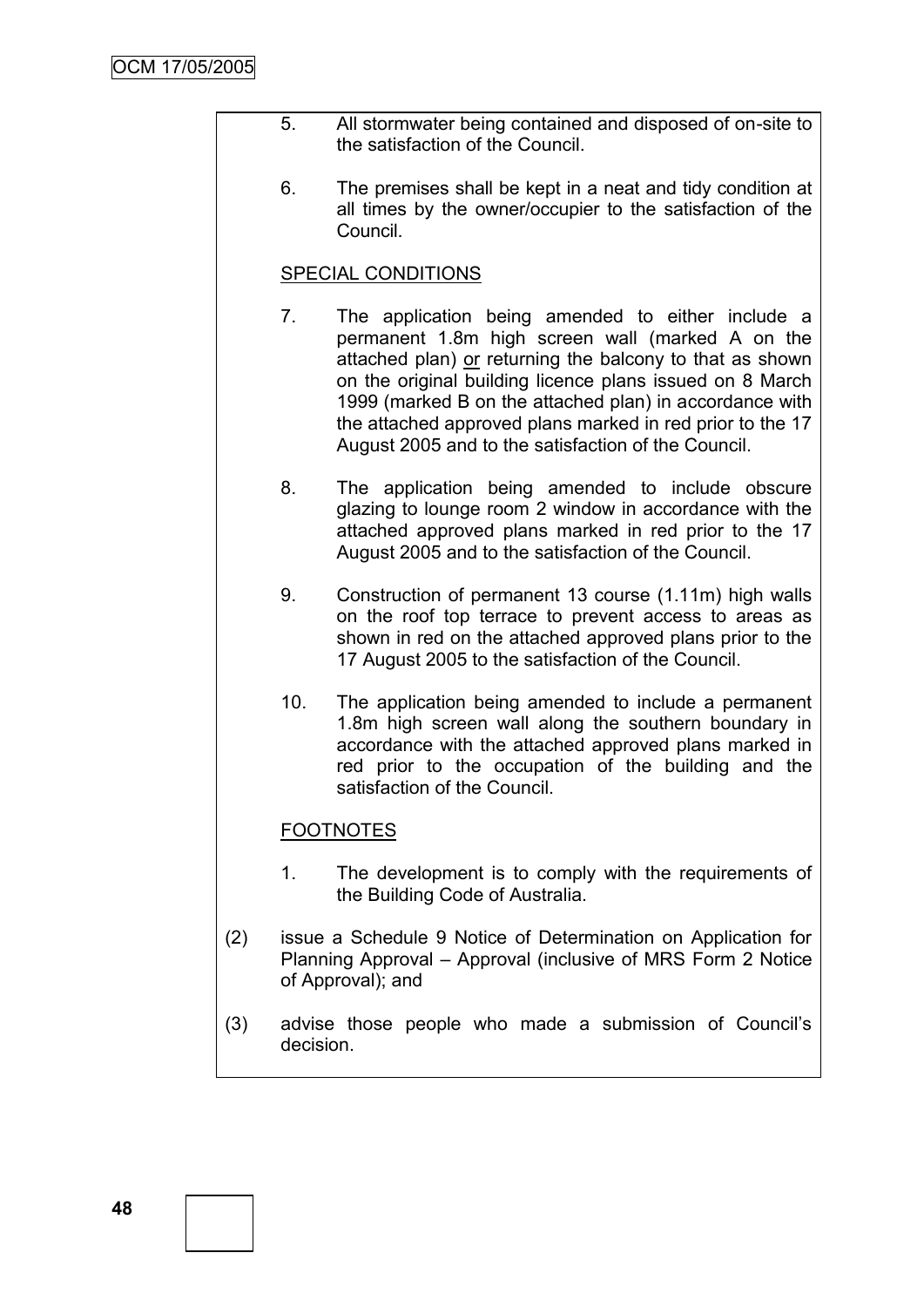### **COUNCIL DECISION**

MOVED Clr K Allen SECONDED Clr I Whitfield that Council adopt the recommendation, subject to:

(1) Special Condition No.7 being amended as follows:

### SPECIAL CONDITION

- 7. The first floor balcony facing Keppel Place being modified by removing the unauthorised extensions and to comply with the building licence issued by Council on 8 March 1999 to the satisfaction of Council.
- (2) Special Condition No.8 being deleted.

**CARRIED 10/0**

### **Explanation**

The balcony extensions were not authorised prior to construction and intrude on the privacy of the adjoining owners outdoor living area. The owner should ensure that the front balcony is modified to comply with the original building licence.

It was recently revealed by the applicant and verified by staff that the Lounge Room 2 window was previously approved by Council on amended plans with an increased window area of 1.5m². The approved plans did not require the window to include obscure glazing under the 1991 Codes. Unfortunately Council cannot retrospectively seek this window to include obscure glazing.

If Condition 8 was not deleted the applicant could appeal the condition to the State Administrative Tribunal and it is unlikely that Council would be able to successfully defend an appeal.

| ZONING:                               | MRS: Urban                      |                         |  |
|---------------------------------------|---------------------------------|-------------------------|--|
|                                       |                                 | TPS3:   Residential R20 |  |
| LAND USE:                             | Residential                     |                         |  |
| LOT SIZE:                             | 725m <sup>2</sup>               |                         |  |
| $ FLOOR$ AREA OF $ 913\overline{M}^2$ |                                 |                         |  |
| HOUSE:                                |                                 |                         |  |
| USE CLASS:                            | Single (R-Code) House – "P" Use |                         |  |

### **Background**

Council issued a building licence for a 3 storey house on the subject lot on the 8 March 1999.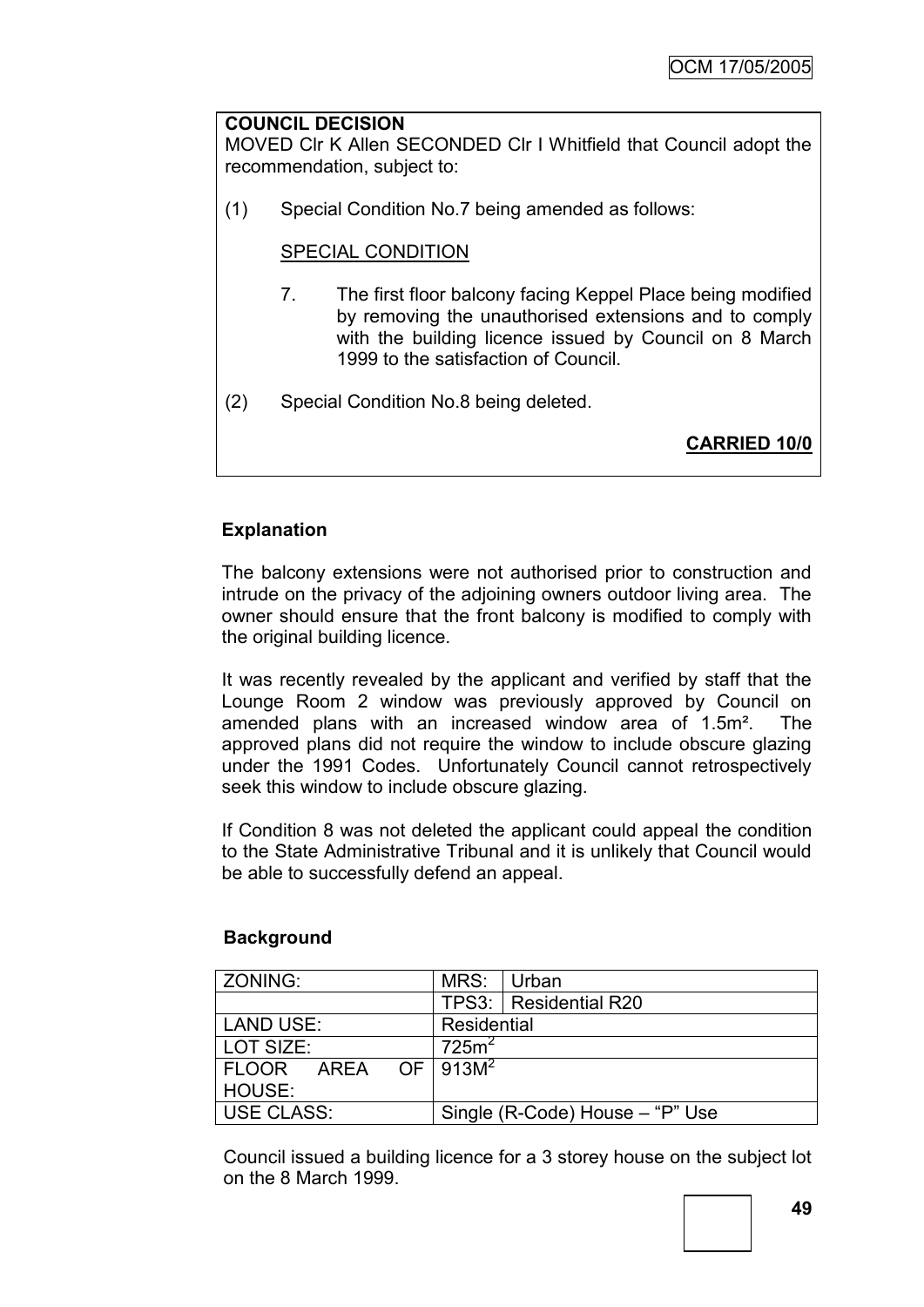An extension of time in relation to the building licence was requested and an extension was granted on the 22 February 2000, all works were to have been completed by 3 March 2002.

The City received complaints in January 2004 in regard to specific aspects of the construction of the residence. The City"s Senior Building Surveyor carried out a site inspection and the issues raised were appropriately addressed with the complainants, at that time. Another letter of complaint was received in June 2004, in regard to specific aspects of the construction (non compliance with approved plans), a number of site inspections were carried out by the Building Surveyors to establish areas of non-compliance with the approved plans, and the complainant was duly notified. As there were variations from the approved plans, the matter was referred to the Council in August 2004 and it was resolved that a notice be issued to the owner of the residence, requiring him to bring the residence into conformity with the approved plans. The complainants were notified that the City at its Ordinary Meeting in August 2004 would consider the matter.

The builder subsequently has lodged a development application seeking retrospective approval for the outstanding external changes to the building.

Mayor Lee, the Chief Executive Officer and Acting Director, Planning and Development met with several neighbouring landowners on two separate occasions to discuss their concerns in relation to the construction of the house at No.4 Keppel Place. Both meetings were beneficial for neighbours to openly express their views and concerns regarding the building and for City Officers to outline the scope of variations requested by the applicant and survey information that was collected which is outlined in this report.

#### **Submission**

Refer to plans contained with the Agenda Attachments.

### **Report**

Council has the discretion to grant planning approval to development retrospectively, pursuant to Clause 8.4 of Town Planning Scheme No. 3 (the Scheme), provided the development conforms to the provisions of the Scheme.

The planning application is retrospective in that the following items were constructed not in accordance with the approved building licence plans:

 construction of an additional balcony on the first floor level on the southern side of the house;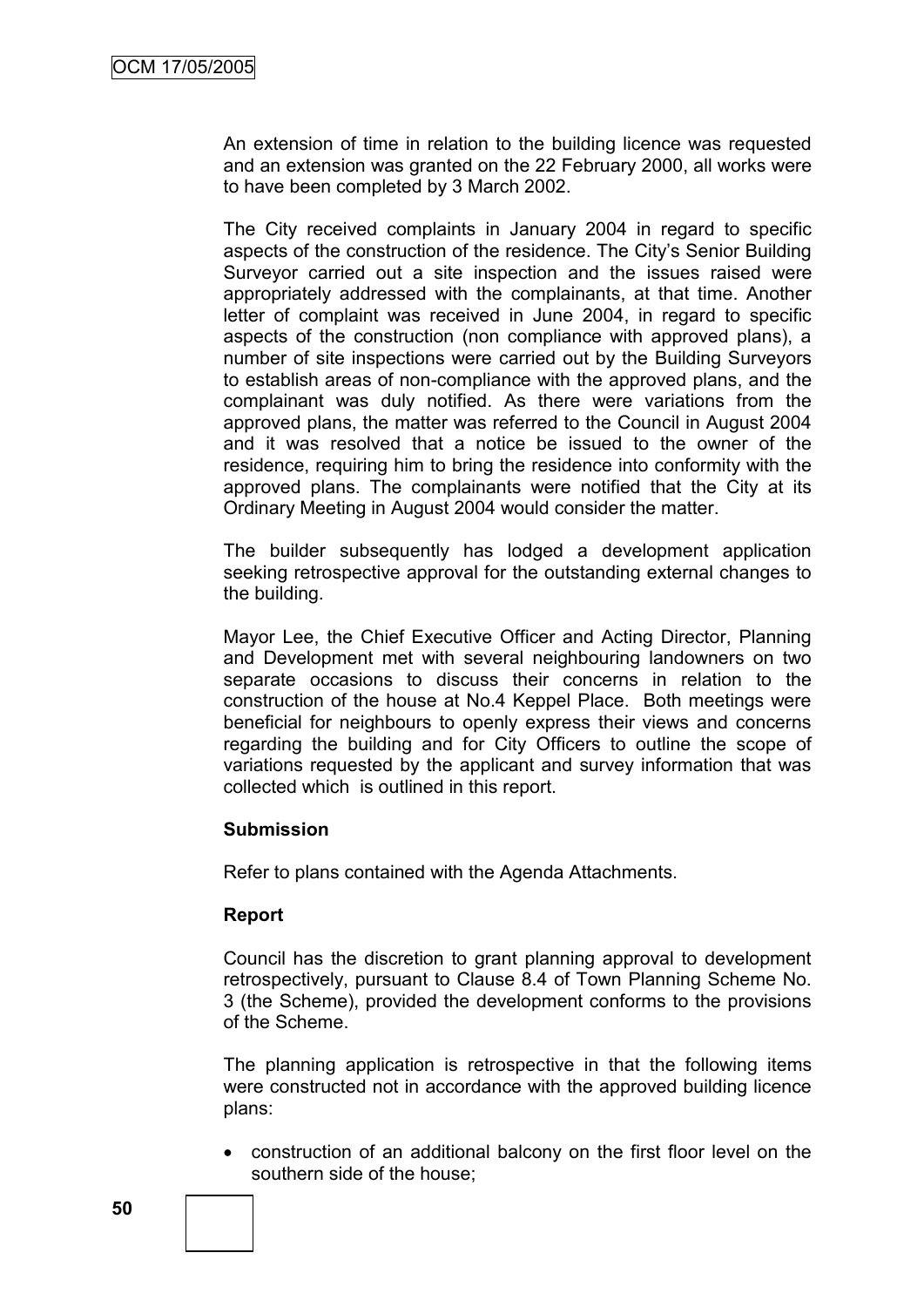- the building is located 900mm further back on the property to that which was originally shown on the plans approved under the Building Licence; and
- construction of an additional balcony on the first floor at the front of the house on the northern side.

The above issues are addressed below:

- The applicant has provided screening to the southern balcony in order to comply with the Residential Design Codes (the Codes), but the front balcony does not comply with the privacy provisions of the Codes.
- It is considered the additional 900mm setback does not have any additional impact on adjoining landowners.
- The applicant can either provide screening to the front balcony or bring the balcony back in to compliance with the original building licence by removing the perimeter railing and constructing a permanent wall to make the balcony area non-trafficable. It is recommended that a condition be placed on the approval requiring that the applicant undertake one of these options in order to address the privacy issue.

In addition, it is also recommended that a condition be placed on the approval requiring the applicant to implement the following in order to address concerns raised in the submissions:

- construct a permanent screen wall along the southern boundary;
- construct an engineer certified retaining wall along the northern boundary to retain excavation; and
- provide obscure glazing to upper storey lounge room 2 window to prevent overlooking.

#### Site Levels

Council officer"s approved a 300mm increase to the original building pad levels shown on the building licence plans upon request from the builder after the builder had discovered hard limestone rock on the building site.

The City"s administration engaged survey consultants to establish current site levels throughout the residence to address concerns raised by neighbours.

The following table compares the level differences of the original approved levels, the approved 300mm increase in floor level and the actual levels taken on site: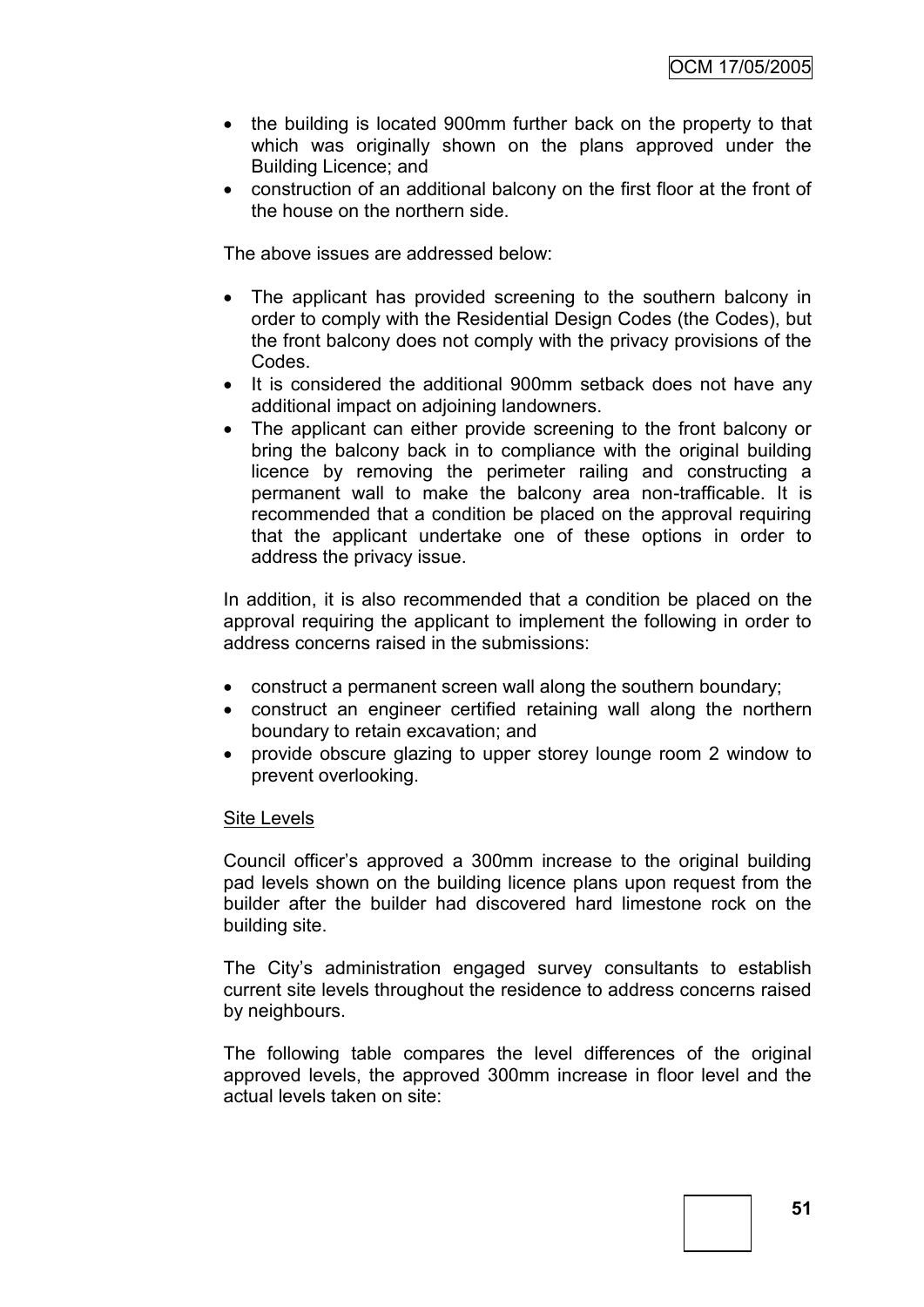| <b>Position</b>     | Original<br><b>Approved</b><br><b>Levels</b> | Level<br>after<br>300mm<br>approved<br>fill | <b>Actual</b><br><b>Levels</b> |                                | Difference in Levels Vs<br><b>Actual Levels</b> |
|---------------------|----------------------------------------------|---------------------------------------------|--------------------------------|--------------------------------|-------------------------------------------------|
|                     |                                              |                                             |                                | Original<br>approved<br>levels | 300mm<br>approved<br>increase                   |
| <b>Basement</b>     | 22.171                                       | 22.471                                      | 22.37                          | 199mm                          | $-101$ mm                                       |
| <b>Ground Floor</b> | 25.343                                       | 25.643                                      | 25.38                          | 37 <sub>mm</sub>               | -263mm                                          |
| <b>First Floor</b>  | 28.515                                       | 28.815                                      | 28.57                          | 55mm                           | $-245$ mm                                       |
| <b>Roof Level</b>   | 31.687                                       | 31.987                                      | 31.74                          | 53 <sub>mm</sub>               | $-247$ mm                                       |
| <b>Stair Peak</b>   | 36.087                                       | 36.387                                      | 36.1                           | 13mm                           | $-287$ mm                                       |

The table above demonstrates that the actual level taken at the peak of the building has been reduced by 287mm compared to the original levels taking into consideration the approved 300mm increase. The applicant has also only used 13mm more in height than the original approved plans and this is less than the final agreed levels.

#### Rooftop Terrace

In order to investigate all the issues raised in the submissions, City Officers reviewed the previous approved building licence plans. The plans were assessed under the Residential Planning Codes, which were applicable at the time of issuing the original building licence.

Upon reviewing the original approved building licence plans under the 1991 Codes it was discovered that the right hand side and rear setback to the roof top terrace do not comply with the required setback under the Planning Codes.

Verbal legal advice was sought from Council"s solicitors on this issue and it was determined through this advice that Council could not retrospectively impose a condition or require the building to be modified in order to comply with the previous or current Codes requirements.

No further action is recommended with respect to this issue.

#### Community Consultation

The application was advertised to adjoining landowners in accordance with Clause 9.4 of the City's Town Planning Scheme No. 3. Council received 8 letters of objection.

The submissions are summarised and addressed in the schedule of submissions contained with the agenda attachments.

Refer schedule of submissions with the Agenda Attachments.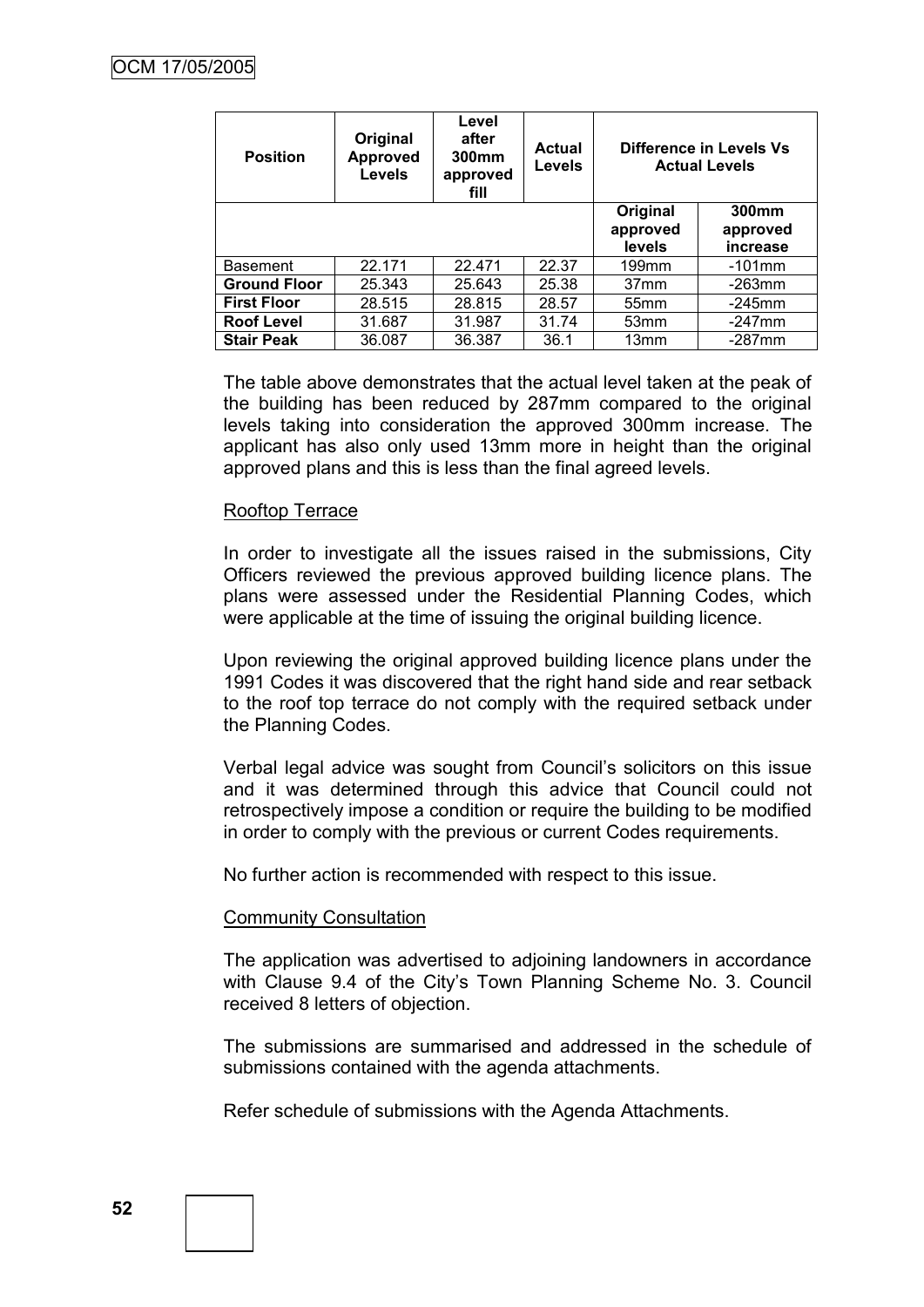### **Conclusion**

It is considered that the concerns raised in the submission can be suitably addressed through providing appropriate conditions on the planning approval. It is recommended that the application be conditionally approved.

### **Strategic Plan/Policy Implications**

The Corporate Strategic Plan Key Result Areas which apply to this item are:-

- 1. Managing Your City
	- *"To conduct Council business in open public forums and to manage Council affairs by employing publicly accountable practices."*
- 2. Planning Your City
	- *"To ensure that the planning of the City is based on an approach which has the potential to achieve high levels of convenience for its citizens."*
	- *"To ensure that the development will enhance the levels of amenity currently enjoyed by the community."*
	- *"To foster a sense of community within the district generally and neighbourhoods in particular."*
- 3. Conserving and Improving Your Environment
	- *"To conserve the character and historic value of the human and built environment."*

### **Budget/Financial Implications**

Possibility of an appeal to the State Administrative Tribunal and the need to defend the Council decision.

### **Legal Implications**

Town Planning Scheme No. 3 Residential Design Codes of Western Australia

### **Community Consultation**

The application was advertised to 8 adjoining affected landowners in accordance with clause 9.4 of Town Planning Scheme No. 3.

Eight (8) letters of objection were received.

At the second group meeting with neighbouring landowners who lodged submissions, all of the items discussed were agreed with the exception of the erection of a privacy screen to the front balcony. The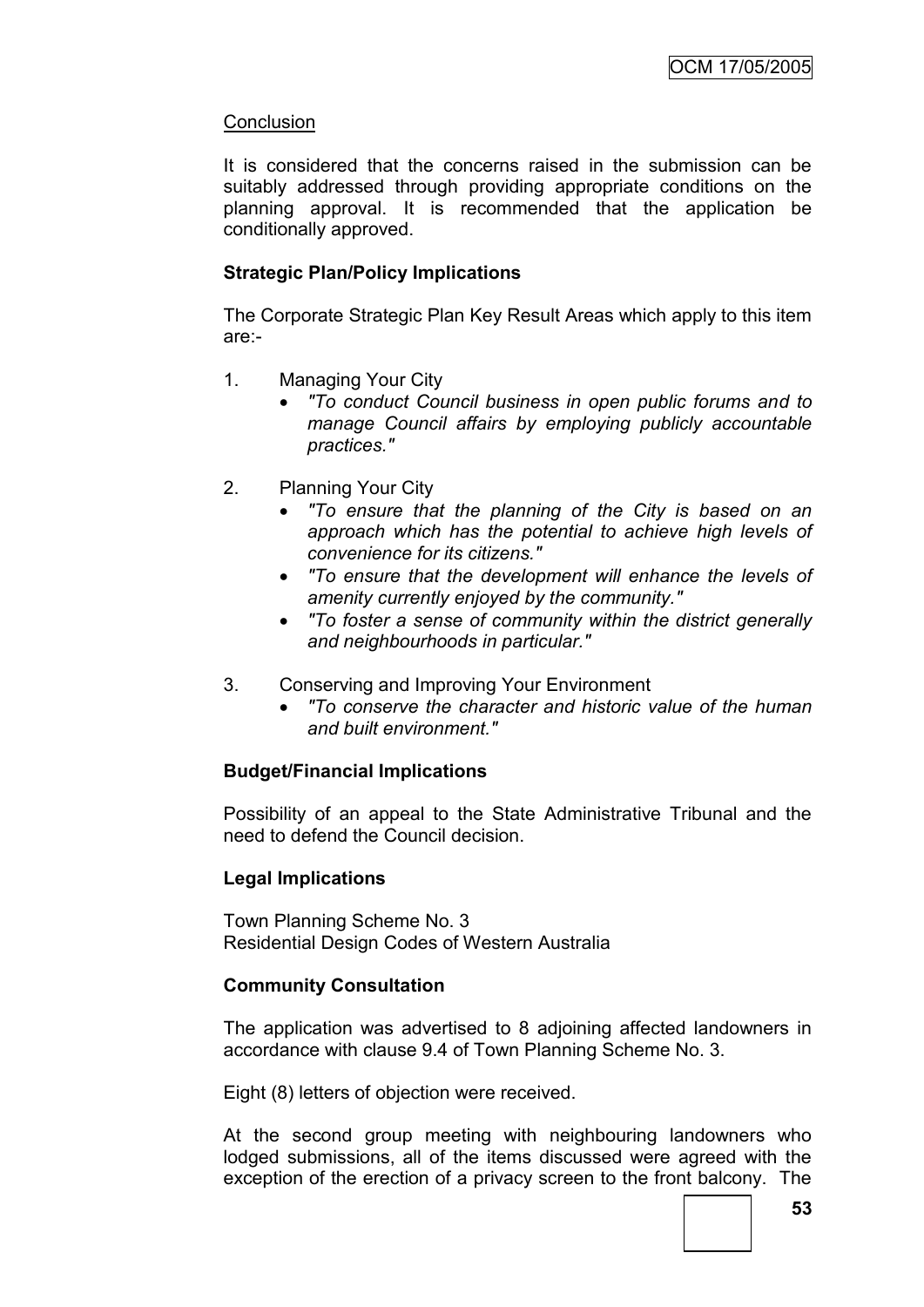preference of the neighbours was to require the owner to reinstate the balcony in accordance with the original building licence.

### **Attachment(s)**

- (1) Location Plan
- (2) Site Plan
- (3) Basement Floor Plan
- (4) Ground Floor Plan
- (5) First Floor Plan
- (6) Roof Floor Plan
- (7) Elevation 1
- (8) Elevation 2
- (9) Elevation 3
- (10) Elevation 4
- (11) Schedule of Submissions

### **Advice to Proponent(s)/Applicant**

The Applicant and submissioners have been advised that item is to be considered at May 2005 Meeting of Council.

### **Implications of Section 3.18(3) Local Government Act, 1995**

Nil.

### **14.7 (MINUTE NO 2805) (OCM 17/05/2005) - MODIFICATION TO HARVEST LAKES STRUCTURE PLAN - PORTION OF LOT 9014 LYON ROAD, ATWELL - OWNER: LANDCORP - APPLICANT: ROBERTS DAY GROUP (9644A) (ACB) (ATTACH)**

### **RECOMMENDATION**

That Council:

- (1) adopt the proposed modifications to the Harvest Lakes Structure Plan over a portion of Lot 9014 Lyon Road, Atwell, subject to the Structure Plan and Structure Plan Report being amended to delete the proposed R50 Code north of Congenial Loop and substitute with an R40 Code;
- (2) adopt the Officer"s comments contained in the Schedule of Submissions as contained in the Agenda Attachments;
- (3) advise those persons who made a submission of Council"s decision; and
- (4) subject to (1) above, forward a copy of the revised Harvest Lakes Structure Plan to the Western Australian Planning Commission for its endorsement pursuant to Clause 6.2.10 of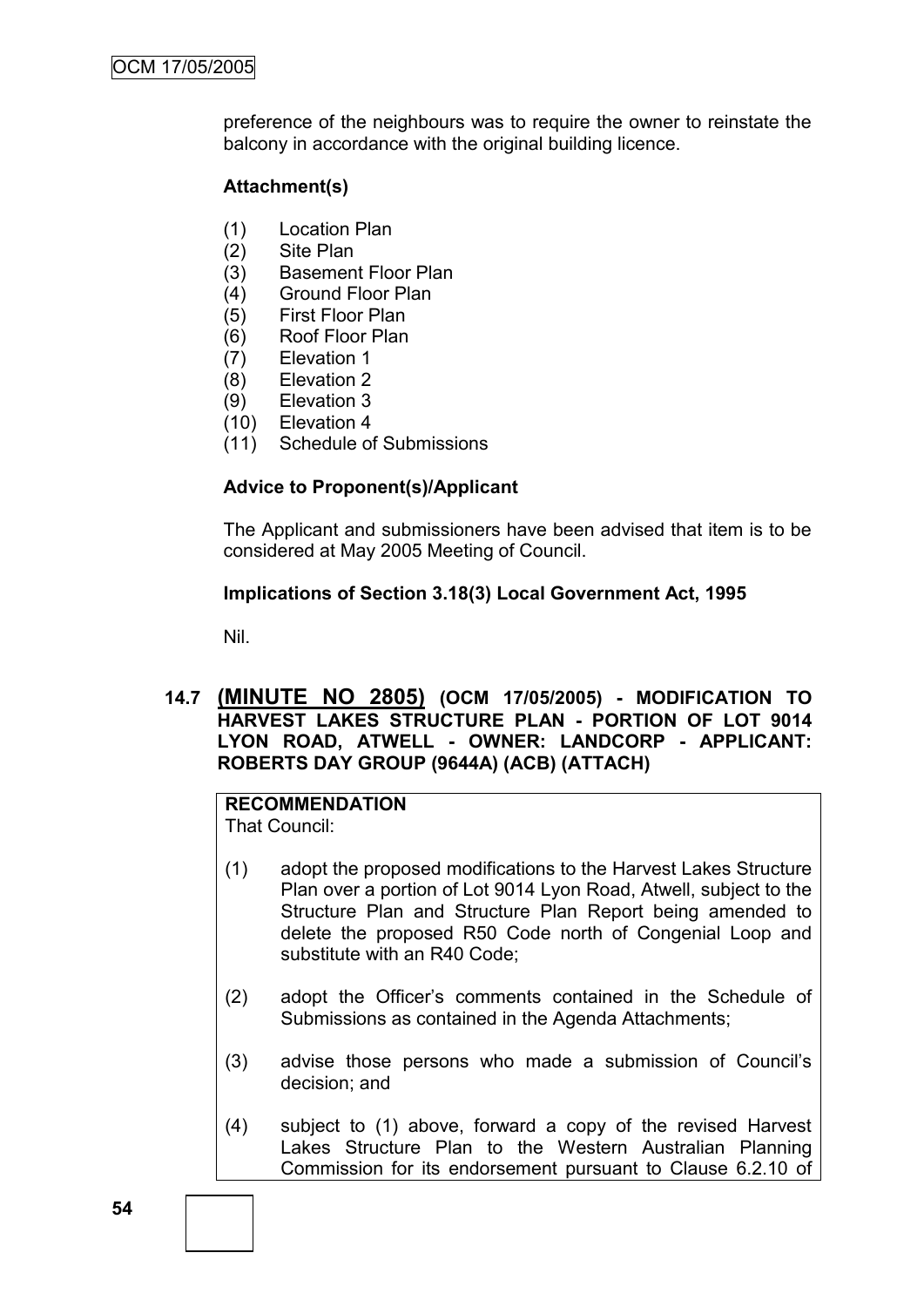the City of Cockburn Town Planning Scheme No. 3.

### **(MINUTE NO.2806) – EXTENSION OF TIME**

#### **COUNCIL DECISION**

During discussion of this item it was MOVED Clr R Graham SECONDED Clr S Limbert that pursuant to Clause 4.14 of Council"s Standing Orders, Council grant an extension of time for one hour to enable the unresolved business of the meeting to be considered.

**CARRIED 10/0**

### **COUNCIL DECISION**

MOVED Clr I Whitfield SECONDED Clr A Tilbury that Council:

- (1) note the officer"s report;
- (2) defer a decision on the proposed Harvest Lakes Structure Plan modifications referred to by LandCorp as a Smart Housing Village;
- (3) request LandCorp to give a briefing to Council on the scope of the project proposed;
- (4) request LandCorp and City Officers to undertake a Community Forum with interested residents of Harvest Lakes to explain the scope of the changes proposed to the Structure Plan and give the opportunity for greater resident participation in the planning proposals for the Smart Housing Village before a decision is made by Council on the suitability of the residential density changes proposed;
- (5) not support the development of the Smart Housing Village proceeding independently of the development of the Harvest Lakes Town Centre or alternatively the future Passenger Railway Station; and
- (6) advise the applicant and submissioners of the Council"s decision accordingly

**CARRIED 6/4**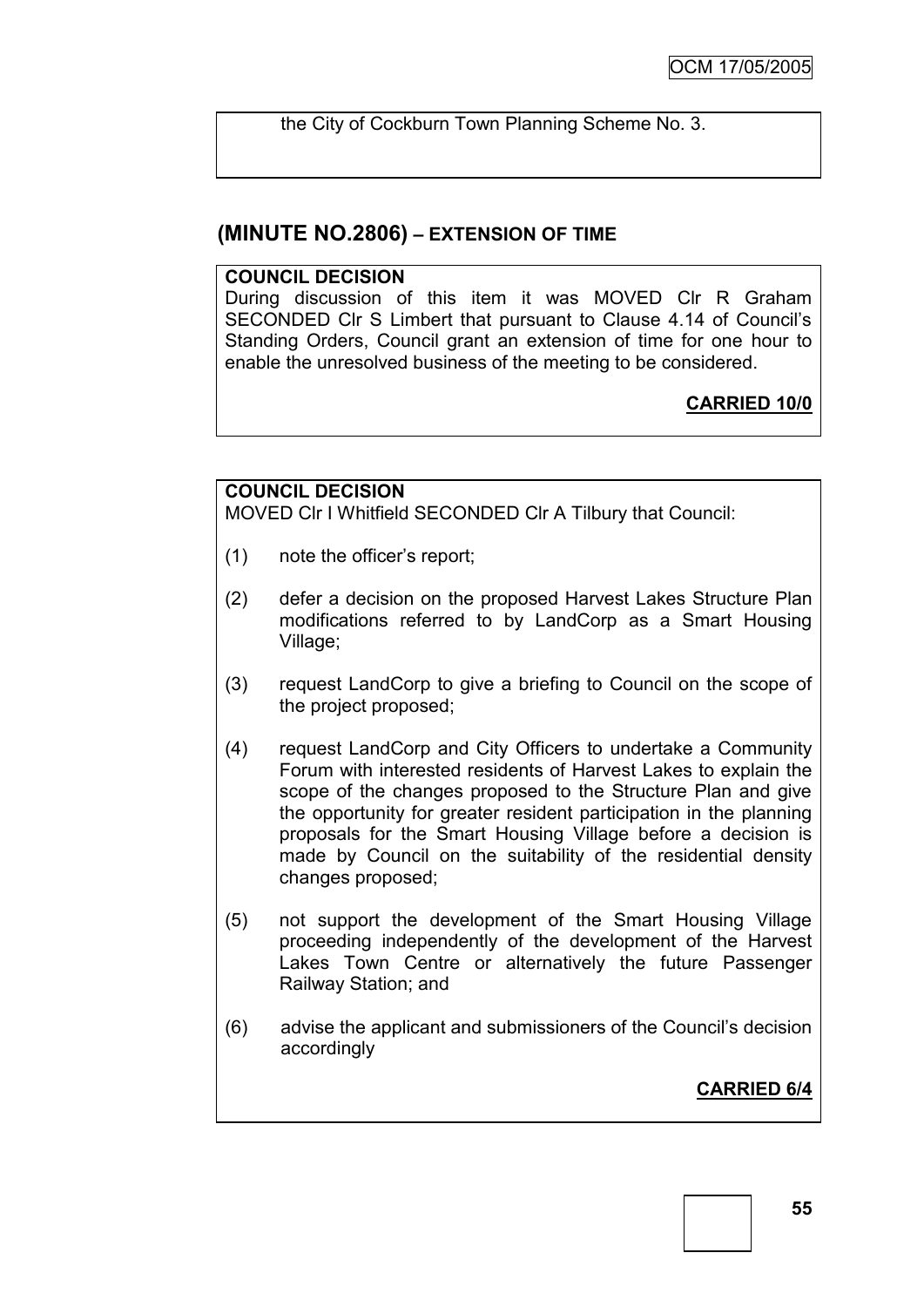### **Explanation**

The local community has not been given sufficient opportunity to be actively involved in the planning of Harvest Lakes as residents made decisions to purchase their land based on the current Harvest Lakes Structure Plan that is now subject to major changes. LandCorp and City Officers should hold a Community Forum that is structured in a way that clearly details the scope of the project and the pro's and con's associated with the higher densities and responds to submissioners on the areas of their concern.

Clearly it would also not be appropriate for the Smart Housing Village to proceed independently of the town centre development or alternatively the construction of the future railway station as such a proposal would need direct linkages to these facilities.

#### **Background**

Council adopted the South Atwell Structure Plan on 31 March 2004. This adopted Structure Plan guides the subdivision and development of land within the Development Area.

#### **Submission**

The proposal is to:-

- Modify a small pocket west of Lyon Road adjoining the Kwinana Freeway reservation and adjacent to the linear ridge top public open space within the Atwell South Structure Plan to increase the density codings from Residential R12.5 and R20 to R30, R50 and R60.
- **Increase the densities on the approved Structure Plan to promote** diversity in housing types including terrace style dwellings, 2 storey walk-up style apartments and single storey urban style housing.
- Construct a "Smart Village" and develop a unique urban environment that will provide a transition between the surrounding residential form of development (to the north and east) and the urban environment of the village centre to the south.

A copy of the report prepared by the Applicant is included in the Agenda Attachments.

Landcorp provides the following statement in regards to the Harvest Lakes Smart Village:

*Landcorp"s proposed Smart Village in Atwell addresses the need for quality, well-designed homes with minimum impact on the environment, suited to the changing needs of West Australians.*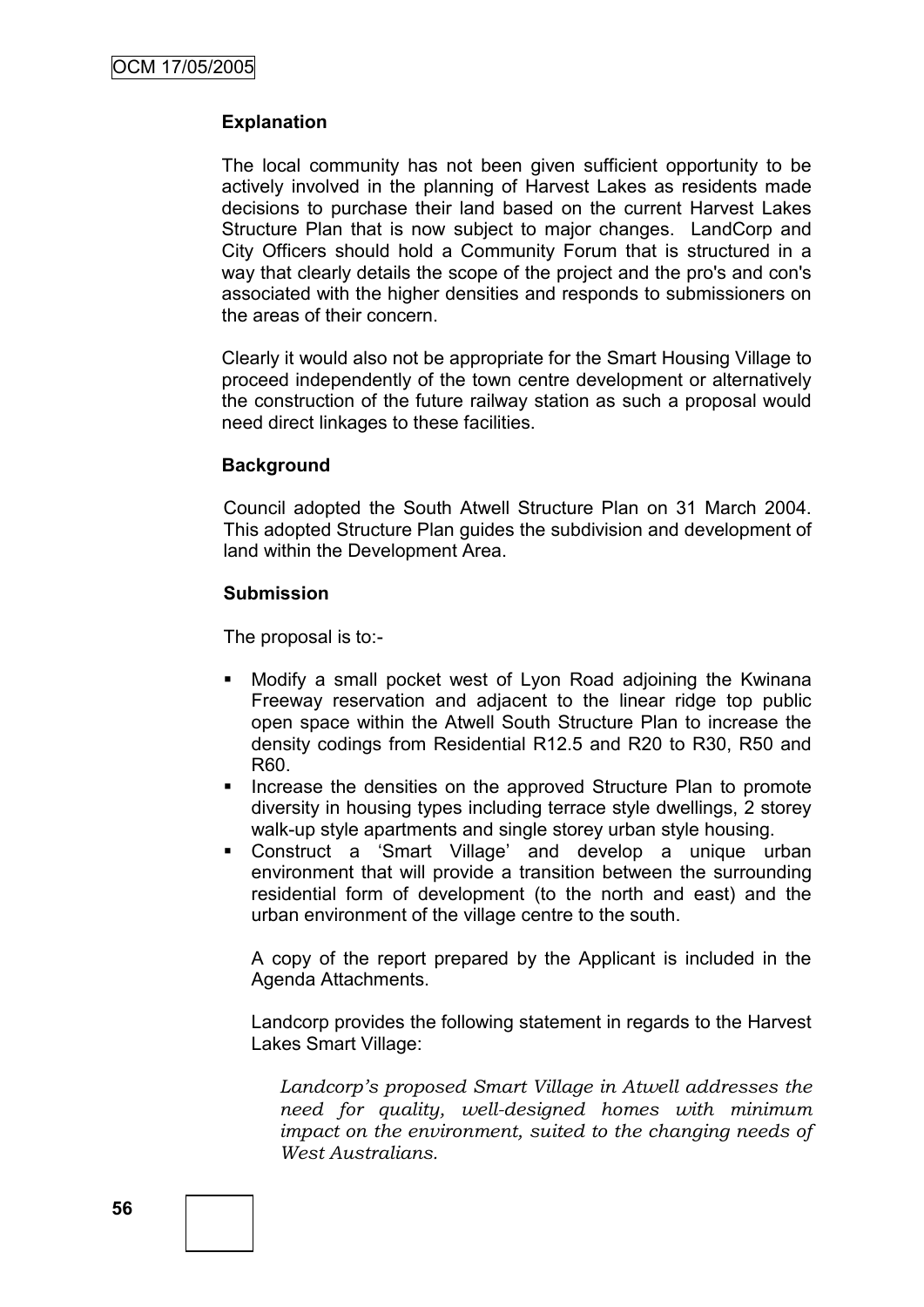*The Smart Village at Landcorp"s multi–award winning Harvest Lakes Estate will feature house and land packages using GreenSmart principles.*

*With young families, single parents, retirees, young professionals and empty nesters in mind, the Smart Village demonstrates that quality homes can be designed for one and two-person households without compromising property value.*

*The Smart Village"s proximity to the Kwinana Freeway and the proposed railway station means it will incorporate elements such as transit-oriented design.*

*Landcorp is working closely with the building industry and the City of Cockburn to ensure the Smart Village achieves its objectives, which include:*

- *The highest demonstration of HIA GreenSmart minimum and best practice options in sustainable development.*
- *Increase housing diversity, specifically to design dwellings and lot sizes that best reflect current households sizes and types.*
- *Greater number of households to support the village centre and maximise use of transport nodes.*
- *Setting new sustainability benchmarks for subdivision and housing.*

### **Report**

As part of the Structure Plan process, the City advertised the proposed modification in accordance with clause 6.2.8 of Town Planning Scheme No. 3. Residents on the west side of Harvest Lakes Boulevard and the primary school and south of Affinity Way were notified by mail as these residents were considered to be the most affected by the proposal. In addition an advertisement was placed within the Cockburn Gazette.

A total of 115 submissions were received. There were 9 submissions of no objection, 1 undecided and 105 submissions of objection.

The main concerns from the submissions were:

- Land was purchased on the basis of the original endorsed Structure Plan.
- High density is not favoured within a family-oriented estate.
- **Possible Homeswest housing.**
- **Increase in investors / rentals / transient population.**
- Reduced property values.
- **Lack of information provided by the applicant.**
- No public consultation.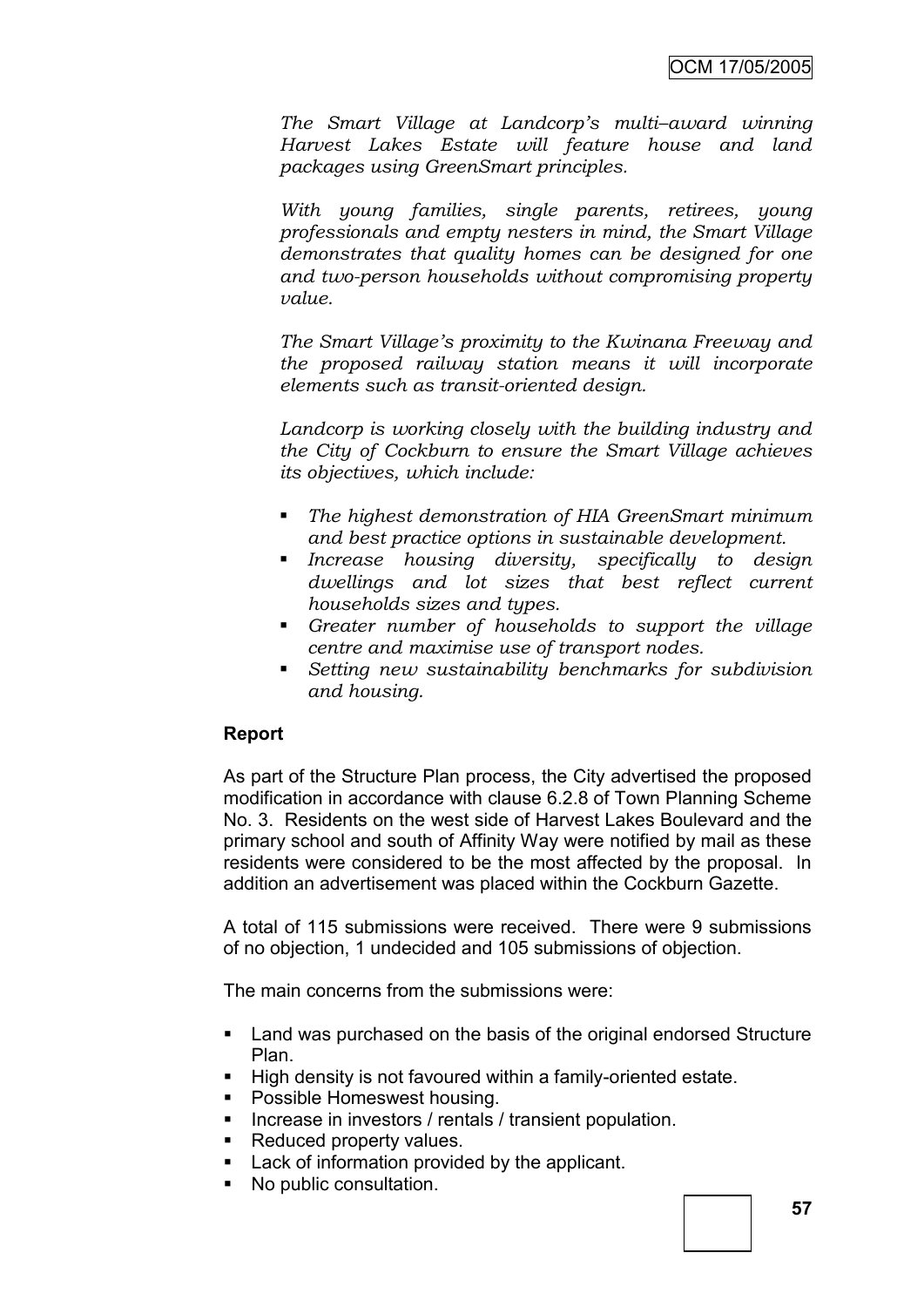- All residents within Harvest Lakes should have been notified.
- **Increase in traffic.**
- **Environmental sustainability.**

Creating Communities Australia Pty Ltd held a community information day on Saturday 16 April 2005. The company was engaged by Landcorp to meet with the Harvest Lakes Community and provide additional information on the proposed Smart Village.

Approximately 70–100 people attended the Community Information Day. Areas of concern included the following:

- The lot sizes adjoining the Smart Village would become smaller.
- The Smart Village would decrease value of properties.
- Major concern that Homeswest was planning to construct residences.
- Notification should have been given to residents in the entire estate.
- Misinformation that the proposed Smart Village would incorporate high rise apartments, include a high concentration of allocated Homeswest homes and the proposed homes would be low quality.

The modifications proposed to the Harvest Lakes Structure Plan are supported subject to the R50 Code north of Congenial Loop being substituted with an R40 Code. This will provide a better transition of densities generally north of the linear public open space, while retaining the higher R50 and R60 proposed Codes at the freeway end of the POS and linking into the future town centre. Subject to this amendment the proposal is supported for the following reasons:-

- 1. To establish more diverse housing types more suited to young families, single parents, young professionals and retirees for a more varied and socially sustainable community, not currently provided for in Harvest Lakes.
- 2. Consistency with transport oriented development ("TOD") initiatives of "Network City" that seek to align transport systems and land use to optimise accessibility and amenity through building higher density town centres around public transport modes – especially railway stations (future).
- 3. Develops upon the initiatives of "Liveable Neighbourhoods" to facilitate a range of housing types with residential densities that increase toward the future town centre.
- 4. Street Network provides for a high level of internal connectivity and good external connections for local vehicle, pedestrian and bike movements and traffic management to restrain speed, and create safe conditions for all street users.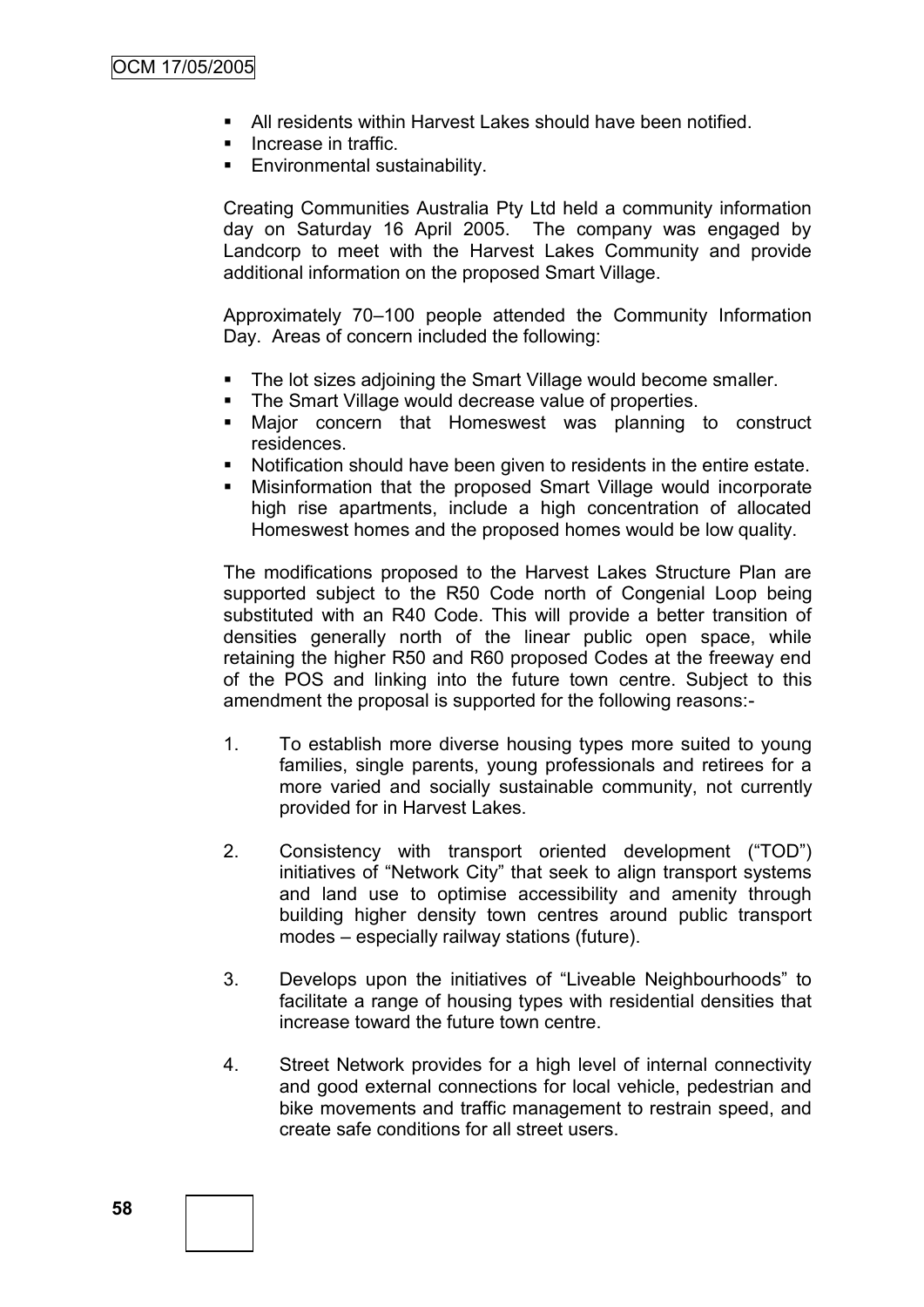- 5. Detailed Area Plans can be formulated to establish detailed controls regarding the built form and environmental initiatives provided by LandCorp in Harvest Lakes.
- 6. The allocation and distribution of public open space remains consistent with the approved Harvest Lakes Structure Plan.
- 7. The site of the Smart Housing Village is bounded by the freeway, vacant undeveloped land to the east of Lyon Road and north of Harmony Avenue. These undeveloped areas make this an ideal location because the adjacent land has not yet been subdivided. When the adjacent land north of the POS is eventually developed to an R20 Code density, it will provide a suitable interface with R30 Coded lots proposed.
- 8. Most of the submissions of objection received, while substantial in number, have raised a range of concerns that have been generally misconceived. For example Homeswest housing is not part of the plan, reduced property values is totally unfounded, public consultation was extended and was extensive via letters to over 100 households, advertisement in local newspaper, and LandCorp Community Information day.
- 9. The Traffic Report indicates that traffic volumes within the Village Centre will increase as a result of the intensified residential density. There will be a transitional arrangement in traffic management with the ultimate configuration mainly affecting traffic volumes in the future town centre.

### **Strategic Plan/Policy Implications**

The Corporate Strategic Plan Key Result Areas, which apply to this item are:-

- 1. Managing Your City
	- *"To conduct Council business in open public forums and to manage Council affairs by employing publicly accountable practices."*
- 2. Planning Your City
	- *"To ensure that the planning of the City is based on an approach which has the potential to achieve high levels of convenience for its citizens."*
	- *"To ensure that the development will enhance the levels of amenity currently enjoyed by the community."*
	- *"To foster a sense of community within the district generally and neighbourhoods in particular."*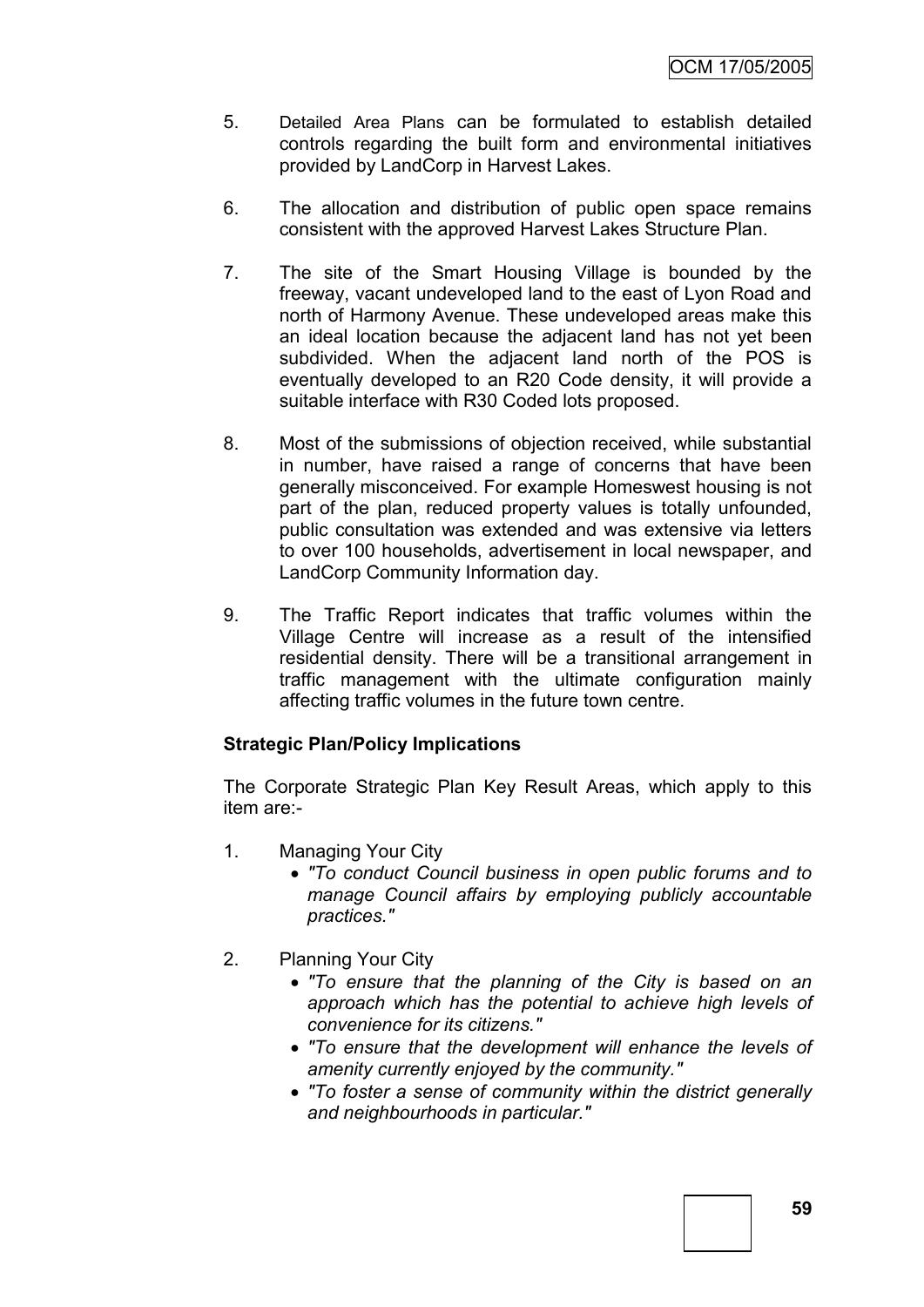### **Budget/Financial Implications**

N/A

### **Legal Implications**

N/A

### **Community Consultation**

The proposal was advertised in accordance with clause 6.2.8 of Town Planning Scheme No. 3 for a period of 21 days. The advertising period concluded on 20 April 2005.

Summary of submissions:

| Total             | 115 |
|-------------------|-----|
| Undecided         | 1   |
| No Objections     | 9   |
| <b>Objections</b> | 105 |

Refer to attachments.

### **Attachment(s)**

- (1) Smart Village Precinct Structure Plan Modification report prepared by Roberts Day.
- (2) Schedule of Submissions.

### **Advice to Proponent(s)/Applicant**

The applicant and submissioners have been advised that the matter is to be considered at the May 2005 Council Meeting.

### **Implications of Section 3.18(3) Local Government Act, 1995**

Nil.

**14.8 (MINUTE NO 2807) (OCM 17/05/2005) - SINGLE (R-CODE) DWELLING CODES APPROVAL - PATIO EXTENSION - LOT 37; 7 AUMERLE WAY, SPEARWOOD - OWNER/APPLICANT: BRAD MARTIN (2202639) (ACB) (ATTACH)**

**RECOMMENDATION** That Council:

(1) grant its approval to the Patio extension on Lot 37 (7) Aumerle Way, Spearwood in accordance with the approved plan subject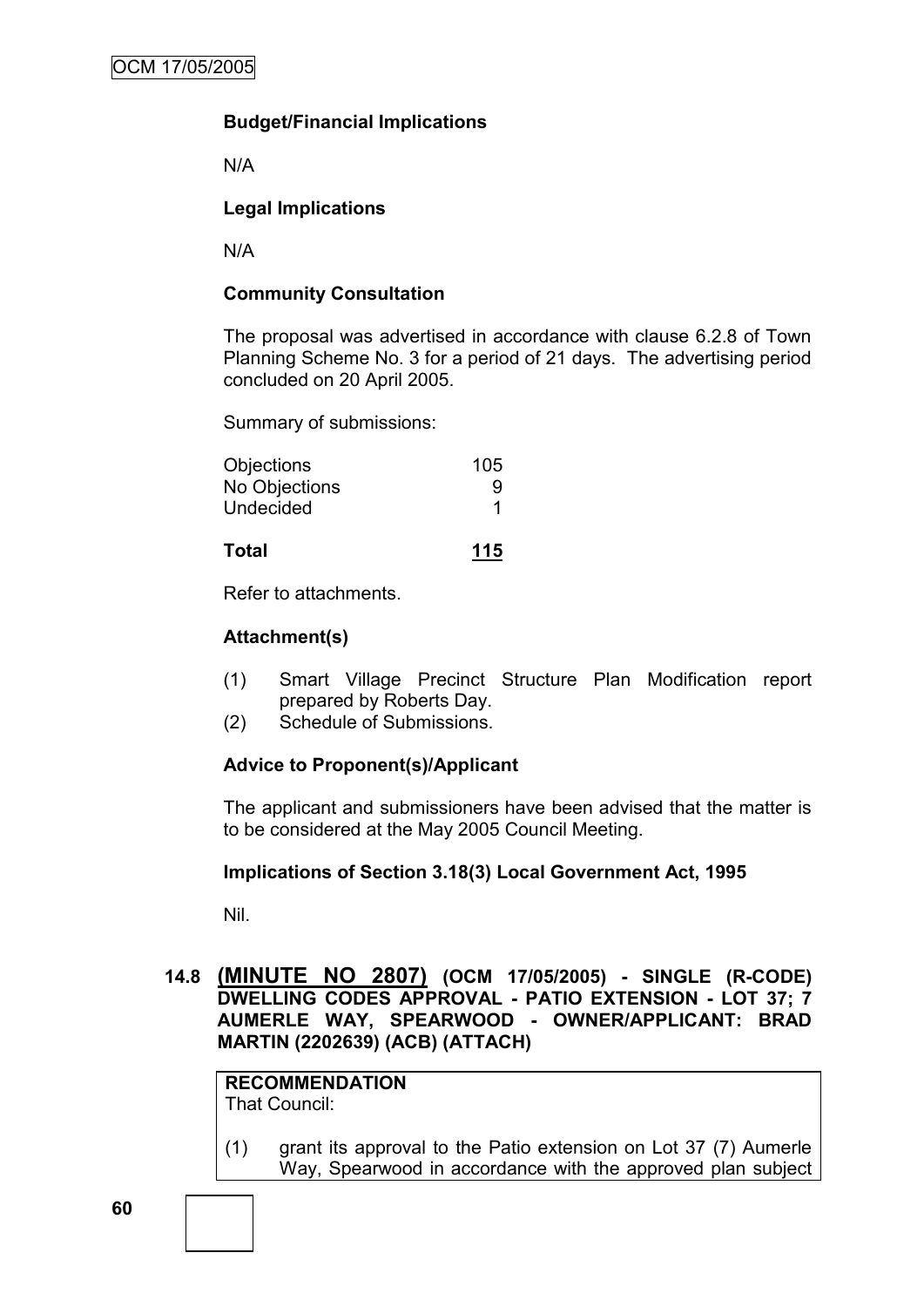### to the following conditions:-

#### STANDARD CONDITIONS

- 1. Development may be carried out only in accordance with the terms if the application as approved herein and any approved plan.
- 2. Nothing in the approval or these conditions shall excuse compliance with all relevant written laws in the commencement and carrying out of the development.
- 3. Retaining wall(s) being constructed in accordance with a suitably qualified Structural Engineer's design and a building licence being obtained prior to construction.
- 4. No wall, fence or landscaping greater than 0.75 metres in height measured from the natural ground level at the boundary, shall be constructed within 1.5 metres of a vehicular accessway unless the wall, fence or landscaping is constructed with a 2.1 metre truncation, as depicted on the approved plan.
- 5. All stormwater being contained and disposed of on-site.
- 6. No activities causing noise and/or inconvenience to neighbours being carried out after 7.00pm or before 7.00am, Monday to Saturday, and not at all on Sunday or Public Holidays.

### SPECIAL CONDITIONS

- 7. Alternative privacy screening along the southern boundary to be provided as marked red on the approved plan to the satisfaction of the Council.
- 8. Privacy screening to the northern boundary of the patio to be provided as marked red on the approved plan to the satisfaction of the Council.

### **FOOTNOTES**

- 1. The development is to comply with the requirements of the Building Code of Australia.
- (2) issue a Schedule 9 Notice of Determination on Application for Planning Approval – Approval (inclusive of MRS Form 2 Notice of Approval).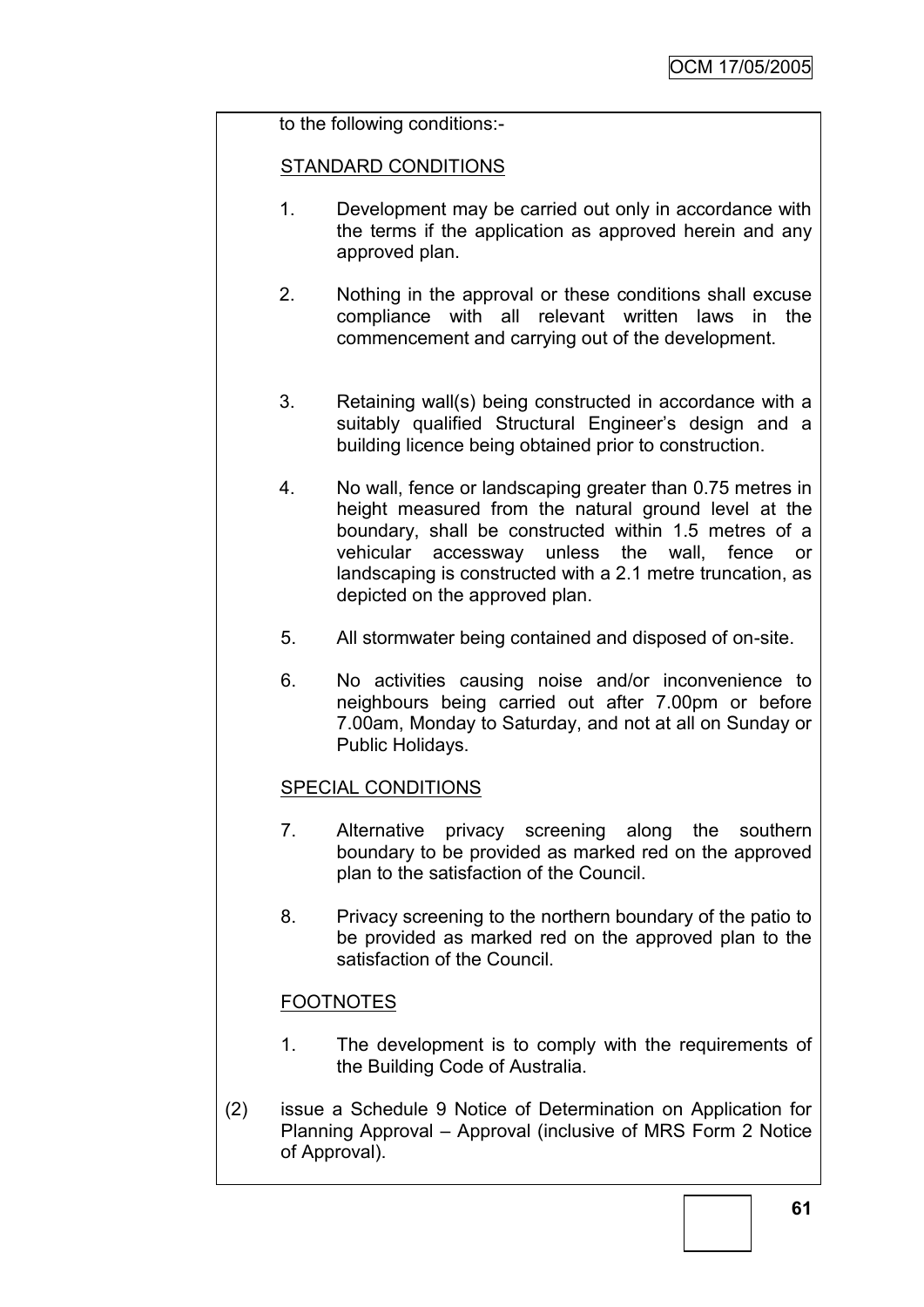### **COUNCIL DECISION**

MOVED Clr S Limbert SECONDED Clr T Romano that Council adopt the recommendation subject to the inclusion of Clause (3), as follows:

(3) advise the applicant and the objector of Council"s decision.

### **CARRIED 10/0**

#### **Explanation**

Both the applicant and the objector should be notified of Council's decision on this matter.

#### **Background**

| ZONING:           | MRS: Urban  |                                            |  |
|-------------------|-------------|--------------------------------------------|--|
|                   |             | TPS3:   Residential R20                    |  |
| <b>LAND USE:</b>  | Residential |                                            |  |
| LOT SIZE:         | 754 sqm     |                                            |  |
| AREA:             |             | $\sqrt{126}$ m <sup>2</sup> patio addition |  |
| <b>USE CLASS:</b> |             | Single (R-Code) Dwelling - Permitted       |  |

The background relevant to this proposal is:-

 The applicant submitted an application for a Patio extension and a neighbour objected to the proposal.

#### **Submission**

The proposal is to:-

- Construct a patio at the rear of an existing dwelling.
- The patio has a size of 126sqm.

#### **Report**

An objection was received from the neighbour on the south side of the property because of aesthetics, glare and heat reflection.

It is considered that given this wall is located along the southern boundary, the sun will have no direct impact on the southern boundary wall and therefore glare and heat reflection is not considered to be an issue. In regards to aesthetics, the visual bulk of the wall must be reduced to soften the impact.

It is recommended to replace the proposed solid brick screening with an alternative privacy treatment. This can be dealt with as a condition of approval.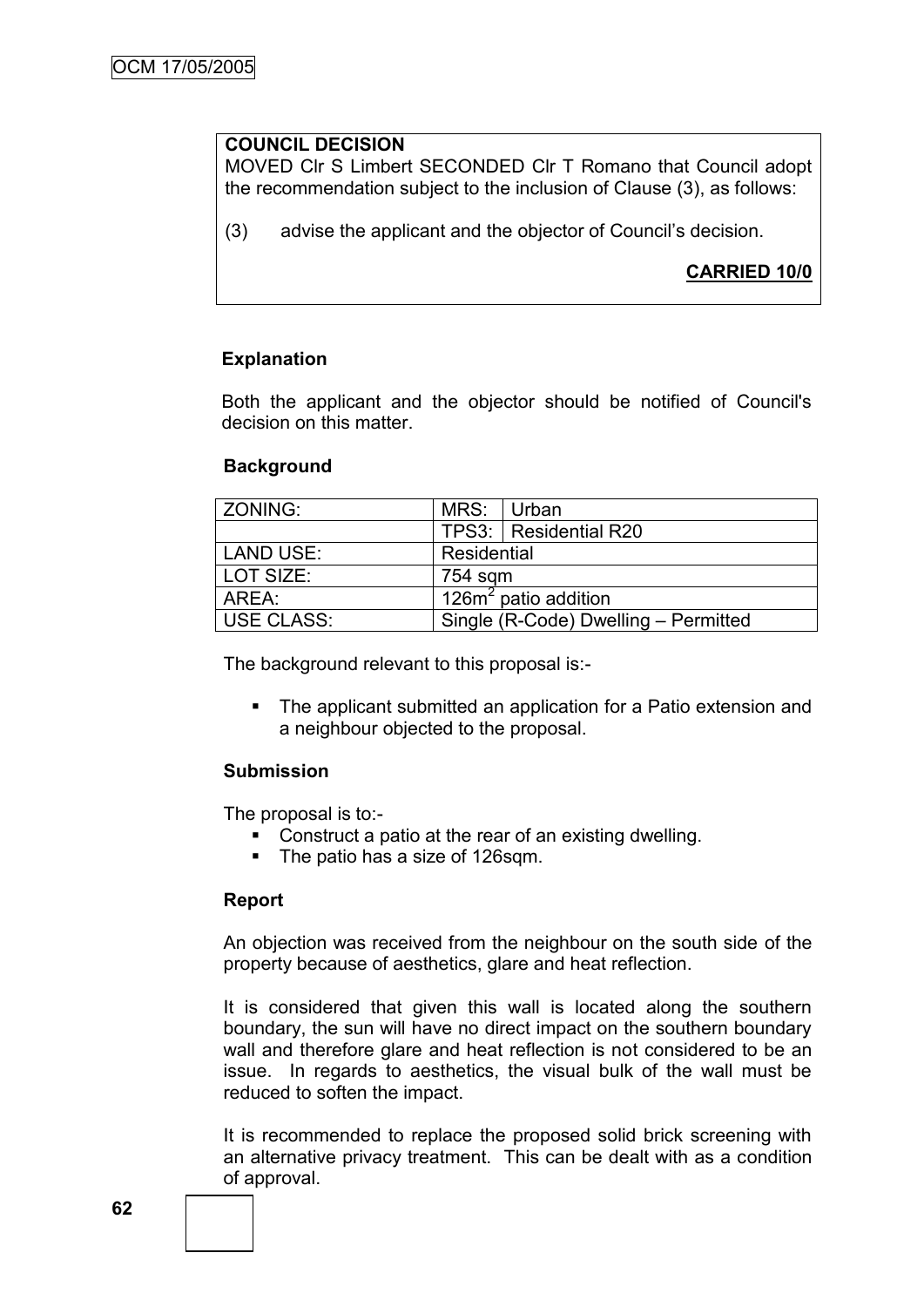### **Strategic Plan/Policy Implications**

The Corporate Strategic Plan Key Result Areas which apply to this item are:-

- 2. Planning Your City
	- *"To ensure that the planning of the City is based on an approach which has the potential to achieve high levels of convenience for its citizens."*
	- *"To ensure that the development will enhance the levels of amenity currently enjoyed by the community."*
	- *"To foster a sense of community within the district generally and neighbourhoods in particular."*

The Planning Policies which apply to this item are:-

| APD <sub>17</sub> | <b>Standard Development Conditions and Footnotes</b> |
|-------------------|------------------------------------------------------|
| APD <sub>29</sub> | Development Compliance Process                       |

### **Budget/Financial Implications**

N/A

### **Legal Implications**

N/A

### **Community Consultation**

The proposal was referred to the owners of 9 Aumerle Way, Spearwood for comment. An objection was received.

### **Attachment(s)**

- (1) Site plan, floor plan and elevations.
- (2) Objection from neighbour.

### **Advice to Proponent(s)/Applicant**

The applicant and the Objector were advised that the matter is to be considered at the May 2005 Council Meeting.

### **Implications of Section 3.18(3) Local Government Act, 1995**

Nil.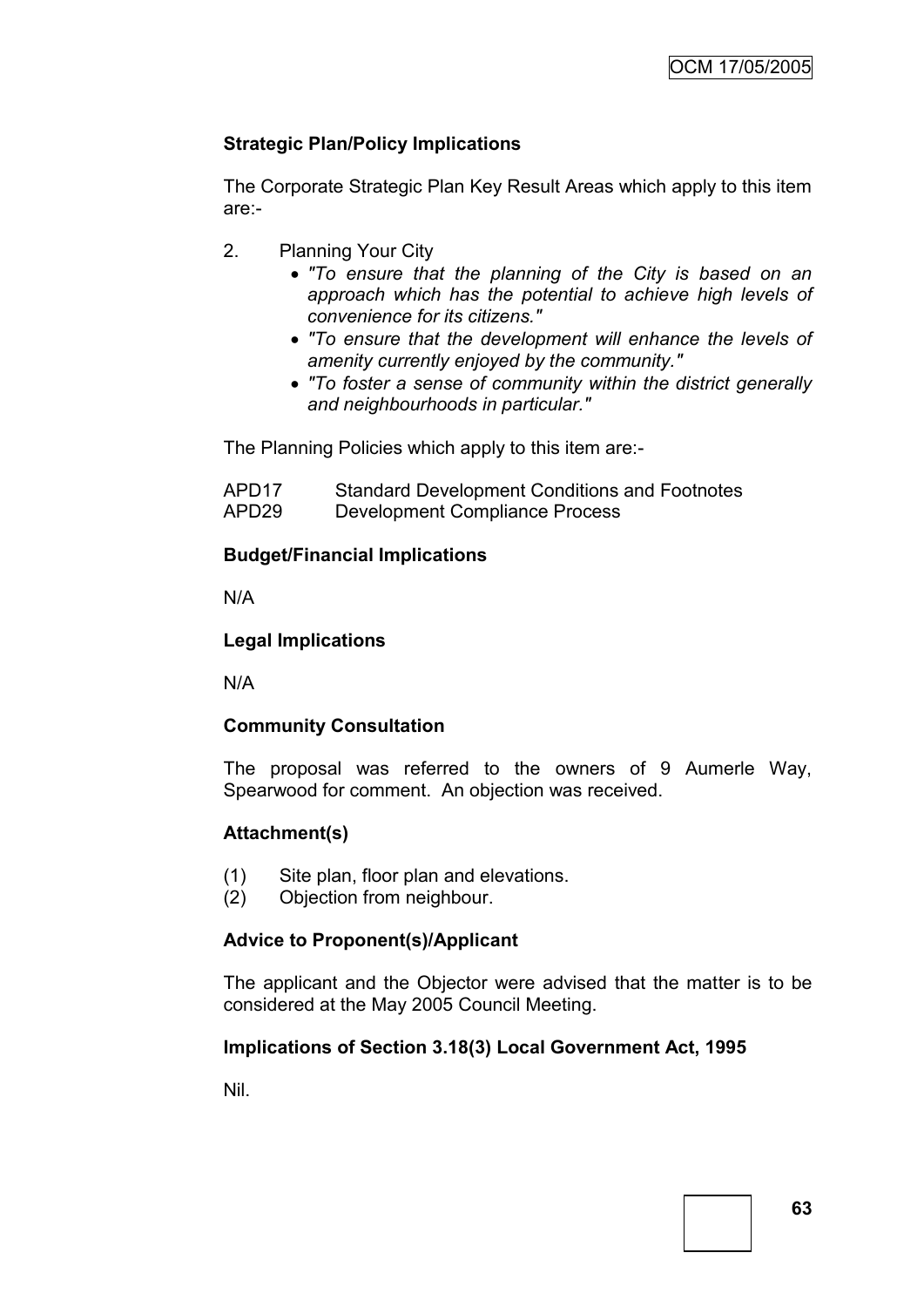### **14.9 (MINUTE NO 2808) (OCM 17/05/2005) - OVERSIZE SHED WITHIN THE RESOURCE ZONE - LOT 514 HEBBLE LOOP, BANJUP - OWNER/APPLICANT: P & P SPITTLE (5513571) (ACB) (ATTACH)**

#### **RECOMMENDATION** That Council:

(1) grant its approval to the shed extension and hay shed on Lot 514 Hebble Loop, Banjup in accordance with the approved plan subject to the following conditions:-

### STANDARD CONDITIONS

- 1. Development may be carried out only in accordance with the terms if the application as approved herein and any approved plan.
- 2. Nothing in the approval or these conditions shall excuse compliance with all relevant written laws in the commencement and carrying out of the development.
- 3. Retaining wall(s) being constructed in accordance with a suitably qualified Structural Engineer's design and a building licence being obtained prior to construction.
- 4. No wall, fence or landscaping greater than 0.75 metres in height measured from the natural ground level at the boundary, shall be constructed within 1.5 metres of a vehicular accessway unless the wall, fence or landscaping is constructed with a 2.1 metre truncation, as depicted on the approved plan.
- 5. All stormwater being contained and disposed of on-site.
- 6. No activities causing noise and/or inconvenience to neighbours being carried out after 7.00pm or before 7.00am, Monday to Saturday, and not at all on Sunday or Public Holidays.

### SPECIAL CONDITIONS

- 7. The shed shall be used for domestic and/or rural purposes only associated with the property, and not for human habitation.
- 8. The proposed development shall be clad or coloured to complement the surroundings, and/or adjoining developments, in which it is located, and shall use non reflective materials and colours.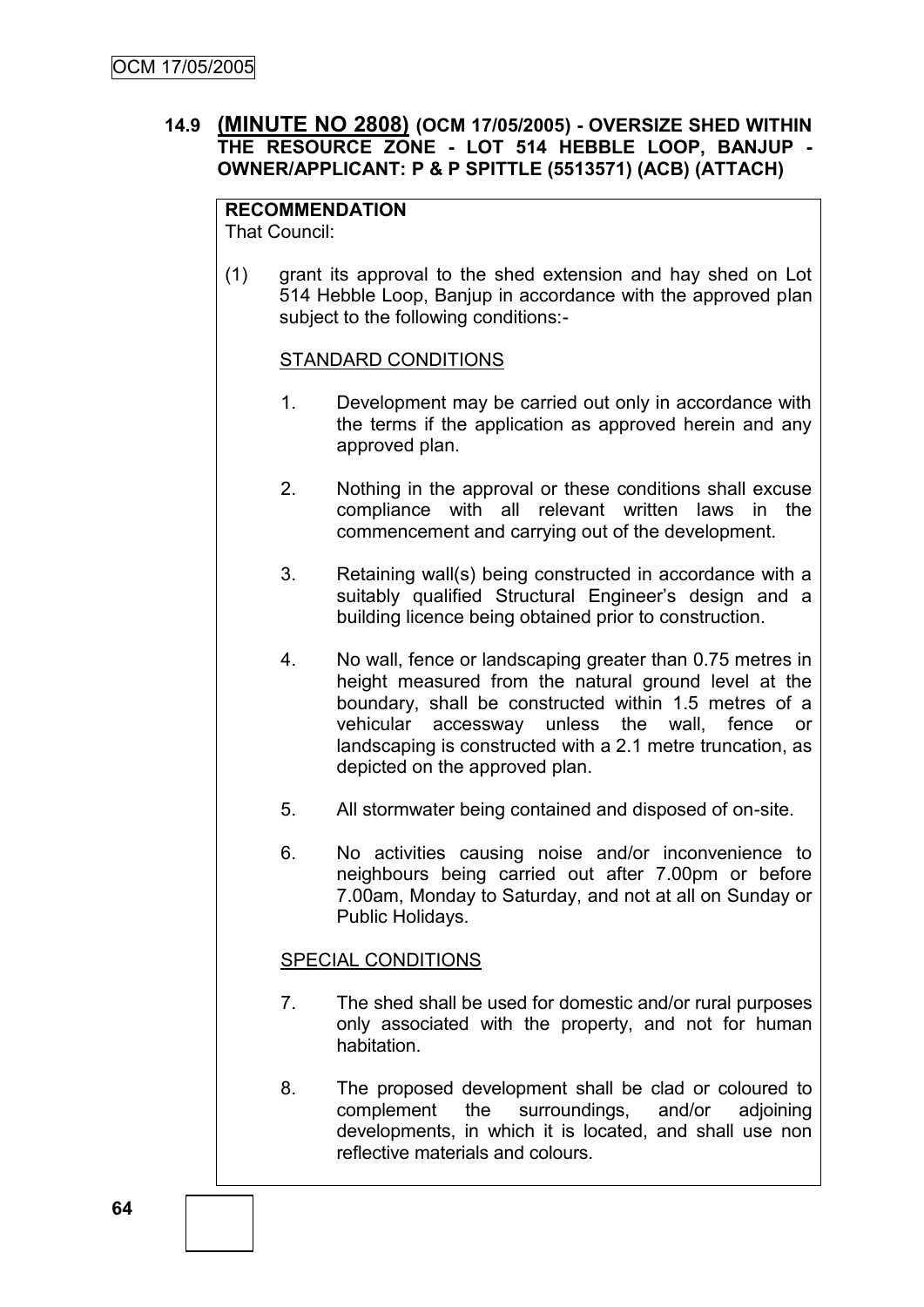### FOOTNOTES

- 1. The development is to comply with the requirements of the Building Code of Australia.
- (2) issue a Schedule 9 Notice of Determination on Application for Planning Approval – Approval (inclusive of MRS Form 2 Notice of Approval).

### **COUNCIL DECISION**

MOVED Clr I Whitfield SECONDED Clr S Limbert that the recommendation be adopted.

**CARRIED 10/0**

### **Background**

| ZONING:           | MRS:                                                            | <b>RURAL – WATER PROTECTION</b> |  |
|-------------------|-----------------------------------------------------------------|---------------------------------|--|
|                   | TPS3:                                                           | <b>RESOURCE</b>                 |  |
| <b>LAND USE:</b>  | SINGLE RESIDENTIAL                                              |                                 |  |
| LOT SIZE:         | 2HA                                                             |                                 |  |
| AREA:             | TOTAL SHED APPROX 387m <sup>2</sup> & HAY SHED 60m <sup>2</sup> |                                 |  |
| <b>USE CLASS:</b> | <b>OUTBUILDING - PERMITTED</b>                                  |                                 |  |

The existing land use and developments have the necessary approvals from Council.

### **Submission**

The proposal is to:-

- **Extend the size of the shed from approximately 275sqm to** 387sqm.
- Construct a 60sqm shelter for the storage of hay.

The existing shed facilitates a small workshop, storage of a boat, car and horse riding feed and tack room. The shed extension will provide secure storage of domestic household items such as a triple horse float, a tandem 4 wheel trailer and a car. These items are seen from the roadway and left unsecured.

### **Report**

The proposal is acceptable from a planning point of view except for:-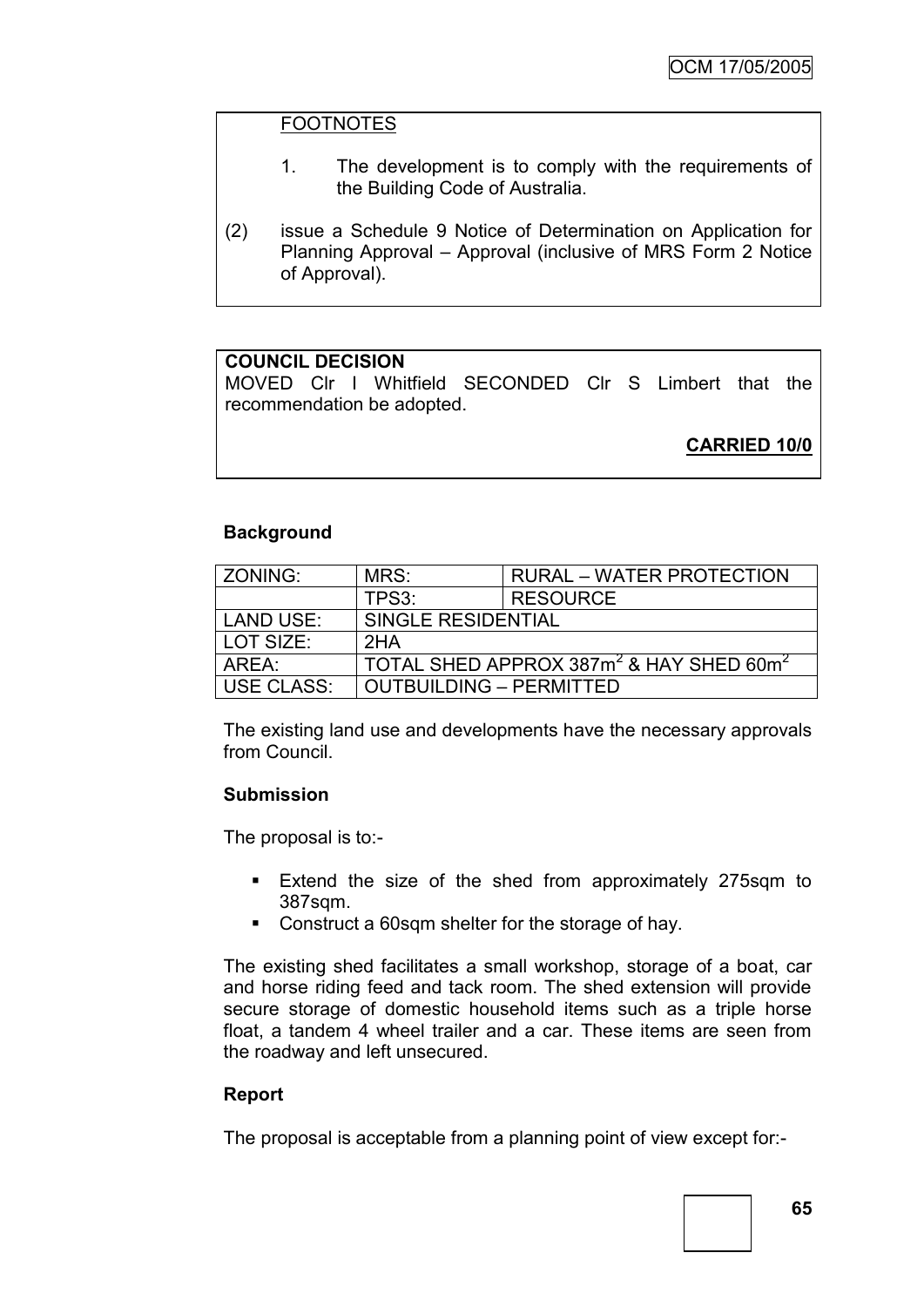- The extension of the shed, which encroaches into the 10 metre side setback. All buildings require a 10 metres clearance from side and rear boundaries in accordance with Town Planning Scheme No. 3.
- An oversized shed exceeding the 300 $m<sup>2</sup>$  maximum floor area of all combined outbuildings. Policy APD18 Outbuildings specifies a maximum floor area of all outbuildings of 300m<sup>2</sup> within the Resource Zone.

The applicant has applied for a Variation of Firebreak with Council"s Ranger Services. The application was approved subject to a 3 metre wide access route which must be kept clear at all times.

In respect to these matters it is recommended that:-

• The location and size of the outbuildings be approved as the structures will have no adverse impact on the property itself or any of the surrounding properties.

### **Strategic Plan/Policy Implications**

The Corporate Strategic Plan Key Result Areas which apply to this item are:-

- 2. Planning Your City
	- *"To ensure that the planning of the City is based on an approach which has the potential to achieve high levels of convenience for its citizens."*
	- *"To ensure that the development will enhance the levels of amenity currently enjoyed by the community."*
	- *"To foster a sense of community within the district generally and neighbourhoods in particular."*

The Planning Policies which apply to this item are:-

- APD10 Discretion to Modify Development Standards
- APD17 Standard Development Conditions and Footnotes
- APD18 Outbuildings
- APD29 Development Compliance Process

### **Budget/Financial Implications**

N/A

### **Legal Implications**

N/A

**66**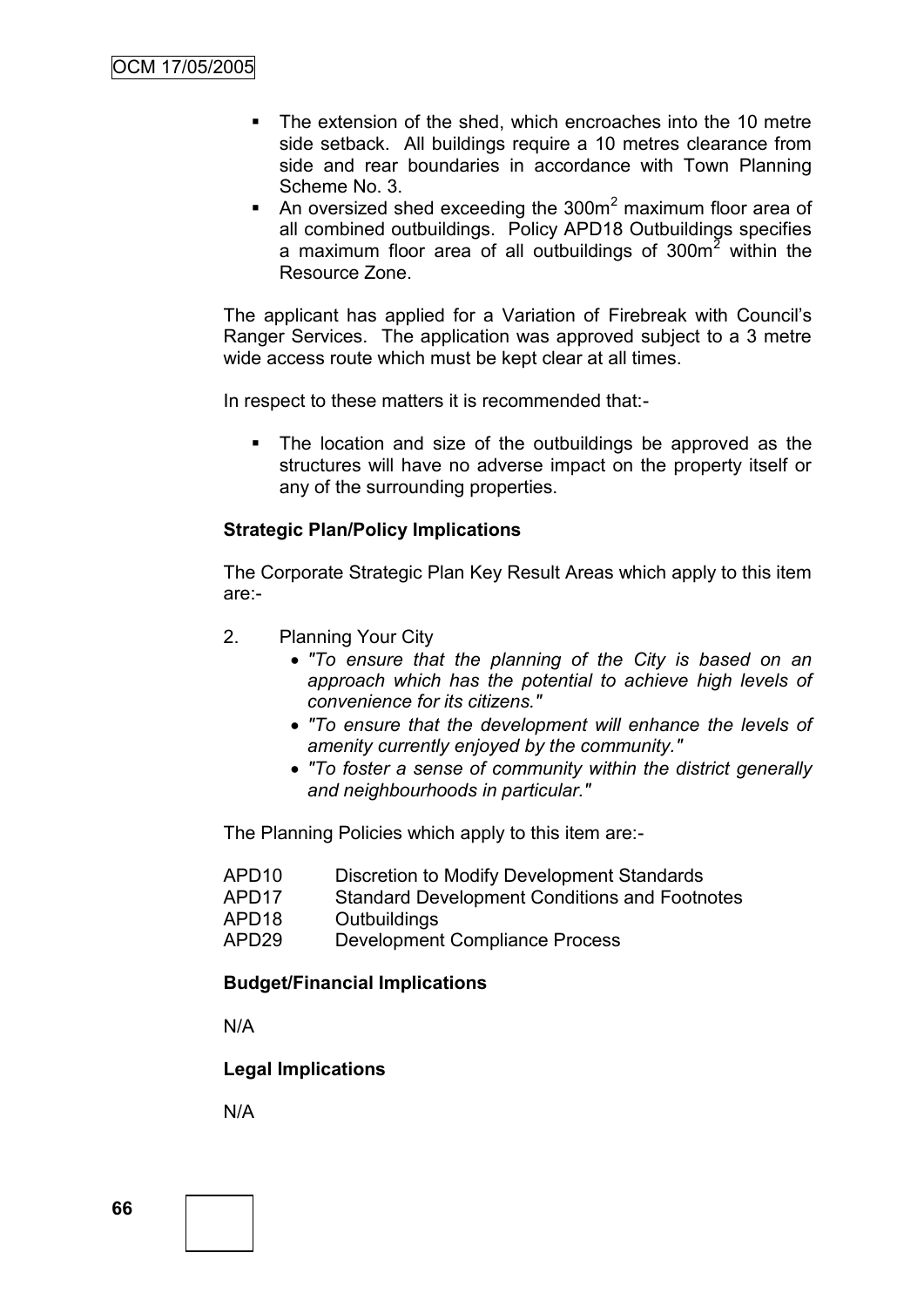### **Community Consultation**

Letters of no objection have been received from the neighbouring owners.

### **Attachment(s)**

- (1) Site Plan
- (2) Floor Plan
- (3) Owners submission
- (4) Adjoining neighbour comments

### **Advice to Proponent(s)/Applicant**

The applicant has been advised that the matter is to be considered at the May 2005 Council Meeting.

### **Implications of Section 3.18(3) Local Government Act, 1995**

Nil.

### **14.10 (MINUTE NO 2809) (OCM 17/05/2005) - MUNSTER STAGE 1 STRUCTURE PLAN - LOTS 3, 13, 9001, 15, 16, 17 ROCKINGHAM ROAD AND LOTS 12, 51 WEST CHURCHILL AVENUE, MUNSTER - OWNERS: VARIOUS (9642) (CP) (ATTACH)**

# **RECOMMENDATION**

That Council:

- (1) adopt the Munster Phase 1 Structure Plan for Lots 3, 13, 9001, 15, 16, 17 Rockingham Road and Lots 12, 51, West Churchill Avenue, Munster;
- (2) advise the owners of the land within the Structure Plan area of the matters indicated in the summary of submissions;
- (4) adopt the Schedule of Submissions as contained in the Agenda attachment;
- (5) erect and maintain an information sign on-site informing the public of the possibility that the Yerilla Gate intersection with Rockingham Road may be closed to traffic in the future upon alternative access becoming available to the estate from either West Churchill Avenue or from subdivided land to the north.
- (6) advise those persons who made a submission of Council"s decision; and
- (7) forward a copy of the Structure Plan to the Western Australian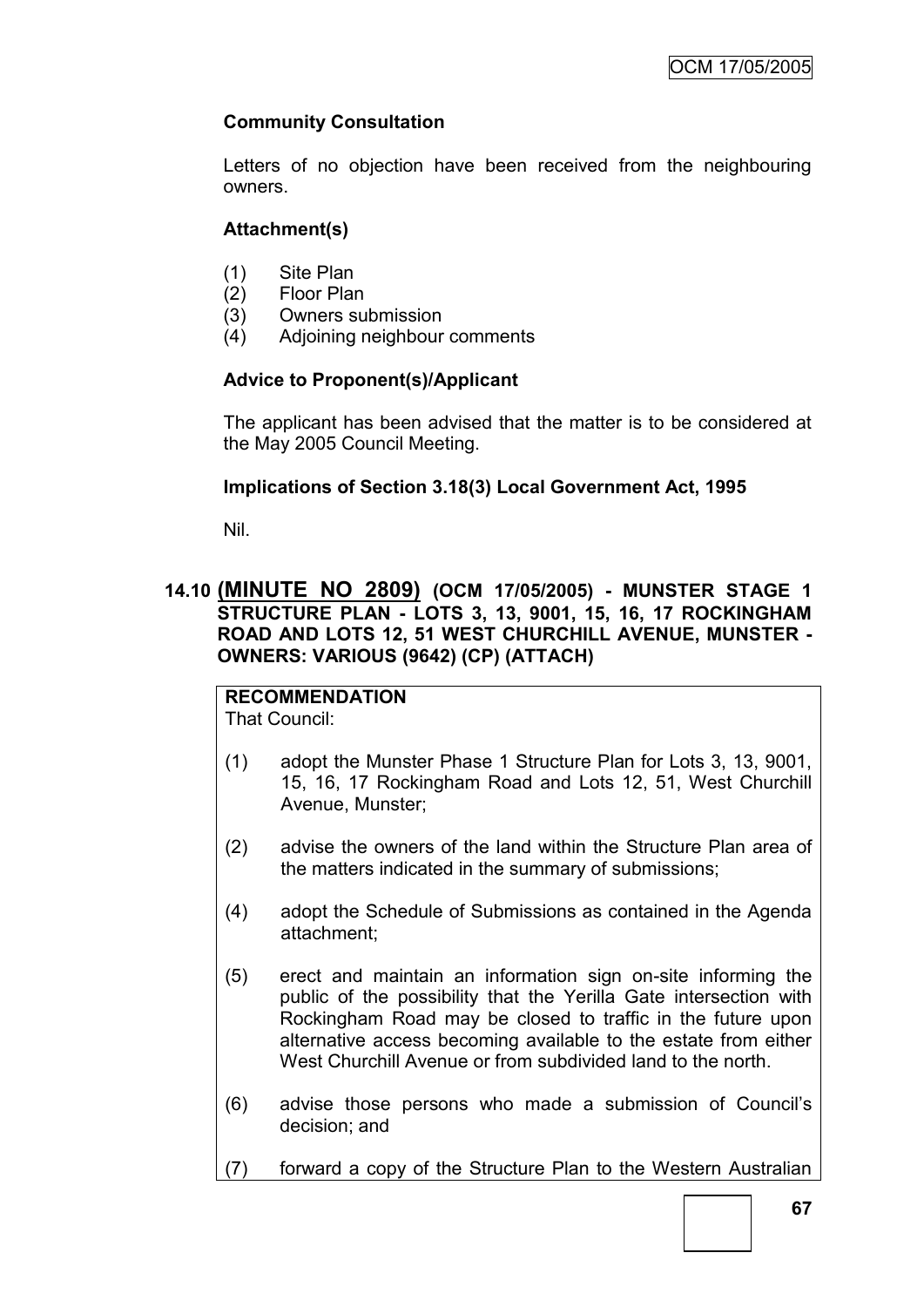Planning Commission for its endorsement pursuant to Clause 6.2.10 of Town Planning Scheme No. 3.

#### **COUNCIL DECISION**

MOVED Clr I Whitfield SECONDED Clr S Limbert that the recommendation be adopted.

**CARRIED 10/0**

#### **Background**

| ZONING:     | MRS:                                            | Urban; Urban Deferred                   |  |
|-------------|-------------------------------------------------|-----------------------------------------|--|
|             | TPS3:                                           | Development (Development Area<br>$5)$ ; |  |
|             |                                                 | Development Contribution Area 6.        |  |
| LAND USE:   | Current and former market gardening properties; |                                         |  |
| l LOT SIZE: | Between 0.0874ha to 2.27ha                      |                                         |  |

In November 2003, Council advertised a variation to the Structure Plan affecting the above land. At its meeting on 16 December 2003, having regard to the submissions lodged during the advertising period, Council resolved not to proceed with the proposed variation to the Structure Plan for the land, but rather, recommend subdivision of the land prior to the Structure Plan coming into effect in accordance with Clause 6.2.4.2 of Town Planning Scheme No.3. The previous history of the structure planning process is outlined in the Council Minutes for the December 2003 meeting (Item 14.7, OCM 16/12/03).

This is not the usual process as subdivision approvals normally follow Structure Plan approval, but was appropriate because of the possibility of legal action at that time.

The Western Australian Planning Commission ("WAPC") has now issued subdivision approvals for the following land holdings situated within the proposed Structure Plan area:

- Lots 15 and 16 Rockingham Road (WAPC ref: 115946 Swanette Pty Ltd)
- Lots 13 and 9001 Rockingham Road (WAPC ref: 122857 Urban Focus)
- Lot 12 West Churchill Avenue (WAPC ref: 122891 Jakovcevic)
- Lot 51 West Churchill Avenue (WAPC ref: 123387 Erceg).

#### **Submission**

Due to the above subdivisions having been approved, it is appropriate to adopt a structure plan covering the above land for the purpose of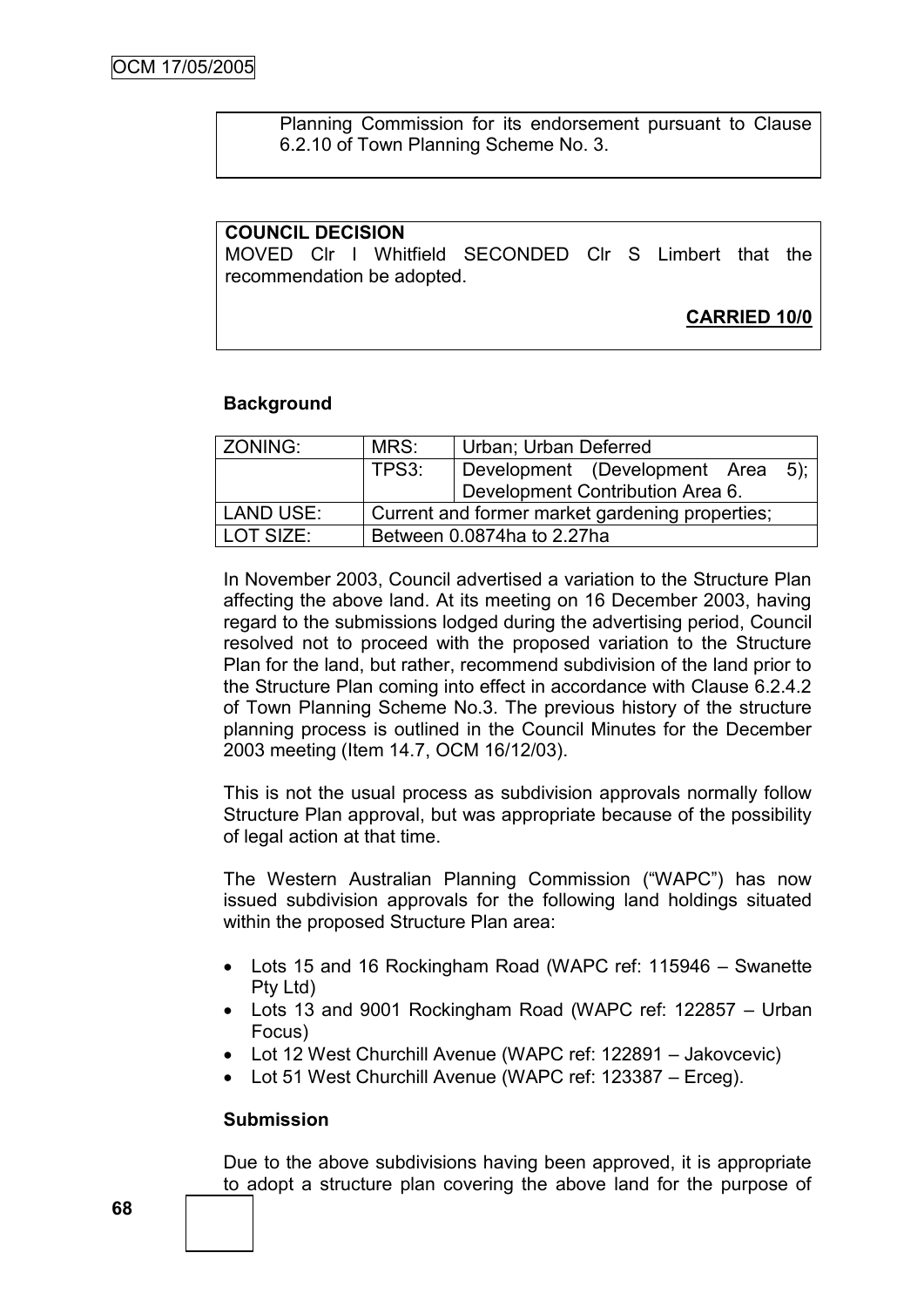delineating land use allocation (zonings) and residential development densities.

The proposed Structure Plan formalises zonings and residential density codings for the various landholdings, while taking account of issues such as:

- Development constraints and associated buffers, including, the Woodman Point Waste Water Treatment Plant buffer, midge buffers, and market garden buffers;
- Market Garden Swamp No.3, which is an EPP wetland and Bush Forever Site (No.429). A buffer has been established around the wetland which is required to be revegetated as part of the relevant subdivision approval conditions;
- Drainage and nutrient management;
- Potential for site contamination and the occurrence of acid sulphate soils; and
- Public open space.

A copy of the proposed Structure Plan is contained in the Agenda attachments.

# **Report**

The revised proposed Structure Plan (Munster Phase 1) was advertised for public comment in January 2005, in accordance with town planning scheme requirements. At the close of the submission period 10 submissions had been received. A Schedule of Submissions is contained in the Agenda attachments.

The key points raised in submissions include:

- concerns about the location of the intersection of Yerilla Gate and Rockingham Road;
- a request for the inclusion of Lot 18 Rockingham Road within this Structure Plan;
- a request to allocate Residential R-30 density coding to Lots 688 and 691, formerly being part of Lot 15 Rockingham Road.

These and other relevant issues are covered as follows:

# Intersection of Yerilla Gate/Rockingham Road:

Concerns have been expressed about the intersection of Yerilla Gate with Rockingham Road, in terms of traffic safety, traffic noise and glare from headlights affecting land on Rockingham Road opposite. At the time of subdivision, the City recommended to the WAPC that signage be erected advising that vehicle access via Yerilla Gate from Rockingham Road would be temporary and may be closed with bollards in future when alternative access is available to West Churchill Avenue and Howe Street.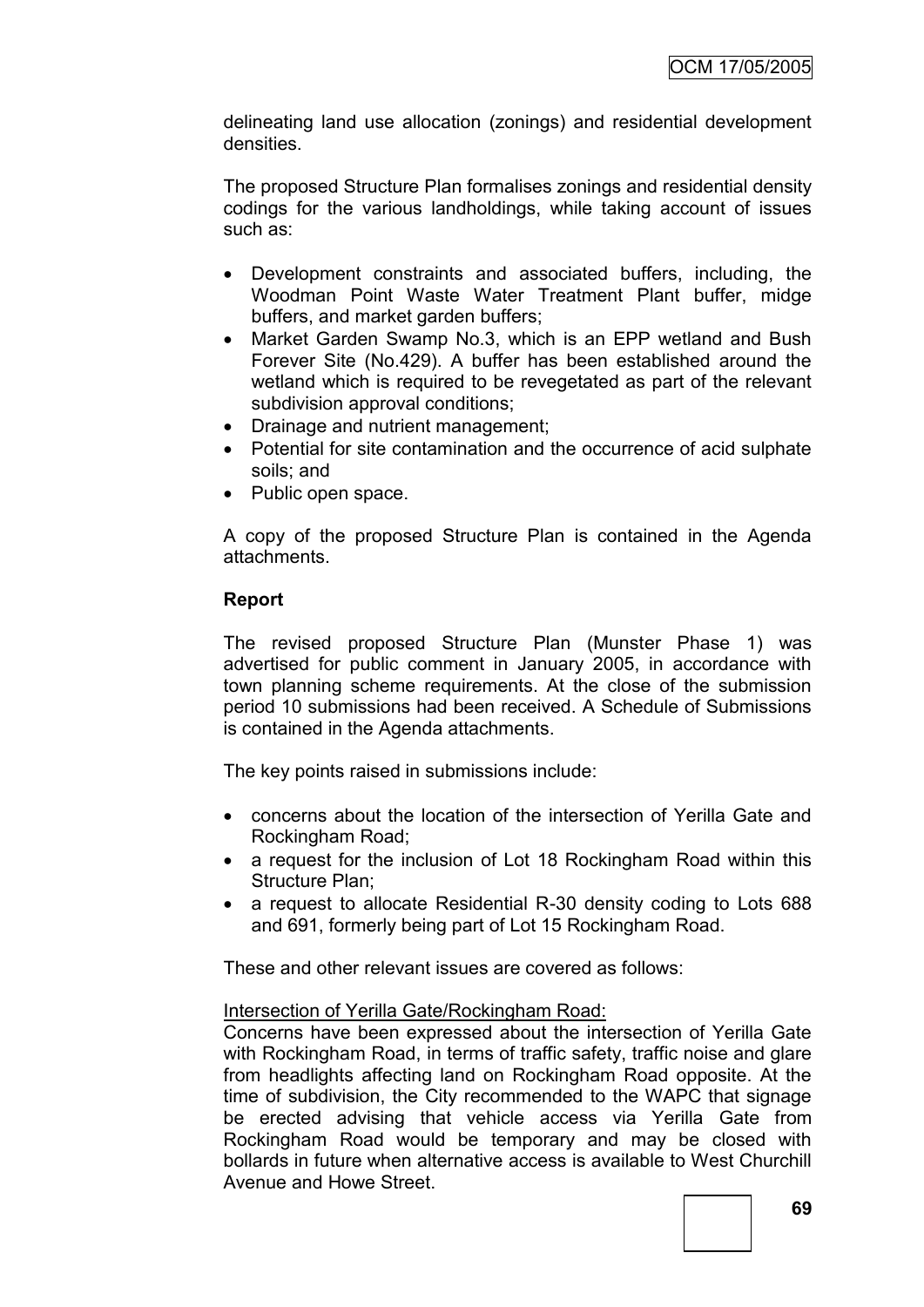However, the WAPC did not incorporate the recommended condition and required the road reserve width for what is now Yerilla Gate to be increased to 15m. Nevertheless, the City"s engineers have expressed concern that an intersection at this location could become a future blackspot if retained permanently given the relatively large traffic volumes along Rockingham Road.

While the subdivision in question has been developed to clearance stage, the City has since arranged for the erection of the above signage, although, at the time of writing, the sign had been removed. As such, it is recommended that the City erect and maintain a sign informing the public of the possibility that the Yerilla Gate intersection may be closed to traffic if necessary upon alternative access becoming available to West Churchill Avenue or Howe Street in accordance with Council Policy – Site Rectification – Future of Incomplete Roads (APD45).

### Lot 18 Rockingham Road:

The owner of Lot 18 Rockingham Road has sought to have their property included in the structure plan. As indicated in the Structure Plan Report, the purpose of the structure plan is to formalise a planning framework for this particular planning cell, which incorporates land which has been the subject of subdivision approvals issued by the WAPC in the past. The planning cell is defined by Rockingham Road to the east, West Churchill Avenue to the south, Market Garden Swamp to the west and Lot 17 Rockingham Road to the north.

Indicative roading layout has been shown over Lot 18 Rockingham Road on the basis of demonstrating the relationship between the Structure Plan area and the adjoining land. To incorporate Lot 18 into the structure plan at this stage would deny the opportunity of examining the implications for the development of Lot 18 on Lot 19 Rockingham Road and other land further to the north. The inclusion of Lot 18 into the Structure Plan at this stage would be ad hoc and contrary to sound planning principles. The City"s expectation is for land outside the current planning cell to be the subject of separate structure planning in the future involving all the landowners in the relevant development area.

## Land Use Zonings:

The structure plan zones the existing shops in the corner of Rockingham Road and West Churchill Avenue "Local Centre". The remaining land is zoned "Residential", with a base density coding of either R-20 or R-40 where such sites are strategically located relative to the Local Centre zoned land or public open space.

A submission was received requesting proposed Lots 688 & 691, formerly of Lot 15 Rockingham Road to be re-coded from Residential R-20 to R-30. The request has been made on the basis that these Lots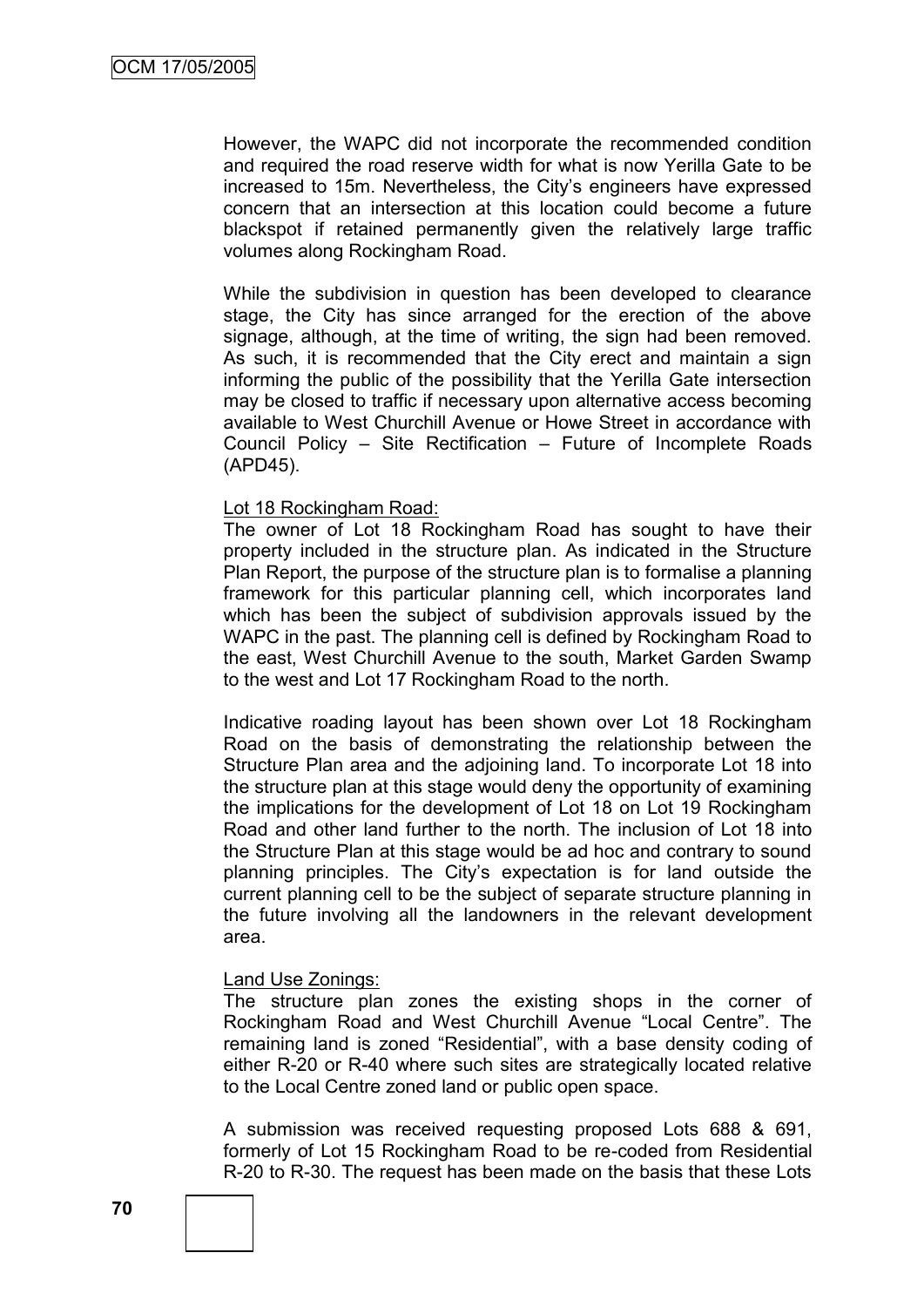are of sufficient size and are located adjoining R-40 coded land to the south. The location and extent of the Residential R-40 Lots within the Structure Plan was established in principle at the subdivision stage in this instance. No consideration had been given to including R-30 Lots as the submitter has requested. Such a request is essentially opportunistic, with no persuasive justification involved and would amount to ad-hoc decision making if upheld.

### Other Matters:

As mentioned above, the proposed Structure Plan consolidates the existing subdivision approvals for the planning cell and formalises land use and density codings for the subject land. Issues such as uniform fencing, road and path construction, drainage and nutrient management, developer contributions, site suitability reporting, vegetation protection and wetland buffer revegetation have all been addressed as conditions of subdivision approval. Similar conditions will be recommended upon recept of a subdivision application for Lot 17 Rockingham Road.

### Conclusion:

It is recommended that Council adopt the Munster Phase 1 Structure Plan for the following reasons:

- The Structure Plan represents a consolidation and formalisation of the subdivisions approved by the WAPC to date;
- It is timely that a Structure Plan be adopted for the area as clearances have recently been issued for the first of the approved subdivisions within the cell, and there is a need to formally ascertain the land use zonings and residential density codings for the land;
- The structure plan accords with sound planning principles.

# **Strategic Plan/Policy Implications**

The Corporate Strategic Plan Key Result Areas which apply to this item are:-

- 1. Managing Your City
	- *"To conduct Council business in open public forums and to manage Council affairs by employing publicly accountable practices."*
- 2. Planning Your City
	- *"To ensure that the planning of the City is based on an approach which has the potential to achieve high levels of convenience for its citizens."*
	- *"To ensure that the development will enhance the levels of amenity currently enjoyed by the community."*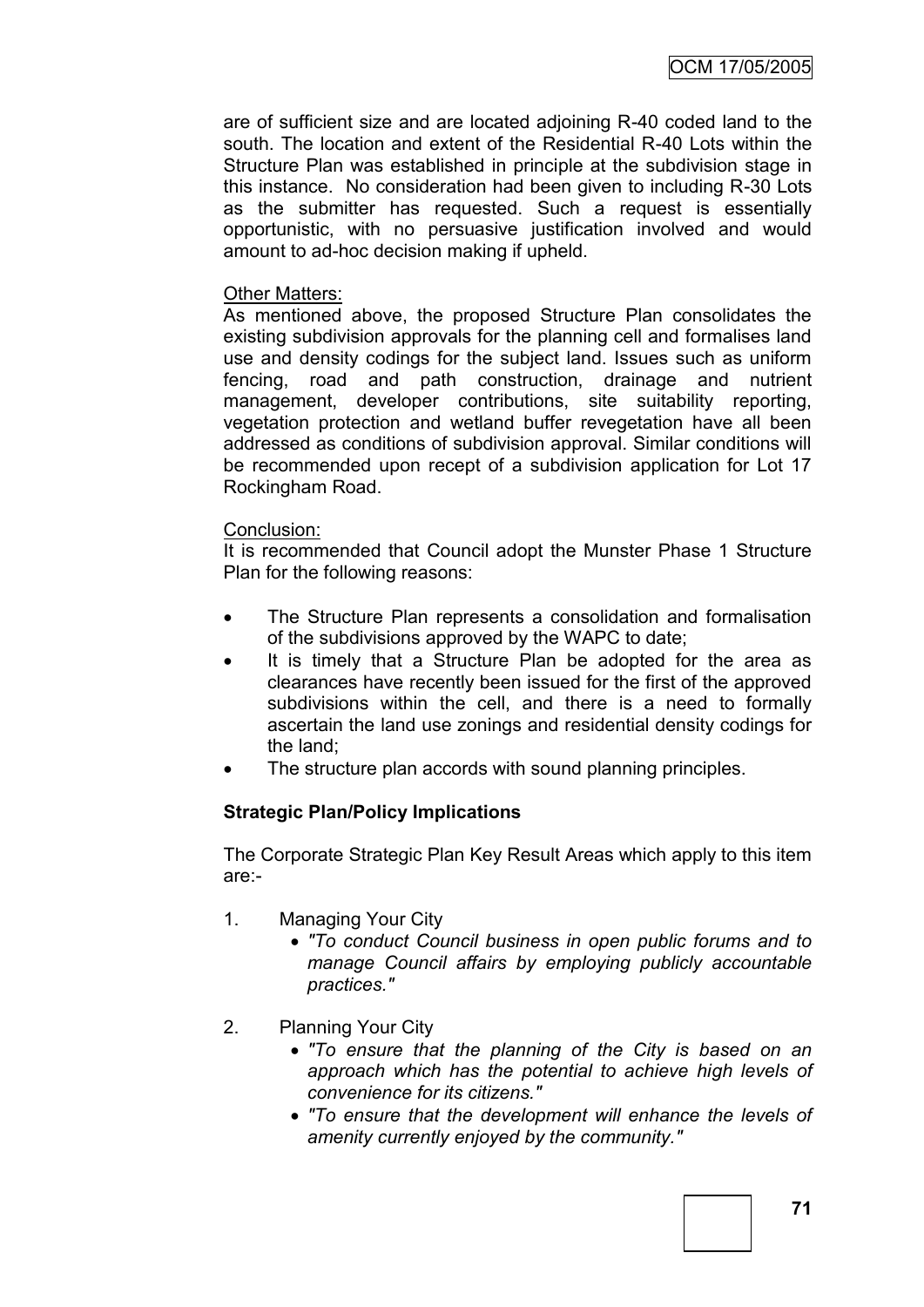- 3. Conserving and Improving Your Environment
	- *"To conserve the quality, extent and uniqueness of the natural environment that exists within the district."*
	- *"To ensure that the development of the district is undertaken in such a way that the balance between the natural and human environment is maintained."*

The Council Policies which apply to this item are:-

| SPD4                       | 'LIVEABLE NEIGHBOURHOODS'                               |  |  |
|----------------------------|---------------------------------------------------------|--|--|
| SPD <sub>5</sub>           | <b>WETLAND CONSERVATION POLICY</b>                      |  |  |
| APD4                       | <b>PUBLIC OPEN SPACE</b>                                |  |  |
| APD6                       | <b>SUBDIVISION</b><br>RESIDENTIAL REZONING<br>AND       |  |  |
|                            | ADJOINING MIDGE INFESTED LAKES                          |  |  |
| APD16A                     | STANDARD SUBDIVISION<br><b>CONDITIONS</b><br><b>AND</b> |  |  |
| <b>REASONS FOR REFUSAL</b> |                                                         |  |  |
| APD <sub>20</sub>          | DESIGN PRINCIPLES FOR INCORPORATING                     |  |  |
|                            | NATURAL MANAGEMENT AREAS INCLUDING                      |  |  |
|                            | WETLANDS AND BUSHLANDS IN OPEN SPACE AND /              |  |  |
|                            | OR DRAINAGE AREAS                                       |  |  |
| APD <sub>28</sub>          | PUBLIC OPEN SPACE CREDIT CALCULATIONS                   |  |  |
| APD30                      | ROAD RESERVE AND PAVEMENT STANDARDS                     |  |  |
| APD31                      | <b>DETAILED AREA PLANS</b>                              |  |  |
| APD34                      | UNIFORM FENCING SUBDIVISION AND                         |  |  |
|                            | <b>DEVELOPMENT</b>                                      |  |  |

## **Budget/Financial Implications**

N/A

# **Legal Implications**

Possibility of having to defend the Council decision in the event of a request for a review being lodged with the State Administrative Tribunal.

# **Community Consultation**

The proposed Structure plan was advertised for public submissions in accordance with statutory requirements.

# **Attachment(s)**

- (1) Munster Phase 1 Structure Plan and Report
- (2) Summary of Submissions

## **Advice to Proponent(s)/Applicant**

The owners have been advised that the matter is to be considered at the May 2005 Council Meeting.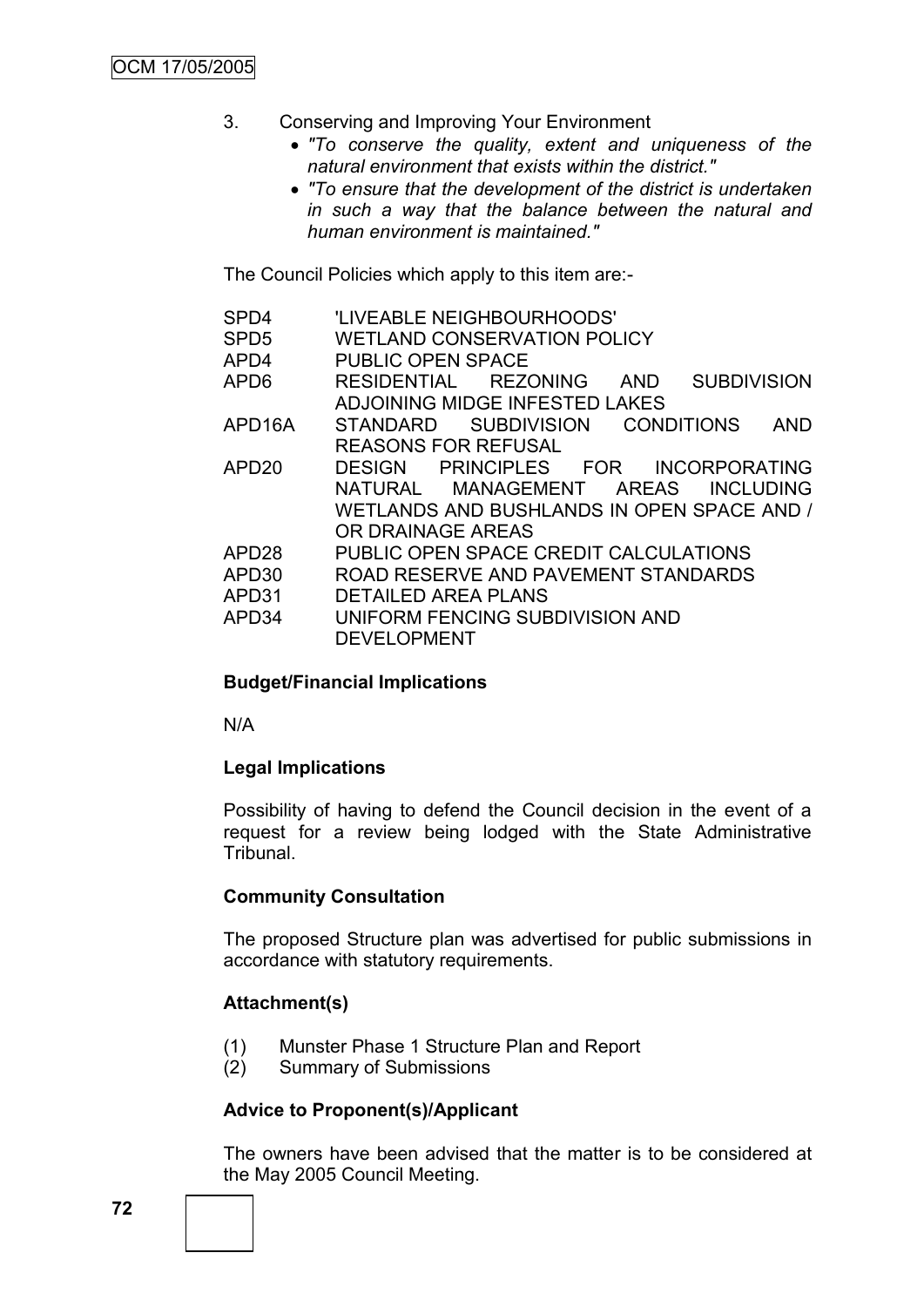# **Implications of Section 3.18(3) Local Government Act, 1995**

Nil.

# **15. FINANCE AND CORPORATE SERVICES DIVISION ISSUES**

## **15.1 (MINUTE NO 2810) (OCM 17/05/2005) - LIST OF CREDITORS PAID (5605) (KL) (ATTACH)**

### **RECOMMENDATION**

That Council receive the List of Creditors Paid for the months of March and April 2005 respectively.

## **COUNCIL DECISION**

MOVED Clr I Whitfield SECONDED Clr S Limbert that the recommendation be adopted.

**CARRIED 10/0**

# **Background**

It is a requirement of the Local Government (Financial Management) Regulations 1996, that a List of Creditors be compiled each month and provided to Council.

#### **Submission**

N/A

#### **Report**

N/A

## **Strategic Plan/Policy Implications**

N/A

## **Budget/Financial Implications**

N/A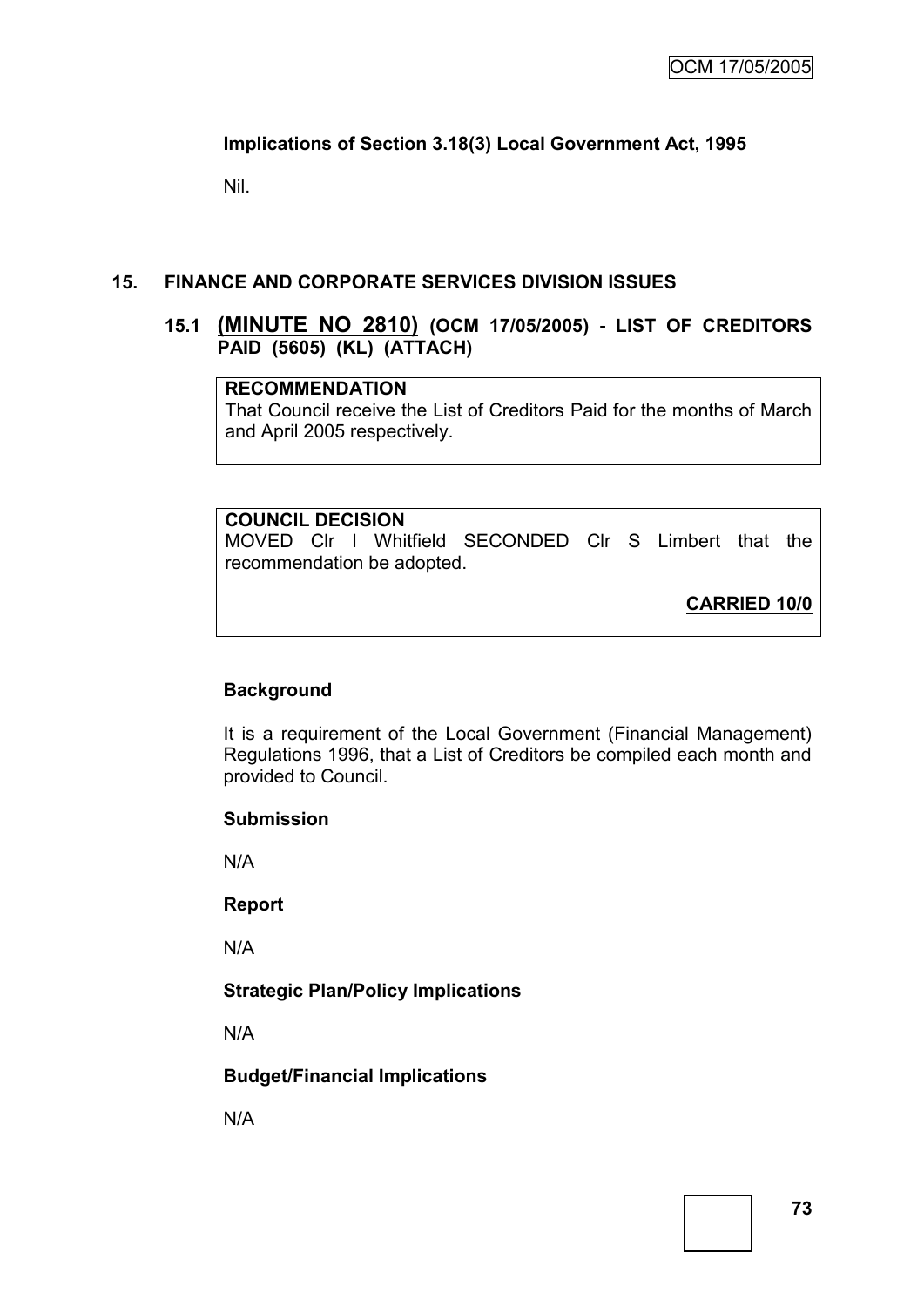# **Legal Implications**

N/A

# **Community Consultation**

N/A

**Attachment(s)**

Lists of Creditors Paid for March and April 2005.

# **Advice to Proponent(s)/Applicant**

N/A

# **Implications of Section 3.18(3) Local Government Act, 1995**

Nil.

# **16. ENGINEERING AND WORKS DIVISION ISSUES**

## **16.1 (MINUTE NO 2811) (OCM 17/05/2005) - DEDICATION OF LAND AS ROAD RESERVE PURSUANT TO SECTION 56 OF THE LAND ADMINISTRATION ACT 1997 - COCKBURN ROAD (PERIMETER ROAD) (450002) (JR) (ATTACH)**

**RECOMMENDATION** That Council:

- (1) accept the care and control of the portion of Cockburn Road (known as Perimeter Road) between Russell Road and the southern de-proclaimed section of Cockburn Road, subject to resolution of safety concerns at the Stuart Drive intersection and street lighting requirements at the Stuart Drive and Quill Way intersections by Main Roads WA and LandCorp to the satisfaction of the Director, Engineering and Works; and
- (2) indemnify the Minister for Planning and Infrastructure against any reasonable costs incurred in dedicating this portion of Cockburn Road as road reserve pursuant to Section 56(1) of the Land Administration Act.

**74**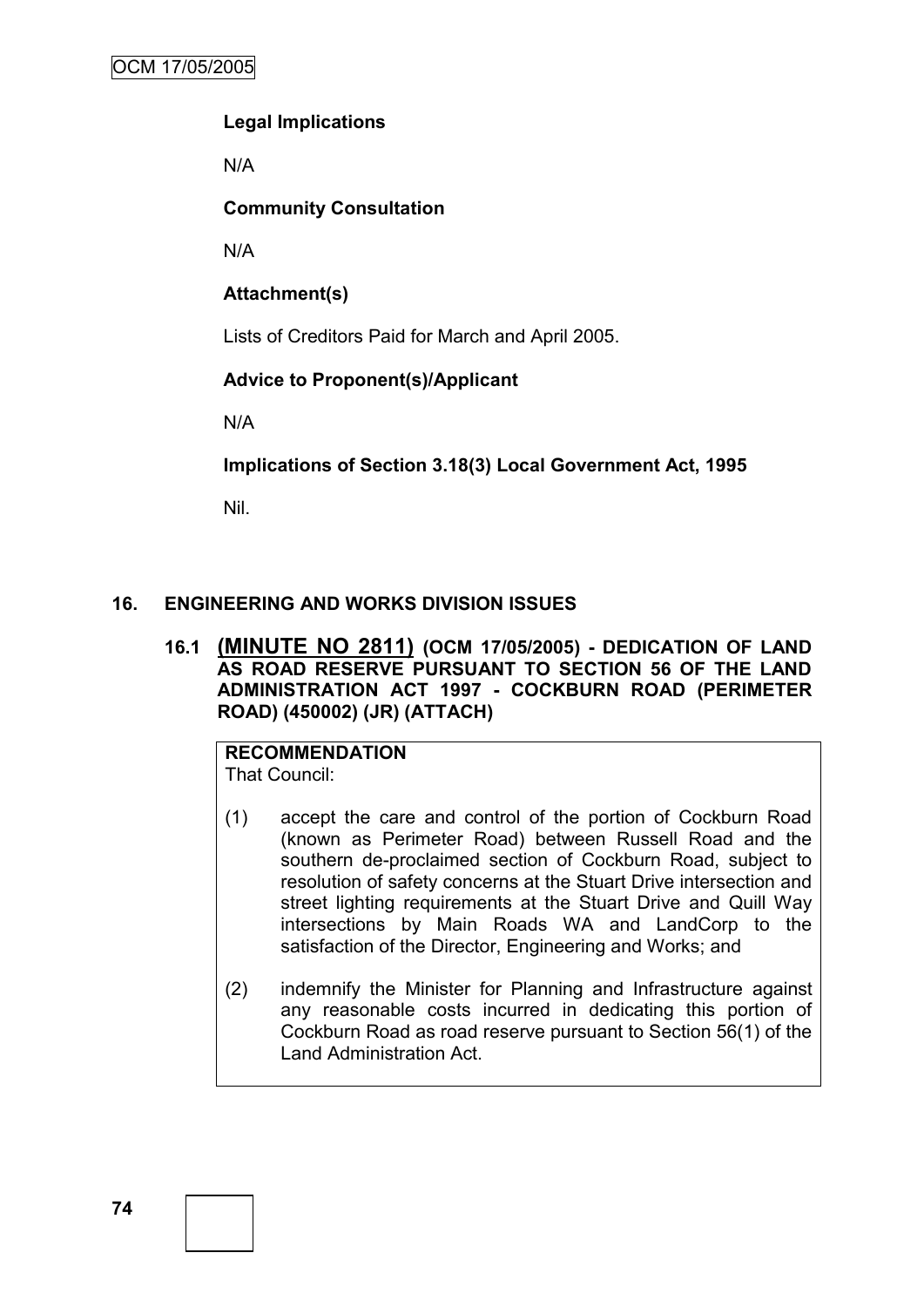# **COUNCIL DECISION**

MOVED Clr I Whitfield SECONDED Clr S Limbert that the recommendation be adopted.

# **CARRIED 10/0**

# **Background**

The coastal section of Cockburn Road south of Russell Road, including that section which passed through the Jervoise Bay Development, has been de-proclaimed as a "highway" to facilitate the redevelopment and the diversion of Cockburn Road North traffic to Russell Road and Rockingham Road. The responsibility of the de-proclaimed Cockburn Road has reverted from Main Roads WA to Council. To facilitate the Cockburn Road link around the Jervoise Bay Development, Main Roads WA and LandCorp (the developer) constructed a road on the east side of the development to link Russell Road to Cockburn Road South, this new section of Cockburn Road being also known as Perimeter Road. The City had not considered accepting the care and control of this Perimeter Road until ownership and vesting issues had been resolved and safety concerns adequately addressed.

# **Submission**

Ownership issues between State Government departments are now resolved and safety issues are close to resolution between the departments. Consequently, Main Roads WA and LandCorp have requested Council to indemnify the Department for Planning and Infrastructure to enable the vesting of the road to Council"s care and control.

# **Report**

The Perimeter Road (about 3.2 km in length) for the deviation of Cockburn Road around the Jervoise Bay Development was built predominantly on the Fremantle-Rockingham CAH Reserve, which is to be removed from the MRS. The road will remain as a major local road and, as it is a relatively new road, there are no maintenance concerns for the next few years.

The only concerns with the road are design related and the following are being addressed by Main Roads WA and LandCorp in this regard:

- Street lighting as required to a suitable standard at the Stuart Drive and Quill Way intersections.
- Geometric layout of the Stuart Drive intersection, particularly the northbound carriageway of Cockburn Road and also the need to accommodate high wide loads turning at the intersection.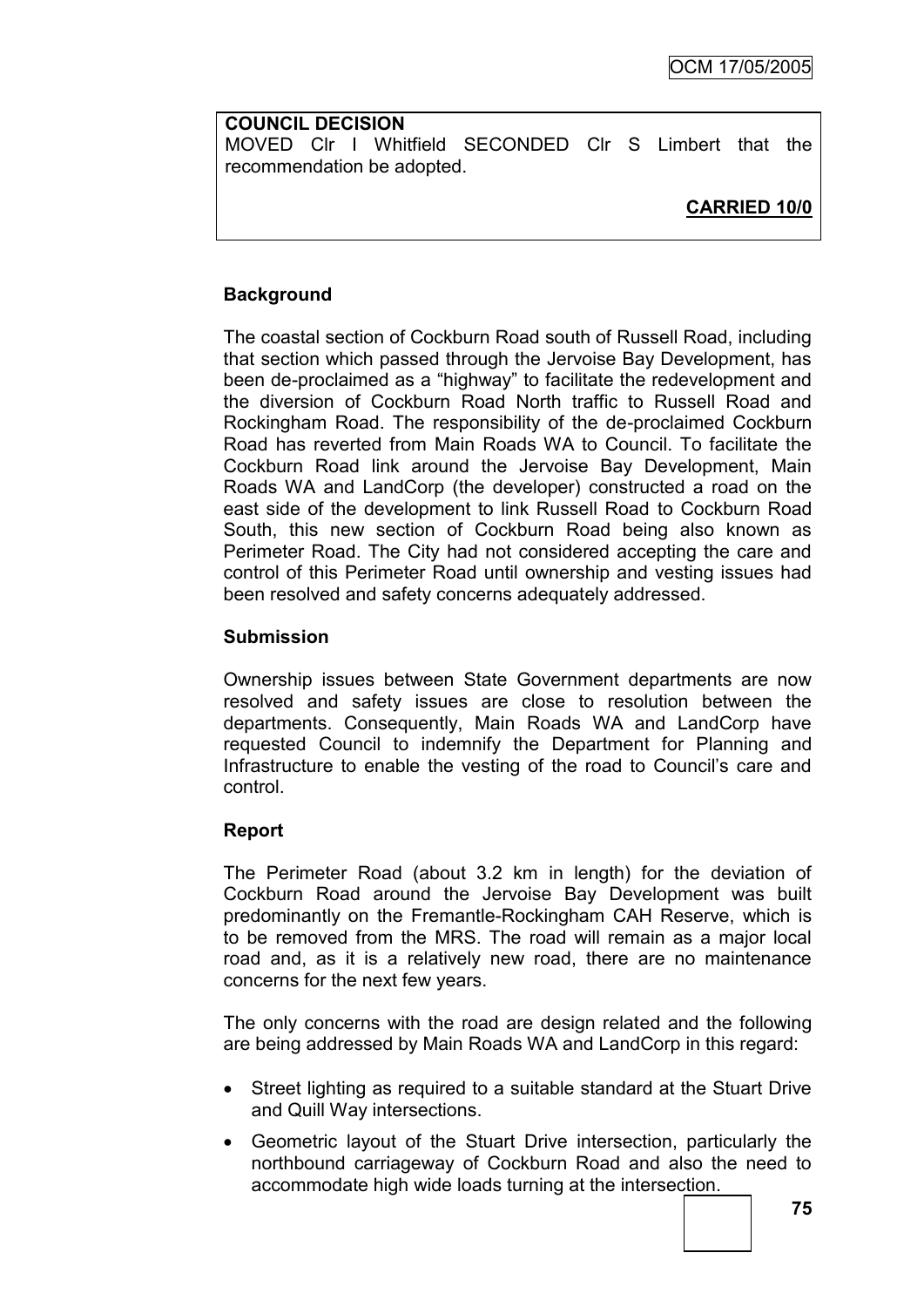Subject to these issues being acceptably addressed and finalised, Council should accept the care and responsibility of the 3.2 km of road assets, which will increase the annual untied road grant from the Grants Commission, and with little impact on the road maintenance budget.

### **Strategic Plan/Policy Implications**

One of the objectives of the Corporate Strategic Plan is to maintain roads, which are the responsibility of the Council, in accordance with the required standards and are convenient and safe for use by vehicles, cyclists and pedestrians.

As the subject section of Cockburn Road is a public road, it will need to be made the responsibility of Council to achieve the above objective.

### **Budget/Financial Implications**

It is anticipated that there will be no immediate costs in the road maintenance budget in taking over the maintenance responsibility of the subject section of Cockburn Road, and future costs will be absorbed by natural Budget increases.

### **Legal Implications**

N/A

#### **Community Consultation**

N/A

## **Attachment(s)**

Sketch plan showing the section of Cockburn Road to become Council responsibility.

## **Advice to Proponent(s)/Applicant**

The representative for Main Roads WA has been advised that the matter will be considered at the Ordinary Meeting of Council in May.

## **Implications of Section 3.18(3) Local Government Act, 1995**

Nil.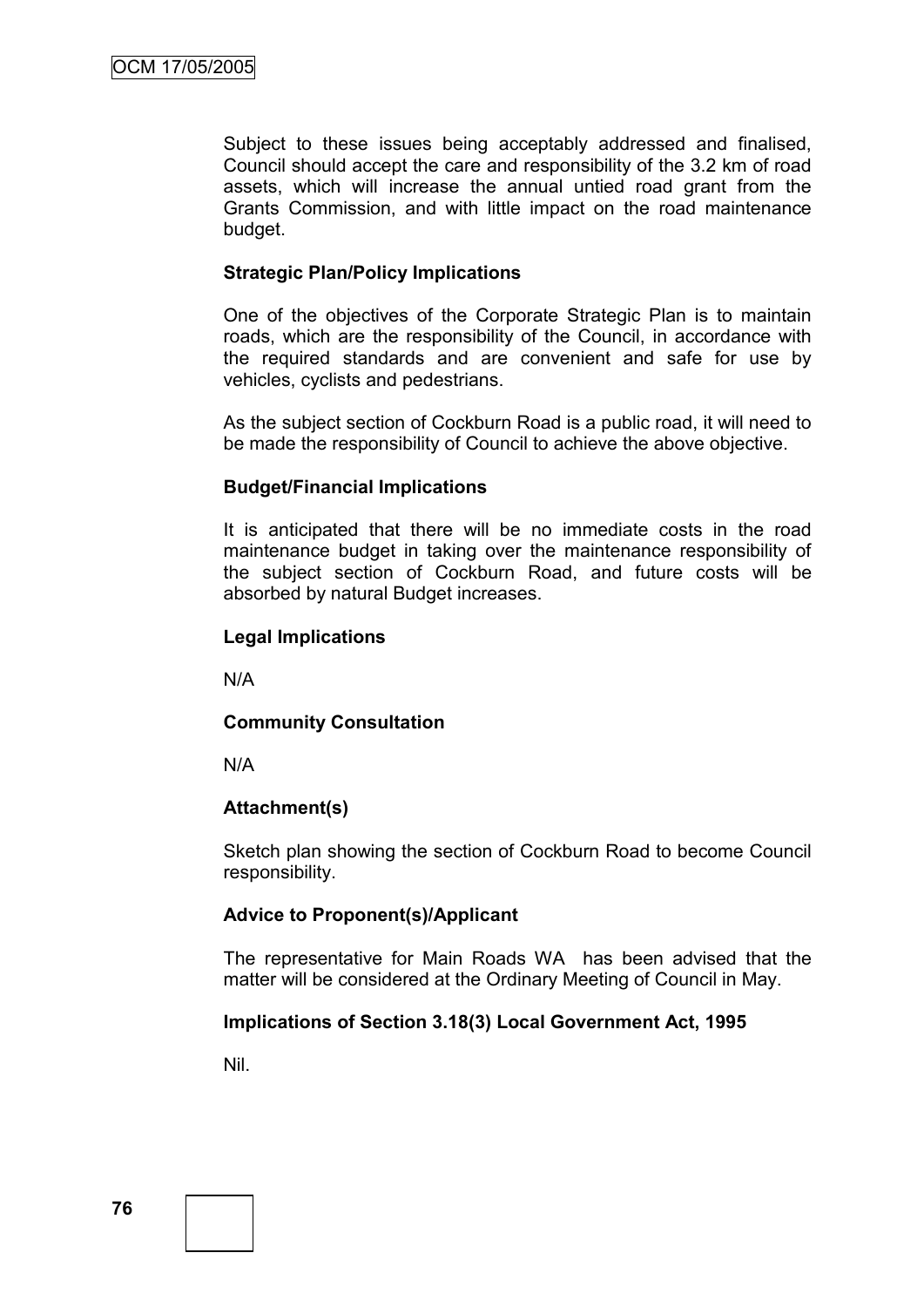## **16.2 (MINUTE NO 2812) (OCM 17/05/2005) - ROCKINGHAM ROAD BETWEEN PHOENIX ROAD AND SPEARWOOD AVENUE - PROPOSED UPGRADE (450498) (JR)**

**RECOMMENDATION** That Council:

- (1) does not proceed with the upgrade of Rockingham Road between Phoenix Road and Spearwood, as allocated under Budget Account No. CW 2103;
- (2) reduce Expenditure Account No. CW 2103 Rockingham Road [Phoenix / Spearwood] from \$883,759 to \$51,400 and reduce Income Account No. 2103 – Transfer from Regional Road Reserve Fund from \$883,759 to \$51,400; and
- (3) proceed with the installation of a raised continuous central median island in Rockingham Road between Phoenix Road and Lancaster Street.

**TO BE CARRIED BY AN ABSOLUTE MAJORITY OF COUNCIL**

# **COUNCIL DECISION**

MOVED Clr L Goncalves SECONDED Clr K Allen that Council:

- (1) defer the upgrade of Rockingham Road between Phoenix Road and Spearwood, as allocated under Budget Account No. CW 2103;
- (2) submit another application to the office of Energy for future funding assistance under the Localised Enhancement Projects under the WA Government"s State Underground Power Programme to help decrease the costs for the undergrounding of the power; and
- (3) not proceed with the installation of a raised continuous central median island in Rockingham Road between Phoenix Road and Lancaster Street.

**CARRIED 8/2**

# **Explanation**

The Council should not abandon the project without trying for another round of funding for underground power. In regard to the median strip,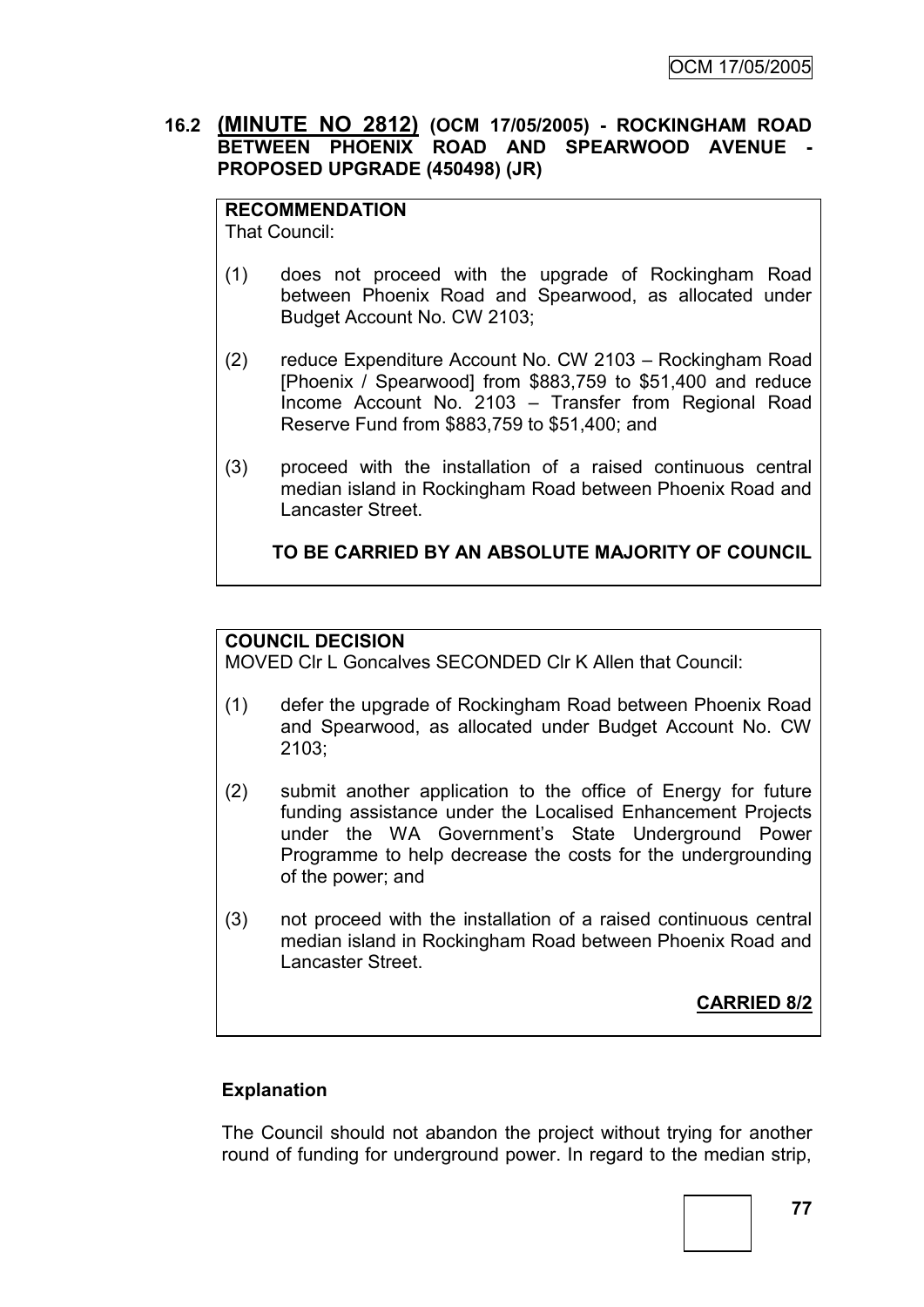this should not go ahead, because a number of local businesses have raised numerous concerns about the proposal.

### **Background**

At the Ordinary Meeting of Council held on 19 April 2005, this item was deferred

At the Ordinary Meeting of the Council held on 19 August 2003, it was resolved that Council:

- (1) confirm its favoured position for the re-development of Rockingham Road between Phoenix Road and Spearwood Avenue is to traffic calm the road to one lane in each direction;
- (2) support the undergrounding of powerlines for that section of Rockingham Road;
- (3) survey all affected property owners and tenants fronting that section of Rockingham Road with the concept plan to seek support –
	- (a) For the proposed revised road pattern, and
	- (b) To contribute to the cost of undergrounding power;
- (4) forward the proposed concept plans of the road modifications to the Department for Planning and Infrastructure and request comments on its impact for proposed public transport links; and
- (5) extend the brief of Sinclair Knight Merz to investigate the possible traffic impacts on the adjoining road system in the event that Rockingham Road is reduced to one lane in each direction, between Phoenix Road and Spearwood Avenue and also to report on the effect to the road system if traffic flows increase along Rockingham Road in the future.

Accordingly, there are remaining funds of about \$832,000 on the current Budget to undertake the refurbishment of Rockingham Road to reduce traffic flows from 2 lanes in each direction to 1 lane each way so as to create a more people friendly environment. The concept plan was prepared by traffic engineering consultant Sinclair Knight Merz.

#### **Submission**

David Porter Consulting Engineer was engaged as the Project Manager to facilitate development of the proposal and project.

The undergrounding of power is an integral and expensive component of the project. A detailed application was made to the Office of Energy for funding assistance under the Round Three Localised Enhancement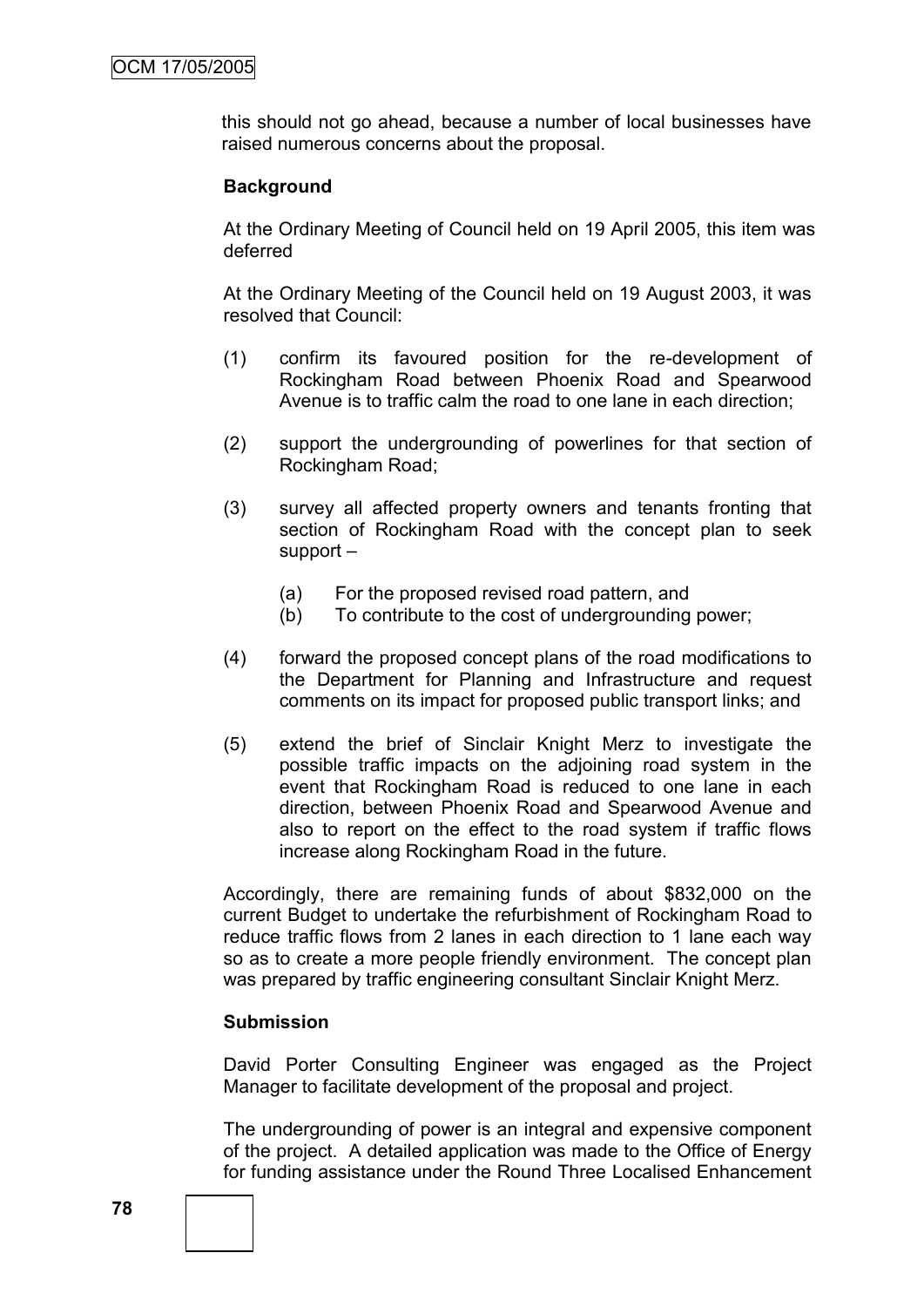Projects under the WA Government's State Underground Power Program. Unfortunately, the submission was unsuccessful. Costs were also sought from Western Power for the undergrounding of the power.

A correspondence survey of the affected residential and business property owners was undertaken. The Department for Planning and Infrastructure was also approached to comment on the impact of the proposal on the proposed public transport links.

Sinclair Knight Merz was engaged to investigate the possible traffic impacts on the adjoining road system in the event that Rockingham Road is reduced to one lane in each direction between Phoenix Road and Spearwood Avenue.

## **Report**

There are various issues associated with the project that have been identified and/or addressed during the consultation and design development phase:

1. Undergrounding Power

There was general negativity from the affected residential property owners to contribute to underground power connections for their properties. Western Power originally provided a budget quote (June 2003) of \$420,000 to underground the power in Rockingham Road between Phoenix Road and Spearwood Avenue. This included design, all materials, trenching (cap rock) and cable laying, removal of existing overheads and street lighting design and installation. It did not include customers" connections and reinstatements. Decorative light poles were also at extra cost to the standard light poles quoted.

Western Power has now (October 2004) provided a detailed quotation of \$781,120.91 (plus GST) for the same work. The reason given for the big difference in quotes is because all cables need to be installed in protective conduits and directionally drilled by contractor as this section of Rockingham Road is in a "cap rock" zone. In addition, Council will be responsible for arranging underground power connections to properties at extra cost, negotiation with landowners for the provision of land for switchgear sites and incorporation into the road reserve, all reinstatements and relocation of any other affected underground utilities. There are two switchgear sites to be located on current private property, two on the existing road reserve and one on Council property. There is a 12 sq.m. land requirement for each switchgear site, and this would probably cost nominally \$20,000 to acquire from the private property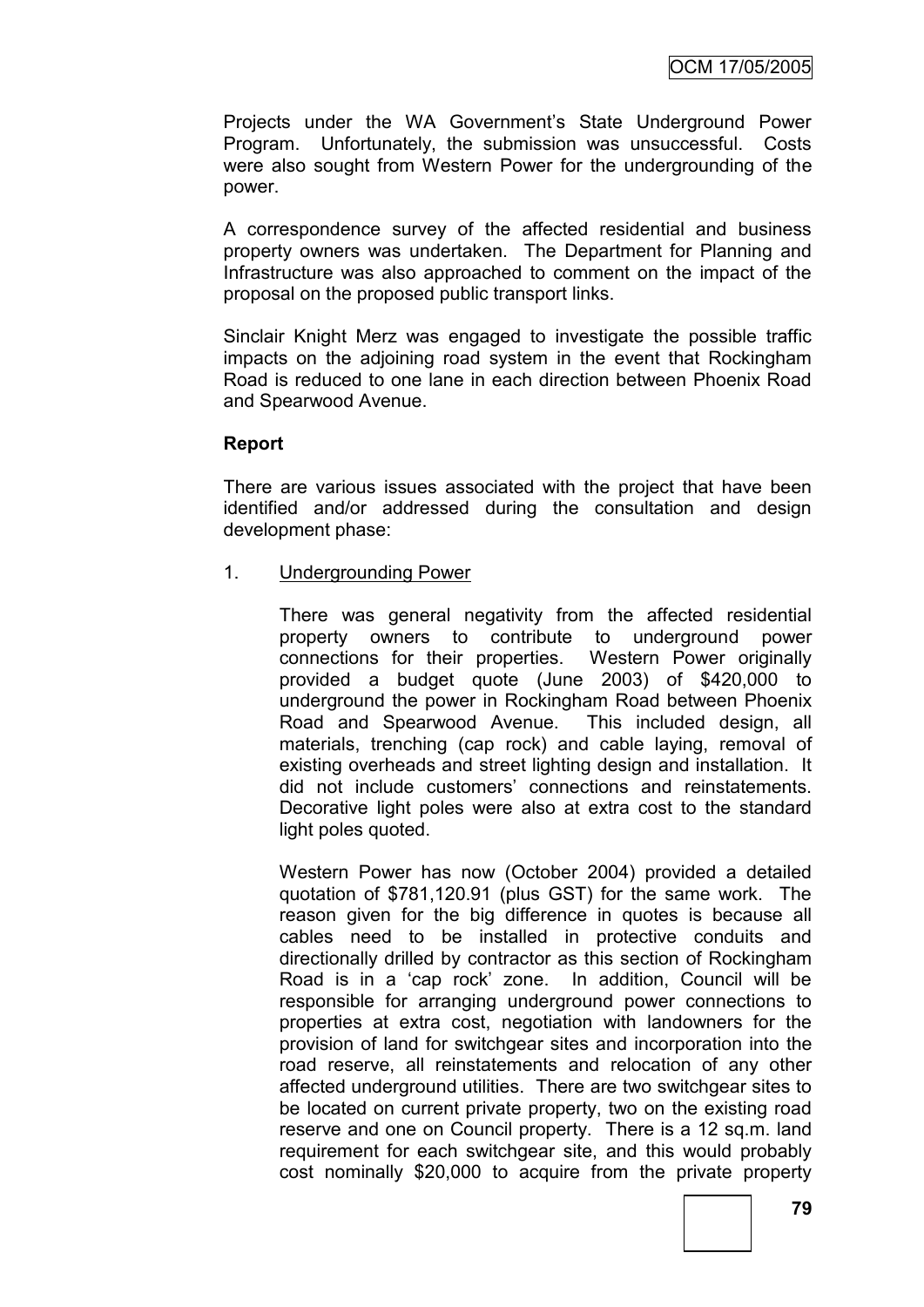owners. There may also be planning ramifications with resulting reduced parking areas.

An indicative quotation (December 2003) of \$91,202 (plus GST) has been received to undertake all the underground property connections following the undergrounding of power.

#### 2. Roadworks/Streetscape Concept

As a result of the initial survey the primary issues of concern raised included:

- Restricted access to business and residential properties due to the new median islands (no right turns)
- Increased congestion and queuing (as one through lane each direction not enough)
- Public transport and emergency vehicle provisions
- Contribution to undergrounding power
- Visibility due to tree planting
- No pedestrian / cyclist facilities indicated

Accordingly, to address these and any other issues, an informal workshop was undertaken in March 2004 at the Civic Centre Halls and affected business owners / operators and residential owners / tenants attended.

As a result of the consultations and workshop the plans were further developed to reflect many of the suggestions made and to address the various concerns. The final concept plans were developed by Council"s engineering consultant, Sinclair Knight Merz (road improvement plan) and landscaping consultant, Gerard Healy and Associates (streetscaping plan). The plans maintain accessibility to the existing business and residential properties and at the same time calming traffic movements along the road.

The proposed streetscaping was extended from the initial basic minimal treatment to a comprehensive integrated treatment more appropriate to Council"s intentions for the function and character of the section of road. This incorporates entry statements, mature lines of trees, low wall screenings, pedestrian seating areas, etc. The entry statements need some incorporation into adjacent private property.

The final concept plans were displayed in November 2004 at the Civic Centre Halls and interested and affected parties invited to view the proposals and make any comments. No objections were received from the small response, though there was an objection after the display to the use of palm trees in the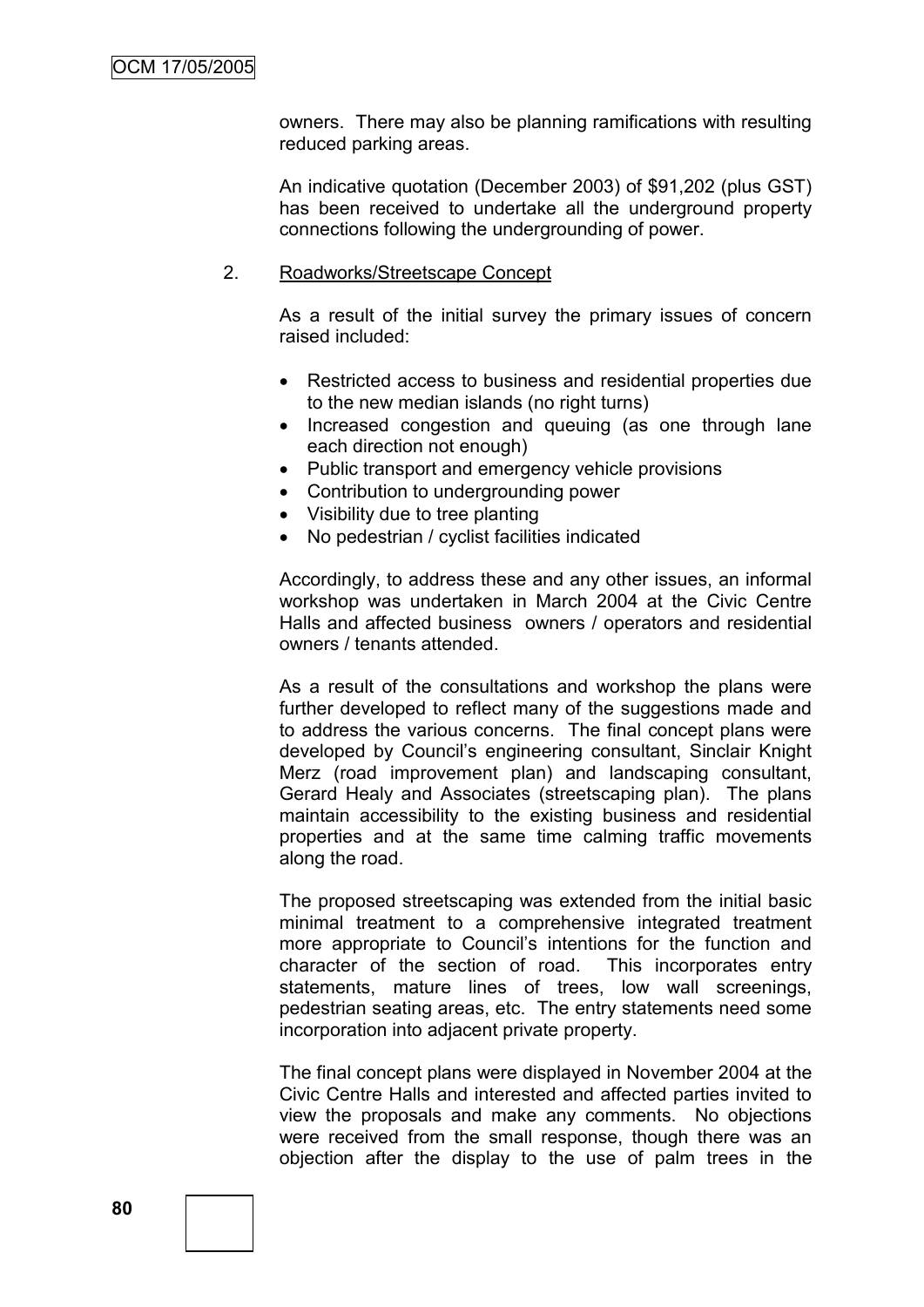streetscape. This was from a resident not directly affected by the proposed treatment.

The original allowance for a minimal streetscape treatment was in the order of \$75,000. A comprehensive treatment reflecting the intended character and amenity of the "town centre" type refurbishment would cost in the range of \$710,000 (plane trees and eucalyptus) to \$785,000 (palm trees and eucalyptus), depending on the extent and variety of entry statements, mature tree plantings and pedestrian area facilities.

### 3. Fremantle-Rockingham Bus Transitway

The Department for Planning and Infrastructure objected to the downgrade of the intended function of Rockingham Road as a District Distributor of traffic, particularly as an important public transport route and the detrimental effect on the possible future dedicated Transitway. It should be noted that Council resolved in December 1999 not to support a dedicated Transitway in Rockingham Road until the effects of the Hampton Road Transitway were reviewed.

The Department has conducted a limited study into the before and after effects on traffic of the Hampton Road Transitway. A review of the traffic volumes before and after the implementation of the bus lanes on Hampton Road was undertaken to determine any subsequent traffic impacts that have occurred on Hampton Road and the adjacent road network.

The daily traffic flow on Hampton Road has decreased by 8% from 22,870 vehicles per day (May 2000) to 20,960 vpd (September 2001). The bus lanes were installed in July 2001. However, the traffic volumes in the adjacent network, on Stock Road, Carrington Street, South Terrace and Marine Parade, all increased by up to 10%. As an indication the current traffic volume in Rockingham Road is about 16,000 vpd.

A limited investigation has been conducted to determine the impact of the Hampton Road Transitway on properties, such as noise vibration, property access and values. The effects must have been minimal as there have been no public complaints in these areas.

The above Hampton Road findings would be indicative of the effects of reducing Rockingham Road to one through lane in each direction.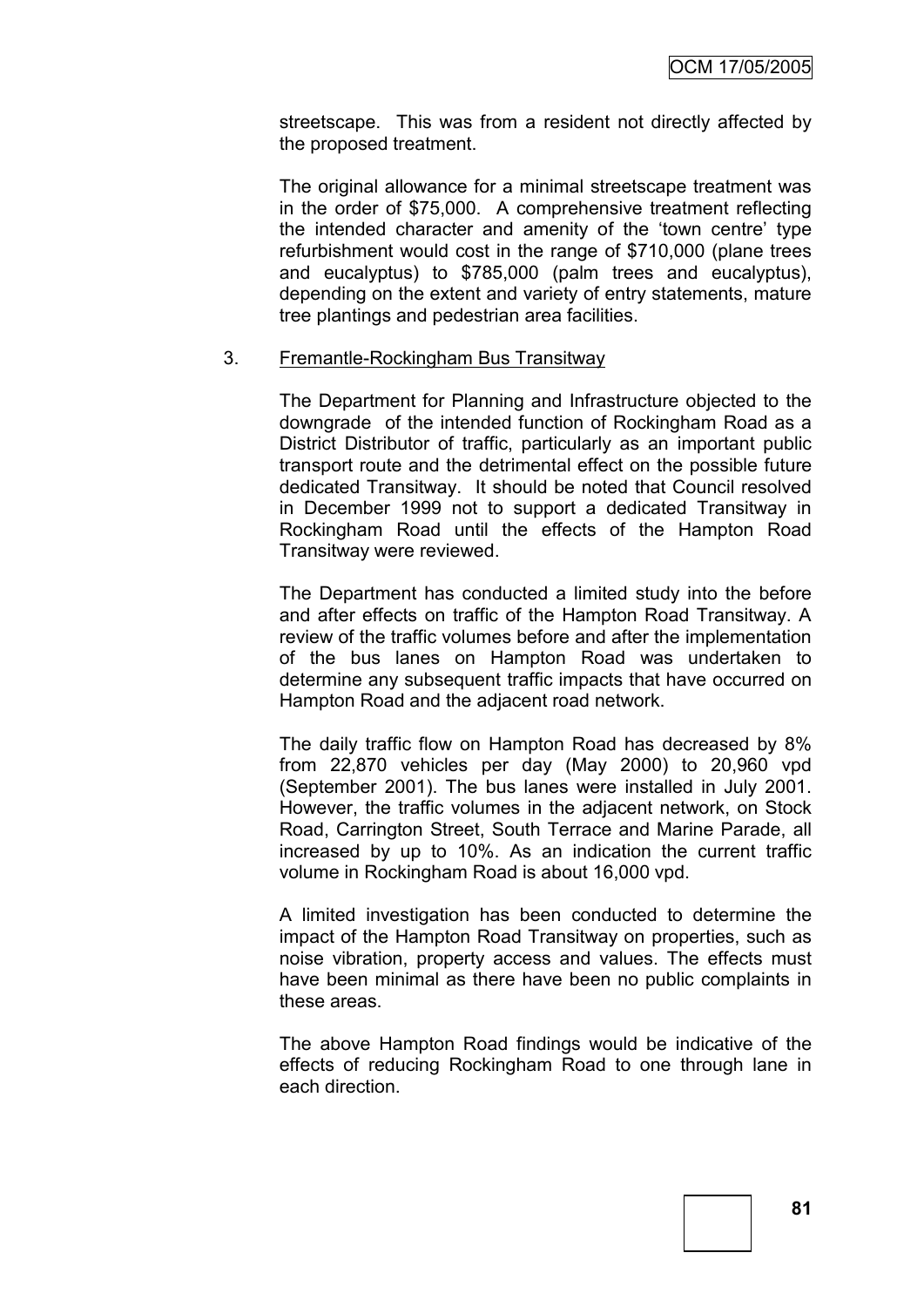## 4. Raised Central Island – Phoenix Road/Lancaster Street

At the Ordinary Meeting of Council held in April 1997, it was resolved to proceed with the design and construction of an unbroken raised continuous median island in Rockingham Road between Phoenix Road and Lancaster Street, to be funded by trust funds being held for that purpose (about \$10,000) and provided by the property developers on both sides of the section of Rockingham Road, any shortfall being provided from Budget funds allocated for the development of the public areas in the Phoenix Civic Precinct. This was a planning condition of the redevelopments on both sides of Rockingham Road to improve traffic safety by eliminating right turns. Following strong objections from the new adjacent business operations, Council at its Ordinary Meeting held in August 1997 decided to defer the installation of a raised central island in Rockingham Road between Phoenix Road and Lancaster Street for 12 months or when a planned rear link access road in Phoenix Plaza was completed.

This rear link access road between Phoenix Road and Lancaster Street has just been completed. Consequently, there is now a requirement to construct the median island. It should be noted that at least 16 traffic accidents in the four year period to 31<sup>st</sup> December 2004 could have been avoided if the median island was in place.

The redevelopment of Rockingham Road with one through traffic lane in each direction can accommodate a right turn pocket in the widened central median that will afford improved protection for turning traffic. The adjacent businesses are requesting more than one turning pocket. Consequently, it is considered that, should the redevelopment of Rockingham Road proceed in accordance with the concept plan, one right turn protected pocket for each side of the road could be provided to provide access relief for the businesses.

## 5. Traffic Impacts on Adjoining Road System

Sinclair Knight Merz investigated the possible traffic impacts on the adjoining road system in the event that Rockingham Road is reduced to one lane in each direction between Phoenix Road and Spearwood Avenue. They concluded that:

• there could be a diversion of about 1,000 vehicles per day from Rockingham Road to Hamilton Road, with traffic volumes slowly increasing in the future. Hamilton Road traffic would increase at a slightly higher rate than Rockingham Road traffic.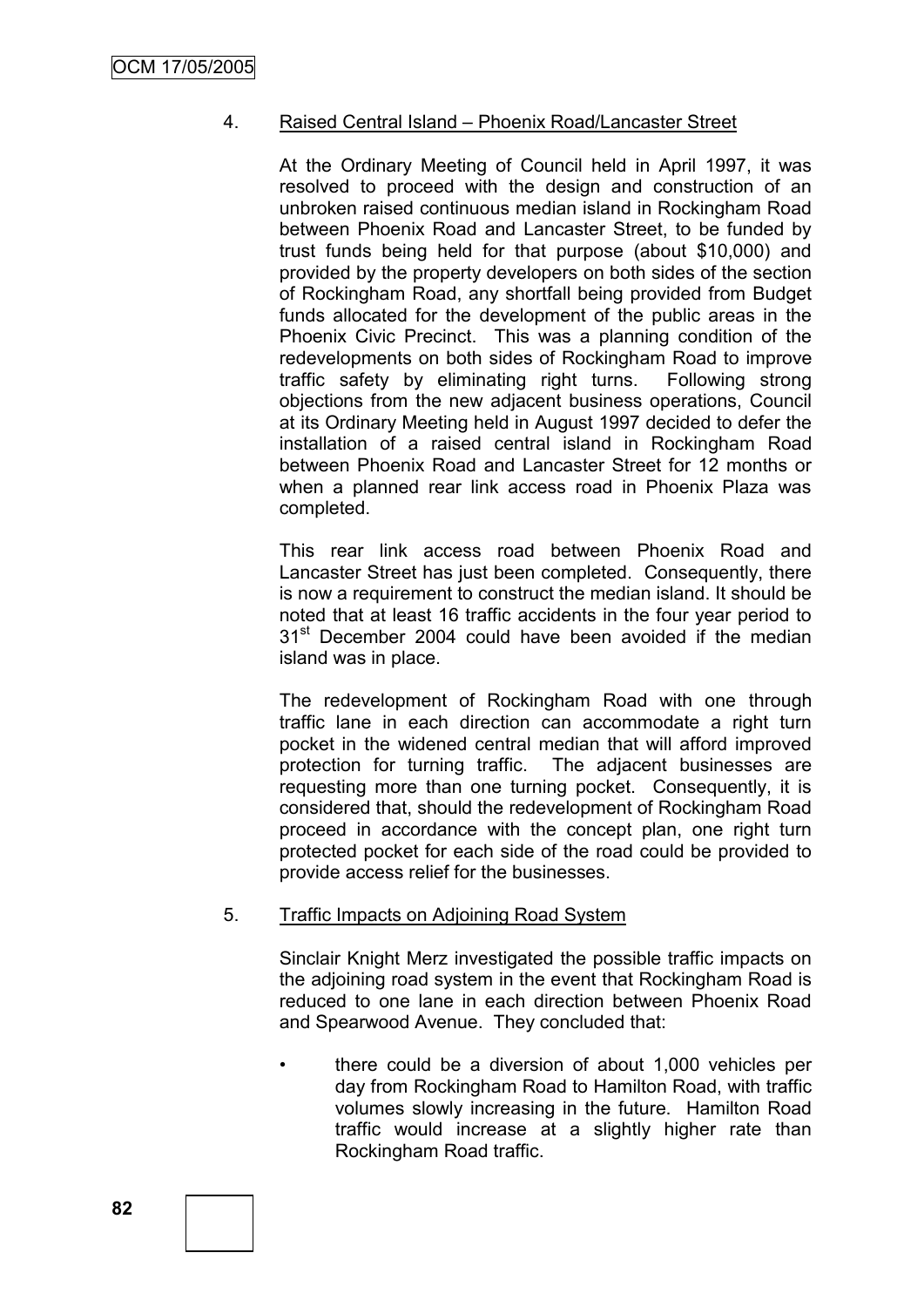• traffic is not expected to divert to major parallel routes such as Cockburn Road or Stock Road, or to local roads in the vicinity of Rockingham Road.

There was strong concern from a Hamilton Road resident that the Rockingham Road treatment would push an extra 1,000 vehicles per day into her street. Current traffic flow in Hamilton Road between Phoenix Road and Spearwood Avenue is about 8,200 vehicles per day.

Hamilton Road is classified as a District Distributor B road, which would be expected to accommodate 7,000 to 15,000 vehicles per day (according to Liveable Neighbourhoods WA). That is Hamilton Road should comfortably accommodate the extra 1,000 vehicles per day without compromising its intended hierarchal function.

### 6. Cost Estimate

In view of the substantial increase in funds needed to satisfy Western Power"s requirements for undergrounding power, and the extensive landscaping/streetscaping requirements now identified, the cost of the project has been estimated as follows:

| <b>Roadworks</b>                        | \$430,000   |
|-----------------------------------------|-------------|
| <b>Underground Power</b>                |             |
| $^\star$<br>Western Power               | \$785,000   |
| $^\star$<br><b>Property Connections</b> | \$95,000    |
| <b>Land Requirements</b><br>*           | \$20,000    |
| $\ast$<br><b>Ancillary Costs</b>        | \$20,000    |
|                                         | \$920,000   |
| Landscaping                             |             |
| $\star$<br><b>Footpath Paving</b>       | \$230,000   |
| *<br>Soft Landscaping / Irrigation      | \$320,000   |
| <b>Street Furniture</b><br>$^\star$     | \$235,000   |
|                                         | \$785,000   |
| <b>Consultants</b>                      | \$150,000   |
| On Costs                                | \$15,000    |
| TOTAL                                   | \$2,300,000 |

There will also be substantial ongoing costs to maintain the landscaping to a high standard, maintain the street furniture, attend to the increased attractiveness to vandalism, street clean to a high standard, clear deciduous leaves, etc. The annual ongoing costs of these has been estimated as follows: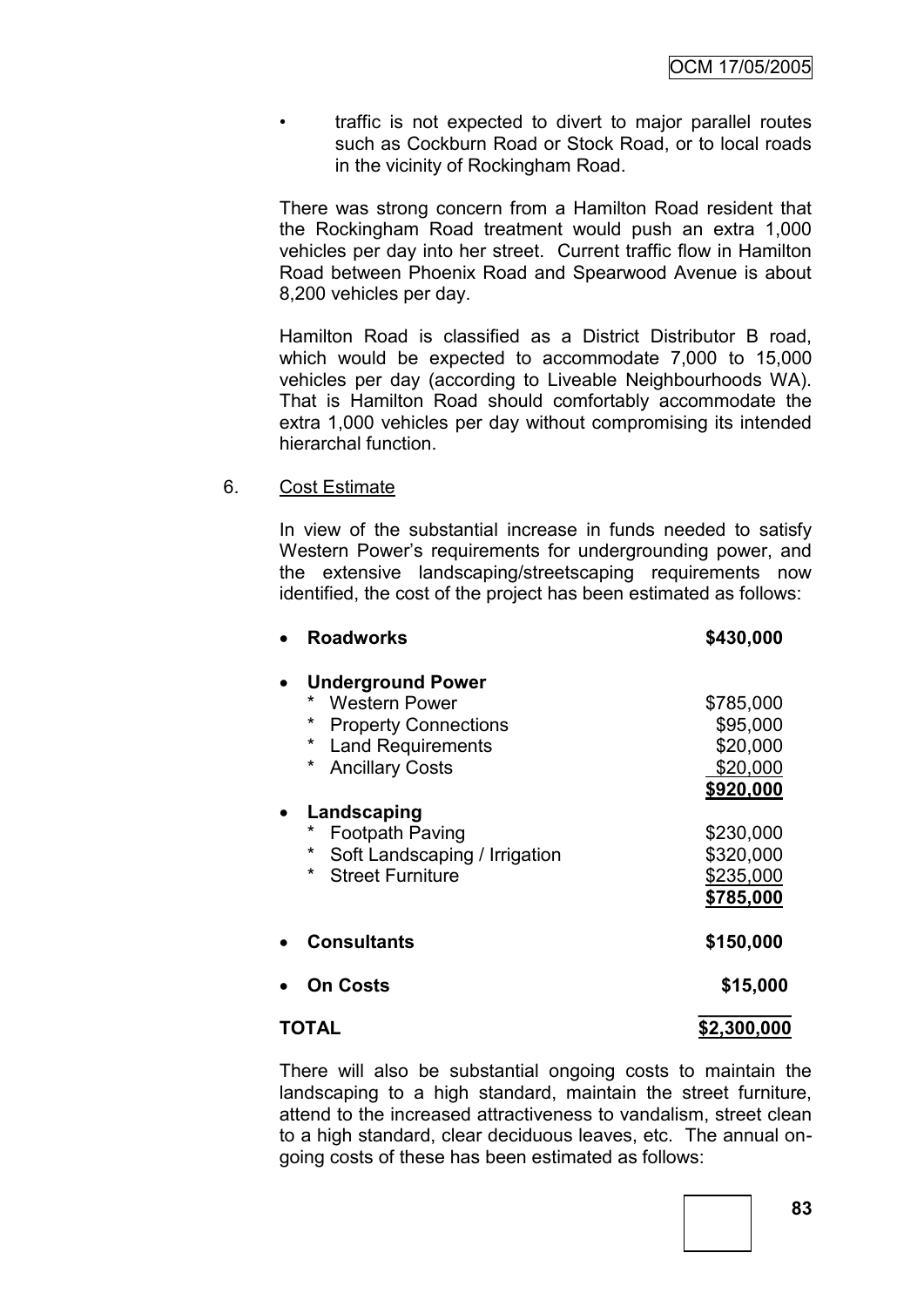## **Roads maintenance \$25,000 per year**

# **Parks maintenance \$38,000 per year**

### 7. Conclusion

Due to the high costs of undergrounding the power and installing an appropriate streetscaping treatment commensurate with Council"s intended function and character for the proposed upgraded section of Rockingham Road, it is considered that this project should not proceed at this stage. However, the construction of the central island between Lancaster Road and Phoenix Road should proceed.

There are also issues with extending the treatment into private property and negotiating with property owners for land requirements and integrated internal treatments.

It should be noted that the traffic signals at Lancaster Street and Phoenix Road incorporate pedestrian crossing facilities, including pram/wheelchair access. These are the safest crossing locations and pedestrians should be encouraged to cross here. It is illegal under the Road Traffic Code to cross a road within 20 metres of a pedestrian crossing.

Given this, it is not recommended that pedestrians be encouraged to cross Rockingham Road between Phoenix Road and Lancaster Street.

## **Strategic Plan/Policy Implications**

The Corporate Strategic Plan Key Result Area that applies to this item is :-

- 2. Planning Your City
	- *"Planning the development of the City to achieve high levels of convenience, amenity and a sense of community."*

# **Budget/Financial Implications**

The current Budget allocation, with \$832,000 remaining, is inadequate to undertake the project to the developed concept. As the required allocation is in the order of \$2.3M, this should only be budgeted having regard to Council"s major projects program and future available funding. The median island treatment may require some Council funding to supplement the developer funding which is \$9,000. This can be provided from the Budget allocation for Traffic/ Safety Management-Minor Works.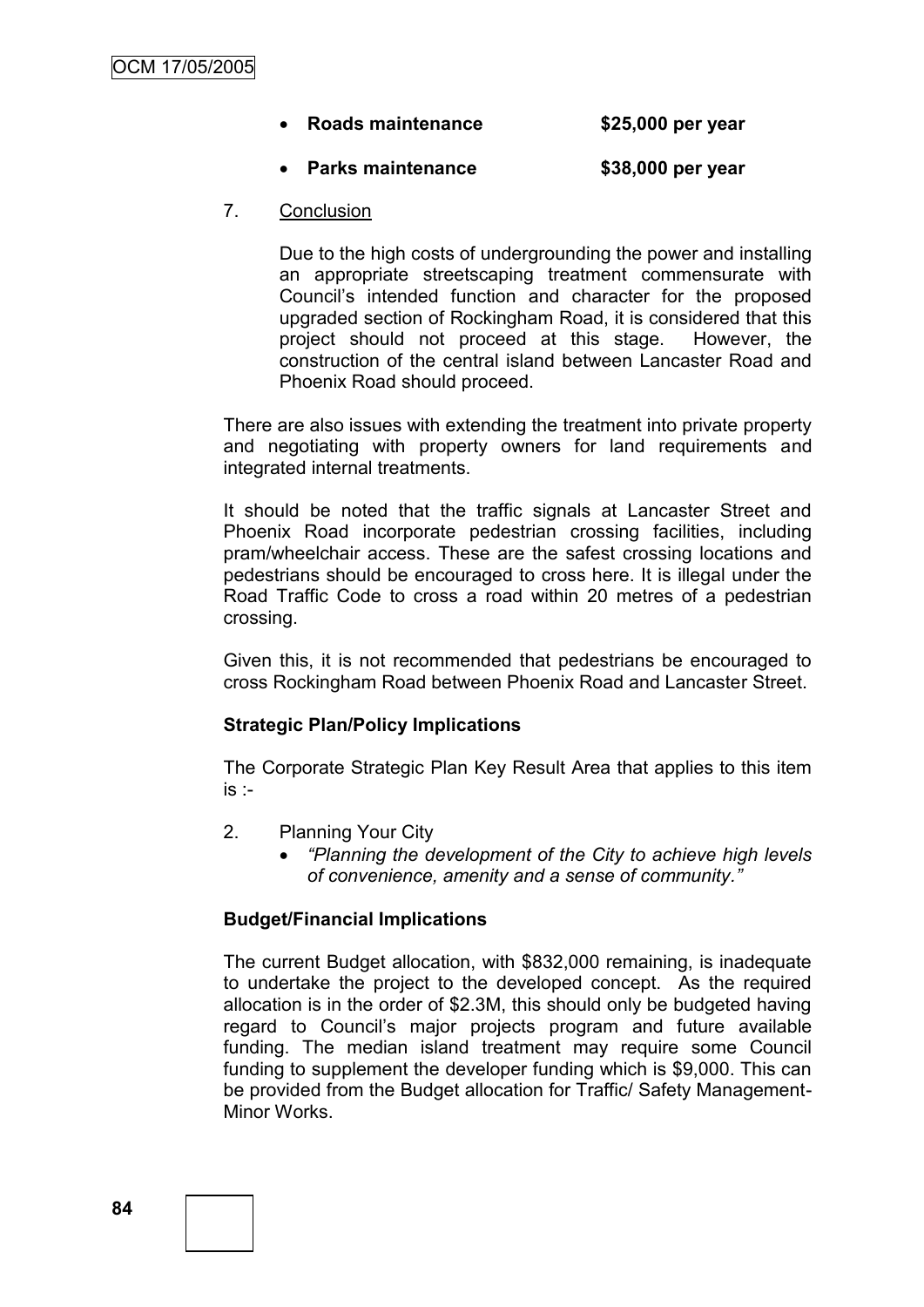# **Legal Implications**

N/A

# **Community Consultation**

Extensive consultation has been undertaken with affected fronting property owners and tenants as directed by Council. More widespread public consultation to the general community should not be undertaken until Council commits the additional funding to undertake the project .

# **Attachment(s)**

N/A

# **Advice to Proponent(s)/Applicant**

N/A.

**Implications of Section 3.18(3) Local Government Act, 1995**

Nil.

# **17. COMMUNITY SERVICES DIVISION ISSUES**

Nil

# **18. EXECUTIVE DIVISION ISSUES**

Nil

## **19. MOTIONS OF WHICH PREVIOUS NOTICE HAS BEEN GIVEN**

# **19.1 (MINUTE NO 2813) (OCM 17/05/2005) – ROTATION OF POSITION OF DEPUTY MAYOR (1701) (DMG/CLR TILBURY)**

## **RECOMMENDATION**

That Council requires the Delegated Authorities, Policies and Position Statements Committee to formulate a Policy for Council consideration that has the effect of rotating the position of Deputy Mayor among Councillors wishing to be considered for the position for terms of 12 months each.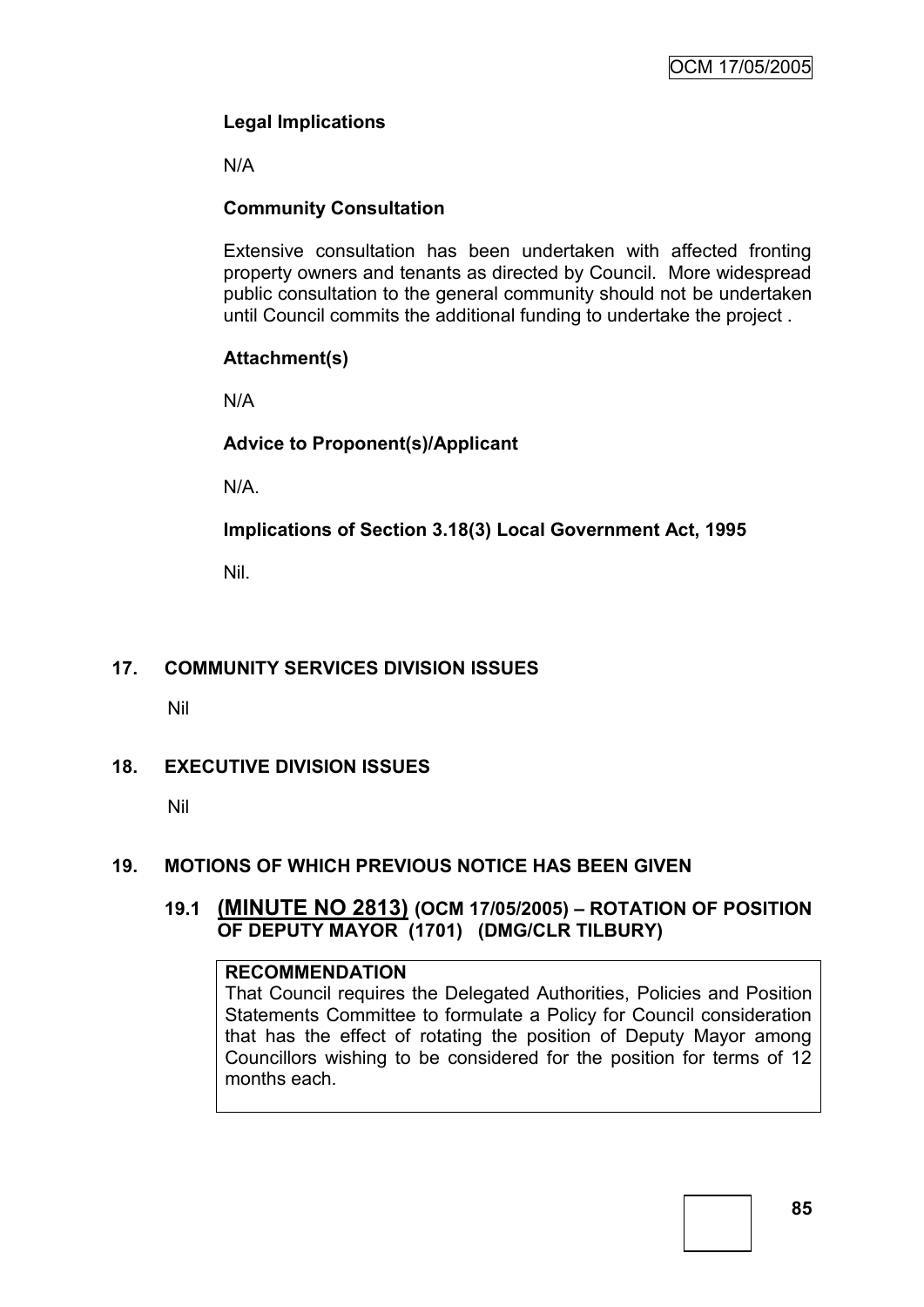### **COUNCIL DECISION**

MOVED Clr A Tilbury SECONDED Clr S Limbert that the recommendation be adopted.

## **MOTION LOST ON CASTING VOTE OF PRESIDING MEMBER 5/5**

#### **Explanation**

It was established that some Elected Members expressed an interest in performing the role of Deputy Mayor. This would give other Elected Members the opportunity and experience in carrying out the role of Deputy Mayor.

#### **Background**

By email received 10 May, 2005, the following Notice of Motion for consideration at the Ordinary Council Meeting of 17 May, 2005, was submitted by Councillor Tilbury.

*That Council requires the Delegated Authorities, Policies and Position Statements Committee to formulate a Policy for Council consideration that has the effect of rotating the position of Deputy Mayor among Councillors wishing to be considered for the position for terms of 12 months each*

#### **Submission**

To consider the development of a Policy to rotate the position of Deputy Mayor for terms of one year.

#### **Report**

Prior to the election of the Deputy Mayor at the Special Council Meeting held on 10 May, 2005, discussion was held between some councillors on the potential to rotate this position on an annual basis. It was mentioned that this is the practice adopted by the City of Melville and instituted by way of a policy, a copy of which is attached.

Subsequent to this, the position of Deputy Mayor was filled by Councillor Graham, following an election conducted for that purpose. The term of the appointment is for 2 years, expiring May 2007. The practice adopted by the City of Melville is reliant upon the elected incumbent to the position stepping down after the first year in each term, thus requiring the re-election of a Deputy Mayor for the final year of the term. All Policy matters must be referred to the Delegated Authorities, Policies and Position Statements Committee for consideration prior to being deliberated by Council.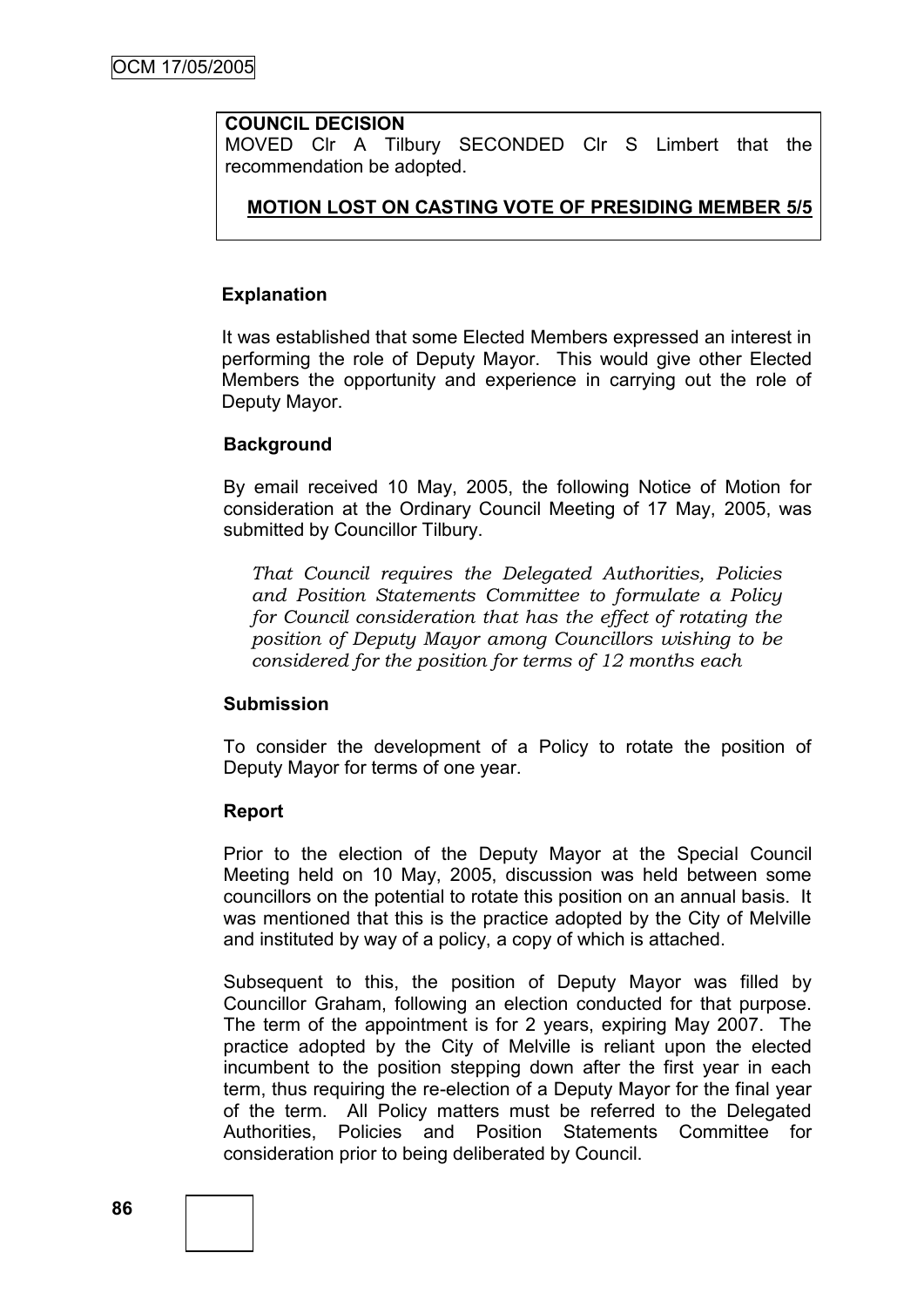# **Strategic Plan/Policy Implications**

Key Result Area "Managing Your City" refers.

## **Budget/Financial Implications**

N/A

# **Legal Implications**

Sec. 2.28 of the Local Government Act, 1995, refers.

# **Community Consultation**

N/A

**Attachment(s)**

City of Melville Policy C25 "Terms of Office"

**Advice to Proponent(s)/Applicant**

N/A

**Implications of Section 3.18(3) Local Government Act, 1995**

Nil.

# **20. NOTICES OF MOTION GIVEN AT THE MEETING FOR CONSIDERATION AT NEXT MEETING**

Nil

# **21. NEW BUSINESS OF AN URGENT NATURE INTRODUCED BY COUNCILLORS OR OFFICERS**

**21.1 (MINUTE NO 2814) (OCM 17/05/2005) - DELEGATE - ALCOA KWINANA ENVIRONMENTAL IMPROVEMENT PLAN REFINERY WORKING GROUP (1701) (DMG)**

# **RECOMMENDATION**

That Council appoint Clr Oliver as a delegate to the Alcoa Environmental Improvement Plan Refinery Working Group.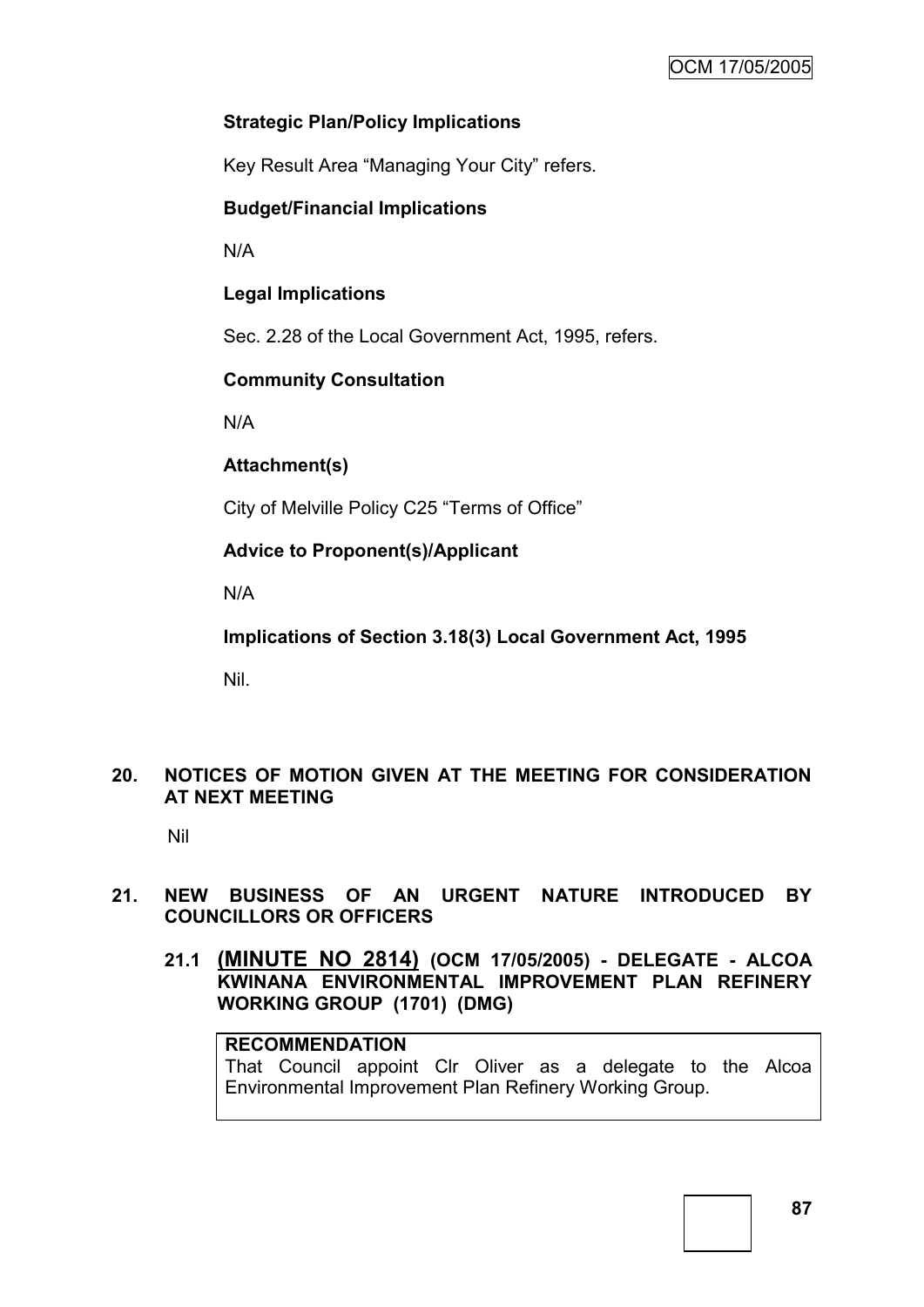# **COUNCIL DECISION**

MOVED Clr V Oliver SECONDED Clr S Limbert that the recommendation be adopted.

# **CARRIED 10/0**

## **Background**

At the Special Council Meeting held on 10 May 2005, delegates to external organisations, including this Working Group, were appointed. Alcoa has invited two Elected Members to be delegates and has appointed Clr Baker as one of these, leave the other vacant.

## **Submission**

To appoint Clr Oliver as an additional Council delegate to the Group.

## **Report**

Clr Oliver has previously been a Council appointed delegate to this Group and wishes to continue in this role. As meetings are conducted on a regular basis (every three weeks) an appointment is necessary in the first instance to allow this to continue.

## **Strategic Plan/Policy Implications**

Key Result Area "Managing Your City refers.

## **Budget/Financial Implications**

N/A

## **Legal Implications**

N/A

# **Community Consultation**

N/A

# **Attachment(s)**

N/A

# **Advice to Proponent(s)/Applicant**

N/A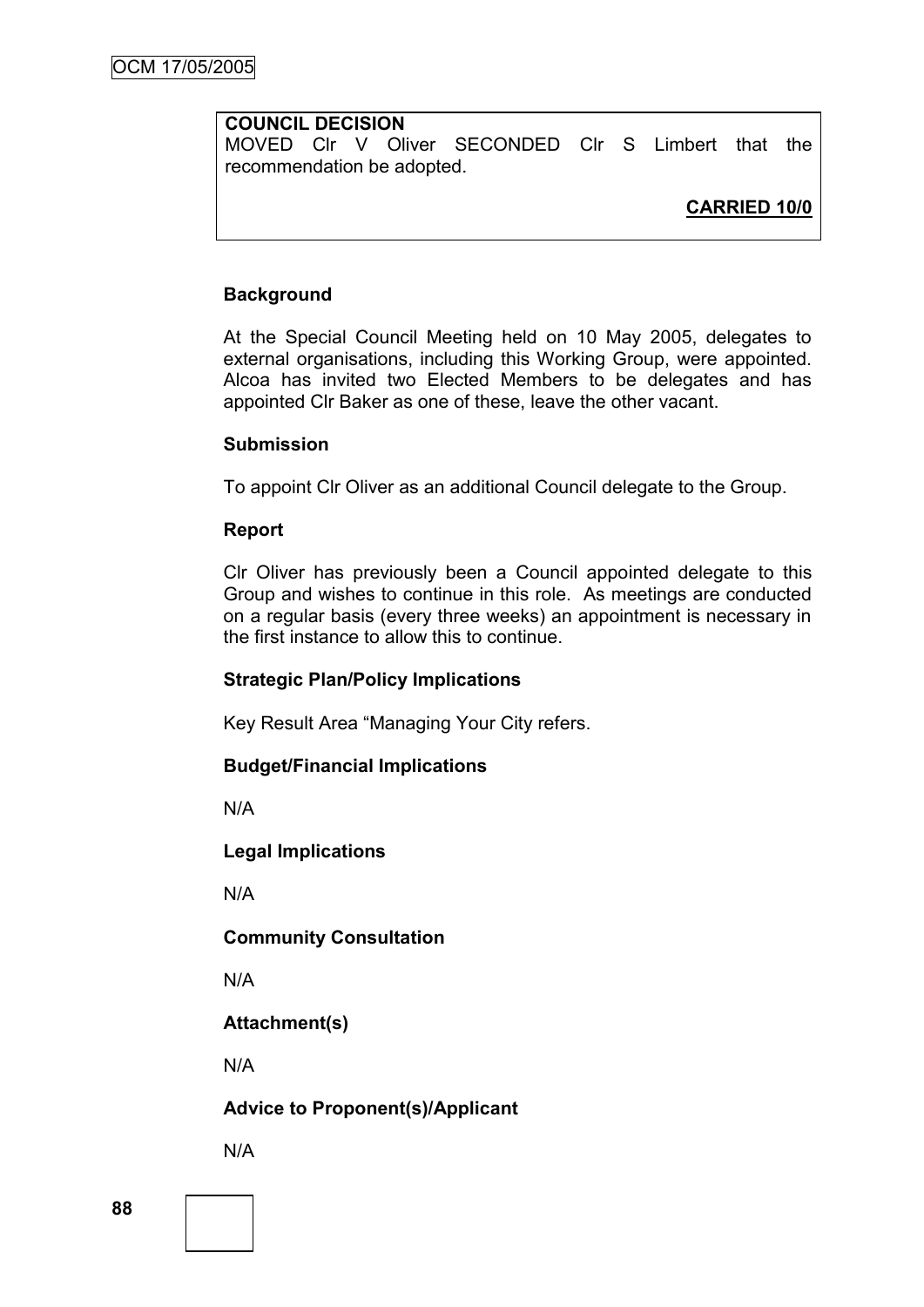# **Implications of Section 3.18(3) Local Government Act, 1995**

Nil.

# **21.2 (MINUTE NO 2815) (OCM 17/05/2005) - APPROVAL TO ATTEND JUNE 2005 COUNCIL MEETING BY INSTANTANEOUS COMMUNINCATION (1070) (DMG) [\(ATTACH\)](MIN_NO_2815.doc)**

# **RECOMMENDATION**

That Council approves of the arrangement for Deputy Mayor Graham to participate in the Council Meeting of 9 June 2005, via telephone link from the Stamford Plaza Double Bay Hotel in Sydney between the hours of 7.00 pm (Western Australian Standard Time) until the completion of the meeting.

# **COUNCIL DECISION**

MOVED Deputy Mayor R Graham SECONDED Clr K Allen that the recommendation be adopted.

# **CARRIED BY ABSOLUTE MAJORITY OF COUNCIL 10/0**

# **Background**

A recent amendment to the Local Government (Administration) Regulations now enables Elected Members to participate in Council meetings under certain conditions via "instantaneous communication" channels, if they are unable to attend the meeting in person. Deputy Mayor Graham has advised that he will be attending a conference in Sydney as a Council delegate on the date of the June 2005 Council Meeting and would like to participate in the Council Meeting via telephone link.

## **Submission**

For Council to approve of the arrangements for Deputy Mayor Graham to participate in the Council Meeting to be held on 9 June 2005 by telephone link-up from Sydney.

## **Report**

A briefing paper has been prepared outlining the likely issues which will require consideration by Council in advance of approving the arrangements and place being proposed to include Deputy Mayor Graham as a participant at the June 2005 Ordinary Council Meeting (see attachment). Deputy Mayor Graham has advised that he will be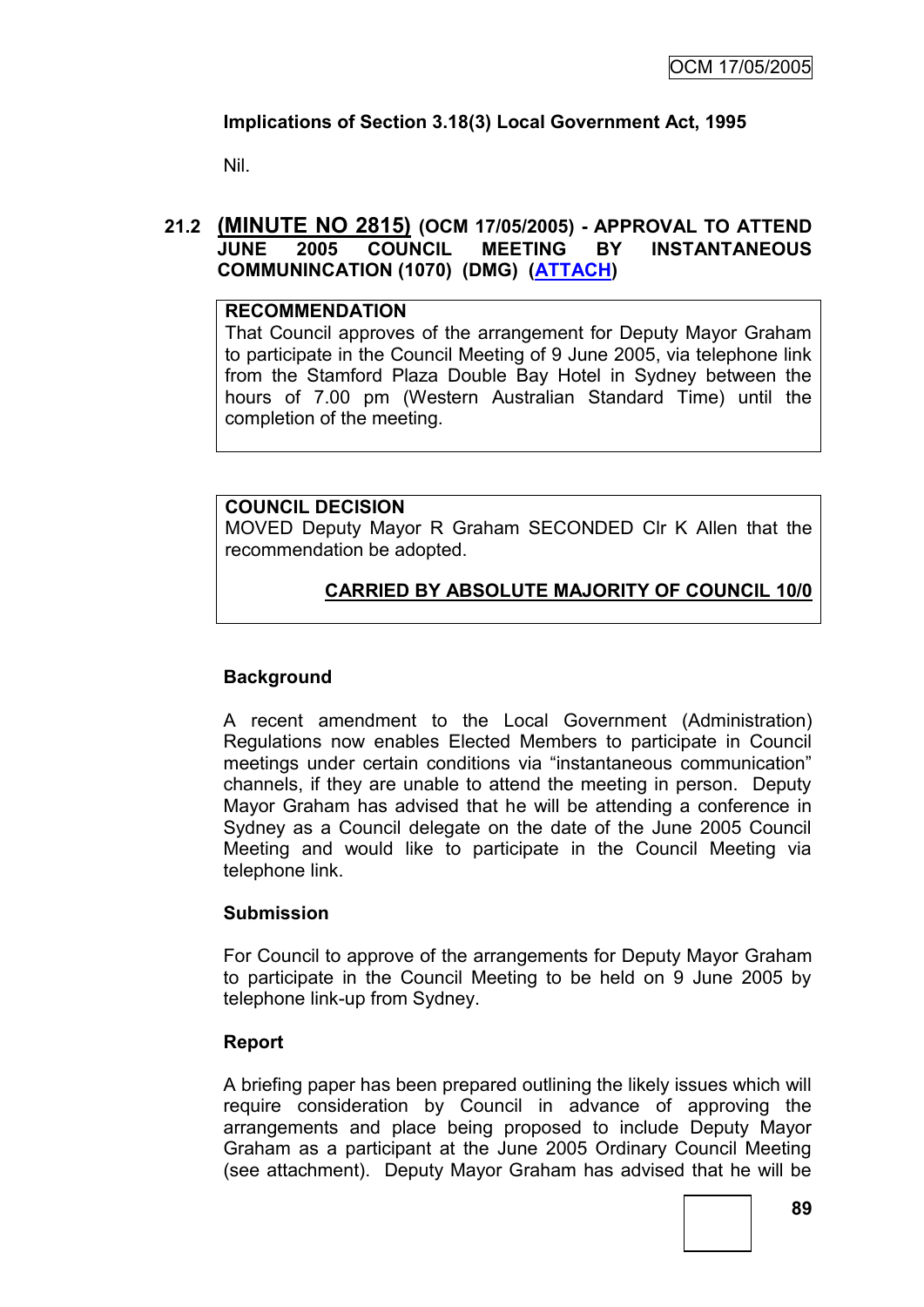staying in a private room at the Stamford Plaza Double Bay Hotel in Sydney on the evening of the 9 June 2005 Council Meeting and will be unaccompanied. It is intended to use the room as the place from which to participant in the meeting proceedings, either by way of a hotel provided telephone or personal mobile telephone, should the room telephone not have a hands free and speaker function.

As there will be no other persons present for the duration of the connecting call and all information will be provided to Deputy Mayor Graham via email to his Council computer address or, if necessary, to the hotel by facsimile, it is considered the hotel room is a suitable place for the purposes of the legislation. An appropriate telephone communication system is being sourced for purchase or hiring to accommodate Council"s requirements.

In all other respects, the meeting processes are expected to comply with legislative requirements and it is therefore recommended that Council approves of the arrangements and place proposed to conduct the meeting.

## **Strategic Plan/Policy Implications**

Key Result Area "Managing Your City" refers.

### **Budget/Financial Implications**

Funds are available in the Governance – Elected Members Expenditure Account 110-6246 – Councillor Communication Expenses for the cost of the telephone call. The cost of equipment to purchase and install is estimated at \$2,000 and will need to be sourced from within the current budget.

## **Legal Implications**

Regulation 14A of the Local Government (Administration) Amendment Regulations 2005 refers.

#### **Community Consultation**

N/A

## **Attachment(s)**

Briefing Notes for Conducting a Council Meeting with an Elected Member(s) by Means of Instantaneous Communication.

## **Advice to Proponent(s)/Applicant**

N/A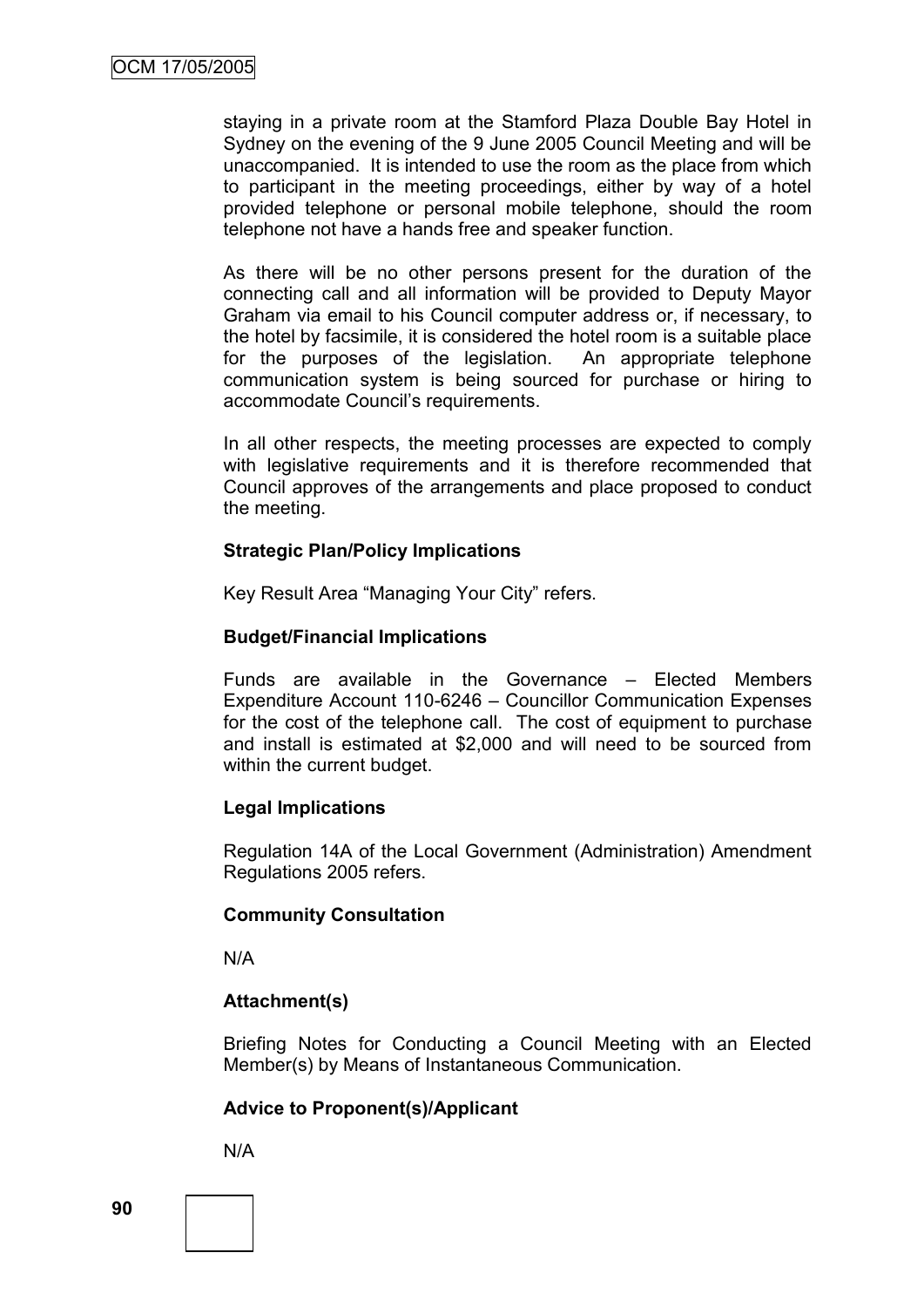# **Implications of Section 3.18(3) Local Government Act, 1995**

Nil.

## **21.3 (MINUTE NO 2816) (OCM 17/05/2005) - APPROVAL FOR ELECTED MEMBERS TO ATTEND THE FUTURE OF LOCAL GOVERNMENT SUMMIT 2005 (1701) (SGC)**

#### **RECOMMENDATION**

That Council approves the attendance of Mayor Lee and Clrs Limbert, Baker and Oliver to attend the Future of Local Government Summit 2005 in Melbourne 7-8 June 2005.

### **COUNCIL DECISION**

MOVED Clr S Limbert SECONDED Clr T Romano that the recommendation be adopted.

**CARRIED 10/0**

# **Background**

Council"s policy on attendance at Conferences (AES6) allows the CEO to accept nominations for a maximum of two delegates to attend an interstate conference. Where more than two Councillors nominate to attend, this matter is to be brought to the next Ordinary Council meeting.

The future of Local Government Summit 2005 is being held in Melbourne from 6 - 7 June 2005. More than two Councillors have sought to attend this conference, which requires that Council make a determination on such attendance.

## **Submission**

N/A

## **Report**

The conference has a number of high profile international authorities presenting on the future of the local government sector. As Council is about to embark on a new Strategic Plan, the material being presented appears highly relevant to this process. While in Melbourne the Councillors attending the conference intend combining this with a look at a number of facilities, including a Materials Recovery Facility and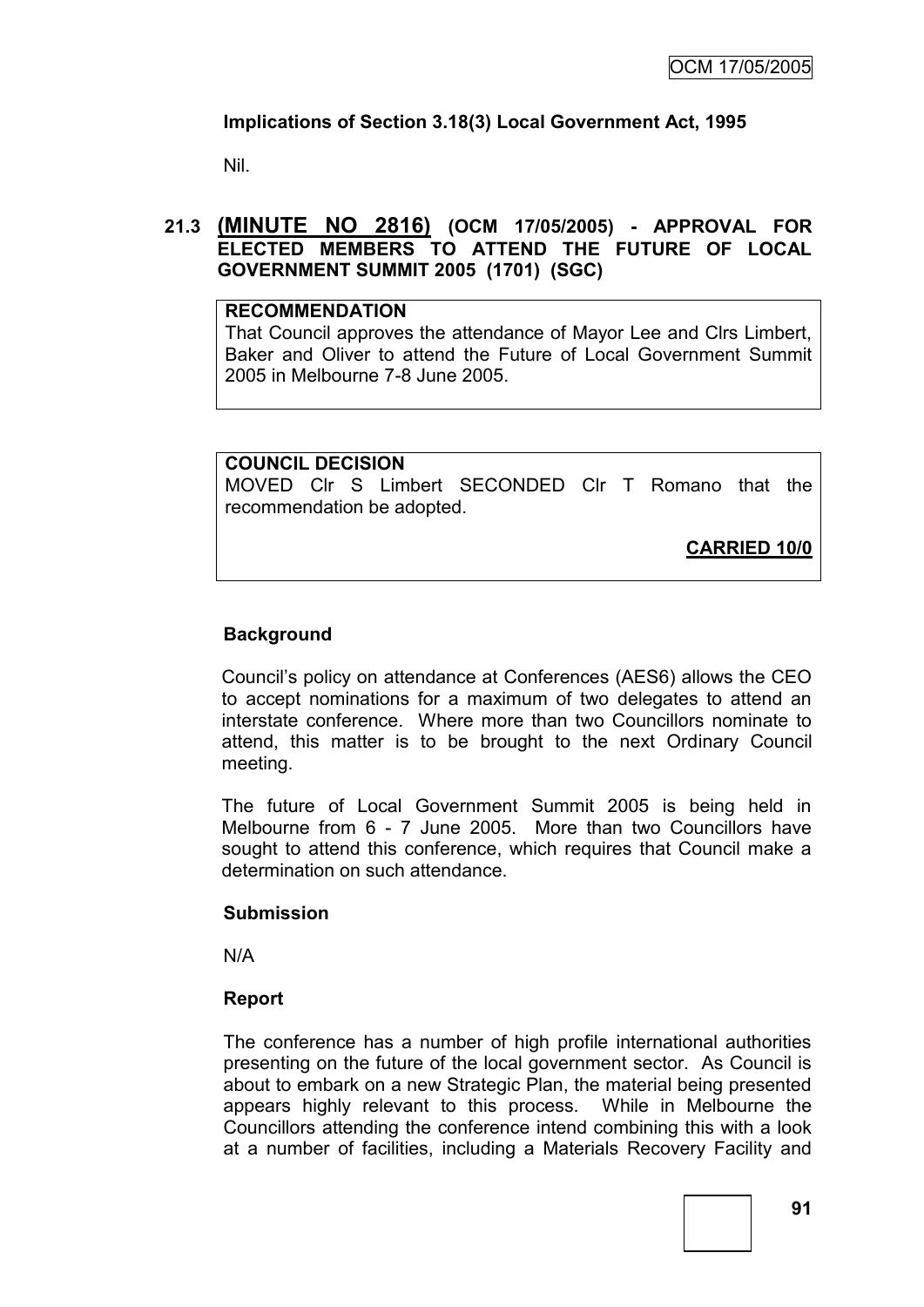Youth Centre. Council currently has both of these types of facilities as major projects for its own capital works program.

## **Strategic Plan/Policy Implications**

Items being presented at the Conference are relevant to Council"s Strategic Planning process.

## **Budget/Financial Implications**

Funding for conference attendance is available and is within the allocations for the elected members seeking to attend.

# **Legal Implications**

N/A

# **Community Consultation**

N/A

# **Attachment(s)**

N/A

## **Advice to Proponent(s)/Applicant**

N/A

# **Implications of Section 3.18(3) Local Government Act, 1995**

Council policy AES6 requires that this item be presented to an Ordinary Council meeting for determination.

# **22 (OCM 17/05/2005) - MATTERS TO BE NOTED FOR INVESTIGATION, WITHOUT DEBATE**

Clr Whitfield requested for an investigation to be made in relation to ways of controlling pest animals impacting on the City"s conservation areas.

# **23. CONFIDENTIAL BUSINESS**

Nil

**92**